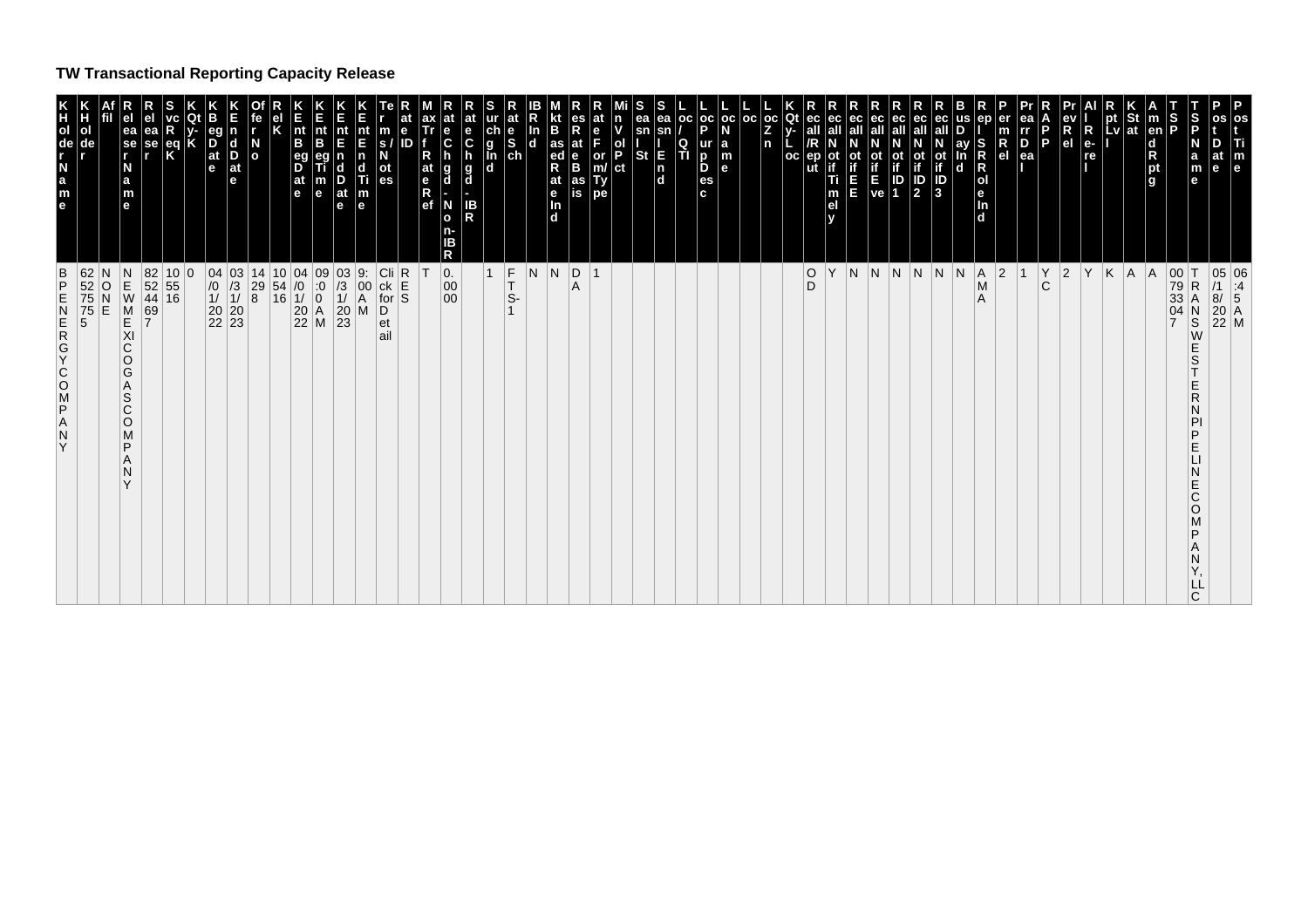| os<br>Ti<br>$\mathbb{F}_{\mathsf{e}}$                                                                                                                                  | 05 06<br>/1 :4<br>8/ 5<br>20 A<br>22 M                                                                                                |
|------------------------------------------------------------------------------------------------------------------------------------------------------------------------|---------------------------------------------------------------------------------------------------------------------------------------|
| os<br>D<br>at<br>e                                                                                                                                                     |                                                                                                                                       |
| $\frac{S}{P}$<br>S<br>P<br>N<br>a<br>m<br>$\mathbf{e}$                                                                                                                 | 00 T<br>79 R<br>33 A<br>04 N<br>7 S<br>R<br>Α<br>$\frac{N}{S}$<br>W<br>E<br>S<br>Е<br>R<br>P<br>D<br>E<br>E<br>С<br>O<br>D<br>LL<br>C |
| $\vert$ m<br>en<br>ight <sub>a</sub>                                                                                                                                   | A                                                                                                                                     |
| $\frac{St}{at}$                                                                                                                                                        | A                                                                                                                                     |
| pt<br>Lv                                                                                                                                                               | Κ                                                                                                                                     |
| R<br>$e-$<br>re                                                                                                                                                        |                                                                                                                                       |
| R<br>e <sub>l</sub>                                                                                                                                                    |                                                                                                                                       |
| ea<br>$\overline{p}$<br>$\overline{p}$<br>$\overline{p}$<br>$\overline{q}$<br>P                                                                                        |                                                                                                                                       |
| er<br>R<br>el                                                                                                                                                          |                                                                                                                                       |
| ep<br>S<br>R<br>R<br>R<br>R<br>R<br>R<br>R<br>R<br>R<br>R<br>R<br>R<br>$\mathbf d$                                                                                     |                                                                                                                                       |
| ay<br>$\mathbf d$                                                                                                                                                      |                                                                                                                                       |
| ec<br>$\overrightarrow{a}$<br>$\overrightarrow{a}$<br>$\overrightarrow{b}$<br>$\overrightarrow{a}$                                                                     |                                                                                                                                       |
| ec<br>ec<br>ot<br>if<br>ID<br>2<br>οt<br>IP<br>1                                                                                                                       |                                                                                                                                       |
| ec<br>ot<br>if<br>E<br>ve                                                                                                                                              |                                                                                                                                       |
| ec<br>ot<br>if<br>П<br>Ξ                                                                                                                                               |                                                                                                                                       |
| ec<br>ot<br>:<br>Ti<br>m<br>el                                                                                                                                         |                                                                                                                                       |
| ec<br>all<br>ер<br>ut                                                                                                                                                  |                                                                                                                                       |
| $\begin{bmatrix} \overline{0}c & \overline{Q}t \\ \overline{Z} & \overline{Y} \\ n & \overline{L} \end{bmatrix}$<br>oc                                                 | E.<br>T<br>$^{10}_{,0}$<br>$^{0}_{00}$<br>H<br>O<br>R<br>Е<br>Α<br>IJ                                                                 |
|                                                                                                                                                                        | $\frac{60}{92}$                                                                                                                       |
| ∣a<br>$\vert_{\mathsf{e}}^{\mathsf{m}}$                                                                                                                                | N<br>$\begin{array}{c}\nM \\ G \\ R\n\end{array}$<br>$\mathsf O$<br>P<br>U<br>Ě<br>R<br>C<br>O<br>BI<br>DI<br>R                       |
| $\left \begin{array}{c c} \texttt{oc} & \texttt{oc} & \texttt{oc} \\ \texttt{P} & \texttt{N} & \end{array}\right $<br>ur<br>$\overline{p}$<br>D<br>es<br>c.            | R<br>$\begin{vmatrix} ec \\ ei \\ pt \end{vmatrix}$<br>Lo<br>ca<br>tio<br>n                                                           |
| ea<br>$\mathsf{sn}$<br>$\frac{Q}{T}$<br>E<br>In<br>Id                                                                                                                  |                                                                                                                                       |
| s<br>ea<br>sn<br><b>St</b>                                                                                                                                             | $\begin{array}{c c} 03 & 03 \\ \hline \hline 10 & 13 \\ 11 & 11 \\ 20 & 20 \\ 23 & 23 \end{array}$                                    |
| n<br>v<br>ol<br>P<br>ct                                                                                                                                                |                                                                                                                                       |
| at<br>$\frac{e}{F}$<br>or<br>m/<br>Ty<br>pe                                                                                                                            | 1                                                                                                                                     |
| <b>KE</b><br>as<br>R<br>R<br>es<br>R<br>at<br>e<br>B<br>as<br>is                                                                                                       | D<br>Α                                                                                                                                |
| ln<br>d<br>at<br>$\frac{e}{\ln}$<br>d                                                                                                                                  |                                                                                                                                       |
| ur at<br>g<br>g<br>d<br>d<br>d<br>d                                                                                                                                    | $\frac{F}{T}$<br>S-                                                                                                                   |
|                                                                                                                                                                        | $\mathbf{1}$                                                                                                                          |
| at<br>e<br>C<br>h<br>$\frac{g}{d}$<br>IB<br>R<br>n-<br>IΒ                                                                                                              |                                                                                                                                       |
| at<br>ax<br>Tr<br>$\frac{e}{C}$<br>R<br>h<br>at<br>g<br>d<br>$\begin{array}{c} \n\overline{e} \\ \overline{R} \\ \overline{e}f\n\end{array}$<br>N<br>$\mathbf{o}$<br>R | T                                                                                                                                     |
| at<br>$\mathbf e$<br>ID                                                                                                                                                | R<br>S<br>S                                                                                                                           |
| m<br>$\overline{\mathbf{s}}$<br>ot<br>es                                                                                                                               |                                                                                                                                       |
| nt<br>E<br>$\begin{array}{c} \n\overline{n} \\ \overline{d} \\ \overline{n} \\ \overline{e}\n\end{array}$                                                              | $\begin{bmatrix} 9. \\ 00 \\ A \end{bmatrix}$<br>M                                                                                    |
| IL<br>Int<br>E<br>nt<br>E<br>D<br>m<br>e<br>at<br>$\mathbf e$                                                                                                          | $\begin{array}{c} 03 \\ 73 \\ 11 \\ 20 \\ 23 \end{array}$                                                                             |
| nt<br>B<br>$\frac{eg}{D}$<br>$\frac{at}{e}$                                                                                                                            |                                                                                                                                       |
|                                                                                                                                                                        | $\begin{array}{c cc} 14 & 10 & 03 & 09 \\ 29 & 54 & /0 & 0 \\ 8 & 16 & 1/ & 0 \\ & & 20 & A \\ & & 23 & M \\ \end{array}$             |
| te<br>$\overline{a}$                                                                                                                                                   |                                                                                                                                       |
| n<br>$\begin{array}{c}\n\mathbf{d} \\ \mathbf{D} \\ \mathbf{a}\mathbf{t}\n\end{array}$<br>le.                                                                          |                                                                                                                                       |
| eg<br>D<br>at<br>e                                                                                                                                                     |                                                                                                                                       |
| R<br>$\mathbf{R}$                                                                                                                                                      |                                                                                                                                       |
| ea<br>se                                                                                                                                                               | $\begin{array}{ c c }\n 82 & 10 \\  52 & 55 \\  44 & 16\n\end{array}$<br>69<br>7                                                      |
| ea<br>se<br>r<br>N<br>$\frac{a}{m}$<br>$\mathbf{e}$                                                                                                                    | $\begin{array}{c} N \\ E \\ W \end{array}$<br>M<br>KI<br>C<br>O<br>G<br>Α<br>ls<br>C<br>O<br>M<br>P<br>A<br>N<br>$\checkmark$         |
| ol<br>de                                                                                                                                                               | 62<br>52<br>75<br>75<br>5<br>5<br>N<br>OZO                                                                                            |
| e a z - g o H K                                                                                                                                                        | $\frac{B}{P}$<br>ZAPSOCYCOMEN<br>Y                                                                                                    |
|                                                                                                                                                                        |                                                                                                                                       |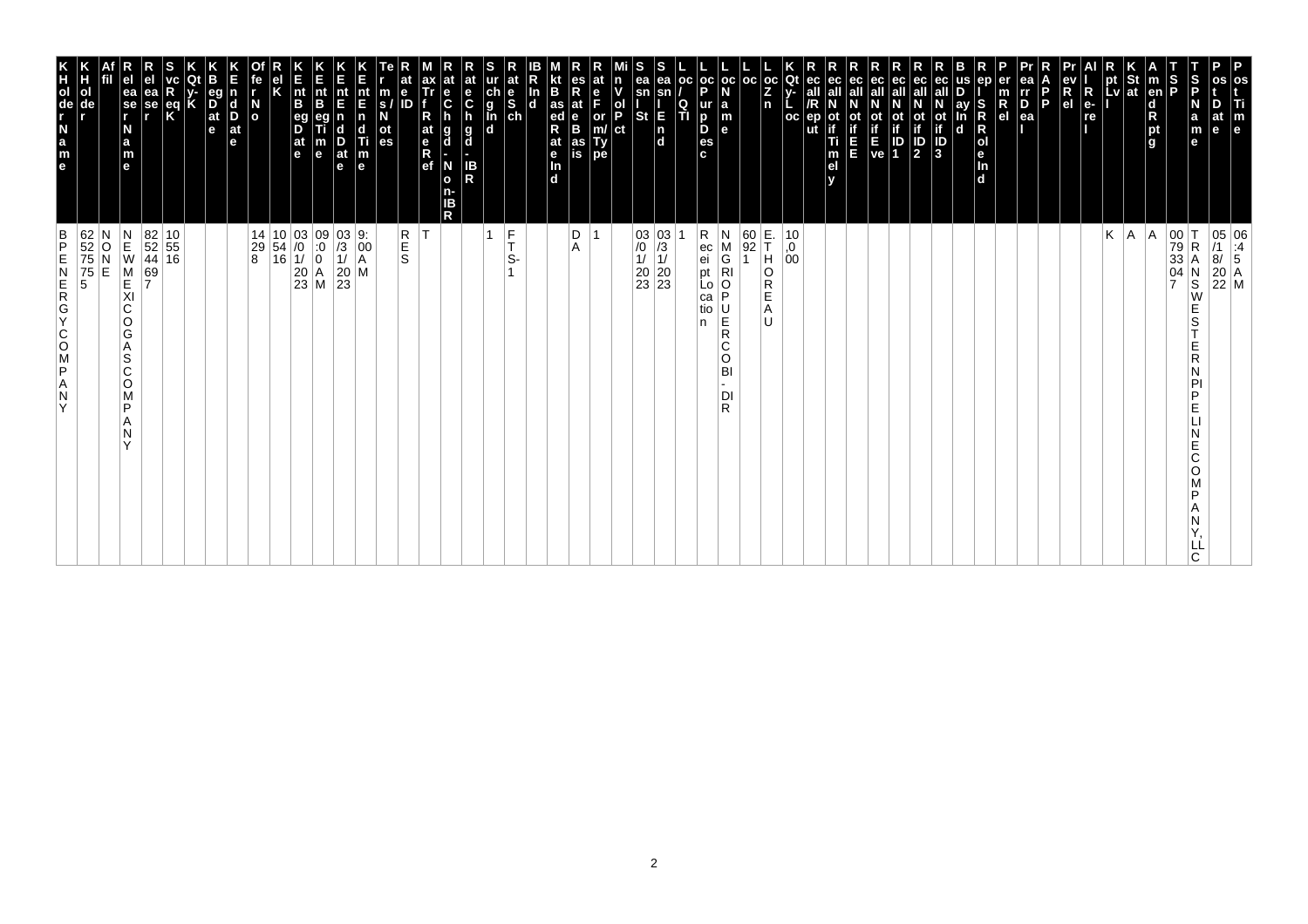| 62<br>52<br>75<br>75<br>5<br>$\frac{B}{P}$<br>Ε<br>ZDJZOOKOZWZ<br>Y                                                                                                  | T<br>O<br>O<br>O<br>O<br>O<br>O<br>O<br>O<br>O<br>O<br>O<br>O<br>O<br><br>O<br><br><br>$\Box$<br>ol<br>de          |
|----------------------------------------------------------------------------------------------------------------------------------------------------------------------|--------------------------------------------------------------------------------------------------------------------|
| N<br>$\frac{0}{N}$<br>E                                                                                                                                              |                                                                                                                    |
| $\begin{array}{c} N \\ E \\ W \end{array}$<br>M<br>KI<br>C<br>O<br>G<br>Α<br>S<br>C<br>$\circ$<br>M<br>P<br>N<br>$\checkmark$                                        | ea<br>se<br>r<br>N<br>$\frac{a}{m}$<br>e                                                                           |
| $\begin{array}{ c c }\n 82 & 10 \\  52 & 55 \\  44 & 16\n\end{array}$<br>69<br>7                                                                                     | еа<br>se                                                                                                           |
|                                                                                                                                                                      | eq<br>K                                                                                                            |
|                                                                                                                                                                      |                                                                                                                    |
|                                                                                                                                                                      | $\overline{D}$ <sub>at</sub><br>e                                                                                  |
|                                                                                                                                                                      | <b>d</b><br>D<br>$ $ at<br>e                                                                                       |
| $\begin{array}{c cc} 14 & 10 & 05 & 09 \\ 29 & 54 & /0 & :0 \\ 8 & 16 & 1/ & 0 \\ & & 20 & A \\ & & 22 & M \\ \end{array}$                                           | N<br>O                                                                                                             |
|                                                                                                                                                                      |                                                                                                                    |
|                                                                                                                                                                      | nt<br>B<br>$\frac{eg}{D}$<br> at<br>le.                                                                            |
|                                                                                                                                                                      | $rac{E}{n}$<br>B<br>m<br>e                                                                                         |
| $\begin{array}{ c c }\n 10 & 9: \\  \hline\n 13 & 00 \\  11 & A\n\end{array}$<br>$\begin{array}{c} 20 \\ 22 \end{array}$                                             | nt<br>E<br>D<br>at<br>$\mathbf e$                                                                                  |
| M                                                                                                                                                                    | $\frac{nt}{F}$<br>n<br>c<br>Ш<br>$\vert_{\mathsf{e}}^{\mathsf{m}}$                                                 |
|                                                                                                                                                                      | m<br>s.<br>οt<br>es                                                                                                |
| R<br>S<br>S                                                                                                                                                          | $\ddot{\textbf{e}}$<br>ID                                                                                          |
| ΙT                                                                                                                                                                   | at<br>$\frac{e}{R}$                                                                                                |
|                                                                                                                                                                      | е<br>$\ddot{\mathbf{c}}$<br>g<br>d<br>N<br>$\mathbf{o}$<br>ΙB<br>R                                                 |
|                                                                                                                                                                      | $rac{e}{C}$<br>$\frac{g}{d}$<br>IB<br>R                                                                            |
| $\frac{F}{T}$<br>$\overline{1}$                                                                                                                                      | $\begin{array}{c}\n\ddot{c} \\ \ddot{g} \\ \hline\n\ddot{d}\n\end{array}$                                          |
| S-                                                                                                                                                                   | at<br>$\frac{e}{s}$                                                                                                |
|                                                                                                                                                                      | In<br>$\mathbf d$                                                                                                  |
|                                                                                                                                                                      | B<br>as<br>ed<br>R<br>at<br>e<br>Tn.<br>d                                                                          |
| D<br>$\overline{1}$<br>A                                                                                                                                             | $R_{at}$<br>e<br>B<br>as<br>is                                                                                     |
|                                                                                                                                                                      | e<br>F<br>or<br>m/<br>Ty<br>pe                                                                                     |
|                                                                                                                                                                      | ol<br>P<br>ct                                                                                                      |
| $\begin{array}{c c} 05 & 10 \\ \hline \end{array} \hspace{-1.5mm} \begin{array}{c} 10 \\ 13 \\ 11 \\ 20 \\ 22 \\ 22 \\ \end{array}$                                  | ea<br>sn<br><b>St</b>                                                                                              |
|                                                                                                                                                                      | ea<br>sn<br>Е<br>$\frac{ \mathsf{n} }{ \mathsf{d} }$                                                               |
|                                                                                                                                                                      | l oc<br>Q<br>TI                                                                                                    |
| R<br>ec<br>ei<br>pt<br>Lo<br>ca<br>tio<br>n.                                                                                                                         | oc oc <br>D<br>ur<br>b<br>D<br>es<br>c.                                                                            |
| N<br>$\frac{M}{G}$<br>$\frac{1}{2}$<br>$\begin{array}{c} \n\overline{C} \\ \overline{R}\n\end{array}$<br>С<br>$\circ$<br>BI<br>DI<br>R                               | l a<br>m<br>l el                                                                                                   |
| $\begin{array}{ c c }\n 60 & E. \\  92 & T\n\end{array}$                                                                                                             | l oc                                                                                                               |
| H<br>O<br>R<br>Е<br>Α<br>U                                                                                                                                           | $_{\rm oc}$<br>Z<br>n                                                                                              |
| $^{15}_{,0}$<br>00                                                                                                                                                   | Qt<br>$_{\rm oc}$                                                                                                  |
|                                                                                                                                                                      | ut                                                                                                                 |
|                                                                                                                                                                      | ec<br>οt<br>Ti<br>m<br>el                                                                                          |
|                                                                                                                                                                      | ec<br>ш                                                                                                            |
|                                                                                                                                                                      | Ot<br>$\frac{1}{E}$<br>ve                                                                                          |
|                                                                                                                                                                      | ec<br>$\frac{\text{ot}}{\text{if}}$<br>Οt<br>$\sqrt{\frac{D}{2}}$<br>ID<br>1                                       |
|                                                                                                                                                                      | ec<br>all<br>ot<br>if<br>$\frac{1}{3}$                                                                             |
|                                                                                                                                                                      | ay<br>d                                                                                                            |
|                                                                                                                                                                      | S<br>$\overline{\mathbf{d}}$                                                                                       |
|                                                                                                                                                                      | $\mathsf R$<br>e <sub>l</sub>                                                                                      |
|                                                                                                                                                                      | ea<br>rr<br>$\frac{D}{ea}$                                                                                         |
|                                                                                                                                                                      | P                                                                                                                  |
|                                                                                                                                                                      | R<br>el                                                                                                            |
|                                                                                                                                                                      | R<br>$e-$<br>re                                                                                                    |
| K                                                                                                                                                                    | pt<br>Lv                                                                                                           |
| A                                                                                                                                                                    | St<br> at                                                                                                          |
| A                                                                                                                                                                    | $\vert$ m<br>en<br>$\begin{array}{c}\n\mathbf{d} \\ \mathbf{R} \\ \mathbf{p}\mathbf{t} \\ \mathbf{g}\n\end{array}$ |
| $\begin{array}{c c} 00 & T \\ 79 & R \\ 33 & A \end{array}$<br>$\mathsf R$<br>Α<br>$\frac{04}{7}$<br>$\frac{N}{S}$<br>E<br>S<br>R<br>D<br>Е<br>E<br>Ć<br>O<br>ם<br>C | S<br>P<br>S<br>P<br>N<br>a<br>m<br>e                                                                               |
| LL                                                                                                                                                                   | at<br>e                                                                                                            |
| 05 06<br>/1 :4<br>8/ 5<br>20 A<br>22 M                                                                                                                               | P<br>os<br>Τi<br>m<br>e                                                                                            |
|                                                                                                                                                                      |                                                                                                                    |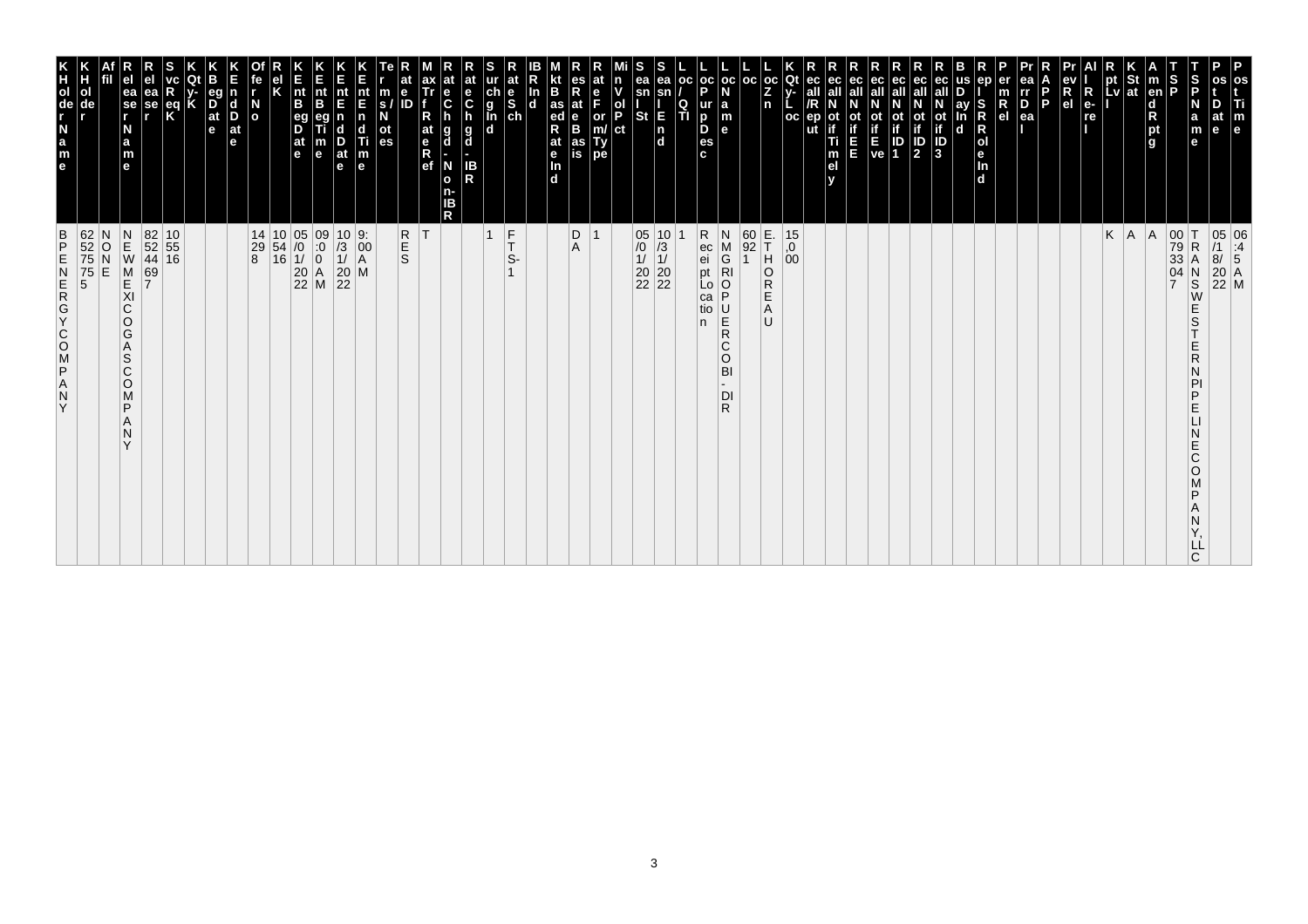| P<br>os<br>Ti<br>at<br>m<br>e<br>e                                                                                              | $\begin{array}{ c c } \hline 05 & 06 \\ \hline \end{array} \begin{array}{ c c } \hline 11 & 06 \\ \hline 8/ & 5 \end{array}$<br>$\begin{bmatrix} 20 \\ 22 \\ M \end{bmatrix}$ M |
|---------------------------------------------------------------------------------------------------------------------------------|---------------------------------------------------------------------------------------------------------------------------------------------------------------------------------|
| S<br>P<br>N<br>$\mathbf a$<br>m<br>e                                                                                            | R<br>$_\mathrm{S}^\mathrm{N}$<br>W<br>E<br>S<br>R<br>D<br>E<br>E<br>Ć<br>O<br>D<br>ᄔ<br>C                                                                                       |
| S<br>P                                                                                                                          | $\begin{array}{c c} 00 & T \\ 79 & R \\ 33 & A \end{array}$<br>$\frac{04}{7}$                                                                                                   |
| St<br>$\vert$ m<br>en<br> at<br>$\begin{array}{c}\n\mathbf{d} \\ \mathbf{R} \\ \mathbf{p}\mathbf{t} \\ \mathbf{g}\n\end{array}$ | A                                                                                                                                                                               |
| pt<br>Lv                                                                                                                        | Κ<br> A                                                                                                                                                                         |
| $R_{e}$<br>re                                                                                                                   |                                                                                                                                                                                 |
| R<br>e <sub>1</sub>                                                                                                             |                                                                                                                                                                                 |
| P                                                                                                                               |                                                                                                                                                                                 |
| ea<br>rr<br>$\overline{P}_{ea}$                                                                                                 |                                                                                                                                                                                 |
| en<br>er<br>$\overline{R}$ el<br>S<br>R<br>R<br>O<br>e<br>In<br>d                                                               |                                                                                                                                                                                 |
| ay<br>n<br>$\mathbf d$                                                                                                          |                                                                                                                                                                                 |
| ot<br>if<br>$\overline{\frac{1}{3}}$                                                                                            |                                                                                                                                                                                 |
| ec<br>all<br>ot<br>if<br>$\frac{1}{2}$                                                                                          |                                                                                                                                                                                 |
| ec<br>οt<br>ID<br>1                                                                                                             |                                                                                                                                                                                 |
| ot<br>if<br>E<br>ve                                                                                                             |                                                                                                                                                                                 |
| ec<br>all<br>ш                                                                                                                  |                                                                                                                                                                                 |
| ec<br>οt<br>Ti<br>m<br>el                                                                                                       |                                                                                                                                                                                 |
| Qt<br><b>OC</b><br>ut                                                                                                           | $^{15}_{,0}$<br>00                                                                                                                                                              |
| $\frac{OC}{Z}$<br>n                                                                                                             | E.<br>T<br>Η<br>O<br>R<br>Е<br>A<br>IJ                                                                                                                                          |
| l oc                                                                                                                            | 78<br>38<br>$\boldsymbol{6}$                                                                                                                                                    |
| $ oc $ oc<br>p<br>ur<br>la<br>D<br>m<br>D<br>le.<br>es<br>c.                                                                    | Κ<br>D<br>eli<br>ve<br>М<br>Κ<br>$\frac{\mathsf{E}}{\mathsf{Y}}$<br>ŗy<br>Lo<br>S<br>ca<br>tio<br>O<br>N<br>Е<br>S<br>T<br>O<br>R<br>Α<br>G<br>Ė                                |
| <b>OC</b><br>$\frac{Q}{T}$                                                                                                      | n                                                                                                                                                                               |
| ea<br>sn<br>E<br>$\frac{\mathsf{n}}{\mathsf{d}}$                                                                                | $\begin{array}{ c c }\n 05 & 10 & 2 \\ \hline\n 10 & 3 & \\  11 & 11 & \\ \end{array}$<br>$\begin{array}{ c c }\n 20 & 20 \\  22 & 22\n \end{array}$                            |
| ea<br>sn<br><b>St</b>                                                                                                           |                                                                                                                                                                                 |
| n<br>ol<br>P<br>ct                                                                                                              |                                                                                                                                                                                 |
| e<br>F<br>or<br>m/<br>Ty<br>pe                                                                                                  | $\overline{1}$                                                                                                                                                                  |
| es<br>Rat<br>B<br>B<br>as<br>ed<br>R<br>at<br>as<br>İS<br>$\frac{e}{\ln}$                                                       | D<br>A                                                                                                                                                                          |
| B<br>In<br>$\overline{\mathbf{d}}$<br>$\overline{d}$                                                                            |                                                                                                                                                                                 |
| at                                                                                                                              | $\frac{F}{T}$<br>S-                                                                                                                                                             |
|                                                                                                                                 | $\mathbf{1}$                                                                                                                                                                    |
| at<br>e<br>C<br>$\frac{e}{C}$<br>$\frac{g}{d}$<br>g<br>d<br>IB<br>R<br>N<br>o<br>n-<br>ΙB<br>R                                  |                                                                                                                                                                                 |
| ax<br>Tr<br>at<br>$\frac{e}{R}$                                                                                                 | İΤ                                                                                                                                                                              |
| e<br>ID                                                                                                                         | R<br>S<br>S                                                                                                                                                                     |
| nt<br>E<br>m<br>$\mathbf{s}$<br>οt<br>es                                                                                        |                                                                                                                                                                                 |
| nt<br>E<br>$\overline{p}$<br>c<br>Ti<br>$\frac{D}{at}$<br>$\vert_{\mathsf{e}}^{\mathsf{m}}$<br>$\mathbf e$                      | $\begin{array}{ c c c }\n 10 & 9 \\  \hline\n 13 & 00 \\  11 & A\n\end{array}$<br>$\frac{20}{22}$<br>M                                                                          |
| n<br>Ent<br>B<br>m<br>$\mathbf e$                                                                                               | $\begin{array}{ c c c c c } \hline 10 & 05 & 09 \\ 54 & /0 & 0 \\ 16 & 1/ & 0 \\ \hline \end{array}$                                                                            |
| $\vert_{\mathsf{B}}^{\mathsf{nt}}$<br>eg<br>D<br> at<br>$\vert$ e                                                               | $\begin{array}{ c c }\n 20 & A \\  22 & M\n\end{array}$                                                                                                                         |
|                                                                                                                                 |                                                                                                                                                                                 |
| fe<br>$\overline{a}$                                                                                                            | 14<br>29<br>8                                                                                                                                                                   |
| l d<br>D<br>$ $ at<br>e                                                                                                         |                                                                                                                                                                                 |
| eq<br>$\frac{D}{at}$<br>e                                                                                                       |                                                                                                                                                                                 |
| Κ<br>$\frac{eq}{K}$                                                                                                             |                                                                                                                                                                                 |
| ea<br>se<br>r                                                                                                                   | $\begin{array}{ c c }\n 82 & 10 \\  52 & 55 \\  44 & 16\n\end{array}$<br>$\frac{69}{7}$                                                                                         |
| ea<br>se<br>r<br>N<br>a<br>m<br>e                                                                                               | $\begin{array}{c} N \\ E \\ W \end{array}$<br>M<br>KI<br>C<br>O<br>G<br>A<br>S<br>C<br>O<br>M<br>P<br>А<br>N<br>$\checkmark$                                                    |
|                                                                                                                                 | O<br>E                                                                                                                                                                          |
| ol<br>de                                                                                                                        | 62<br>52<br>75<br>5<br>5                                                                                                                                                        |
| e m = m = m = m =                                                                                                               | $\frac{B}{P}$<br>Ε<br>ZDVOOKONEZ<br>Y                                                                                                                                           |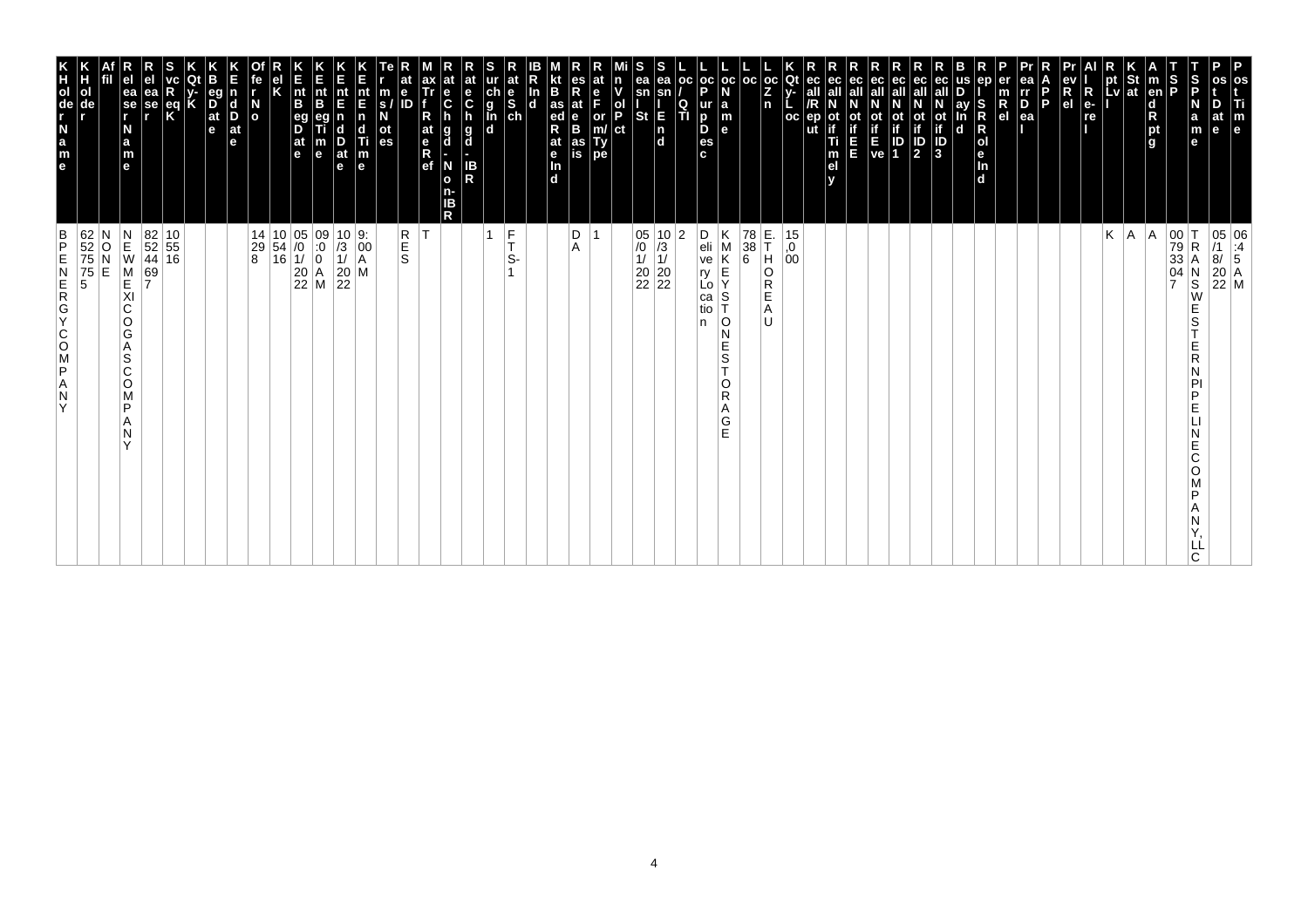| 62<br>52<br>75<br>75<br>5<br>5<br>$\frac{B}{P}$<br>ZAPSOOKGAN<br>Y                                                                                                   | K<br>TOUR LEB<br>ol                                                            |
|----------------------------------------------------------------------------------------------------------------------------------------------------------------------|--------------------------------------------------------------------------------|
| N<br>O<br>Ň<br>E                                                                                                                                                     | de                                                                             |
| $\begin{array}{c}\nN \\ E \\ W\n\end{array}$<br>M<br>E<br>XI<br>C<br>O<br>G<br>A<br>S<br>$\mathsf{C}$<br>$\circ$<br>M<br>P<br>N<br>$\checkmark$                      | ea<br>$ \mathbf{\hat{s}}\mathbf{e} $<br>N<br>a<br>m<br>$\mathbf{e}$            |
| 69<br>7                                                                                                                                                              | еа<br>se                                                                       |
| $\begin{array}{ c c }\n 82 & 10 \\  52 & 55 \\  44 & 16\n\end{array}$                                                                                                | $rac{eq}{K}$                                                                   |
|                                                                                                                                                                      |                                                                                |
|                                                                                                                                                                      | eq<br>$\overline{D}$ <sub>at</sub><br>e                                        |
|                                                                                                                                                                      | $\vert$ d<br>D<br>$ $ at<br>le.                                                |
| $\begin{array}{c cc} 14 & 10 & 03 & 09 \\ 29 & 54 & /0 & :0 \\ 8 & 16 & 1/ & 0 \\ & & 20 & A \\ & & 23 & M \\ \end{array}$                                           | $\overline{a}$                                                                 |
|                                                                                                                                                                      |                                                                                |
|                                                                                                                                                                      | $\vert_{\mathsf{B}}^{\mathsf{nt}}$<br>eg<br>D<br>$ $ at<br>l e                 |
|                                                                                                                                                                      | Ê<br>nt<br>B<br>m<br>$\mathbf e$                                               |
| $\frac{03}{1}$<br>$\frac{1}{20}$<br>$\frac{20}{23}$                                                                                                                  | nt<br>E<br>$\frac{D}{at}$<br>$\mathbf e$                                       |
| 9:<br>$\left  \begin{smallmatrix} 0 & 0 \\ 0 & 0 \\ A & A \end{smallmatrix} \right $<br>M                                                                            | nt<br>E<br>n<br>c<br>Ti<br>$\frac{\mathsf{m}}{\mathsf{e}}$                     |
|                                                                                                                                                                      | m<br>S.<br>οt<br>es                                                            |
| <b>R</b><br>S                                                                                                                                                        | е<br>ID                                                                        |
| ΙT                                                                                                                                                                   | ax<br>Tr<br>at<br>$R$ ef                                                       |
|                                                                                                                                                                      | at<br>е<br>$\ddot{\mathbf{c}}$<br>g<br>d<br>N<br>$\mathbf{o}$<br>n-<br>ΙB<br>R |
|                                                                                                                                                                      | at<br>e<br>$\mathbf c$<br>$\frac{g}{d}$<br>IB<br>R                             |
| $\frac{F}{T}$<br>$\overline{1}$                                                                                                                                      | ch<br>g<br>g<br>d<br>d                                                         |
| S-                                                                                                                                                                   | at<br>$\begin{bmatrix} 1 & b \\ c & d \end{bmatrix}$                           |
|                                                                                                                                                                      | B<br>In<br>$\mathbf d$<br>$\frac{e}{\ln}$<br>d.                                |
|                                                                                                                                                                      | $\frac{1}{4}$ as<br>R<br>at                                                    |
| D<br>$\overline{1}$<br>Α                                                                                                                                             | es<br>R<br>at<br>B<br>B<br>F<br>as<br>is                                       |
|                                                                                                                                                                      | at<br>n<br>ol<br>P<br>or<br>Ty<br>pe                                           |
|                                                                                                                                                                      | ct                                                                             |
| $\begin{array}{c c} 03 & 03 \\ \hline 10 & 73 \\ 11 & 11 \\ 20 & 20 \\ 23 & 23 \end{array}$                                                                          | ea<br>sn<br>St<br>$\frac{1}{d}$                                                |
| $ 2\rangle$                                                                                                                                                          | ea<br>Q<br>TI<br>E                                                             |
|                                                                                                                                                                      | oc                                                                             |
| D<br>eli<br>ve<br>$\frac{\mathsf{E}}{\mathsf{Y}}$<br>ry<br>Lo<br>$\mathbb S$<br>ca<br>tio<br>10<br>n.<br>N<br>Ε<br>$\frac{{\mathsf S}}{{\mathsf T}}$<br>$\circ$<br>Α | oc oc <br>p<br>ur<br>la<br>D<br>D<br>$\mathbf{e}$<br>es<br>c.                  |
| Κ<br>M<br>Κ<br>R<br>G<br>E                                                                                                                                           | m                                                                              |
| 78<br>$\begin{array}{c} 38 \\ 6 \end{array}$                                                                                                                         | l oc                                                                           |
| E.<br>T<br>H<br>O<br>R<br>Ε<br>Α<br>U                                                                                                                                | $ oc $ Qt<br>Z<br>n                                                            |
| 10<br>0,<br>00                                                                                                                                                       | oc<br>ut                                                                       |
|                                                                                                                                                                      | ec<br>ec<br>οt<br>Ti<br>m<br>el                                                |
|                                                                                                                                                                      | ec<br>Ш                                                                        |
|                                                                                                                                                                      | ot<br>if<br>ve                                                                 |
|                                                                                                                                                                      | eс<br>οt<br>ID<br>1                                                            |
|                                                                                                                                                                      | ec<br>all<br><b>ot</b><br>$\frac{1}{2}$                                        |
|                                                                                                                                                                      | ot<br>if<br>3                                                                  |
|                                                                                                                                                                      | ay<br>$\mathbf d$                                                              |
|                                                                                                                                                                      | ep<br>S<br>$\mathsf R$<br>R<br>Jen<br>d                                        |
|                                                                                                                                                                      | $\overline{R}_{el}$                                                            |
|                                                                                                                                                                      | ea<br>rr<br>$\overline{P}_{ea}$<br>P                                           |
|                                                                                                                                                                      |                                                                                |
|                                                                                                                                                                      | $\overline{\mathsf{R}}$<br>R<br>e <sub>1</sub><br>$e-$<br>re                   |
| K                                                                                                                                                                    | pt<br>Lv                                                                       |
| A                                                                                                                                                                    | St<br> at                                                                      |
| A                                                                                                                                                                    | $\vert$ m<br>en<br>d<br>pt<br>g                                                |
| 00<br>79<br>33<br>04<br>$\overline{7}$                                                                                                                               | $\frac{1}{2}$                                                                  |
| ΙT<br>$\mathsf R$<br>А<br>$_{\rm S}^{\rm N}$<br>W<br>E<br>S<br>Ε<br>R<br>D<br>Ε<br>E<br>Ć<br>O<br>D<br>LL<br>C                                                       | S<br>P<br>N<br>a<br>m<br>$\mathbf e$                                           |
| 05 06<br>/1 :4<br>8/ 5<br>20 A<br>22 M                                                                                                                               | at<br>$\mathbf e$                                                              |
|                                                                                                                                                                      | os<br>Ti<br>m<br>e                                                             |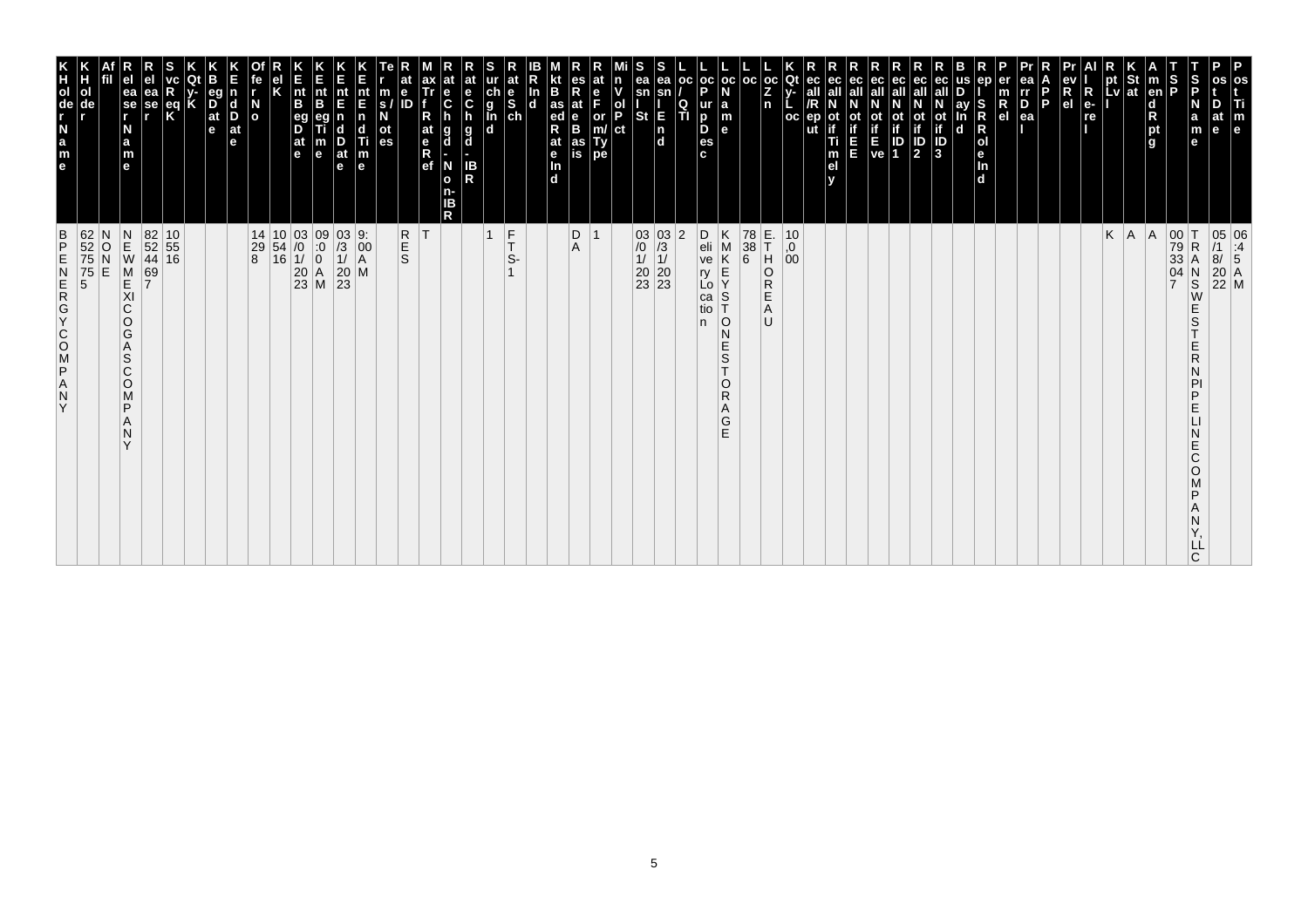| os<br>Ti<br>$\mathbb{F}_{\mathsf{e}}$                                                                                                                                             | 05 06<br>/1 :4<br>8/ 5<br>20 A<br>22 M                                                                                                          |
|-----------------------------------------------------------------------------------------------------------------------------------------------------------------------------------|-------------------------------------------------------------------------------------------------------------------------------------------------|
| os<br>D<br>at<br>e                                                                                                                                                                |                                                                                                                                                 |
| $\frac{S}{P}$<br>S<br>P<br>$\begin{bmatrix} N \\ a \\ m \end{bmatrix}$<br>$\mathbf{e}$                                                                                            | 00 T<br>79 R<br>33 A<br>04 N<br>7 S<br>$\mathsf R$<br>Α<br>$\frac{N}{S}$<br>W<br>E<br>S<br>Е<br>R<br>P<br>D<br>E<br>E<br>C<br>O<br>D<br>LL<br>C |
| $\vert$ m<br>en<br>$\begin{array}{c}\n\overrightarrow{a} \\ \overrightarrow{R} \\ \overrightarrow{p} \\ \overrightarrow{q}\n\end{array}$                                          | A                                                                                                                                               |
| $\frac{1}{1}$ st                                                                                                                                                                  | A.                                                                                                                                              |
| pt<br>Lv                                                                                                                                                                          | Κ                                                                                                                                               |
| R<br>$e-$<br>re                                                                                                                                                                   |                                                                                                                                                 |
| R<br>e <sub>1</sub>                                                                                                                                                               |                                                                                                                                                 |
| ea<br>$\overline{p}$<br>$\overline{p}$<br>$\overline{p}$<br>$\overline{q}$<br>P                                                                                                   |                                                                                                                                                 |
| er<br>R<br>el                                                                                                                                                                     |                                                                                                                                                 |
| ep<br>S<br>R<br>R<br>R<br>R<br>R<br>R<br>R<br>R<br>R<br>R<br>R<br>R<br>$\mathbf d$                                                                                                |                                                                                                                                                 |
| ay<br>$\mathbf d$                                                                                                                                                                 |                                                                                                                                                 |
| ec<br>N<br>ot<br>if<br>D<br>3                                                                                                                                                     |                                                                                                                                                 |
| ec<br>ec<br>ot<br>if<br>ID<br>2<br>Οt                                                                                                                                             |                                                                                                                                                 |
| ec<br>ot<br>if<br>E<br>ve<br>IP<br>1                                                                                                                                              |                                                                                                                                                 |
| ec<br>ot<br>if<br>E<br>E                                                                                                                                                          |                                                                                                                                                 |
| ec<br>ot<br>:<br>Ti<br>m<br>el                                                                                                                                                    |                                                                                                                                                 |
| ec<br>all<br>ер<br>ut                                                                                                                                                             |                                                                                                                                                 |
| $\begin{bmatrix} \bar{c} & \bar{c} \\ Z & Y \\ n & L \end{bmatrix}$<br>oc                                                                                                         | E.<br>T<br>$\left  \begin{smallmatrix} 3 \\ 0 \\ 0 \end{smallmatrix} \right $<br>н<br>0<br>O<br>R<br>Е<br>Α<br>IJ                               |
|                                                                                                                                                                                   | $\frac{92}{36}$                                                                                                                                 |
| a<br>$\vert_{\mathsf{e}}^{\mathsf{m}}$                                                                                                                                            | N<br>M<br>$\overline{G}$<br>U<br>R<br>R<br>Y<br>C<br>O<br>U<br>N<br>T.<br>Y                                                                     |
| $\left \begin{array}{c c} \texttt{oc} & \texttt{oc} & \texttt{oc} \\ \texttt{P} & \texttt{N} & \end{array}\right $<br>ur<br>$\overline{p}$<br>D<br>es<br>c.                       | D<br>eli<br>ve<br>ry<br>Lo<br>ca<br>tio<br>n                                                                                                    |
| ea<br>$\mathsf{sn}$<br>$\frac{Q}{T}$<br>E<br>In<br>Id                                                                                                                             | 2                                                                                                                                               |
| s<br>ea<br>sn<br><b>St</b>                                                                                                                                                        | $\begin{array}{c c} 12 & 12 \\ \hline 10 & 13 \\ 11 & 11 \\ 20 & 20 \\ 22 & 22 \end{array}$                                                     |
| n<br>v<br>ol<br>P<br>ct                                                                                                                                                           |                                                                                                                                                 |
| at<br>$\frac{e}{F}$<br>or<br>m/<br>Ty<br>pe                                                                                                                                       | 1                                                                                                                                               |
| <b>R</b><br><b>R</b><br><b>R</b><br><b>R</b><br>es<br>R<br>at<br>e<br>B<br>as<br>is                                                                                               | D<br>Α                                                                                                                                          |
| $\frac{\ln}{d}$<br>at<br>$\frac{e}{\ln}$<br>$\overline{d}$                                                                                                                        |                                                                                                                                                 |
| ur at<br>g<br>g<br>d<br>d<br>d<br>d                                                                                                                                               | $\frac{F}{T}$<br>S-                                                                                                                             |
|                                                                                                                                                                                   | $\mathbf{1}$                                                                                                                                    |
| at<br>e<br>C<br>h<br>$\frac{g}{d}$<br>IB<br>R<br>IΒ                                                                                                                               |                                                                                                                                                 |
| at<br>ax<br>Tr<br>f<br>$\frac{e}{C}$<br>R<br>h<br>at<br>g<br>d<br>$\begin{array}{c} \n\overline{e} \\ \overline{R} \\ \overline{e}f\n\end{array}$<br>N<br>$\mathbf{o}$<br>n-<br>R | T                                                                                                                                               |
| at<br>e<br>ID                                                                                                                                                                     | R<br>S<br>S                                                                                                                                     |
| m<br>$\overline{\mathbf{s}}$<br>N<br>ot<br>es                                                                                                                                     |                                                                                                                                                 |
| nt<br>E<br>$\begin{array}{c} \n\overline{n} \\ \overline{d} \\ \overline{n} \\ \overline{e}\n\end{array}$                                                                         | $\begin{array}{c} 12 & 9: \\ /3 & 00 \\ 1/ & A \\ 20 & M \\ 22 \end{array}$                                                                     |
| IL<br>Int<br>E<br>nt<br>E<br>D<br>m<br>e<br>at<br>$\mathbf e$                                                                                                                     |                                                                                                                                                 |
| nt<br>B<br>$\frac{eg}{D}$<br>$\frac{at}{e}$                                                                                                                                       |                                                                                                                                                 |
|                                                                                                                                                                                   | $\begin{array}{c cc} 14 & 10 & 12 & 09 \\ 29 & 54 & /0 & :0 \\ 9 & 19 & 1/ & 0 \\ & & 20 & A \\ & & 22 & M \\ \end{array}$                      |
| fe<br>r<br>$\frac{N}{2}$                                                                                                                                                          |                                                                                                                                                 |
| n<br>$\begin{array}{c}\n\mathbf{d} \\ \mathbf{D} \\ \mathbf{a}\mathbf{t}\n\end{array}$<br>le.                                                                                     |                                                                                                                                                 |
| В<br>eg<br>D<br>at<br>e                                                                                                                                                           |                                                                                                                                                 |
| R<br>$\mathbf{R}$                                                                                                                                                                 |                                                                                                                                                 |
| ea<br>se                                                                                                                                                                          | $\begin{array}{ c c }\n 82 & 10 \\  52 & 55 \\  44 & 17\n\end{array}$<br>69<br>7                                                                |
| ea<br>se<br>r<br>N<br>$\frac{a}{m}$<br>$\mathbf{e}$                                                                                                                               | $\begin{array}{c} N \\ E \\ W \end{array}$<br>M<br>KI<br>C<br>O<br>G<br>Α<br>ls<br>C<br>O<br>M<br>$\mathsf{P}$<br>A<br>N<br>$\checkmark$        |
|                                                                                                                                                                                   | N<br>$\frac{0}{E}$                                                                                                                              |
| e a z - \$ c r x<br>ol<br>de                                                                                                                                                      | 62<br>52<br>75<br>75<br>5<br>5                                                                                                                  |
|                                                                                                                                                                                   | $\frac{B}{P}$<br>ZAPSOCYCREN<br>Y                                                                                                               |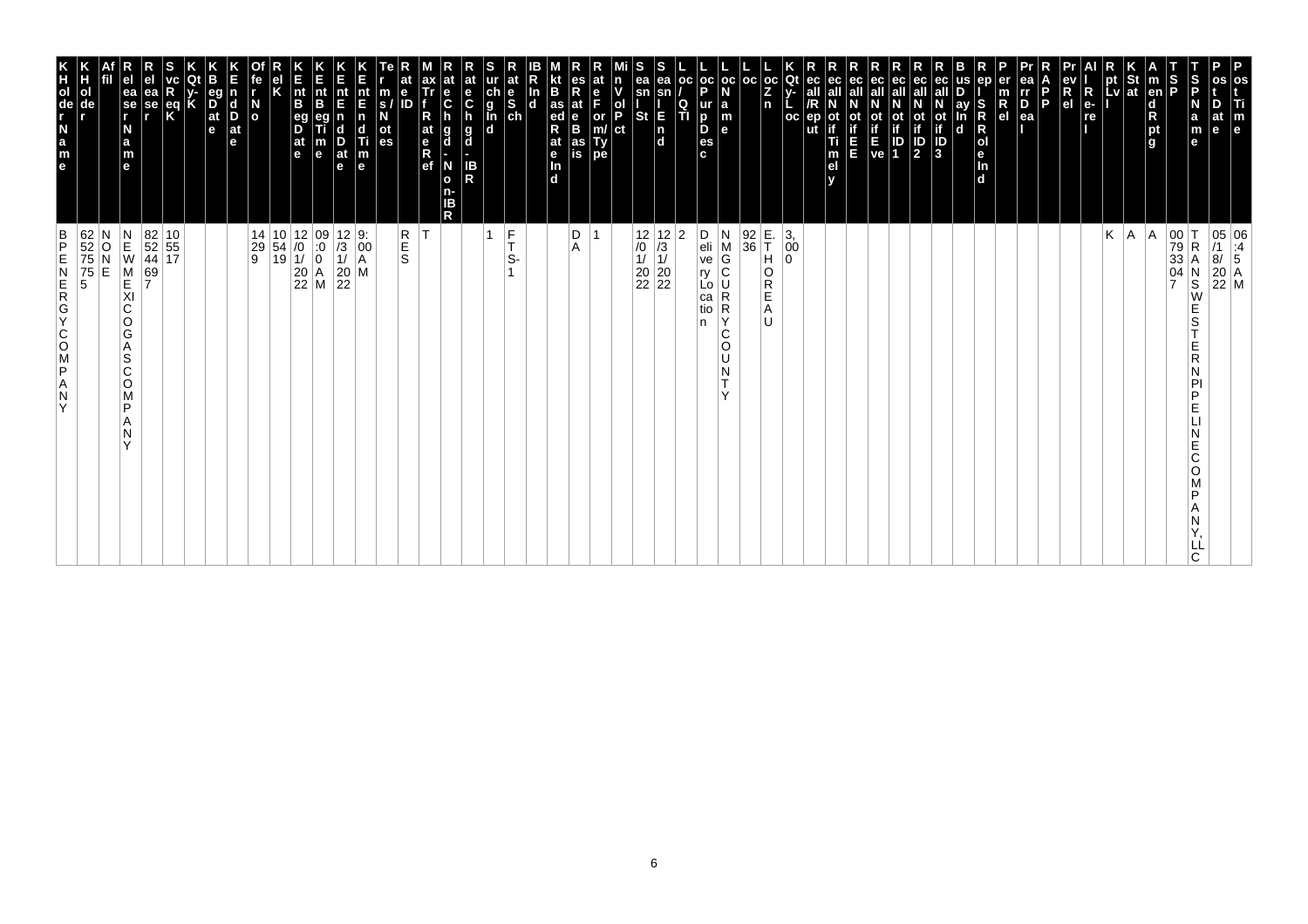| $\frac{B}{P}$<br>ZAPSOOKGAN<br>Y                                                                                                         | K<br>TOUR LEB                                                                                         |
|------------------------------------------------------------------------------------------------------------------------------------------|-------------------------------------------------------------------------------------------------------|
| 62<br>52<br>75<br>75<br>5<br>5<br>N<br>O<br>E                                                                                            | ol<br>de                                                                                              |
| $\begin{array}{c} N \\ E \\ W \end{array}$<br>M<br>KI<br>C<br>O<br>G<br>Α<br>S<br>$\mathsf{C}$<br>$\circ$<br>M<br>P<br>N<br>$\checkmark$ | ea<br>$\overline{\phantom{a}}$ se<br>N<br>a<br>m<br>$\mathbf{e}$                                      |
| $\begin{array}{c} 69 \\ 7 \end{array}$                                                                                                   | еа<br>se                                                                                              |
| 82 10<br>52 55<br>44 17                                                                                                                  | $\frac{eq}{K}$                                                                                        |
|                                                                                                                                          |                                                                                                       |
|                                                                                                                                          | eq<br>$\overrightarrow{D}$ <sub>at</sub><br>e                                                         |
|                                                                                                                                          | $\vert_{\mathsf{D}}^{\mathsf{d}}$<br>$ $ at<br>le.                                                    |
|                                                                                                                                          | $\overline{a}$                                                                                        |
| $\begin{array}{c c c} 14 & 10 & 01 \\ 29 & 54 & /0 \\ 9 & 19 & 1/ \end{array}$                                                           |                                                                                                       |
|                                                                                                                                          | $\vert_{\mathsf{B}}^{\mathsf{nt}}$<br>eg<br>D<br>$\frac{at}{e}$                                       |
| $\begin{array}{c c} 01 & 09 \\ \hline 10 & 0 \\ 11 & 0 \\ 20 & A \\ 23 & M \end{array}$                                                  | Ê<br>nt<br>B<br>m<br>$\mathbf e$                                                                      |
| $\begin{array}{c} 02 \ 9: \\ /2 \ 00 \\ 8/ \  \  \, \textrm{A} \\ 20 \  \  \, \textrm{M} \\ 23 \end{array}$                              | nt<br>E<br>$\frac{D}{at}$<br>$\mathbf e$                                                              |
|                                                                                                                                          | nt<br>E<br>n<br>d<br>Ti<br>m<br>e                                                                     |
|                                                                                                                                          | m<br>S.<br>οt<br>es                                                                                   |
| <b>R</b><br>S                                                                                                                            | е<br>ID                                                                                               |
| ΙT                                                                                                                                       | ax<br>Tr<br>at<br>$\begin{array}{c} e \\ R \\ e f \end{array}$                                        |
|                                                                                                                                          | at<br>е<br>$\ddot{\mathbf{c}}$<br>g<br>d<br>N<br>$\mathbf{o}$<br>n-<br>ΙB<br>R                        |
|                                                                                                                                          | at<br>e<br>$\mathbf c$<br>$\frac{g}{d}$<br><b>IB</b><br>R                                             |
| $\overline{1}$                                                                                                                           | $\begin{array}{c}\n\stackrel{\mathsf{d}}{\mathsf{e}}\n\stackrel{\mathsf{d}}{\mathsf{e}}\n\end{array}$ |
| $\frac{F}{T}$<br>S-                                                                                                                      | at                                                                                                    |
|                                                                                                                                          | In<br>$\mathbf d$                                                                                     |
|                                                                                                                                          | B<br>$\frac{1}{4}$ as<br>R<br>at<br>$\frac{e}{\ln}$<br>d.                                             |
| D<br>$\overline{1}$<br>Α                                                                                                                 | es<br>R<br>at<br>B<br>B<br>as<br>is                                                                   |
|                                                                                                                                          | at<br>F<br>or<br>Ty<br>pe                                                                             |
|                                                                                                                                          | n<br>ol<br>P<br>ct                                                                                    |
| $\begin{array}{c c} 01 & 02 \\ \hline /0 & /2 \\ 1/ & 8/ \\ 20 & 20 \\ 23 & 23 \end{array}$                                              | ea<br>sn<br>St                                                                                        |
|                                                                                                                                          | ea<br>E<br>$\frac{1}{d}$                                                                              |
| $ 2\rangle$                                                                                                                              | oc <br>Q<br>ΤÌ                                                                                        |
| D<br>eli<br>ve<br>ry<br>Lo<br>ca<br>tio<br>n                                                                                             | oc oc <br>p<br>ur<br>D<br>D<br>es<br>c.                                                               |
| N<br>M<br>G<br>Ē<br>A<br>R<br>W<br>E<br>LL                                                                                               | la<br>m<br>$\mathbf{e}$                                                                               |
| 79<br>09                                                                                                                                 | l oc                                                                                                  |
| E.<br>T<br>H<br>O<br>R<br>Е<br>Α<br>U                                                                                                    | $ oc $ Qt<br>Z<br>n                                                                                   |
| $\left  \begin{smallmatrix} 2 \ 0 \end{smallmatrix} \right $<br>$\mathbf 0$                                                              | oc                                                                                                    |
|                                                                                                                                          | ec<br>ut                                                                                              |
|                                                                                                                                          | ec<br>οt<br>Ti<br>m<br>el                                                                             |
|                                                                                                                                          | ec<br>Ш                                                                                               |
|                                                                                                                                          | ot<br>if<br>ve                                                                                        |
|                                                                                                                                          | eс<br><b>ot</b><br>οt<br>$\overline{\frac{10}{2}}$<br>ID<br>1                                         |
|                                                                                                                                          | ec<br>all<br>ot<br>if<br>3                                                                            |
|                                                                                                                                          | ay<br>$\mathbf d$                                                                                     |
|                                                                                                                                          | ep<br>S<br>$\mathsf R$<br>R<br>Jen<br>d                                                               |
|                                                                                                                                          | $\overline{R}_{el}$                                                                                   |
|                                                                                                                                          | ea<br>rr<br>$\overline{P}_{ea}$                                                                       |
|                                                                                                                                          | P                                                                                                     |
|                                                                                                                                          | $\overline{\mathsf{R}}$<br>R<br>e <sub>1</sub><br>$e-$<br>re                                          |
| K                                                                                                                                        | pt<br>Lv                                                                                              |
| A                                                                                                                                        | St<br><b>Iat</b>                                                                                      |
| A                                                                                                                                        | $\vert$ m<br>en<br>d<br>pt<br>g                                                                       |
| 00<br>79<br>33<br>04<br>$\overline{7}$                                                                                                   | $\frac{1}{2}$                                                                                         |
| İΤ<br>$\mathsf R$<br>А<br>$_{\rm S}^{\rm N}$<br>W<br>Ε<br>S<br>Ε<br>R<br>D<br>Ε<br>E<br>Ć<br>O<br>D<br>LL<br>C                           | S<br>P<br>N<br>a<br>m<br>$\mathbf e$                                                                  |
|                                                                                                                                          | os<br>at<br>$\mathbf{e}$                                                                              |
| 05 06<br>/1 :4<br>8/ 5<br>20 A<br>22 M                                                                                                   | os<br>Ti<br>m<br>e                                                                                    |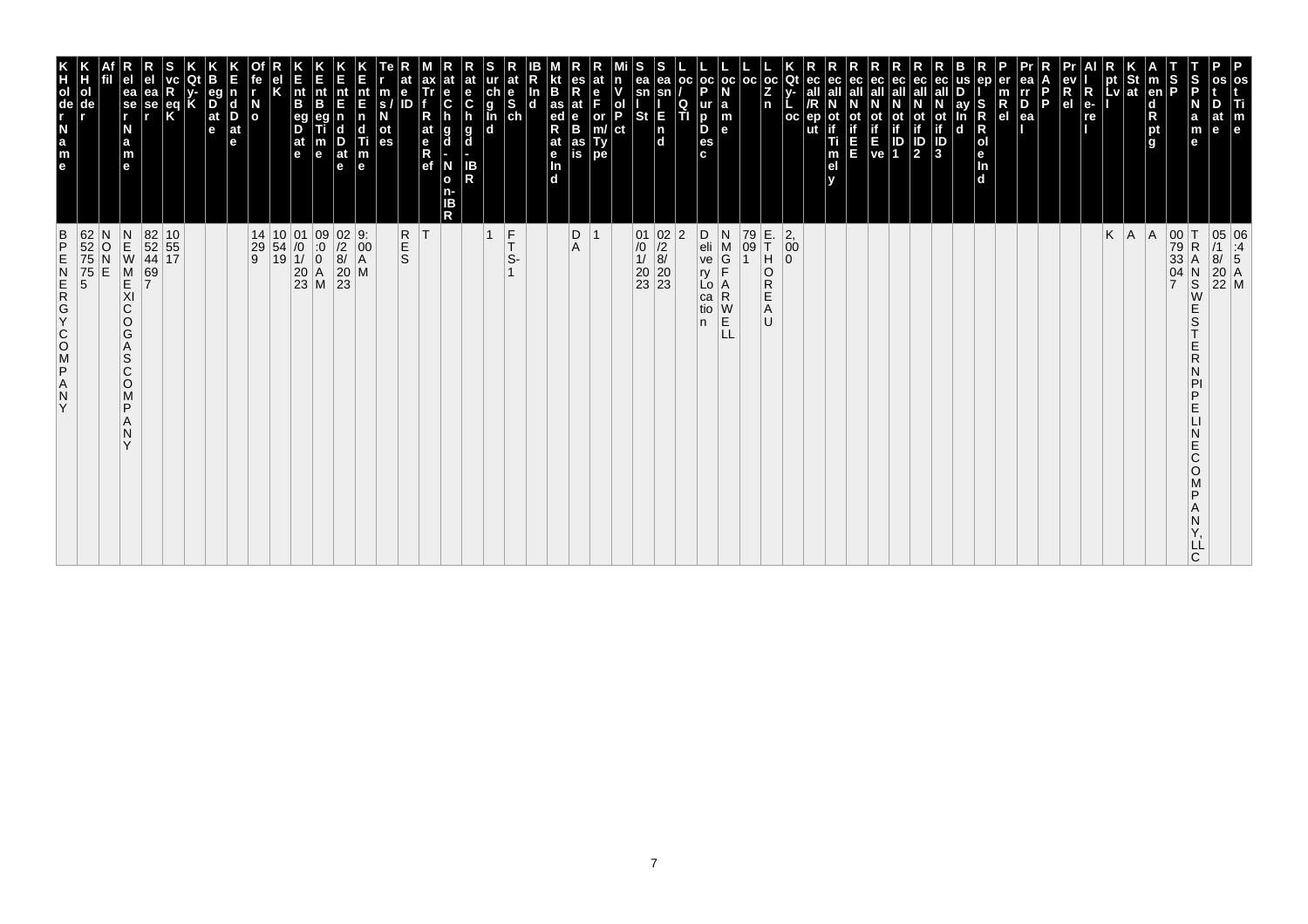| 62<br>52<br>75<br>75<br>5<br>5<br>O<br>E                                                                                                                         | Н<br>ol<br>de                                                                                                    |
|------------------------------------------------------------------------------------------------------------------------------------------------------------------|------------------------------------------------------------------------------------------------------------------|
| $\begin{array}{c} N \\ E \\ W \end{array}$<br>$\begin{array}{c} M \\ E \end{array}$<br>XI<br>C<br>O<br>G<br>Α<br>S<br>C<br>O<br>M<br>P<br>A<br>N<br>$\checkmark$ | e <sub>1</sub><br>ea<br>se<br>r<br>N<br>$\frac{a}{m}$<br>$\mathbf{e}$                                            |
| $\frac{69}{7}$                                                                                                                                                   | ea<br>se<br>r                                                                                                    |
| $\begin{array}{ c c }\n 82 & 10 \\  52 & 55 \\  44 & 17\n\end{array}$                                                                                            | eq<br>K                                                                                                          |
|                                                                                                                                                                  | K                                                                                                                |
|                                                                                                                                                                  | eg<br>$\overrightarrow{D}$ <sub>at</sub><br>e                                                                    |
|                                                                                                                                                                  | n<br>$\vert_{\mathsf{D}}^{\mathsf{d}}$<br>$ $ at<br>le.                                                          |
|                                                                                                                                                                  | fe<br>$\overline{a}$                                                                                             |
| $\begin{array}{ c c c c }\n 14 & 10 & 01 \\  29 & 54 & 0 \\  9 & 19 & 1\n\end{array}$                                                                            |                                                                                                                  |
| $\begin{vmatrix} 20 \\ 23 \end{vmatrix}$ M                                                                                                                       | $\vert_{\mathsf{B}}^{\mathsf{nt}}$<br>$\frac{eg}{D}$<br>$\frac{at}{e}$                                           |
| $\begin{matrix} 09 \\ .0 \\ 0 \end{matrix}$                                                                                                                      | n<br>Ent<br>m<br>$\mathbf e$                                                                                     |
| $\begin{array}{c} 02 \ 22 \\ 200 \\ 8/4 \\ 20 \\ 23 \end{array}$                                                                                                 | nt<br>E<br>$\frac{D}{at}$<br>$\mathbf e$                                                                         |
|                                                                                                                                                                  | nt<br>E<br>$\overline{\mathsf{n}}$<br>$\mathsf{d}$<br>Ti<br>m<br>e                                               |
|                                                                                                                                                                  | m<br>$\mathbf{s}$<br>ot<br>es                                                                                    |
| R<br>S<br>S                                                                                                                                                      | at<br>e<br>ID                                                                                                    |
| İΤ                                                                                                                                                               | ax<br>Tr<br>R<br>at<br>$\begin{matrix} e \\ R \\ R \end{matrix}$                                                 |
| R                                                                                                                                                                | at<br>$\frac{e}{C}$<br>g<br>d<br>N<br>$\mathbf{o}$<br>n-<br>ΙB                                                   |
|                                                                                                                                                                  | at<br>e<br>C<br>h<br>$\frac{g}{d}$<br>IB<br>R                                                                    |
| $\frac{F}{T}$<br>S-                                                                                                                                              | S<br>ur at<br>g<br>g<br>d<br>d<br>d<br>d                                                                         |
|                                                                                                                                                                  |                                                                                                                  |
|                                                                                                                                                                  | kt<br>B<br>ln<br> d<br>at<br>$\frac{e}{\ln}$<br>$\overline{d}$                                                   |
| D<br>Α                                                                                                                                                           | es<br>R<br>at<br>e<br>B<br>$\frac{1}{4}$ as<br>R                                                                 |
| -1                                                                                                                                                               | at<br>$_{F}^{\mathrm{e}}$<br>as<br>is                                                                            |
|                                                                                                                                                                  | n<br>ol<br>P<br>or<br>m/<br>Type<br>ct                                                                           |
|                                                                                                                                                                  | S                                                                                                                |
| $\begin{array}{c c} 01 & 02 \\ \hline /0 & /2 \\ 1/ & 8/ \\ 20 & 20 \\ 23 & 23 \end{array}$                                                                      | ea<br>ea<br>sn<br>E<br><b>St</b><br>$\frac{1}{d}$                                                                |
| 2                                                                                                                                                                | oc <br>$\mathsf{sn}$<br>$\frac{Q}{T}$                                                                            |
| D<br>ry<br>n                                                                                                                                                     | þ<br>D<br>c.                                                                                                     |
| N<br>eli<br>ve<br>M<br>G<br>$\overline{R}$ l<br>Lo<br>P<br>ca<br>tio<br>U<br>Ě<br>R<br>C<br>O<br>BI<br>DI<br>R                                                   | $\left \begin{array}{c} \texttt{oc} \\ \texttt{P} \end{array}\right $ $\mathbf{N}$<br>ur<br>∣a<br>m<br>le.<br>es |
|                                                                                                                                                                  |                                                                                                                  |
| E.<br>T<br>$\frac{60}{92}$<br>H<br>O<br>Е<br>Α<br>IJ                                                                                                             | oc <br>n                                                                                                         |
| $\left  \begin{smallmatrix} 3 \\ 0 \\ 0 \end{smallmatrix} \right $<br>$\Omega$<br>R                                                                              | $\left \begin{smallmatrix} \texttt{oc} \ \texttt{Qt} \ \texttt{Z} \end{smallmatrix} \right $ y-<br><b>OC</b>     |
| $16\,$                                                                                                                                                           | ec<br>ep<br>ut                                                                                                   |
|                                                                                                                                                                  | ec<br>οt<br>Ti<br>m<br>el                                                                                        |
|                                                                                                                                                                  | ec<br>all<br>Ξ                                                                                                   |
|                                                                                                                                                                  | ec<br>all<br>ot<br>if<br>ve                                                                                      |
|                                                                                                                                                                  | ec<br>all<br>ot<br>ID<br>1                                                                                       |
|                                                                                                                                                                  | ec<br>all<br>ot<br>if<br>$\frac{1}{2}$                                                                           |
|                                                                                                                                                                  | all<br>Ñ<br>ot<br>if<br>ID<br>3                                                                                  |
|                                                                                                                                                                  | ay<br>S<br>R<br>$\mathbf d$                                                                                      |
|                                                                                                                                                                  | ep<br>er<br>m<br>$\overline{R}$ el                                                                               |
|                                                                                                                                                                  | ea<br>I<br>P<br>ea                                                                                               |
|                                                                                                                                                                  | P                                                                                                                |
|                                                                                                                                                                  | R<br>e <sub>1</sub>                                                                                              |
|                                                                                                                                                                  | $ {\bf R} $<br>$e-$<br>re                                                                                        |
| Κ                                                                                                                                                                | pt<br>Lv                                                                                                         |
| A                                                                                                                                                                | $\frac{St}{at}$                                                                                                  |
| A                                                                                                                                                                | $\vert$ m<br>en<br>d<br>pt<br>g                                                                                  |
| 00 T<br>79 R<br>33 A<br>04 N<br>7 S<br>$\mathsf R$<br>Е                                                                                                          | $\frac{S}{P}$                                                                                                    |
| Α<br>$_\mathrm{S}^\mathrm{N}$<br>W<br>E<br>S<br>R<br>P<br>D<br>E<br>E<br>C<br>O<br>D<br>ᄔ<br>C                                                                   | S<br>P<br>N<br>a<br>m<br>D<br>at<br>le.<br>$\mathbf{e}$                                                          |
| 05 06<br>/1 :4<br>8/ 5<br>20 A<br>22 M                                                                                                                           | os<br>os<br>Ti<br>$\begin{bmatrix} m \\ e \end{bmatrix}$                                                         |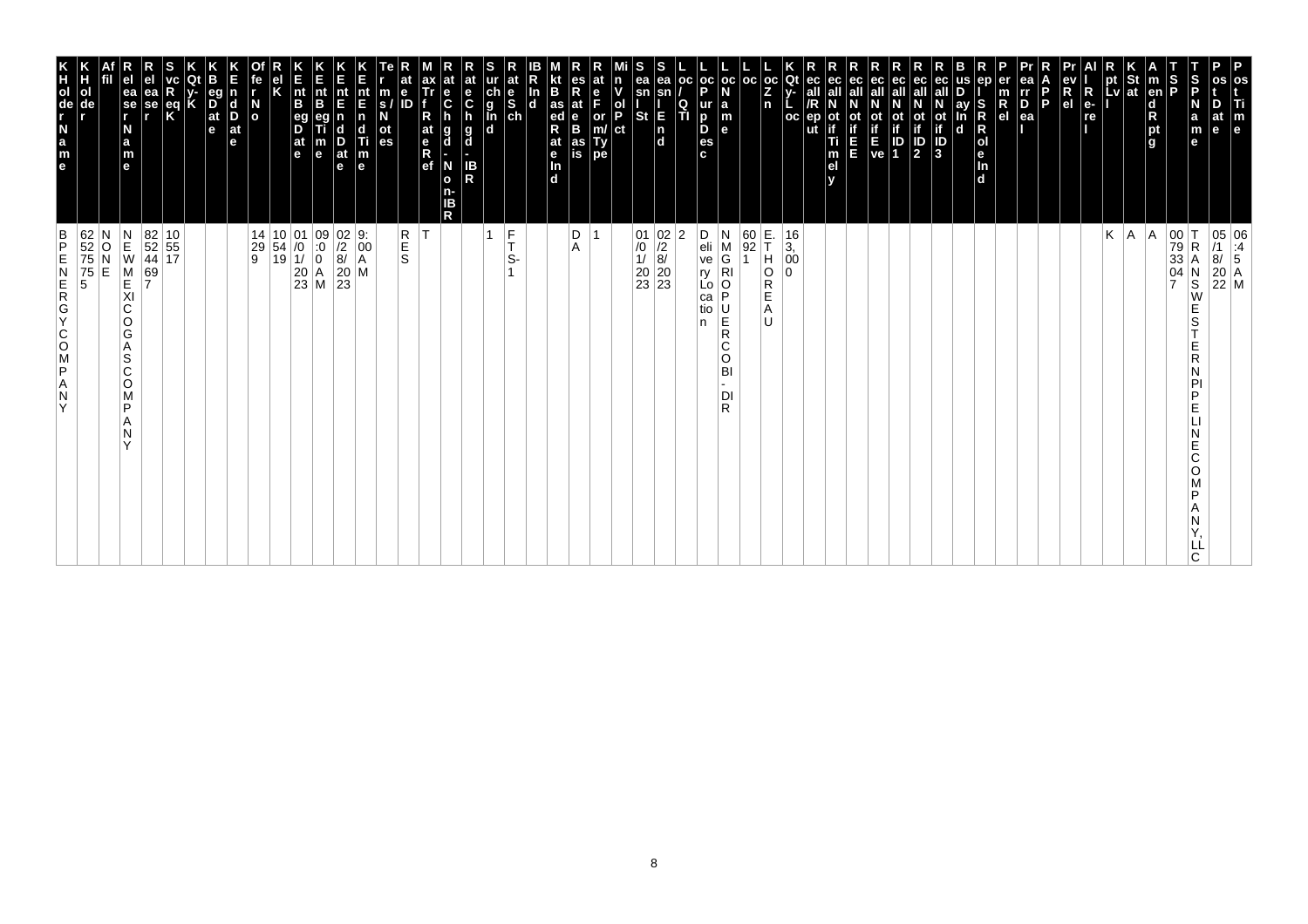| 62<br>52<br>75<br>$\frac{B}{P}$<br>Ε<br>ZDJZOOKOZWZ<br>$\frac{75}{5}$<br>Y                                                               | $\frac{H}{d}$<br>ol<br>de<br>$\begin{array}{c} \n\cdot \\ \cdot \\ \cdot \\ \cdot\n\end{array}$                                                                                                                                                                                                                                                                                                                               |
|------------------------------------------------------------------------------------------------------------------------------------------|-------------------------------------------------------------------------------------------------------------------------------------------------------------------------------------------------------------------------------------------------------------------------------------------------------------------------------------------------------------------------------------------------------------------------------|
| О                                                                                                                                        |                                                                                                                                                                                                                                                                                                                                                                                                                               |
| $\begin{array}{c} N \\ E \\ W \end{array}$<br>M<br>E<br>XI<br>C<br>$\circ$<br>G<br>A<br>S<br>C<br>$\circ$<br>M<br>P<br>N<br>$\checkmark$ | ea<br>se<br>r<br>N<br>$\frac{a}{m}$<br>e                                                                                                                                                                                                                                                                                                                                                                                      |
| 82<br>52<br>44<br>69<br>7                                                                                                                | se                                                                                                                                                                                                                                                                                                                                                                                                                            |
| $\begin{array}{ c c }\n10 & 19 \\ 55 & 50 \\ 17 & 00\n\end{array}$                                                                       | eq<br>K                                                                                                                                                                                                                                                                                                                                                                                                                       |
|                                                                                                                                          |                                                                                                                                                                                                                                                                                                                                                                                                                               |
| $\begin{array}{c c} 04 & 03 \\ \hline /0 & 3 \\ 1/ & 1/ \\ 20 & 20 \\ 22 & 23 \end{array}$                                               | $\frac{D}{at}$<br>e                                                                                                                                                                                                                                                                                                                                                                                                           |
|                                                                                                                                          | <b>d</b><br>D<br>$ $ at<br>e                                                                                                                                                                                                                                                                                                                                                                                                  |
| 14<br>$\begin{array}{c} 29 \\ 9 \end{array}$                                                                                             | $\overline{a}$                                                                                                                                                                                                                                                                                                                                                                                                                |
| $\begin{array}{ c c c }\n 10 & 04 \\  54 & /0 \\  19 & 1/ \\ \end{array}$                                                                |                                                                                                                                                                                                                                                                                                                                                                                                                               |
| $\begin{array}{c c} 04 & 09 \\ \hline 10 & 0 \\ 1/ & 0 \\ 20 & A \\ 22 & M \end{array}$                                                  | nt<br>B<br>eg<br>D<br> at<br>le.                                                                                                                                                                                                                                                                                                                                                                                              |
|                                                                                                                                          | nt<br>В<br>e                                                                                                                                                                                                                                                                                                                                                                                                                  |
| $\begin{array}{c} 03 \\ /3 \\ 1 \end{array}$<br>$\begin{array}{c} 20 \\ 23 \end{array}$                                                  | π<br>at<br>le.                                                                                                                                                                                                                                                                                                                                                                                                                |
| 9.<br>00<br>A<br>M                                                                                                                       | nt<br>E<br>n<br>т<br>$\vert_{\mathsf{e}}^{\mathsf{m}}$                                                                                                                                                                                                                                                                                                                                                                        |
| $\begin{array}{c c}\n\text{Cli} & \text{R} \\ \text{ck} & \text{E} \\ \text{for} & \text{S}\n\end{array}$<br>D<br>et<br>ail              | m<br>es                                                                                                                                                                                                                                                                                                                                                                                                                       |
|                                                                                                                                          | ID                                                                                                                                                                                                                                                                                                                                                                                                                            |
|                                                                                                                                          | at<br>e<br>R<br>ef                                                                                                                                                                                                                                                                                                                                                                                                            |
| $\overline{0}$ .<br>00<br>00 <sup>°</sup>                                                                                                | C<br>g<br>d<br>N<br>o<br>Б<br>R                                                                                                                                                                                                                                                                                                                                                                                               |
|                                                                                                                                          | at<br>e<br>$\mathbf c$<br>g<br>d<br>IB<br>R                                                                                                                                                                                                                                                                                                                                                                                   |
| $\overline{1}$                                                                                                                           |                                                                                                                                                                                                                                                                                                                                                                                                                               |
| $\frac{F}{T}$                                                                                                                            | at<br>$\begin{array}{c} \n\ddot{c} \\ \dot{c} \\ \dot{d} \\ \dot{c} \\ \dot{c} \\ \dot{c} \\ \dot{c} \\ \dot{c} \\ \dot{c} \\ \dot{c} \\ \dot{c} \\ \dot{c} \\ \dot{c} \\ \dot{c} \\ \dot{c} \\ \dot{c} \\ \dot{c} \\ \dot{c} \\ \dot{c} \\ \dot{c} \\ \dot{c} \\ \dot{c} \\ \dot{c} \\ \dot{c} \\ \dot{c} \\ \dot{c} \\ \dot{c} \\ \dot{c} \\ \dot{c} \\ \dot{c} \\ \dot{c} \\ \dot{c} \\ \dot{c} \\ \dot{c} \\ \dot{c} \\ $ |
| N                                                                                                                                        | In<br>$\mathbf d$                                                                                                                                                                                                                                                                                                                                                                                                             |
| N                                                                                                                                        | B<br>as<br>ed<br>R<br>at<br><b>P</b><br>In<br>d                                                                                                                                                                                                                                                                                                                                                                               |
| $\left  \begin{smallmatrix} 0 \\ A \end{smallmatrix} \right $                                                                            | $R_{at}$<br>e<br>B<br>as<br>is                                                                                                                                                                                                                                                                                                                                                                                                |
| $\overline{1}$                                                                                                                           | or<br>m/<br>Ty<br>pe                                                                                                                                                                                                                                                                                                                                                                                                          |
|                                                                                                                                          | ol<br>P<br>ct                                                                                                                                                                                                                                                                                                                                                                                                                 |
|                                                                                                                                          | ea<br>sn<br><b>St</b>                                                                                                                                                                                                                                                                                                                                                                                                         |
|                                                                                                                                          | ea<br>Е<br>$\frac{\mathsf{n}}{\mathsf{d}}$                                                                                                                                                                                                                                                                                                                                                                                    |
|                                                                                                                                          | oс<br>Q<br>TI                                                                                                                                                                                                                                                                                                                                                                                                                 |
|                                                                                                                                          | $ oc $ oc<br>D<br>ur<br>b<br>D<br>es<br>c.                                                                                                                                                                                                                                                                                                                                                                                    |
|                                                                                                                                          | l a<br>m<br>l el                                                                                                                                                                                                                                                                                                                                                                                                              |
|                                                                                                                                          | l oc                                                                                                                                                                                                                                                                                                                                                                                                                          |
|                                                                                                                                          | $_{\rm oc}$<br>Z<br>n                                                                                                                                                                                                                                                                                                                                                                                                         |
|                                                                                                                                          | Οt<br>oc                                                                                                                                                                                                                                                                                                                                                                                                                      |
| $_{\rm D}^{\rm O}$                                                                                                                       | ut                                                                                                                                                                                                                                                                                                                                                                                                                            |
| Υ                                                                                                                                        | m<br>el                                                                                                                                                                                                                                                                                                                                                                                                                       |
| N N N                                                                                                                                    | ec<br>ш                                                                                                                                                                                                                                                                                                                                                                                                                       |
|                                                                                                                                          | $\frac{1}{2}$<br>$\frac{1}{2}$                                                                                                                                                                                                                                                                                                                                                                                                |
|                                                                                                                                          | Οt<br>$\frac{1}{2}$<br>IP<br>1                                                                                                                                                                                                                                                                                                                                                                                                |
| N                                                                                                                                        | ot<br>if<br>$\frac{1}{3}$                                                                                                                                                                                                                                                                                                                                                                                                     |
| N                                                                                                                                        | d                                                                                                                                                                                                                                                                                                                                                                                                                             |
| A <br>$\overline{\mathsf{M}}$<br>$\overline{A}$                                                                                          | S<br>$\begin{array}{c}\nR \\ R \\ R\n\end{array}$<br>$\vert_{\mathsf{In}}^{\mathsf{e}}$<br>$\mathbf d$                                                                                                                                                                                                                                                                                                                        |
| $ 2\rangle$                                                                                                                              | $\mathsf R$<br>e <sub>l</sub>                                                                                                                                                                                                                                                                                                                                                                                                 |
| $\overline{1}$                                                                                                                           | rr<br>$\overline{P}_{ea}$                                                                                                                                                                                                                                                                                                                                                                                                     |
| $\begin{matrix} Y \\ C \end{matrix}$                                                                                                     | P                                                                                                                                                                                                                                                                                                                                                                                                                             |
| $ 2\rangle$                                                                                                                              | R<br>el                                                                                                                                                                                                                                                                                                                                                                                                                       |
| İΥ                                                                                                                                       | $R_{e}$<br>re                                                                                                                                                                                                                                                                                                                                                                                                                 |
| K                                                                                                                                        | pt<br>Lv                                                                                                                                                                                                                                                                                                                                                                                                                      |
| A                                                                                                                                        | at                                                                                                                                                                                                                                                                                                                                                                                                                            |
| A                                                                                                                                        | $\vert$ m<br>en<br>$\begin{array}{c}\n\mathbf{d} \\ \mathbf{R} \\ \mathbf{p}\mathbf{t} \\ \mathbf{g}\n\end{array}$                                                                                                                                                                                                                                                                                                            |
| $\begin{array}{c c} 00 & T \\ 79 & R \\ 33 & A \end{array}$<br>$\mathsf R$<br>04<br>$\frac{N}{S}$<br>S<br>D<br>E<br>E<br>Ć<br>O          | S<br>P<br>S<br>P<br>N<br>a<br>e                                                                                                                                                                                                                                                                                                                                                                                               |
| C                                                                                                                                        | m<br>e                                                                                                                                                                                                                                                                                                                                                                                                                        |
| 05 06<br>/1 :4<br>8/ 5<br>20 A<br>22 M                                                                                                   | m<br>e                                                                                                                                                                                                                                                                                                                                                                                                                        |
|                                                                                                                                          |                                                                                                                                                                                                                                                                                                                                                                                                                               |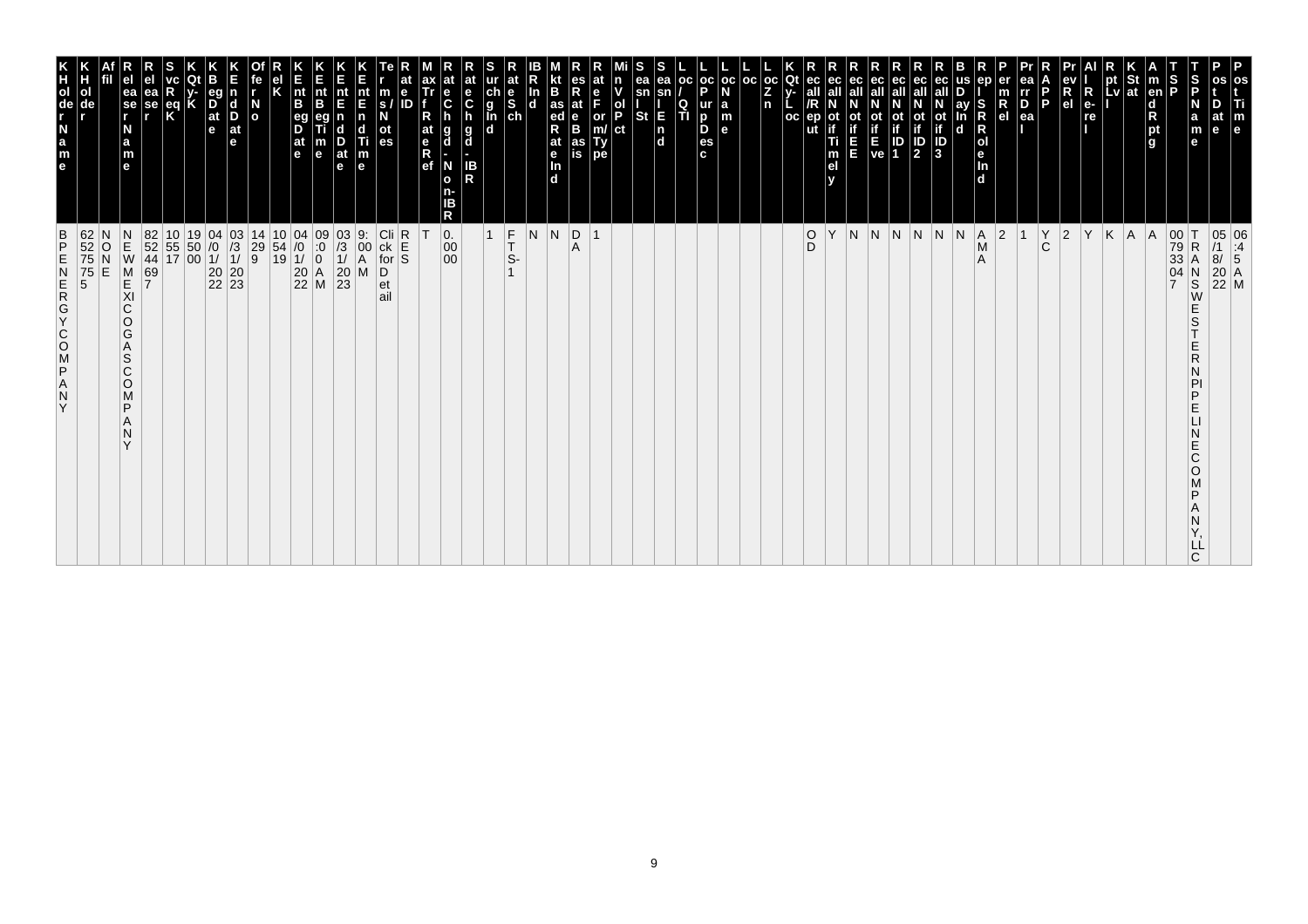| os<br>Ti<br>m<br>e                                                                                                                                                                    | 05 06<br>/1 :4<br>8/ 5<br>20 A<br>22 M                                                                                                                            |
|---------------------------------------------------------------------------------------------------------------------------------------------------------------------------------------|-------------------------------------------------------------------------------------------------------------------------------------------------------------------|
| D<br>at<br>le.                                                                                                                                                                        | LL                                                                                                                                                                |
| S<br>P<br>$\frac{S}{P}$<br>N<br>a<br>m<br>е                                                                                                                                           | 00<br>79<br>33<br>04<br>7<br>$\mathsf R$<br>Α<br>N<br>S<br>W<br>Е<br>S<br>Ε<br>R<br>N<br>PI<br>P<br>Е<br>Е<br>C<br>O<br>P<br>Α<br>N<br>C.                         |
| $\vert$ m<br>en<br>d<br>R<br>pt<br>g                                                                                                                                                  | A                                                                                                                                                                 |
|                                                                                                                                                                                       | A.                                                                                                                                                                |
| $\left \begin{array}{c}\npt\\ pt\end{array}\right $ at<br>$\blacksquare$                                                                                                              | Κ                                                                                                                                                                 |
| R<br>e-<br>re                                                                                                                                                                         |                                                                                                                                                                   |
| ev<br>R<br>el                                                                                                                                                                         |                                                                                                                                                                   |
| l P                                                                                                                                                                                   |                                                                                                                                                                   |
| ea<br>Ir<br>D<br>$\frac{m}{R}$<br>ea                                                                                                                                                  |                                                                                                                                                                   |
| ep<br>er<br>S<br>R<br>$\mathsf R$<br> o <br>le.<br>In<br>d                                                                                                                            |                                                                                                                                                                   |
| us<br>ay<br>In<br>d                                                                                                                                                                   |                                                                                                                                                                   |
| eс<br>ot<br>if<br>J<br>3                                                                                                                                                              |                                                                                                                                                                   |
| ec<br>all<br>$\mathbb{P}$                                                                                                                                                             |                                                                                                                                                                   |
| ec<br>οt                                                                                                                                                                              |                                                                                                                                                                   |
| ec<br>all<br>$\begin{bmatrix} \mathbf{i} \\ \mathbf{f} \\ \mathbf{E} \\ \mathbf{ve} \end{bmatrix} \begin{bmatrix} \mathbf{i} \\ \mathbf{i} \\ \mathbf{D} \\ \mathbf{1} \end{bmatrix}$ |                                                                                                                                                                   |
| ec<br>all<br>Ε<br>E                                                                                                                                                                   |                                                                                                                                                                   |
| ec<br>ot<br>if<br>Ti<br>m<br>el<br>v                                                                                                                                                  |                                                                                                                                                                   |
| Qt<br>ec<br>v-<br>all<br>oc<br>ep                                                                                                                                                     | $^{2,}_{00}$                                                                                                                                                      |
| $ {}_{Z}^{\rm oc} $<br>n                                                                                                                                                              | E.<br>T<br>H<br>0<br>O<br>R<br>E<br>Α<br>U                                                                                                                        |
| oc                                                                                                                                                                                    | 79<br>09<br>$\mathbf{1}$                                                                                                                                          |
| $_{\rm oc}$<br>N<br>$\begin{array}{c} \mathsf{a} \\ \mathsf{m} \\ \mathsf{e} \end{array}$                                                                                             | N<br>M<br>F<br>∣A<br>R<br>W<br>E                                                                                                                                  |
| $\frac{1}{P}$<br>  OC<br>$\frac{Q}{T}$<br>ur<br>D<br>D<br>es<br>c                                                                                                                     | D<br>$\frac{e}{ve}$<br>ry<br>Lo  <br>ca<br>tio<br>n                                                                                                               |
| ea<br>sn<br>E<br>$\begin{bmatrix} n \\ d \end{bmatrix}$                                                                                                                               | 2                                                                                                                                                                 |
| S<br>ea<br>sn<br><b>St</b>                                                                                                                                                            | $\begin{array}{c c} 12 & 12 \\ \hline \end{array} \begin{array}{c} 12 \\ \hline \end{array} \begin{array}{c} 12 \\ \hline 11 \\ 11 \\ 20 \\ 22 \\ 22 \end{array}$ |
| n<br>v<br>$\frac{1}{P}$<br>ct                                                                                                                                                         |                                                                                                                                                                   |
| at<br>e<br>F<br>or<br>m/<br>Ty<br>pe                                                                                                                                                  |                                                                                                                                                                   |
| es<br>R<br>at<br>$\frac{e}{B}$<br>as<br>is                                                                                                                                            | D<br>Α                                                                                                                                                            |
| B<br>as<br>ed<br>at<br>e<br>$\frac{\ln{}}{\ln{}}$<br>In<br>$\overline{d}$                                                                                                             |                                                                                                                                                                   |
| at<br>$\frac{e}{s}$                                                                                                                                                                   | $\frac{F}{T}$<br>S-                                                                                                                                               |
| ch<br>g<br>l<br>d<br>d                                                                                                                                                                | 1                                                                                                                                                                 |
| at<br>e<br>$\mathbf c$<br>g<br>d<br>IB<br>R                                                                                                                                           |                                                                                                                                                                   |
| $\ddot{\mathbf{c}}$<br>h<br>g<br>d<br>N<br>$\mathbf{o}$<br>n-<br>IΒ<br>R                                                                                                              |                                                                                                                                                                   |
| ax<br>Tr<br>R<br>at<br>e<br>R<br>ef                                                                                                                                                   | İΤ                                                                                                                                                                |
| е<br>m<br>s/<br>N<br>ID<br>ot<br>es                                                                                                                                                   | R<br>E<br>S                                                                                                                                                       |
| nt<br>E<br>$\begin{array}{c} \n\mathbf{n} \\ \n\mathbf{d} \\ \n\mathbf{m} \\ \n\mathbf{e} \n\end{array}$                                                                              | $\left  \begin{smallmatrix} 0 & 0 \\ 0 & 0 \\ A & A \end{smallmatrix} \right $<br>M                                                                               |
| Ε<br>nt<br>E<br>$\frac{D}{at}$<br>e                                                                                                                                                   | $\begin{array}{ c c }\n 12 & 9: \\  \hline\n 13 & 00 \\  11 & A\n\end{array}$<br>$\begin{array}{c} 20 \\ 22 \end{array}$                                          |
| K<br>Ent<br>B<br>m<br>e                                                                                                                                                               | $\begin{array}{ c c c } \hline 10 & 12 & 09 \\ 54 & /0 & 0 \\ 19 & 1/ & 0 \\ 20 & A & 22 \\ \hline \end{array}$                                                   |
| $\frac{nt}{B}$<br>eg<br>D<br>$\frac{at}{e}$                                                                                                                                           |                                                                                                                                                                   |
| fe<br>Κ                                                                                                                                                                               | 14<br>29<br>9                                                                                                                                                     |
| r<br>$\overline{a}$                                                                                                                                                                   |                                                                                                                                                                   |
| eg<br>n<br>$\overline{D}$ at $\overline{e}$<br>$\vert_{\mathrm{D}}^{\mathrm{d}}$<br>$ $ at<br>e                                                                                       |                                                                                                                                                                   |
| K                                                                                                                                                                                     |                                                                                                                                                                   |
| $\frac{eq}{K}$                                                                                                                                                                        |                                                                                                                                                                   |
| ea<br>se<br>,                                                                                                                                                                         | $\begin{array}{ c c }\n 82 & 10 \\  52 & 55 \\  44 & 17\n\end{array}$<br>69<br>7                                                                                  |
| e <sub>1</sub><br>ea<br>se<br>r<br>N<br>$\frac{a}{m}$<br>e                                                                                                                            | $\begin{array}{c}\nN \\ E \\ W\n\end{array}$<br>M<br>E<br>XI<br>$\mathsf C$<br>O<br>G<br>Α<br>S<br>C<br>O<br>M<br>P<br>Α<br>N<br>Y                                |
|                                                                                                                                                                                       | $_\mathrm{N}^\mathrm{O}$<br>E                                                                                                                                     |
| e a z - de r x<br>Н<br>ol<br>de                                                                                                                                                       | 62<br>52<br>75<br>75<br>5                                                                                                                                         |
|                                                                                                                                                                                       | $\frac{B}{P}$<br>ZAPSOCYCREN<br>Y                                                                                                                                 |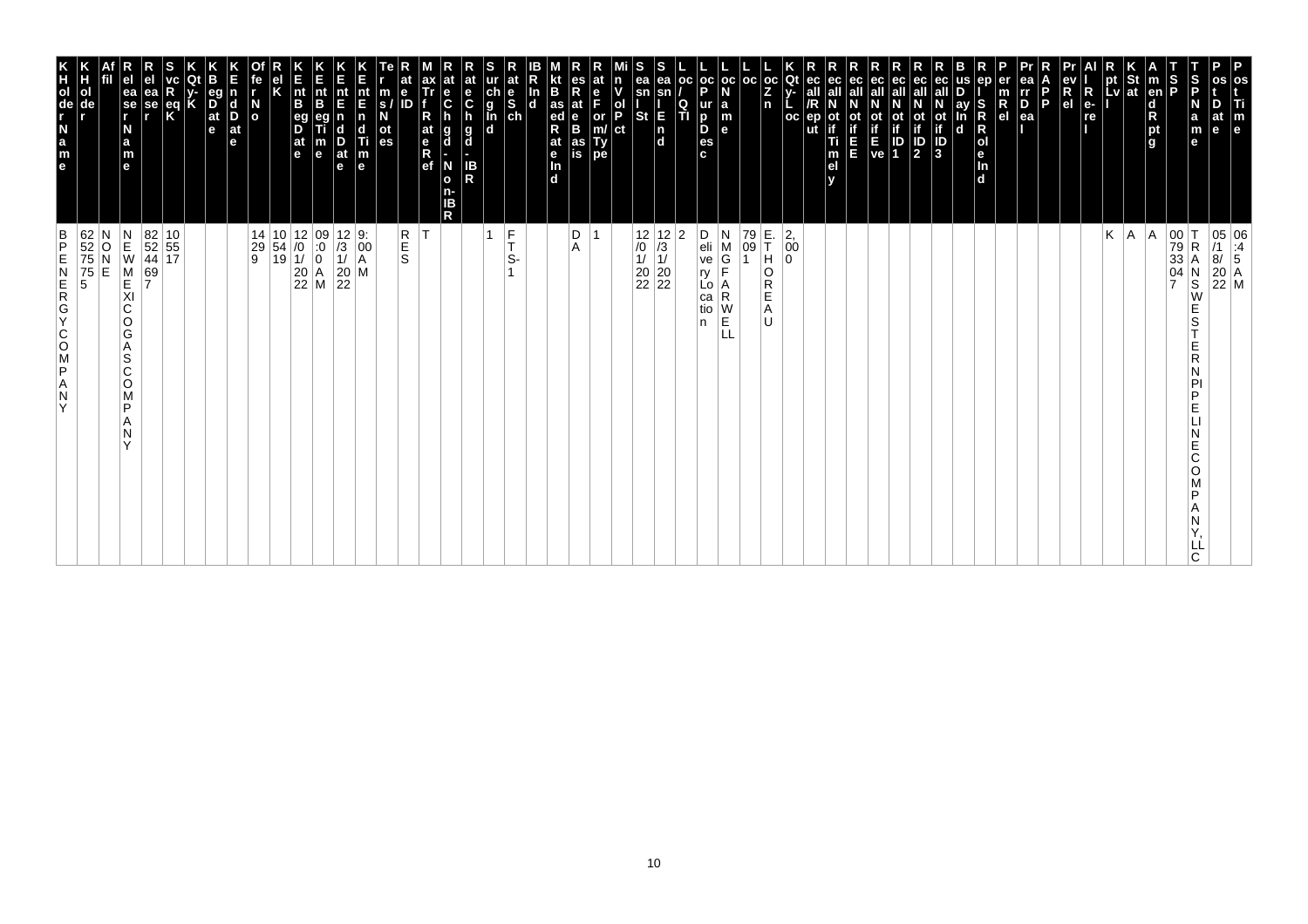| 62<br>52<br>75<br>75<br>5<br>5<br>$\frac{B}{P}$<br>ZAPSOOKGAN<br>Y                                                                       | K<br>TOUR LEB<br>ol<br>de                                                      |
|------------------------------------------------------------------------------------------------------------------------------------------|--------------------------------------------------------------------------------|
| N<br>O<br>E                                                                                                                              |                                                                                |
| $\begin{array}{c} N \\ E \\ W \end{array}$<br>M<br>KI<br>C<br>O<br>G<br>Α<br>S<br>$\mathsf{C}$<br>$\circ$<br>M<br>P<br>N<br>$\checkmark$ | ea<br>$ \mathbf{\hat{s}}\mathbf{e} $<br>N<br>a<br>m<br>$\mathbf{e}$            |
| 69<br>7                                                                                                                                  | еа<br>se                                                                       |
| 82 10<br>52 55<br>44 17                                                                                                                  | $\frac{eq}{K}$                                                                 |
|                                                                                                                                          |                                                                                |
|                                                                                                                                          | eq<br>$\overline{D}$ <sub>at</sub><br>e                                        |
|                                                                                                                                          | $\vert$ d<br>D<br>$ $ at<br>le.                                                |
| $\begin{array}{c cc} 14 & 10 & 03 & 09 \\ 29 & 54 & /0 & :0 \\ 9 & 19 & 1/ & 0 \\ & & 20 & A \\ & & 23 & M \\ \end{array}$               | $\frac{N}{2}$                                                                  |
|                                                                                                                                          |                                                                                |
|                                                                                                                                          | $\vert_{\mathsf{B}}^{\mathsf{nt}}$<br>eg<br>D<br>$ $ at<br>l e                 |
|                                                                                                                                          | Ê<br>nt<br>B<br>m<br>$\mathbf e$                                               |
| $\frac{03}{1}$<br>$\frac{1}{20}$<br>$\frac{20}{23}$                                                                                      | nt<br>E<br>$\frac{D}{at}$<br>$\mathbf e$                                       |
| 9:<br>$\left  \begin{smallmatrix} 0 & 0 \\ 0 & 0 \\ A & A \end{smallmatrix} \right $<br>M                                                | nt<br>E<br>n<br>c<br>Ti<br>$\frac{\mathsf{m}}{\mathsf{e}}$                     |
|                                                                                                                                          | m<br>S.<br>οt<br>es                                                            |
| <b>R</b><br>S                                                                                                                            | е<br>ID                                                                        |
| ΙT                                                                                                                                       | ax<br>Tr<br>at<br>$R$ ef                                                       |
|                                                                                                                                          | at<br>е<br>$\ddot{\mathbf{c}}$<br>g<br>d<br>N<br>$\mathbf{o}$<br>n-<br>ΙB<br>R |
|                                                                                                                                          | at<br>e<br>$\mathbf c$<br>$\frac{g}{d}$<br>IB<br>R                             |
| $\frac{F}{T}$<br>$\overline{1}$<br>S-                                                                                                    | at<br>ch<br>g<br>g<br>d<br>d<br>$\frac{e}{sh}$                                 |
|                                                                                                                                          | In<br>$\mathbf d$                                                              |
|                                                                                                                                          | B<br>as<br>ed<br>R<br>at<br>$\frac{e}{\ln}$<br>d.                              |
| D<br>Α                                                                                                                                   | es<br>$R_{at}$<br>$\frac{e}{B}$<br>as<br>is                                    |
| $\overline{1}$                                                                                                                           | at<br>F<br>or<br>Ty<br>pe                                                      |
|                                                                                                                                          | n<br>ol<br>P<br>ct                                                             |
|                                                                                                                                          | ea<br>sn<br>St                                                                 |
| $\begin{array}{c c} 03 & 03 \\ \hline 10 & 73 \\ 11 & 11 \\ 20 & 20 \\ 23 & 23 \end{array}$                                              | ea<br>E<br>$\frac{1}{d}$                                                       |
| $ 2\rangle$                                                                                                                              | oc <br>Q<br>TI                                                                 |
| D<br>$\frac{e}{ve}$<br>ry<br>Lo<br>ca<br>tio<br>n.                                                                                       | p<br>ur<br>D<br>D<br>es<br>c.                                                  |
| N<br>M<br>G<br>$\overline{R}$<br>P<br>U<br>R<br>R<br>$\mathsf{C}$<br>$\circ$<br>BI<br>DI<br>R                                            | oc oc <br>la<br>m<br>$\mathbf{e}$                                              |
| $\begin{array}{ c} 60 \\ 92 \end{array}$                                                                                                 | l oc                                                                           |
| E.<br>T<br> H <br>O<br>R<br>Ε<br>Α<br>U                                                                                                  | $ oc $ Qt<br>Z<br>n                                                            |
| $^{85}_{,0}$<br>00                                                                                                                       | oc                                                                             |
|                                                                                                                                          | ec<br>ut                                                                       |
|                                                                                                                                          | ec<br>οt<br>Ti<br>m<br>el                                                      |
|                                                                                                                                          | ec<br>Ш                                                                        |
|                                                                                                                                          | ot<br>if<br>ve                                                                 |
|                                                                                                                                          | ec<br>οt<br>ID<br>1                                                            |
|                                                                                                                                          | ec<br>all<br>ot<br>if<br>3<br><b>ot</b><br>$\overline{\mathbf{P}}$             |
|                                                                                                                                          | ay<br>$\mathbf d$                                                              |
|                                                                                                                                          | ep<br>S<br>$\mathsf R$<br>R<br>Jen<br>d                                        |
|                                                                                                                                          | $\frac{R}{e}$                                                                  |
|                                                                                                                                          | ea<br>rr<br>$\overline{P}_{ea}$                                                |
|                                                                                                                                          | P                                                                              |
|                                                                                                                                          | R<br>e <sub>1</sub>                                                            |
|                                                                                                                                          | $\overline{\mathsf{R}}$<br>$e-$<br>re                                          |
| K                                                                                                                                        | pt<br>Lv                                                                       |
| A <br> A                                                                                                                                 | St<br> at                                                                      |
| $\overline{7}$                                                                                                                           | $\frac{1}{2}$<br>$\vert$ m<br>en<br>d<br>pt<br>g                               |
| 00<br>79<br>33<br>ΙT<br>$\mathsf R$<br>А<br>04<br>$_{\rm S}^{\rm N}$<br>W<br>E<br>S<br>Ε<br>R<br>D<br>Ε<br>E<br>Ć<br>O<br>D<br>C         | S<br>P<br>N<br>a<br>m<br>$\mathbf e$                                           |
| LL                                                                                                                                       | at<br>$\mathbf{e}$                                                             |
| 05 06<br>/1 :4<br>8/ 5<br>20 A<br>22 M                                                                                                   | os<br>Ti<br>m<br>e                                                             |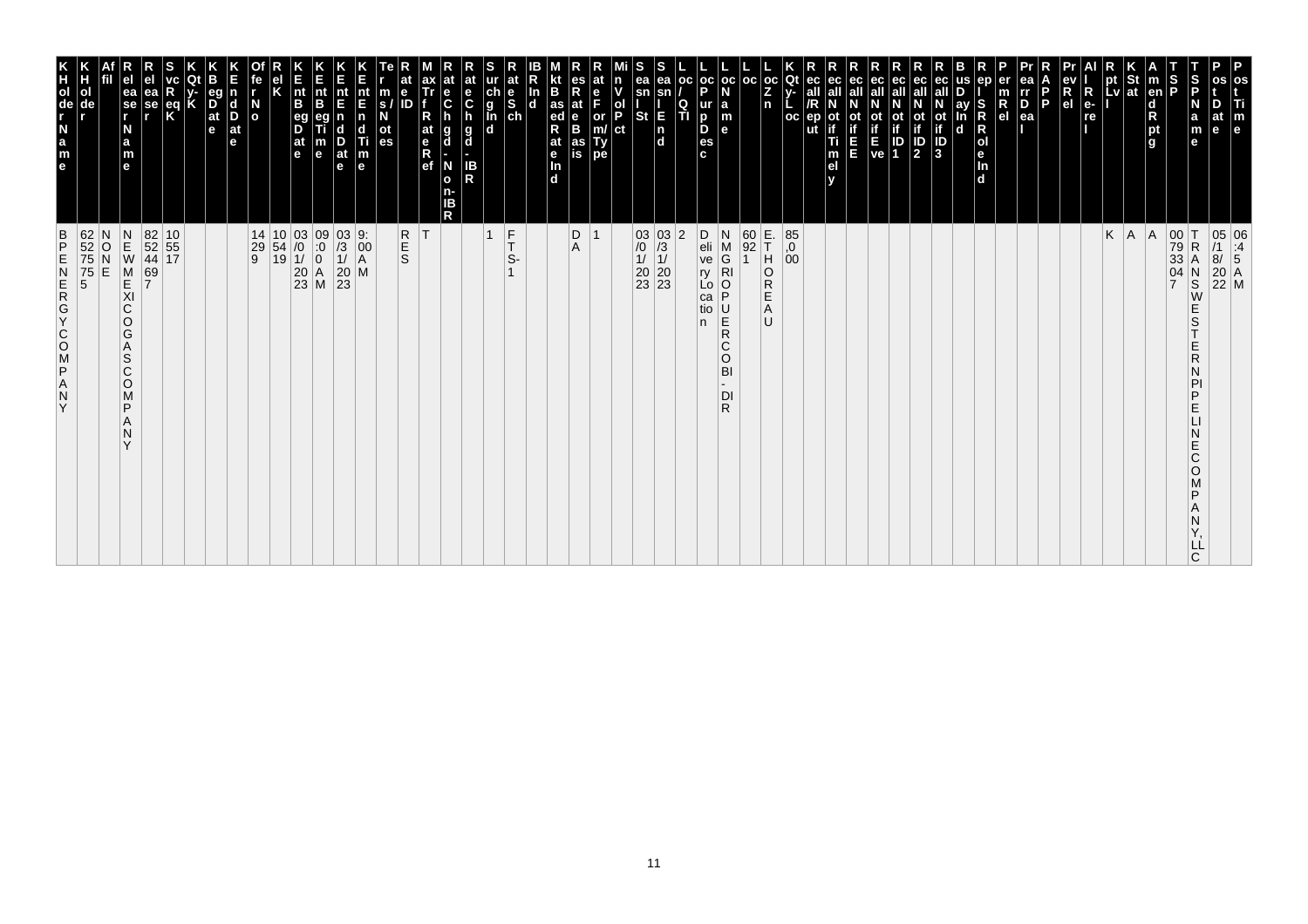| os<br>Ti<br>m<br>e                                                                                                                                                                          | 05 06<br>/1 :4<br>8/ 5<br>20 A<br>22 M                                                                                                                            |
|---------------------------------------------------------------------------------------------------------------------------------------------------------------------------------------------|-------------------------------------------------------------------------------------------------------------------------------------------------------------------|
| D<br>at<br>le.                                                                                                                                                                              |                                                                                                                                                                   |
| S<br>P<br>$\frac{S}{P}$<br>N<br>a<br>m<br>е                                                                                                                                                 | 00<br>79<br>33<br>04<br>7<br>$\mathsf R$<br>Α<br>N<br>S<br>W<br>Е<br>S<br>Ε<br>R<br>N<br>PI<br>P<br>Е<br>Е<br>C<br>O<br>P<br>Α<br>N<br>LL<br>C.                   |
| $\vert$ m<br>en<br>d<br>R<br>pt<br>g                                                                                                                                                        | A                                                                                                                                                                 |
| $\left \begin{array}{c}\npt\\ pt\\ lv\n\end{array}\right $ at                                                                                                                               | A.                                                                                                                                                                |
| $\blacksquare$                                                                                                                                                                              | Κ                                                                                                                                                                 |
| R<br>e-<br>re                                                                                                                                                                               |                                                                                                                                                                   |
| ev<br>R<br>el                                                                                                                                                                               |                                                                                                                                                                   |
| l P<br>ea                                                                                                                                                                                   |                                                                                                                                                                   |
| ea<br>Ir<br>D<br>er<br>$\frac{m}{R}$                                                                                                                                                        |                                                                                                                                                                   |
| ep<br>S<br>R<br>$\mathsf R$<br> o <br>le.<br>In<br>d                                                                                                                                        |                                                                                                                                                                   |
| us<br>ay<br>In<br>d                                                                                                                                                                         |                                                                                                                                                                   |
| eс<br>ot<br>if<br>J<br>3                                                                                                                                                                    |                                                                                                                                                                   |
| ec<br>ec<br>all<br>$\mathbb{P}$                                                                                                                                                             |                                                                                                                                                                   |
| ec<br>all<br>οt<br>$\begin{bmatrix} \mathbf{i} \\ \mathbf{f} \\ \mathbf{E} \\ \mathbf{ve} \end{bmatrix} \begin{bmatrix} \mathbf{i} \\ \mathbf{i} \\ \mathbf{D} \\ \mathbf{1} \end{bmatrix}$ |                                                                                                                                                                   |
| ec<br>all<br>Ε<br>E                                                                                                                                                                         |                                                                                                                                                                   |
| ec<br>ot<br>if<br>Ti<br>m<br>el<br>v                                                                                                                                                        |                                                                                                                                                                   |
| Qt<br>ec<br>v-<br>all<br>oc<br>ep                                                                                                                                                           | 12<br>0,<br>00                                                                                                                                                    |
| $ {}_{Z}^{\rm oc} $<br>n                                                                                                                                                                    | E.<br>T<br>H<br>O<br>R<br>E<br>Α<br>U                                                                                                                             |
| oc                                                                                                                                                                                          | $\begin{array}{ c c }\n 58 \\  \hline\n 71\n \end{array}$<br>0                                                                                                    |
| $\frac{1}{P}$<br>oc<br>N<br>$\begin{array}{c} \mathsf{a} \\ \mathsf{m} \\ \mathsf{e} \end{array}$<br>ur<br>D<br>D<br>es<br>c                                                                | D<br>N<br>eli<br>$\frac{M}{G}$<br>ve<br>$\bar{\mathsf{T}}$<br>ry<br>н<br>Lo  <br>O<br>ca<br>M<br>tio<br>P<br>n<br>S<br>O<br>N                                     |
| OC<br>$\frac{Q}{T}$                                                                                                                                                                         | 2                                                                                                                                                                 |
| ea<br>sn<br>E<br>$\begin{bmatrix} n \\ d \end{bmatrix}$                                                                                                                                     | $\begin{array}{c c} 12 & 12 \\ \hline \end{array} \begin{array}{c} 12 \\ \hline \end{array} \begin{array}{c} 12 \\ \hline 11 \\ 11 \\ 20 \\ 22 \\ 22 \end{array}$ |
| S<br>ea<br>sn<br><b>St</b>                                                                                                                                                                  |                                                                                                                                                                   |
| at<br>n<br>v<br>e<br>F<br>$\frac{1}{P}$<br>or<br>m/<br>Ty<br>pe<br>ct                                                                                                                       |                                                                                                                                                                   |
| es<br>R<br>at<br>$\frac{e}{B}$<br>as<br>is                                                                                                                                                  | D<br>Α                                                                                                                                                            |
| B<br>as<br>ed<br>at<br>e<br>$\overline{\mathbf{m}}$<br>$\overline{d}$                                                                                                                       |                                                                                                                                                                   |
| $\frac{\ln{}}{\ln{}}$<br>$\frac{e}{s}$                                                                                                                                                      |                                                                                                                                                                   |
| at<br>ch<br>g<br>l<br>d<br>d                                                                                                                                                                | $\frac{F}{T}$<br>1<br>S-                                                                                                                                          |
| at<br>e<br>$\mathbf c$<br>g<br>d<br>IB<br>R                                                                                                                                                 |                                                                                                                                                                   |
| $\ddot{\mathbf{c}}$<br>h<br>g<br>d<br>N<br>$\mathbf{o}$<br>n-<br>IΒ<br>R                                                                                                                    |                                                                                                                                                                   |
| ax<br>Tr<br>R<br>at<br>e<br>R<br>ef                                                                                                                                                         | İΤ                                                                                                                                                                |
| m<br>s/<br>N<br>е<br>ID<br>ot<br>es                                                                                                                                                         | R<br>E<br>S                                                                                                                                                       |
| nt<br>E<br>$\begin{array}{c} \n\mathbf{n} \\ \n\mathbf{d} \\ \n\mathbf{m} \\ \n\mathbf{e} \n\end{array}$                                                                                    | $\begin{array}{ c c }\n 12 & 9: \\  \hline\n 13 & 00 \\  11 & A\n\end{array}$<br>$\left  \begin{matrix} 0 & 0 \\ 0 & 0 \\ 0 & 0 \end{matrix} \right $<br>M        |
| Ε<br>nt<br>E<br>$\frac{D}{at}$<br>e                                                                                                                                                         | $\begin{array}{c} 20 \\ 22 \end{array}$                                                                                                                           |
| K<br>Ent<br>B<br>$\frac{nt}{B}$<br>eg<br>D<br>$\frac{at}{e}$<br>m<br>e                                                                                                                      | $\begin{array}{ c c c } \hline 10 & 12 & 09 \\ 54 & /0 & 0 \\ 19 & 1/ & 0 \\ 20 & A & 22 \\ \hline \end{array}$                                                   |
| Κ                                                                                                                                                                                           |                                                                                                                                                                   |
| fe<br>r<br>$\overline{a}$                                                                                                                                                                   | 14<br>29<br>9                                                                                                                                                     |
| n<br>$\vert_{\mathrm{D}}^{\mathrm{d}}$<br>$ $ at<br>e                                                                                                                                       |                                                                                                                                                                   |
| eg<br>$\overline{D}$ at $\overline{e}$<br>K                                                                                                                                                 |                                                                                                                                                                   |
| $\frac{eq}{K}$                                                                                                                                                                              |                                                                                                                                                                   |
| ea<br>se<br>,                                                                                                                                                                               | $\begin{array}{ c c }\n 82 & 10 \\  52 & 55 \\  44 & 17\n\end{array}$<br>69<br>7                                                                                  |
| e <sub>1</sub><br>ea<br>se<br>r<br>N<br>$\frac{a}{m}$<br>e                                                                                                                                  | $\begin{array}{c}\nN \\ E \\ W\n\end{array}$<br>M<br>E<br>XI<br>$\mathsf C$<br>O<br>G<br>Α<br>S<br>C<br>O<br>M<br>P<br>Α<br>N<br>Y                                |
| ol<br>de                                                                                                                                                                                    | 62<br>52<br>75<br>75<br>5<br>O<br>E                                                                                                                               |
| e a z - de r x<br>Н                                                                                                                                                                         | $\frac{B}{P}$<br>ZAPSOCYCREN<br>Y                                                                                                                                 |
|                                                                                                                                                                                             |                                                                                                                                                                   |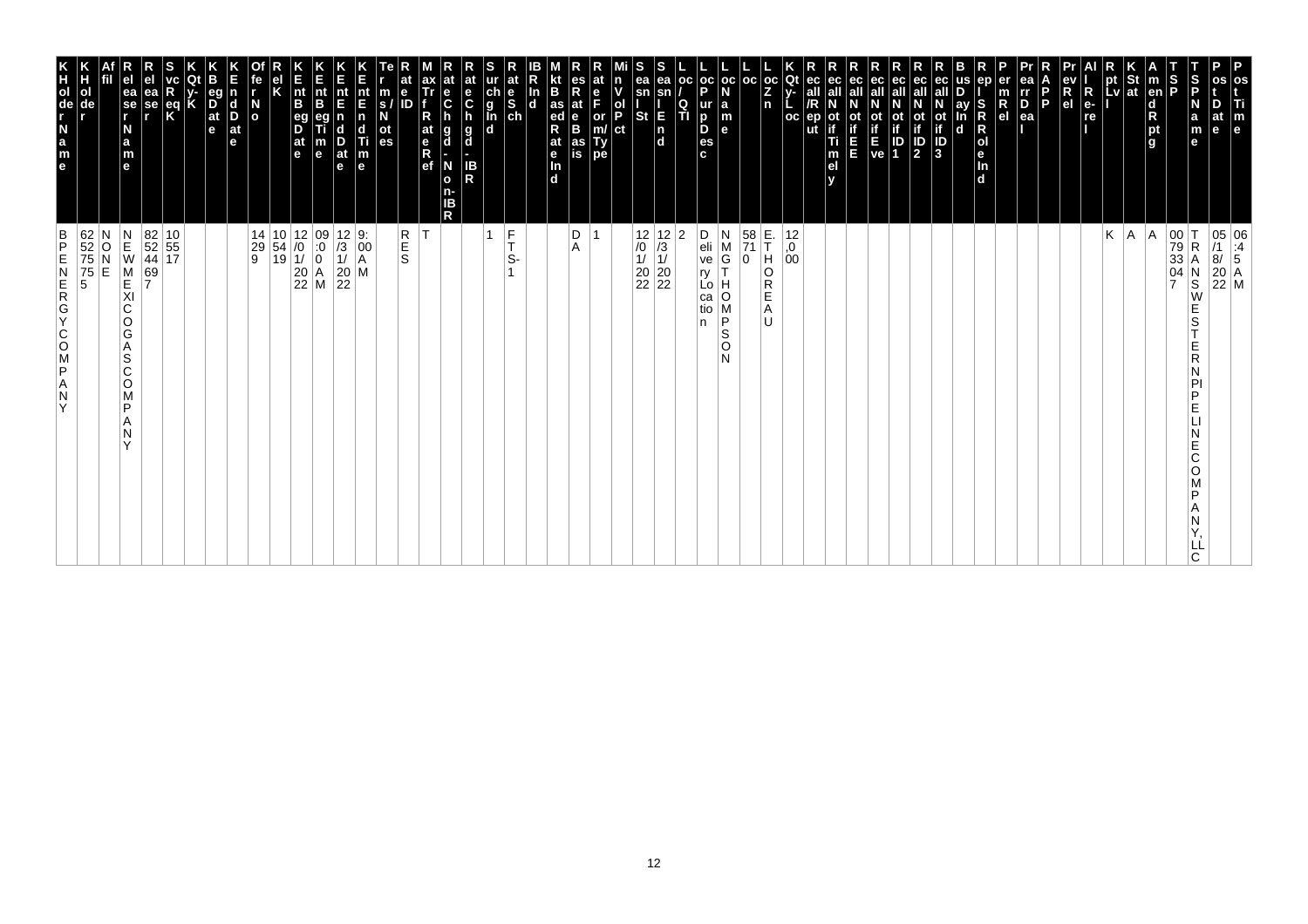| 62<br>52<br>75<br>75<br>5<br>$\frac{B}{P}$<br>ZAPSOOKGAN<br>Y                                                                       | e a z d e E<br>ol                                                                                                                   |
|-------------------------------------------------------------------------------------------------------------------------------------|-------------------------------------------------------------------------------------------------------------------------------------|
| N<br>$\frac{0}{N}$<br>E                                                                                                             | de                                                                                                                                  |
| $\begin{array}{c} N \\ E \\ W \end{array}$<br>M<br>KI<br>C<br>$\circ$<br>G<br>A<br>S<br>C<br>$\circ$<br>M<br>P<br>N<br>$\checkmark$ | ea<br>se<br>r<br>N<br>a<br>m<br>e                                                                                                   |
| 82 10<br>52 55<br>44 17<br>69<br>7                                                                                                  | еа<br>se                                                                                                                            |
|                                                                                                                                     | eq<br>K                                                                                                                             |
|                                                                                                                                     |                                                                                                                                     |
|                                                                                                                                     | eq<br>$\overline{D}$ <sub>at</sub><br>e                                                                                             |
|                                                                                                                                     | <b>d</b><br>D<br>$ $ at<br>e                                                                                                        |
| 14<br>$\begin{array}{c} 29 \\ 9 \end{array}$                                                                                        | N<br>O                                                                                                                              |
|                                                                                                                                     |                                                                                                                                     |
| $\begin{array}{c c} 10 & 06 & 09 \\ 54 & /0 & 0 \\ 19 & 1/ & 0 \\ 20 & A & 22 \\ \hline \end{array}$                                | nt<br>B<br>$\frac{eg}{D}$<br> at<br>le.                                                                                             |
|                                                                                                                                     | $rac{E}{n}$<br>B<br>m<br>$\mathbf e$                                                                                                |
| $\begin{vmatrix} 09 \\ 73 \\ 0 \end{vmatrix}$<br>$\begin{array}{c} 20 \\ 22 \end{array}$<br>M                                       | nt<br>E<br>n<br>c<br>D<br>at<br>$\mathbf e$                                                                                         |
| $\begin{bmatrix} 9: \\ 00 \\ A \end{bmatrix}$                                                                                       | $\frac{nt}{F}$<br>Ш<br>$\vert_{\mathsf{e}}^{\mathsf{m}}$                                                                            |
| R<br>S<br>S                                                                                                                         | $\ddot{\textbf{e}}$<br>m<br>ID<br>s.<br>οt<br>es                                                                                    |
| ΙT                                                                                                                                  | at<br>$\frac{e}{R}$                                                                                                                 |
|                                                                                                                                     | е<br>$\ddot{\mathbf{c}}$<br>g<br>d<br>N<br>$\mathbf{o}$<br>ΙB<br>R                                                                  |
|                                                                                                                                     | at<br>e<br>C<br>$\frac{g}{d}$<br>IB<br>R                                                                                            |
| $\overline{1}$                                                                                                                      | $\begin{array}{c}\n\ddot{c} \\ \ddot{g} \\ \hline\n\ddot{d}\n\end{array}$                                                           |
| $\frac{F}{T}$<br>S-                                                                                                                 | at<br>$\frac{e}{s}$                                                                                                                 |
|                                                                                                                                     | In<br>$\mathbf d$                                                                                                                   |
|                                                                                                                                     | B<br>as<br>ed<br>R<br>at<br>e<br>Tn.<br>d                                                                                           |
| D<br>A                                                                                                                              | es<br>Rat<br>B<br>as<br>is                                                                                                          |
| $\overline{1}$                                                                                                                      | e<br>F<br>or<br>m/<br>Ty<br>pe                                                                                                      |
|                                                                                                                                     | ol<br>P<br>ct                                                                                                                       |
| $\begin{array}{c} 06 \\ 70 \\ 1 \end{array}$<br>$\begin{array}{ c c }\n 20 & 20 \\  22 & 22\n \end{array}$                          | ea<br>sn<br><b>St</b>                                                                                                               |
| $\begin{vmatrix} 09 \\ 73 \\ 0 \end{vmatrix}$                                                                                       | ea<br>sn<br>E<br>$\frac{ \mathsf{n} }{ \mathsf{d} }$                                                                                |
|                                                                                                                                     | l oc<br>Q<br>TI                                                                                                                     |
| $R$ ec ei<br>pt<br>Lo<br>ca<br>tio<br>n.                                                                                            | $ oc $ oc<br>D<br>ur<br>b<br>D<br>es<br>c.                                                                                          |
| $\begin{array}{c}\nW \\ E \\ S\n\end{array}$<br>Ť<br>E<br>X<br> A<br>$\mathsf S$<br>P<br>$\circ$<br>O                               | l a<br>m<br>l el                                                                                                                    |
| $\begin{array}{c} 58 \\ 64 \\ 6 \end{array}$                                                                                        | l oc                                                                                                                                |
| E.<br>T<br>H<br>O<br>R<br>Е<br>A<br>U                                                                                               | $_{\rm oc}$<br>Z<br>n                                                                                                               |
| $\mathop{.}\limits^{10}_{,0}$<br>00                                                                                                 | Qt<br>$_{\rm oc}$                                                                                                                   |
|                                                                                                                                     | οt<br>ut<br>Ti<br>m<br>el                                                                                                           |
|                                                                                                                                     | ec<br>Ш                                                                                                                             |
|                                                                                                                                     | ec<br>ot<br>if<br>E<br>ve                                                                                                           |
|                                                                                                                                     | ec<br>οt<br>IP<br>1                                                                                                                 |
|                                                                                                                                     | ec<br>all<br>$\frac{\text{ot}}{\text{if}}$<br>$\frac{1}{2}$                                                                         |
|                                                                                                                                     | ot<br>if<br>$\frac{1}{3}$                                                                                                           |
|                                                                                                                                     | ay<br>$\mathbf d$                                                                                                                   |
|                                                                                                                                     | S<br>R<br>O<br>O<br>O<br>O<br>O<br>O<br>O<br>O<br>O<br>O<br>O<br>O<br>O<br>O<br>I<br>O<br>I<br>O<br>D<br>I<br>D<br>$\Box$<br>$\Box$ |
|                                                                                                                                     | $\mathsf R$<br>e <sub>l</sub>                                                                                                       |
|                                                                                                                                     | ea<br>rr<br>$\frac{D}{ea}$<br>P                                                                                                     |
|                                                                                                                                     | el                                                                                                                                  |
|                                                                                                                                     | R<br>$ {\bf R} $<br>$e-$<br>re                                                                                                      |
| K                                                                                                                                   | pt<br>Lv                                                                                                                            |
| A                                                                                                                                   | St<br> at                                                                                                                           |
| A                                                                                                                                   | $\vert$ m<br>en<br>$\begin{array}{c}\n\mathbf{d} \\ \mathbf{R} \\ \mathbf{p}\mathbf{t} \\ \mathbf{g}\n\end{array}$                  |
| $\begin{array}{c c} 00 & T \\ 79 & R \\ 33 & A \end{array}$<br>$\frac{04}{7}$                                                       | S<br>P                                                                                                                              |
| $\mathsf R$<br>Α<br>$\frac{N}{S}$<br>E<br>S<br>R<br>D<br>Е<br>E<br>Ć<br>O<br>ם<br>LL<br>C                                           | S<br>P<br>N<br>a<br>m<br>e                                                                                                          |
| 05 06<br>/1 :4<br>8/ 5<br>20 A<br>22 M                                                                                              | P<br>Τi<br>at<br>e<br>e                                                                                                             |
|                                                                                                                                     | os<br>m                                                                                                                             |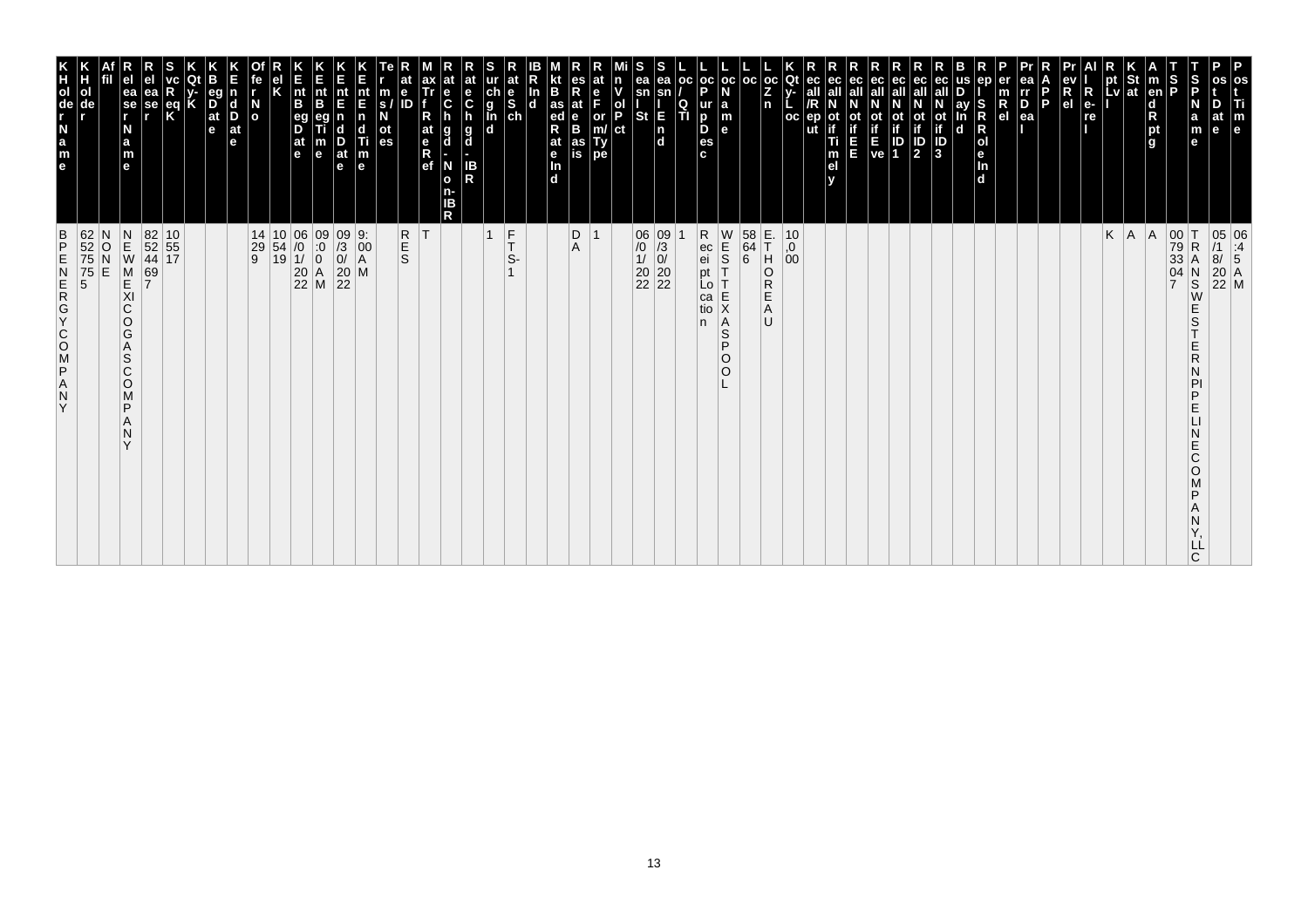| os<br>Ti<br>m<br>e                                                                                                                                                                   | 05 06<br>/1 :4<br>8/ 5<br>20 A<br>22 M                                                                                                          |
|--------------------------------------------------------------------------------------------------------------------------------------------------------------------------------------|-------------------------------------------------------------------------------------------------------------------------------------------------|
| D<br>at<br>le.                                                                                                                                                                       |                                                                                                                                                 |
| S<br>P<br>$\frac{S}{P}$<br>N<br>a<br>m<br>е                                                                                                                                          | 00<br>79<br>33<br>04<br>7<br>$\mathsf R$<br>Α<br>N<br>S<br>W<br>Е<br>S<br>Ε<br>R<br>N<br>PI<br>P<br>Е<br>Е<br>C<br>O<br>P<br>Α<br>N<br>LL<br>C. |
| $\vert$ m<br>en<br>d<br>R<br>pt<br>g                                                                                                                                                 | A                                                                                                                                               |
|                                                                                                                                                                                      | A.                                                                                                                                              |
| $\left \begin{array}{c}\npt\\ pt\end{array}\right $ at                                                                                                                               | Κ                                                                                                                                               |
| R<br>e-<br>re                                                                                                                                                                        |                                                                                                                                                 |
| ev<br>R<br>el                                                                                                                                                                        |                                                                                                                                                 |
| l P                                                                                                                                                                                  |                                                                                                                                                 |
| ea<br>Ir<br>D<br>er<br>$\frac{m}{R}$<br>ea                                                                                                                                           |                                                                                                                                                 |
| ep<br>S<br>R<br>$\mathsf R$<br> o <br>le.<br>In<br>d                                                                                                                                 |                                                                                                                                                 |
| us<br>ay<br>In<br>d                                                                                                                                                                  |                                                                                                                                                 |
| ec<br>ot<br>if<br>J<br>3                                                                                                                                                             |                                                                                                                                                 |
| ec<br>all<br>$\mathbb{P}$                                                                                                                                                            |                                                                                                                                                 |
| ec<br>οt<br>$\begin{bmatrix} \mathbf{i} \\ \mathbf{f} \\ \mathbf{E} \\ \mathbf{ve} \end{bmatrix} \begin{bmatrix} \mathbf{i} \\ \mathbf{i} \\ \mathbf{D} \\ \mathbf{1} \end{bmatrix}$ |                                                                                                                                                 |
| ec<br>all                                                                                                                                                                            |                                                                                                                                                 |
| ec<br>all<br>Ε<br>E                                                                                                                                                                  |                                                                                                                                                 |
| ec<br>ec<br>all<br>ot<br>if<br>ep<br>Ti<br>m<br>el<br>v                                                                                                                              |                                                                                                                                                 |
| Qt<br>v-<br>oc                                                                                                                                                                       | 3,<br>00<br>0                                                                                                                                   |
| $ {}_{Z}^{\rm oc} $<br>n                                                                                                                                                             | E.<br>T<br>H<br>O<br>R<br>E<br>Α<br>U                                                                                                           |
| oc<br> oc<br>N<br>$\begin{array}{c} \mathsf{a} \\ \mathsf{m} \\ \mathsf{e} \end{array}$                                                                                              | $\begin{array}{ c} 92 \\ 36 \end{array}$<br>$\vert$ M<br>G<br>C<br>R<br>R<br>С                                                                  |
| $\frac{1}{P}$<br>ur<br>D<br>D<br>es<br>c                                                                                                                                             | N<br>D<br>eli<br>ve<br>ry<br>Lo I<br>са<br>tio<br>Y<br>n<br>O<br>$\mathsf{L}$<br>N<br>T.<br>$\vee$                                              |
| OC<br>$\frac{Q}{T}$                                                                                                                                                                  | 2                                                                                                                                               |
| ea<br>sn<br>Ε<br>$\begin{bmatrix} n \\ d \end{bmatrix}$                                                                                                                              | $\begin{array}{c c} 01 & 02 \\ \hline /0 & /2 \\ 1/ & 8/ \\ 20 & 20 \\ 23 & 23 \end{array}$                                                     |
| S<br>ea<br>sn<br>$\frac{1}{P}$<br><b>St</b><br>ct                                                                                                                                    |                                                                                                                                                 |
| at<br>n<br>v<br>e<br>F<br>or<br>m/<br>Ty<br>pe                                                                                                                                       |                                                                                                                                                 |
| es<br>R<br>at<br>$\frac{e}{B}$<br>as<br>is                                                                                                                                           | D<br>Α                                                                                                                                          |
| B<br>as<br>ed<br>at<br>e<br>In<br>$\overline{d}$                                                                                                                                     |                                                                                                                                                 |
| $\frac{\ln{}}{\ln{}}$                                                                                                                                                                |                                                                                                                                                 |
| at<br>ch<br>g<br>l<br>d<br>d<br>$\frac{e}{s}$                                                                                                                                        | $\frac{F}{T}$<br>1<br>S-                                                                                                                        |
| at<br>e<br>$\mathbf c$<br>g<br>d<br>IB<br>R                                                                                                                                          |                                                                                                                                                 |
| $\ddot{\mathbf{c}}$<br>h<br>g<br>d<br>N<br>$\mathbf{o}$<br>n-<br>IΒ<br>R                                                                                                             |                                                                                                                                                 |
| ax<br>Tr<br>R<br>at<br>e<br>R<br>ef                                                                                                                                                  | İΤ                                                                                                                                              |
| е<br>m<br>s/<br>N<br>ID<br>ot<br>es                                                                                                                                                  | R<br>E<br>S                                                                                                                                     |
| nt<br>E<br>$\begin{array}{c} \n\mathbf{n} \\ \n\mathbf{d} \\ \n\mathbf{m} \\ \n\mathbf{e} \n\end{array}$                                                                             | 9:<br>$\left  \begin{matrix} 0 & 0 \\ 0 & 0 \\ 0 & 0 \end{matrix} \right $<br>M                                                                 |
| Ε<br>nt<br>E<br>$\frac{D}{at}$<br>e                                                                                                                                                  | $\begin{vmatrix} 0 & 2 \\ 2 & 8 \end{vmatrix}$<br>$\begin{bmatrix} 20 \\ 23 \end{bmatrix}$                                                      |
| K<br>Ent<br>B<br>$\frac{nt}{B}$<br>eg<br>D<br>$\frac{at}{e}$<br>m<br>e                                                                                                               | $\begin{array}{c c} 01 & 09 \\ \hline 10 & 0 \\ 11 & 0 \\ 20 & A \\ 23 & M \end{array}$                                                         |
| Κ                                                                                                                                                                                    | $\begin{array}{ c c }\n10 & 01 \\ 54 & /0 \\ 19 & 1\n\end{array}$                                                                               |
| fe<br>r<br>$\overline{a}$                                                                                                                                                            | 14<br>29<br>9                                                                                                                                   |
| n<br>$\vert_{\mathrm{D}}^{\mathrm{d}}$<br>$ $ at<br>e                                                                                                                                |                                                                                                                                                 |
| eg<br>$\overline{D}$ at $\overline{e}$                                                                                                                                               |                                                                                                                                                 |
| K<br>$\frac{eq}{K}$                                                                                                                                                                  |                                                                                                                                                 |
| ea<br>se<br>,                                                                                                                                                                        | $\begin{array}{ c c }\n 82 & 10 \\  52 & 55 \\  44 & 17\n\end{array}$<br>69<br>7                                                                |
| e <sub>1</sub><br>ea<br>se<br>r<br>N<br>$\frac{a}{m}$<br>e                                                                                                                           | $\begin{array}{c}\nN \\ E \\ W\n\end{array}$<br>M<br>E<br>XI<br>$\mathsf C$<br>O<br>G<br>Α<br>S<br>C<br>O<br>M<br>P<br>Α<br>N<br>Y              |
|                                                                                                                                                                                      | $_\mathrm{N}^\mathrm{O}$<br>Ë                                                                                                                   |
| n<br>H<br>ol<br>de                                                                                                                                                                   | 62<br>52<br>75<br>75<br>5                                                                                                                       |
| e a z - de r x                                                                                                                                                                       | $\frac{B}{P}$<br>ZAPSOCYCREN<br>Y                                                                                                               |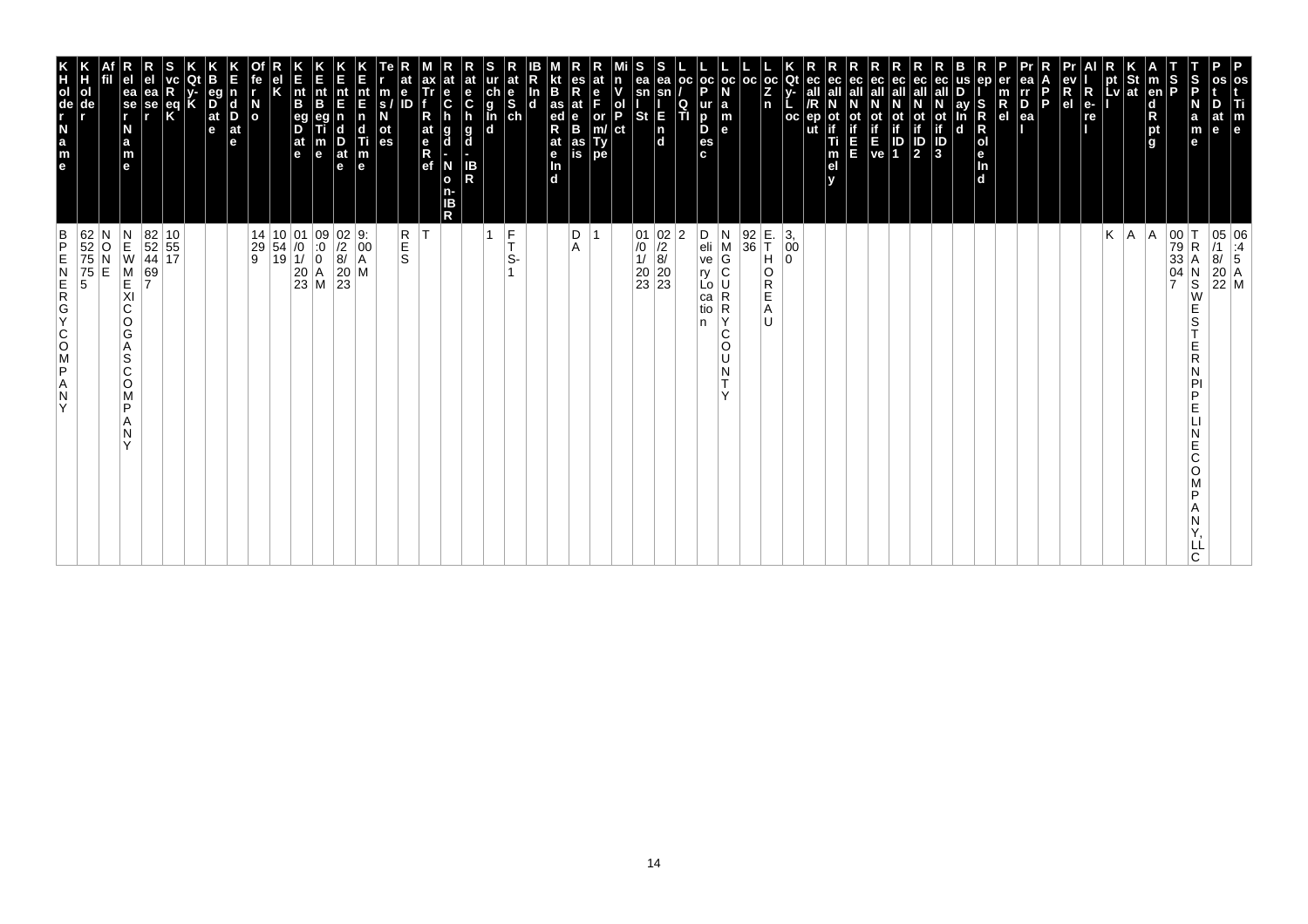| 62<br>52<br>75<br>75<br>5<br>5<br>$\frac{B}{P}$<br>ZAPSOOKGAN<br>Y                                                                         | K<br>TOUR LEB<br>ol                                                 |
|--------------------------------------------------------------------------------------------------------------------------------------------|---------------------------------------------------------------------|
| N<br>O<br>E                                                                                                                                | de                                                                  |
| $\begin{array}{c}\nN \\ E \\ W\n\end{array}$<br>M<br>KI<br>C<br>O<br>G<br>A<br>S<br>$\mathsf{C}$<br>$\circ$<br>M<br>P<br>N<br>$\checkmark$ | ea<br>$\overline{\phantom{a}}$ se<br>N<br>a<br>m<br>$\mathbf{e}$    |
| 69<br>7                                                                                                                                    | еа<br>se                                                            |
| 82 10<br>52 55<br>44 17                                                                                                                    | $rac{eq}{K}$                                                        |
|                                                                                                                                            |                                                                     |
|                                                                                                                                            | eq<br>$\overrightarrow{D}$ <sub>at</sub><br>e                       |
|                                                                                                                                            | $\vert$ d<br>D<br>$ $ at<br>le.                                     |
| $\begin{array}{c cc} 14 & 10 & 12 & 09 \\ 29 & 54 & /0 & :0 \\ 9 & 19 & 1/ & 0 \\ & & 20 & A \\ & & 22 & M \\ \end{array}$                 | $\overline{a}$                                                      |
|                                                                                                                                            |                                                                     |
|                                                                                                                                            | $\vert_{\mathsf{B}}^{\mathsf{nt}}$<br>eg<br>D<br>$ $ at<br>l e      |
|                                                                                                                                            | Ê<br>nt<br>B<br>m<br>$\mathbf e$                                    |
| $\begin{array}{c cc} 12 & 9: \\ /3 & 00 \\ 1/ & A \\ 20 & M \\ 22 & \end{array}$                                                           | nt<br>E<br>$\frac{D}{at}$<br>$\mathbf e$                            |
| $\left  \begin{smallmatrix} 0 & 0 \\ 0 & 0 \\ A & A \end{smallmatrix} \right $                                                             | nt<br>E<br>n<br>d<br>Ti<br>m<br>e                                   |
|                                                                                                                                            | m<br>S.<br>οt<br>es                                                 |
| <b>R</b><br>S                                                                                                                              | е<br>ID                                                             |
| ΙT                                                                                                                                         | ax<br>Tr<br>at<br>$\begin{array}{c} e \\ R \\ e f \end{array}$      |
|                                                                                                                                            | at<br>$\frac{e}{C}$<br>g<br>d<br>N<br>$\mathbf{o}$<br>n-<br>ΙB<br>R |
|                                                                                                                                            | at<br>e<br>$\mathbf c$<br>$\frac{g}{d}$<br>IB<br>R                  |
| $\frac{F}{T}$<br>$\overline{1}$                                                                                                            | ch<br>g<br>g<br>d<br>d                                              |
| S-                                                                                                                                         | at<br>$\begin{bmatrix} 1 & b \\ c & d \end{bmatrix}$                |
|                                                                                                                                            | In<br>$\mathbf d$<br>d.                                             |
|                                                                                                                                            | B<br>$\frac{1}{4}$ as<br>R<br>at<br>$\frac{e}{\ln}$                 |
| D<br>$\overline{1}$<br>Α                                                                                                                   | es<br>R<br>at<br>B<br>as<br>is                                      |
|                                                                                                                                            | at<br>n<br>F<br>or<br>Ty<br>pe                                      |
|                                                                                                                                            | ol<br>P<br>ct                                                       |
| $\begin{array}{c c} 12 & 12 \\ \hline 10 & 13 \\ 11 & 11 \\ 20 & 20 \\ 22 & 22 \end{array}$                                                | ea<br>sn<br>E<br>St<br>$\frac{1}{d}$                                |
|                                                                                                                                            | ea<br>Q<br>ΤÌ                                                       |
| pt<br>n.                                                                                                                                   | oc <br>p<br>D                                                       |
| R<br>ec<br>ei<br>W<br>$\frac{1}{5}$<br>Lo<br>E<br>ca<br>Χ<br>tio<br>A<br>S<br>P<br>$\circ$<br>O                                            | oc oc <br>ur<br>la<br>m<br>D<br>$\mathbf{e}$<br>es<br>c.            |
|                                                                                                                                            |                                                                     |
| E.<br>T<br>H<br>$\begin{array}{c} 58 \\ 64 \\ 6 \end{array}$<br>U                                                                          | l oc<br>Z                                                           |
| O<br>R<br>Ε<br>Α                                                                                                                           | $ oc $ Qt<br>n                                                      |
| $^{15}_{,0}$<br>$^{0}_{00}$                                                                                                                | ec<br>oc<br>ut                                                      |
|                                                                                                                                            | ec<br>οt<br>Ti<br>m<br>el                                           |
|                                                                                                                                            | ec<br>Ш                                                             |
|                                                                                                                                            | ot<br>if<br>ve                                                      |
|                                                                                                                                            | eс<br>οt<br>ID<br>1                                                 |
|                                                                                                                                            | ec<br>all<br><b>ot</b><br>$\overline{\mathbf{P}}$                   |
|                                                                                                                                            | ot<br>if<br>3                                                       |
|                                                                                                                                            | S<br>ay<br>$\mathsf R$<br>$\mathbf d$                               |
|                                                                                                                                            | ep<br>$\overline{R}_{el}$<br>R<br>Jen<br>d                          |
|                                                                                                                                            | ea<br>rr<br>$\overline{D}$ ea                                       |
|                                                                                                                                            | P                                                                   |
|                                                                                                                                            | R<br>e <sub>1</sub>                                                 |
|                                                                                                                                            | $\overline{\mathsf{R}}$<br>$e-$<br>re                               |
| K                                                                                                                                          | pt<br>Lv                                                            |
| A                                                                                                                                          | St<br> at                                                           |
| A                                                                                                                                          | $\vert$ m<br>en<br>d<br>pt<br>g                                     |
| 00<br>79<br>33<br>İΤ<br>04<br>$\overline{7}$                                                                                               | $\frac{1}{2}$                                                       |
| $\mathsf R$<br>А<br>$_{\rm S}^{\rm N}$<br>W<br>Ε<br>S<br>Ε<br>R<br>D<br>Ε<br>E<br>Ć<br>O<br>D<br>LL<br>C                                   | S<br>P<br>N<br>a<br>m<br>$\mathbf e$                                |
| 05 06<br>/1 :4<br>8/ 5<br>20 A<br>22 M                                                                                                     | os<br>os<br>Ti<br>at<br>m<br>e<br>$\mathbf{e}$                      |
|                                                                                                                                            |                                                                     |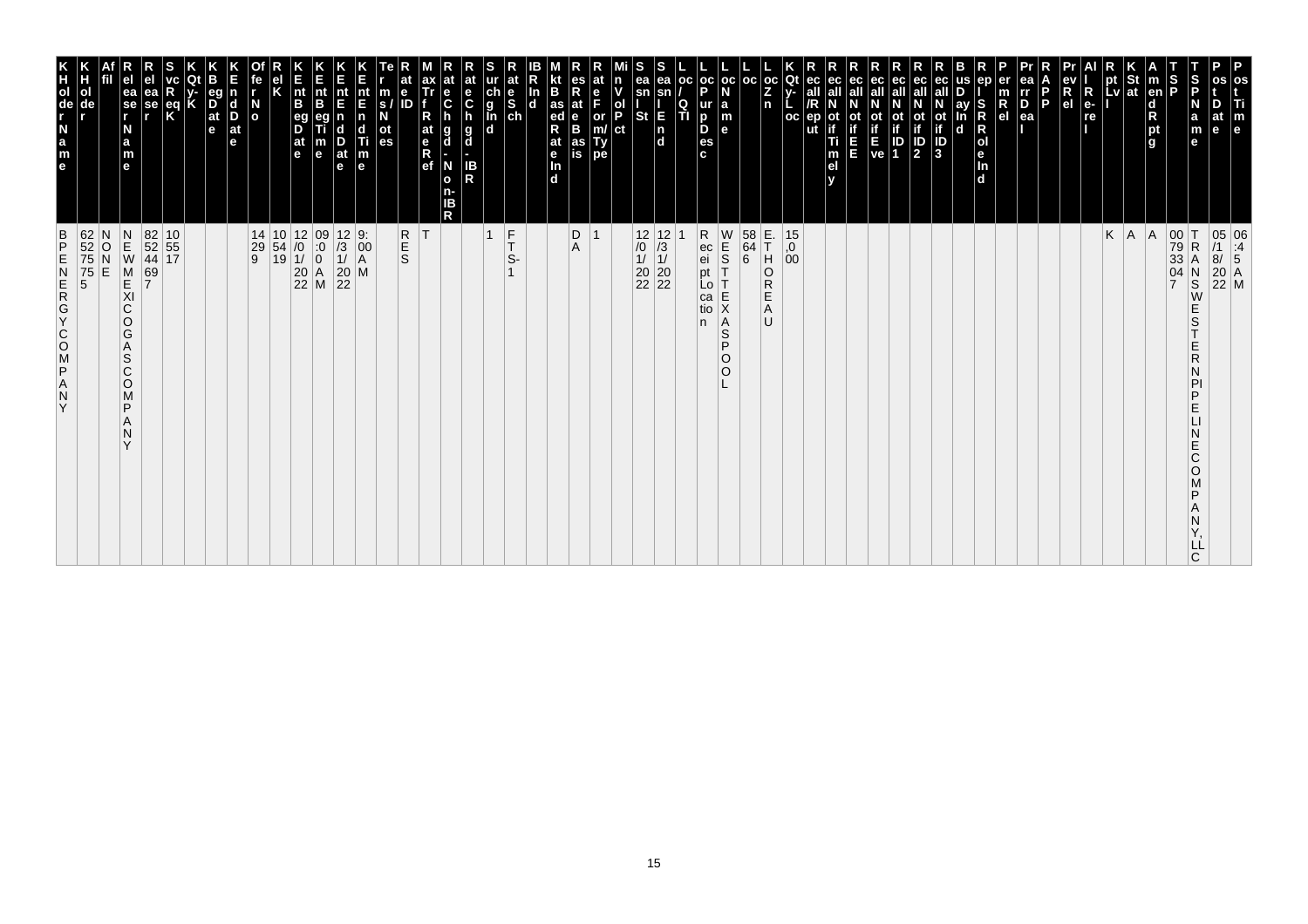| os<br>Ti<br>m<br>e                                                                                                                                                             | 05 06<br>/1 :4<br>8/ 5<br>20 A<br>22 M                                                                                                                                 |
|--------------------------------------------------------------------------------------------------------------------------------------------------------------------------------|------------------------------------------------------------------------------------------------------------------------------------------------------------------------|
| os<br>D<br>at<br>le.                                                                                                                                                           |                                                                                                                                                                        |
| S<br>P<br>$\frac{S}{P}$<br>N<br>a<br>m<br>е                                                                                                                                    | 00<br>79<br>33<br>04<br>7<br>$\mathsf R$<br>Α<br>N<br>S<br>W<br>Е<br>S<br>Ε<br>R<br>N<br>PI<br>P<br>Е<br>Е<br>C<br>O<br>P<br>Α<br>N<br>LL<br>C.                        |
| $\vert$ m<br>en<br>d<br>R<br>pt<br>g                                                                                                                                           | A                                                                                                                                                                      |
|                                                                                                                                                                                | A.                                                                                                                                                                     |
| $\left \begin{array}{c}\npt\\ pt\\ lv\n\end{array}\right $ at<br>$\blacksquare$                                                                                                | Κ                                                                                                                                                                      |
| R<br>e-<br>re                                                                                                                                                                  |                                                                                                                                                                        |
| ev<br>R<br>el                                                                                                                                                                  |                                                                                                                                                                        |
| l P<br>ea                                                                                                                                                                      |                                                                                                                                                                        |
| ea<br>Ir<br>D<br>er<br>$\frac{m}{R}$                                                                                                                                           |                                                                                                                                                                        |
| ep<br>S<br>R<br>$\mathsf R$<br> o <br>le.<br>In<br>d                                                                                                                           |                                                                                                                                                                        |
| us<br>ay<br>In<br>d                                                                                                                                                            |                                                                                                                                                                        |
| eс<br>ot<br>if<br>J<br>3                                                                                                                                                       |                                                                                                                                                                        |
| ec<br>ec<br>all<br>$\mathbb{P}$                                                                                                                                                |                                                                                                                                                                        |
| οt<br>$\begin{bmatrix} \mathbf{i} \\ \mathbf{f} \\ \mathbf{E} \\ \mathbf{ve} \end{bmatrix} \begin{bmatrix} \mathbf{i} \\ \mathbf{i} \\ \mathbf{D} \\ \mathbf{1} \end{bmatrix}$ |                                                                                                                                                                        |
| ec<br>all<br>ec<br>all<br>Ε<br>E                                                                                                                                               |                                                                                                                                                                        |
| ec<br>ot<br>if<br>Ti<br>m<br>el<br>v                                                                                                                                           |                                                                                                                                                                        |
| ec<br>all<br>ep                                                                                                                                                                |                                                                                                                                                                        |
| Qt<br>v-<br>oc                                                                                                                                                                 | 15<br>,0<br>00                                                                                                                                                         |
| $ {}_{Z}^{\rm oc} $<br> oc<br>n                                                                                                                                                | E.<br>T<br>H<br>$\begin{bmatrix} 58 \\ 64 \\ 6 \end{bmatrix}$<br>O<br>R<br>E<br>Α<br>U                                                                                 |
| $_{\rm oc}$<br>N<br>$\begin{array}{c} \mathsf{a} \\ \mathsf{m} \\ \mathsf{e} \end{array}$                                                                                      | $\begin{array}{c} 0 \\ 0 \\ 0 \end{array}$<br>Ť<br>Τ<br>E<br>X<br>Α<br>$\mathsf S$<br>P<br>O<br>$\circ$                                                                |
| $\frac{1}{P}$<br>ur<br>D<br>D<br>es<br>c                                                                                                                                       | Rec<br>ei<br>pt<br>Lo<br>ca<br>tio<br>n                                                                                                                                |
| OC<br>$\frac{Q}{T}$                                                                                                                                                            |                                                                                                                                                                        |
| S<br>ea<br>ea<br>sn<br>sn<br><b>St</b><br>E<br>$\begin{bmatrix} n \\ d \end{bmatrix}$                                                                                          | $\begin{array}{c c} 10 & 10 \\ \hline \end{array} \begin{array}{c} 10 & 3 \\ \hline 1/ & 1/ \\ \hline 20 & 20 \\ \hline 22 & 22 \end{array}$                           |
| n<br>v<br>$\frac{1}{P}$<br>ct                                                                                                                                                  |                                                                                                                                                                        |
| at<br>e<br>F<br>or<br>m/<br>Ty<br>pe                                                                                                                                           |                                                                                                                                                                        |
| es<br>R<br>at<br>e<br>B<br>as<br>is                                                                                                                                            | D<br>Α                                                                                                                                                                 |
| B<br>as<br>ed<br>at<br>e<br>$\frac{\ln{}}{\ln{}}$<br>In<br>$\overline{d}$                                                                                                      |                                                                                                                                                                        |
| at<br>$\frac{e}{s}$                                                                                                                                                            | $\frac{F}{T}$<br>S-                                                                                                                                                    |
| ur<br>ch<br>g<br>l<br>d<br>d                                                                                                                                                   | 1                                                                                                                                                                      |
| at<br>e<br>$\mathbf c$<br>h<br>g<br>d<br>н<br>IB<br>R                                                                                                                          |                                                                                                                                                                        |
| $\frac{e}{C}$<br>h<br>g<br>d<br>N<br>$\mathbf{o}$<br>n-<br>IΒ<br>R                                                                                                             |                                                                                                                                                                        |
| at<br>ax<br>Tr<br>e<br>ID<br>R<br>at<br>e<br>R<br>ef                                                                                                                           | R<br>E<br>S<br>İΤ                                                                                                                                                      |
| m<br>s/<br>N<br>ot<br>es                                                                                                                                                       |                                                                                                                                                                        |
| nt<br>E<br>$\begin{array}{c} \n\mathbf{n} \\ \n\mathbf{d} \\ \n\mathbf{m} \\ \n\mathbf{e} \n\end{array}$                                                                       | $\begin{array}{ c c c }\n 10 & 9: \\  \hline\n 13 & 00 \\  11 & A\n\end{array}$<br>$\left  \begin{smallmatrix} 0 & 0 \\ 0 & 0 \\ A & A \end{smallmatrix} \right $<br>M |
| Ε<br>nt<br>E<br>$\frac{D}{at}$<br>e                                                                                                                                            | $\begin{array}{c} 20 \\ 22 \end{array}$                                                                                                                                |
| K<br>Ent<br>B<br>$\frac{nt}{B}$<br>eg<br>D<br>$\frac{at}{e}$<br>m<br>e                                                                                                         | $\begin{array}{ c c c } \hline 10 & 10 & 09 \\ 54 & /0 & 0 \\ 19 & 1/ & 0 \\ 20 & A & 22 \\ Z2 & M & \\\hline \end{array}$                                             |
| Κ                                                                                                                                                                              |                                                                                                                                                                        |
| fe<br>$\mathbf{r}$<br>$\frac{N}{\alpha}$                                                                                                                                       | 14<br>29<br>9                                                                                                                                                          |
| n<br>$\vert_{\mathrm{D}}^{\mathrm{d}}$<br>$ $ at<br>e                                                                                                                          |                                                                                                                                                                        |
| eg<br>$\overline{D}$ at $\overline{e}$                                                                                                                                         |                                                                                                                                                                        |
| K<br>$\frac{eq}{K}$                                                                                                                                                            |                                                                                                                                                                        |
| ea<br>se<br>,                                                                                                                                                                  | $\begin{array}{ c c }\n 82 & 10 \\  52 & 55 \\  44 & 17\n\end{array}$<br>69<br>7                                                                                       |
| e<br>ea<br>se<br>r<br>N<br>$\frac{a}{m}$<br>e                                                                                                                                  | $\begin{array}{c}\nN \\ E \\ W\n\end{array}$<br>M<br>E<br>XI<br>$\mathsf C$<br>O<br>G<br>Α<br>S<br>C<br>O<br>M<br>P<br>Α<br>N<br>Y                                     |
|                                                                                                                                                                                | Ν<br>O<br>E                                                                                                                                                            |
| n<br>H<br>ol<br>de                                                                                                                                                             | 62<br>52<br>75<br>75<br>5                                                                                                                                              |
| e a z - de r x                                                                                                                                                                 | $\frac{B}{P}$<br>ZAPSOCYCREN<br>Y                                                                                                                                      |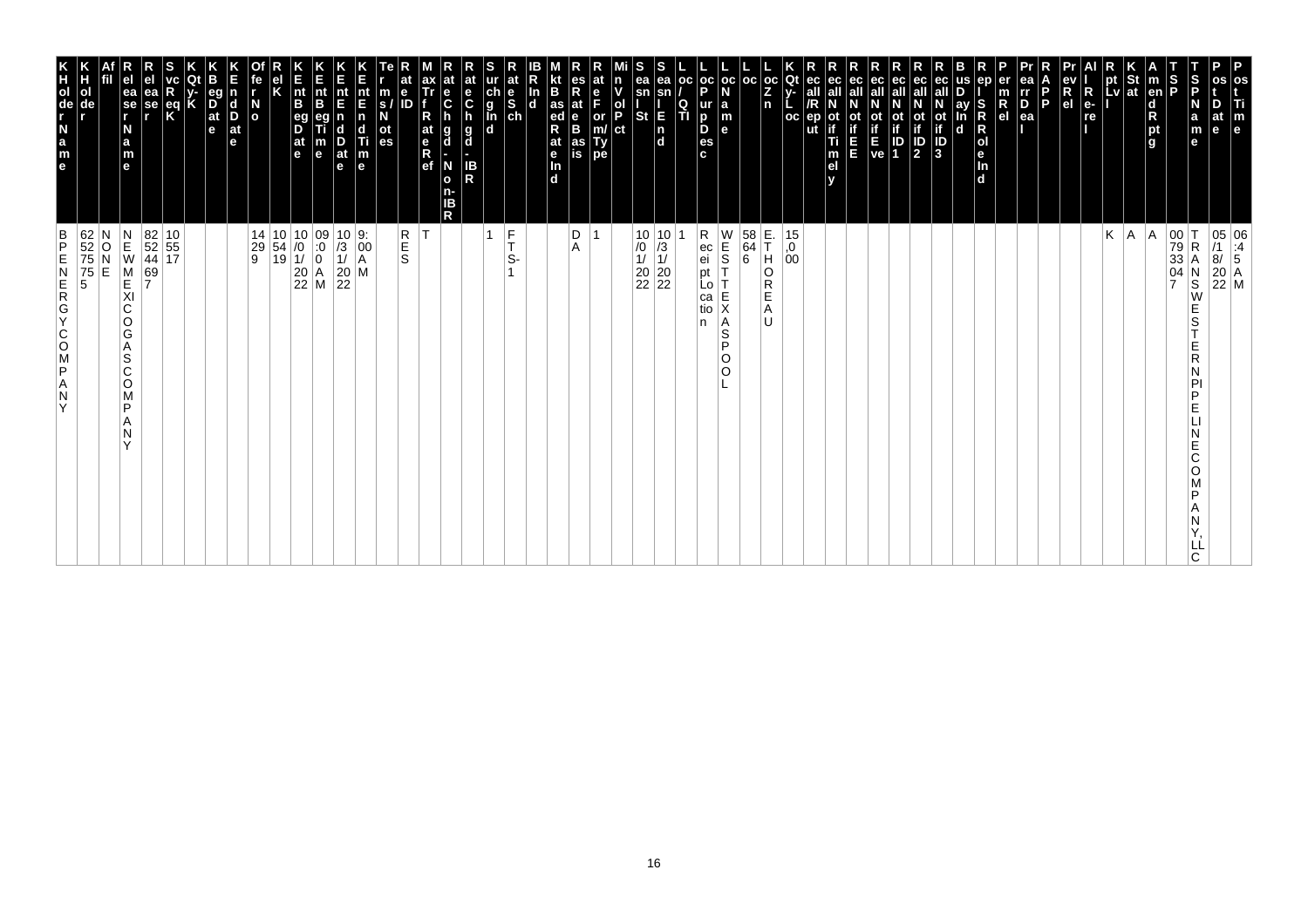| 62<br>52<br>75<br>75<br>5<br>5<br>$\frac{B}{P}$<br>ZAPSOOKGAN<br>Y                                                                       | K<br>TOUR LEB<br>ol                                                            |
|------------------------------------------------------------------------------------------------------------------------------------------|--------------------------------------------------------------------------------|
| N<br>O<br>E                                                                                                                              | de                                                                             |
| $\begin{array}{c} N \\ E \\ W \end{array}$<br>M<br>KI<br>C<br>O<br>G<br>A<br>S<br>$\mathsf{C}$<br>$\circ$<br>M<br>P<br>N<br>$\checkmark$ | ea<br>$\overline{\phantom{a}}$ se<br>N<br>a<br>m<br>$\mathbf{e}$               |
| 69<br>7                                                                                                                                  | еа<br>se                                                                       |
| 82 10<br>52 55<br>44 17                                                                                                                  | $\frac{eq}{K}$                                                                 |
|                                                                                                                                          |                                                                                |
|                                                                                                                                          | eq<br>$\overline{D}$ <sub>at</sub><br>e                                        |
|                                                                                                                                          | $\vert$ d<br>D<br>$ $ at<br>le.                                                |
| $\begin{array}{c cc} 14 & 10 & 03 & 09 \\ 29 & 54 & /0 & :0 \\ 9 & 19 & 1/ & 0 \\ & & 20 & A \\ & & 23 & M \\ \end{array}$               | $\frac{N}{2}$                                                                  |
|                                                                                                                                          |                                                                                |
|                                                                                                                                          | $\vert_{\mathsf{B}}^{\mathsf{nt}}$<br>eg<br>D<br>$ $ at<br>l e                 |
|                                                                                                                                          | Ê<br>nt<br>B<br>m<br>$\mathbf e$                                               |
| $\frac{03}{1}$<br>$\frac{1}{20}$<br>$\frac{20}{23}$                                                                                      | nt<br>E<br>$\frac{D}{at}$<br>$\mathbf e$                                       |
| 9:<br>$\left  \begin{smallmatrix} 0 & 0 \\ 0 & 0 \\ A & A \end{smallmatrix} \right $<br>M                                                | nt<br>E<br>n<br>d<br>Ti<br>m<br>e                                              |
|                                                                                                                                          | m<br>S.<br>οt<br>es                                                            |
| <b>R</b><br>S                                                                                                                            | е<br>ID                                                                        |
| ΙT                                                                                                                                       | ax<br>Tr<br>at<br>$\begin{array}{c} e \\ R \\ e f \end{array}$                 |
|                                                                                                                                          | at<br>е<br>$\ddot{\mathbf{c}}$<br>g<br>d<br>N<br>$\mathbf{o}$<br>n-<br>ΙB<br>R |
|                                                                                                                                          | at<br>e<br>$\mathbf c$<br>$\frac{g}{d}$<br>IB<br>R                             |
| $\frac{F}{T}$<br>$\overline{1}$                                                                                                          | ch<br>g<br>g<br>d<br>d                                                         |
| S-                                                                                                                                       | at<br>$\begin{bmatrix} 1 & b \\ c & d \end{bmatrix}$                           |
|                                                                                                                                          | B<br>In<br>$\mathbf d$<br>$\frac{e}{\ln}$<br>d.                                |
| D                                                                                                                                        | R<br>at<br>B<br>B<br>$\frac{1}{4}$ as<br>R<br>at                               |
| $\overline{1}$<br>Α                                                                                                                      | es<br>at<br>F<br>as<br>is                                                      |
|                                                                                                                                          | n<br>ol<br>P<br>or<br>Ty<br>pe                                                 |
|                                                                                                                                          | ct                                                                             |
| $\begin{array}{c c} 03 & 03 \\ \hline \end{array} \begin{array}{c} 03 \\ \hline 13 \\ 11 \\ 20 \\ 23 \\ 23 \\ \end{array}$               | ea<br>sn<br>E<br>St<br>$\frac{1}{d}$                                           |
|                                                                                                                                          | ea<br> oc <br>Q<br>ΤÌ                                                          |
| R<br>ec<br>ei<br>pt<br>n.                                                                                                                | p<br>ur<br>D<br>D<br>c.                                                        |
| W<br>$\frac{1}{5}$<br>Lo<br>E<br>ca<br>Χ<br>tio<br>A<br>S<br>P<br>$\circ$<br>O                                                           | oc oc <br>la<br>m<br>$\mathbf{e}$<br>es                                        |
| $\begin{array}{c} 58 \\ 64 \\ 6 \end{array}$                                                                                             | l oc                                                                           |
| E.<br>T<br>H<br>O<br>R<br>Ε<br>Α<br>U                                                                                                    | Z<br>n                                                                         |
| $^{45}_{,0}$<br>00                                                                                                                       | $ oc $ Qt<br>oc                                                                |
|                                                                                                                                          | ec<br>ut                                                                       |
|                                                                                                                                          | ec<br>οt<br>Ti<br>m<br>el                                                      |
|                                                                                                                                          | ec<br>Ш                                                                        |
|                                                                                                                                          | ot<br>if<br>ve                                                                 |
|                                                                                                                                          | eс<br>οt<br>ID<br>1                                                            |
|                                                                                                                                          | ec<br>all<br><b>ot</b><br>$\overline{\mathbf{P}}$                              |
|                                                                                                                                          | ot<br>if<br>3                                                                  |
|                                                                                                                                          | ay<br>S<br>$\mathbf d$                                                         |
|                                                                                                                                          | ep<br>$\overline{R}_{el}$<br>$\mathsf R$<br>R<br>Jen<br>d                      |
|                                                                                                                                          | ea<br>rr<br>$\overline{P}_{ea}$                                                |
|                                                                                                                                          | P                                                                              |
|                                                                                                                                          | R<br>e <sub>1</sub>                                                            |
|                                                                                                                                          | $\overline{\mathsf{R}}$<br>$e-$<br>re                                          |
| K                                                                                                                                        | pt<br>Lv                                                                       |
| A                                                                                                                                        | St<br><b>at</b>                                                                |
| A                                                                                                                                        | $\vert$ m<br>en<br>d<br>pt<br>g                                                |
| 00<br>79<br>33<br>ΙT<br>$\mathsf R$<br>04<br>$\overline{7}$<br>Ε<br>Ε<br>Ε<br>E<br>D                                                     | $\frac{1}{2}$                                                                  |
| А<br>$_{\rm S}^{\rm N}$<br>W<br>S<br>R<br>D<br>Ć<br>O<br>LL<br>C                                                                         | S<br>P<br>N<br>a<br>m<br>at<br>$\mathbf{e}$<br>$\mathbf e$                     |
| 05 06<br>/1 :4<br>8/ 5<br>20 A<br>22 M                                                                                                   | os<br>os<br>Ti<br>m<br>e                                                       |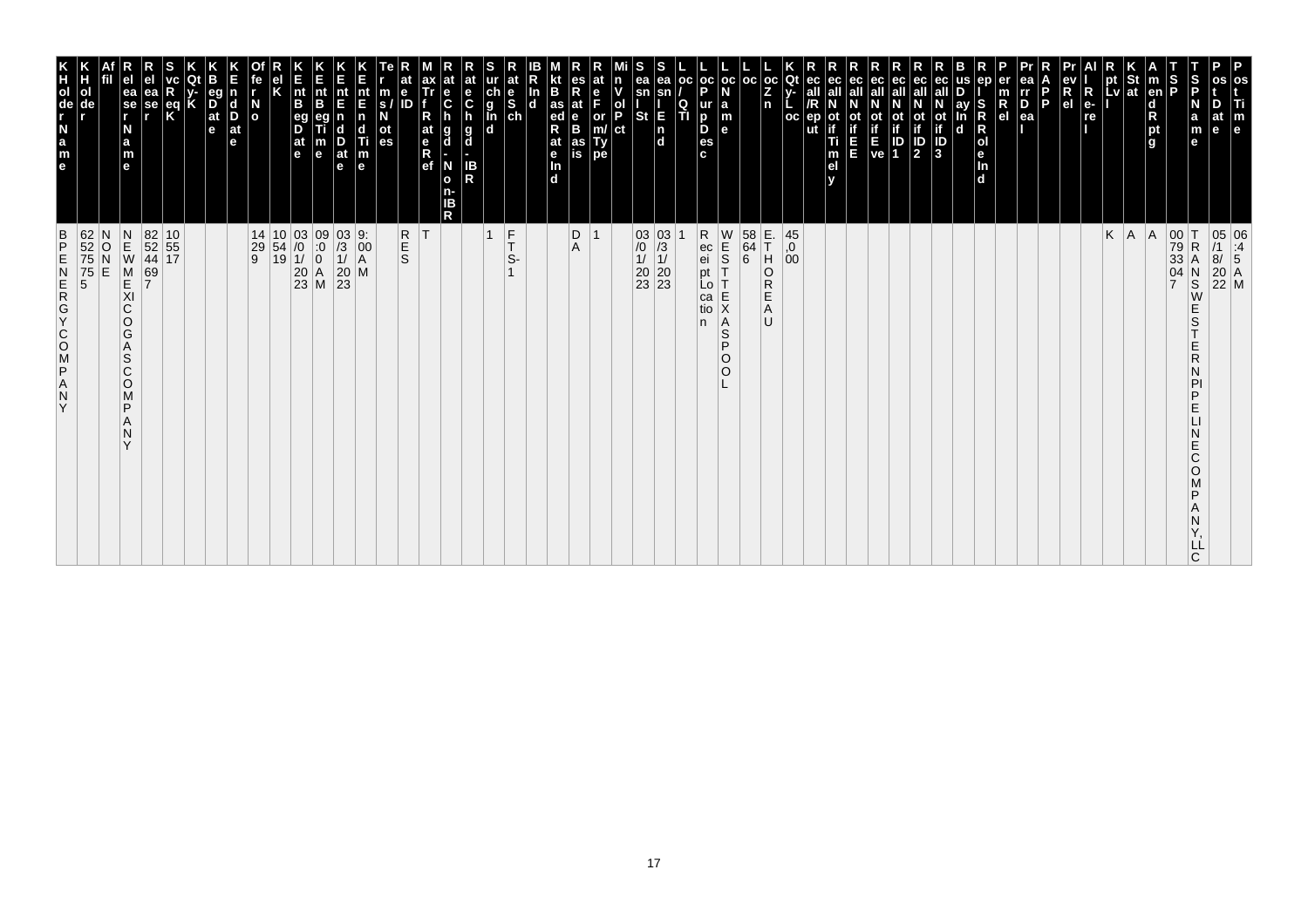| os<br>Ti<br>m<br>e                                                                                                                                                                   | 05 06<br>/1 :4<br>8/ 5<br>20 A<br>22 M                                                                                                          |
|--------------------------------------------------------------------------------------------------------------------------------------------------------------------------------------|-------------------------------------------------------------------------------------------------------------------------------------------------|
| D<br>at<br>le.                                                                                                                                                                       |                                                                                                                                                 |
| S<br>P<br>N<br>a<br>m<br>е                                                                                                                                                           | 00<br>79<br>33<br>04<br>7<br>$\mathsf R$<br>Α<br>N<br>S<br>W<br>Е<br>S<br>Ε<br>R<br>N<br>PI<br>P<br>Е<br>Е<br>C<br>O<br>P<br>Α<br>N<br>LL<br>C. |
| $\frac{S}{P}$<br>$\vert$ m<br>en<br>d<br>R<br>pt<br>g                                                                                                                                | A                                                                                                                                               |
|                                                                                                                                                                                      | A.                                                                                                                                              |
| $\left \begin{array}{c}\npt\\ pt\\ lv\n\end{array}\right $ at<br>$\blacksquare$                                                                                                      | Κ                                                                                                                                               |
| R<br>e-<br>re                                                                                                                                                                        |                                                                                                                                                 |
| ev<br>R<br>el                                                                                                                                                                        |                                                                                                                                                 |
| l P                                                                                                                                                                                  |                                                                                                                                                 |
| ea<br>Ir<br>D<br>ea                                                                                                                                                                  |                                                                                                                                                 |
| ep<br>er<br>$\frac{m}{R}$<br>S<br>R<br>$\mathsf R$<br> o <br>le.<br>ln<br>d                                                                                                          |                                                                                                                                                 |
| us<br>ay<br>In<br>d                                                                                                                                                                  |                                                                                                                                                 |
| eс<br>ot<br>if<br>J<br>3                                                                                                                                                             |                                                                                                                                                 |
| ec<br>all<br>$\mathbb{P}$                                                                                                                                                            |                                                                                                                                                 |
| ec<br>οt<br>$\begin{bmatrix} \mathbf{i} \\ \mathbf{f} \\ \mathbf{E} \\ \mathbf{ve} \end{bmatrix} \begin{bmatrix} \mathbf{i} \\ \mathbf{i} \\ \mathbf{D} \\ \mathbf{1} \end{bmatrix}$ |                                                                                                                                                 |
| ec<br>all                                                                                                                                                                            |                                                                                                                                                 |
| ec<br>all<br>Ε<br>E                                                                                                                                                                  |                                                                                                                                                 |
| ec<br>ot<br>if<br>Ti<br>m<br>el<br>v                                                                                                                                                 |                                                                                                                                                 |
| Qt<br>ec<br>v-<br>all<br>oc<br>ep                                                                                                                                                    | 12<br>0,<br>00                                                                                                                                  |
| $ {}_{Z}^{\rm oc} $<br>n                                                                                                                                                             | E.<br>T<br>H<br>O<br>R<br>E<br>Α<br>U                                                                                                           |
| oc                                                                                                                                                                                   | $\begin{array}{ c c }\n 58 \\  \hline\n 71\n \end{array}$<br>0                                                                                  |
| $\frac{1}{P}$<br>$_{\rm oc}$<br>N<br>$\begin{array}{c} \mathsf{a} \\ \mathsf{m} \\ \mathsf{e} \end{array}$<br>ur<br>D<br>D<br>es<br>c                                                | D<br>N<br>$\frac{e}{ve}$<br>$_{\rm G}^{\rm M}$<br>T<br>ry<br>Н<br>Lo  <br>O<br>ca<br>M<br>tio<br>P<br>n<br>S<br>O<br>N                          |
| OC<br>$\frac{Q}{T}$                                                                                                                                                                  | 2                                                                                                                                               |
| ea<br>sn<br>E<br>$\begin{bmatrix} n \\ d \end{bmatrix}$                                                                                                                              | $\begin{array}{c c} 01 & 02 \\ \hline /0 & /2 \\ 1/ & 8/ \\ 20 & 20 \\ 23 & 23 \end{array}$                                                     |
| S<br>ea<br>sn<br><b>St</b>                                                                                                                                                           |                                                                                                                                                 |
| n<br>v<br>$\frac{1}{P}$<br>ct                                                                                                                                                        |                                                                                                                                                 |
| at<br>e<br>F<br>or<br>m/<br>Ty<br>pe                                                                                                                                                 |                                                                                                                                                 |
| es<br>R<br>at<br>$\frac{e}{B}$<br>as<br>is                                                                                                                                           | D<br>Α                                                                                                                                          |
| B<br>as<br>ed<br>at<br>e<br>$\frac{\ln{}}{\ln{}}$<br>In<br>$\overline{d}$                                                                                                            |                                                                                                                                                 |
| at<br>$\frac{e}{s}$                                                                                                                                                                  | $\frac{F}{T}$<br>S-                                                                                                                             |
| ur<br>ch<br>g<br>l<br>d<br>d                                                                                                                                                         | 1                                                                                                                                               |
| at<br>e<br>$\mathbf c$<br>g<br>d<br>IB<br>R                                                                                                                                          |                                                                                                                                                 |
| ax<br>Tr<br>$\mathbf c$<br>R<br>h<br>at<br>e<br>R<br>ef<br>g<br>d<br>N<br>$\mathbf{o}$<br>n-<br>IΒ<br>R                                                                              | İΤ                                                                                                                                              |
| е<br>ID                                                                                                                                                                              | R<br>E<br>S                                                                                                                                     |
| m<br>s/<br>N<br>ot<br>es                                                                                                                                                             |                                                                                                                                                 |
| nt<br>E<br>$\begin{array}{c} \n\mathbf{n} \\ \n\mathbf{d} \\ \n\mathbf{m} \\ \n\mathbf{e} \n\end{array}$                                                                             | 9:<br>$\left  \begin{matrix} 0 & 0 \\ 0 & 0 \\ 0 & 0 \end{matrix} \right $<br>M                                                                 |
| Ε<br>nt<br>E<br>$\frac{D}{at}$<br>e                                                                                                                                                  | $\begin{vmatrix} 0 & 2 \\ 2 & 8 \end{vmatrix}$<br>$\begin{bmatrix} 20 \\ 23 \end{bmatrix}$                                                      |
| K<br>Ent<br>B<br>$\frac{nt}{B}$<br>eg<br>D<br>$\frac{at}{e}$<br>m<br>e                                                                                                               | $\begin{array}{c c} 01 & 09 \\ \hline 10 & 0 \\ 11 & 0 \\ 20 & A \\ 23 & M \end{array}$                                                         |
| Κ                                                                                                                                                                                    | $\begin{array}{ c c }\n10 & 01 \\ 54 & /0 \\ 19 & 1\n\end{array}$                                                                               |
| fe<br>r<br>$\overline{a}$                                                                                                                                                            | 14<br>29<br>9                                                                                                                                   |
| n<br>$\vert_{\mathrm{D}}^{\mathrm{d}}$<br>$ $ at<br>e                                                                                                                                |                                                                                                                                                 |
| eg<br>$\overline{D}$ at $\overline{e}$                                                                                                                                               |                                                                                                                                                 |
| K                                                                                                                                                                                    |                                                                                                                                                 |
| ea<br>se<br>,<br>$\frac{eq}{K}$                                                                                                                                                      | $\begin{array}{ c c }\n 82 & 10 \\  52 & 55 \\  44 & 17\n\end{array}$<br>69<br>7                                                                |
| e <sub>1</sub><br>ea<br>se<br>r<br>N<br>$\frac{a}{m}$<br>e                                                                                                                           | $\begin{array}{c} N \\ E \\ W \end{array}$<br>M<br>E<br>XI<br>$\mathsf C$<br>O<br>G<br>Α<br>S<br>C<br>O<br>M<br>P<br>Α<br>N<br>Y                |
|                                                                                                                                                                                      | $_\mathrm{N}^\mathrm{O}$<br>E                                                                                                                   |
| n<br>H<br>ol<br>de                                                                                                                                                                   | 62<br>52<br>75<br>75<br>5                                                                                                                       |
| e a z - de r x                                                                                                                                                                       | $\frac{B}{P}$<br>ZAPSOCYCREN<br>Y                                                                                                               |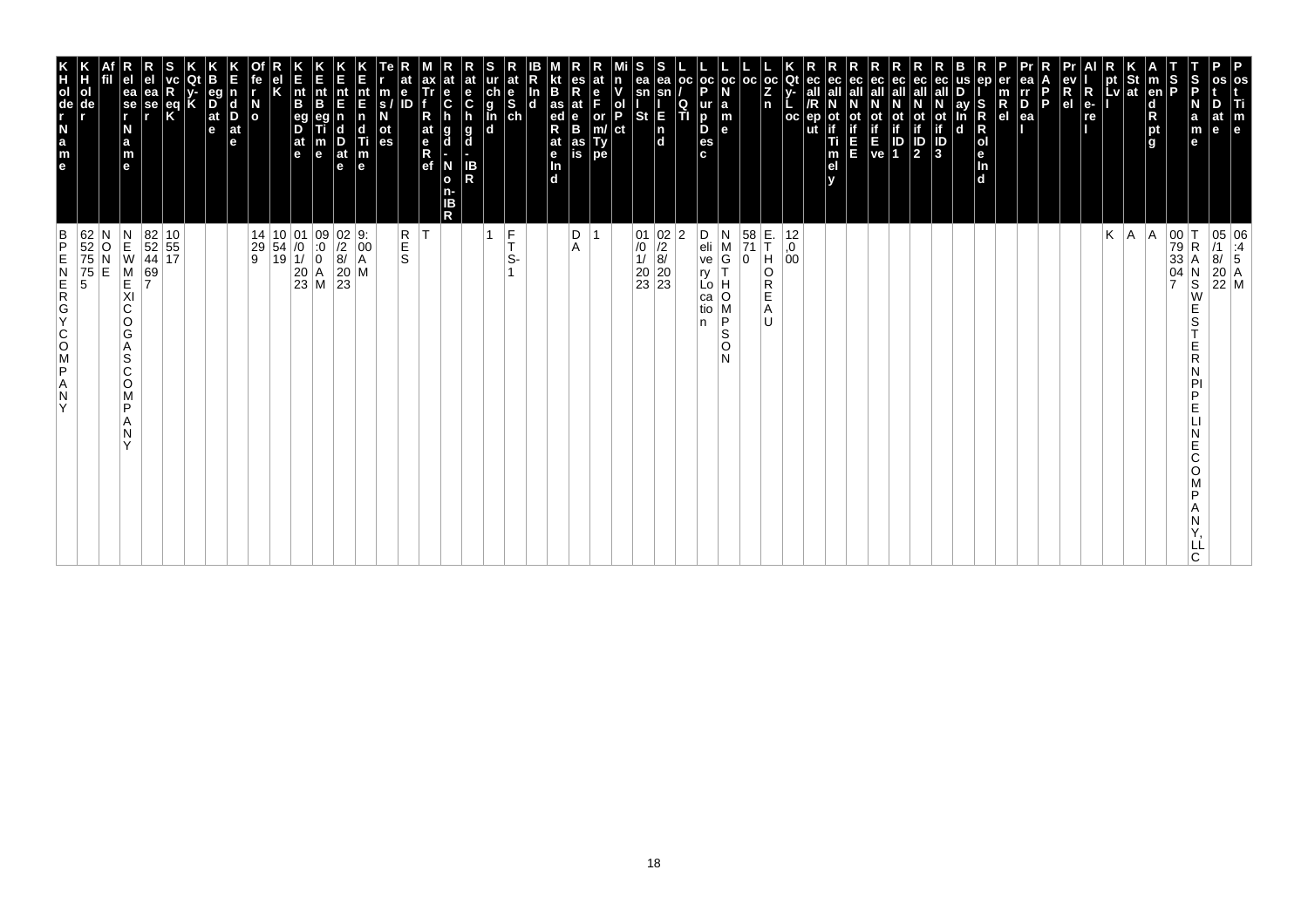| 62<br>52<br>75<br>75<br>5<br>5<br>$\frac{B}{P}$<br>ZAPSOOKGAN<br>Y                                                                         | K<br>TOUR LEB<br>ol<br>de                                                            |
|--------------------------------------------------------------------------------------------------------------------------------------------|--------------------------------------------------------------------------------------|
| N<br>O<br>E                                                                                                                                |                                                                                      |
| $\begin{array}{c}\nN \\ E \\ W\n\end{array}$<br>M<br>KI<br>C<br>O<br>G<br>Α<br>S<br>$\mathsf{C}$<br>$\circ$<br>M<br>P<br>N<br>$\checkmark$ | ea<br>$\overline{\phantom{a}}$ se<br>N<br>a<br>m<br>$\mathbf{e}$                     |
| 69<br>7                                                                                                                                    | еа<br>se                                                                             |
| 82 10<br>52 55<br>44 17                                                                                                                    | $\frac{eq}{K}$                                                                       |
|                                                                                                                                            |                                                                                      |
|                                                                                                                                            | eq<br>$\overline{D}$ <sub>at</sub><br>e                                              |
|                                                                                                                                            | $\vert$ d<br>D<br>$ $ at<br>le.                                                      |
| $\begin{array}{ c c c c c }\n 14 & 10 & 10 & 09 \\  29 & 54 & /0 & 0 \\  9 & 19 & 1/ & 0\n\end{array}$                                     | $\overline{a}$                                                                       |
|                                                                                                                                            |                                                                                      |
| $\begin{array}{c} 10 & 0 \\ 0 & 0 \\ 1/ & 0 \\ 20 & A \\ 22 & M \end{array}$                                                               | $\vert_{\mathsf{B}}^{\mathsf{nt}}$<br>eg<br>D<br>$ $ at<br>l e                       |
|                                                                                                                                            | Ê<br>nt<br>B<br>m<br>$\mathbf e$                                                     |
| $\begin{array}{c c} 10 & 9: \\ \hline /3 & 00 \\ 1/ & A \\ 20 & M \\ 22 \end{array}$                                                       | nt<br>E<br>$\frac{D}{at}$<br>$\mathbf e$                                             |
| $\left  \begin{smallmatrix} 0 & 0 \\ 0 & 0 \\ A & A \end{smallmatrix} \right $                                                             | nt<br>E<br>n<br>d<br>Ti<br>$\frac{\mathsf{m}}{\mathsf{e}}$                           |
|                                                                                                                                            | m<br>S.<br>οt<br>es                                                                  |
| <b>R</b><br>S                                                                                                                              | е<br>ID                                                                              |
| ΙT                                                                                                                                         | ax<br>Tr<br>at<br>$R$ ef                                                             |
| R                                                                                                                                          | е<br>$\ddot{\mathbf{c}}$<br>$\frac{g}{d}$<br>g<br>d<br>N<br>$\mathbf{o}$<br>n-<br>ΙB |
|                                                                                                                                            | at<br>e<br>$\mathbf c$<br><b>IB</b><br>R                                             |
| $\frac{F}{T}$<br>$\overline{1}$<br>S-                                                                                                      | at<br>ch<br>g<br>g<br>d<br>d<br>$\begin{bmatrix} 1 & b \\ c & d \end{bmatrix}$       |
|                                                                                                                                            | In<br>$\mathbf d$                                                                    |
|                                                                                                                                            | B<br>as<br>ed<br>R<br>at<br>$\frac{e}{\ln}$<br>d.                                    |
| D<br>Α                                                                                                                                     | es<br>R<br>at<br>B<br>B<br>as<br>is                                                  |
| $\overline{1}$                                                                                                                             | at<br>F<br>or<br>Ty<br>pe                                                            |
|                                                                                                                                            | n<br>ol<br>P<br>ct                                                                   |
|                                                                                                                                            | ea<br>sn<br>St                                                                       |
| $\begin{array}{c c} 10 & 10 \\ \hline \hline 10 & 13 \\ 11 & 11 \\ 20 & 20 \\ 22 & 22 \end{array}$                                         | ea<br>E<br>$\frac{1}{d}$                                                             |
| $\overline{2}$                                                                                                                             | oc <br>Q<br>TI                                                                       |
| D<br>$\frac{e}{ve}$<br>ry<br>Lo<br>ca<br>tio<br>n.                                                                                         | p<br>ur<br>D<br>D<br>es<br>c.                                                        |
| N<br>M<br>G<br>$\overline{R}$ l<br>P<br>$\frac{U}{R}$<br>$\mathsf{C}$<br>$\circ$<br>BI<br>DI<br>R                                          | oc oc <br>la<br>m<br>$\mathbf{e}$                                                    |
|                                                                                                                                            | l oc                                                                                 |
| $\begin{array}{ c c }\n 60 & E. \\  92 & T\n\end{array}$<br> H <br>O<br>R<br>Ε<br>Α<br>U                                                   | Z<br>n                                                                               |
| 44<br>0,<br>00                                                                                                                             | $ oc $ Qt<br>oc                                                                      |
|                                                                                                                                            | ec<br>ut                                                                             |
|                                                                                                                                            | ec<br>οt<br>Ti<br>m<br>el                                                            |
|                                                                                                                                            | ec<br>Ш                                                                              |
|                                                                                                                                            | ot<br>if<br>ve                                                                       |
|                                                                                                                                            | ec<br>οt<br>ID<br>1                                                                  |
|                                                                                                                                            | ec<br>all<br><b>ot</b><br>$\overline{\mathbf{P}}$                                    |
|                                                                                                                                            | ay<br>ot<br>if<br>3<br>$\mathbf d$                                                   |
|                                                                                                                                            | ep<br>S<br>$\mathsf R$<br>R<br>Jen<br>d                                              |
|                                                                                                                                            | $\overline{R}_{el}$                                                                  |
|                                                                                                                                            | ea<br>rr<br>$\overline{P}_{ea}$                                                      |
|                                                                                                                                            | P                                                                                    |
|                                                                                                                                            | R<br>e <sub>1</sub>                                                                  |
|                                                                                                                                            | $\overline{\mathsf{R}}$<br>$e-$<br>re                                                |
| K                                                                                                                                          | pt<br>Lv                                                                             |
| A                                                                                                                                          | St<br> at                                                                            |
| A                                                                                                                                          | $\vert$ m<br>en<br>d<br>pt<br>g                                                      |
| 00<br>79<br>33<br>ΙT<br>$\mathsf R$<br>04<br>$\overline{7}$<br>E<br>Ε<br>Ε<br>E<br>D                                                       | $\frac{1}{2}$<br>$\mathbf e$                                                         |
| А<br>$_{\rm S}^{\rm N}$<br>W<br>S<br>R<br>D<br>Ć<br>O<br>LL<br>C                                                                           | S<br>P<br>N<br>a<br>m<br>at<br>$\mathbf{e}$                                          |
| 05 06<br>/1 :4<br>8/ 5<br>20 A<br>22 M                                                                                                     | os<br>Ti<br>m<br>e                                                                   |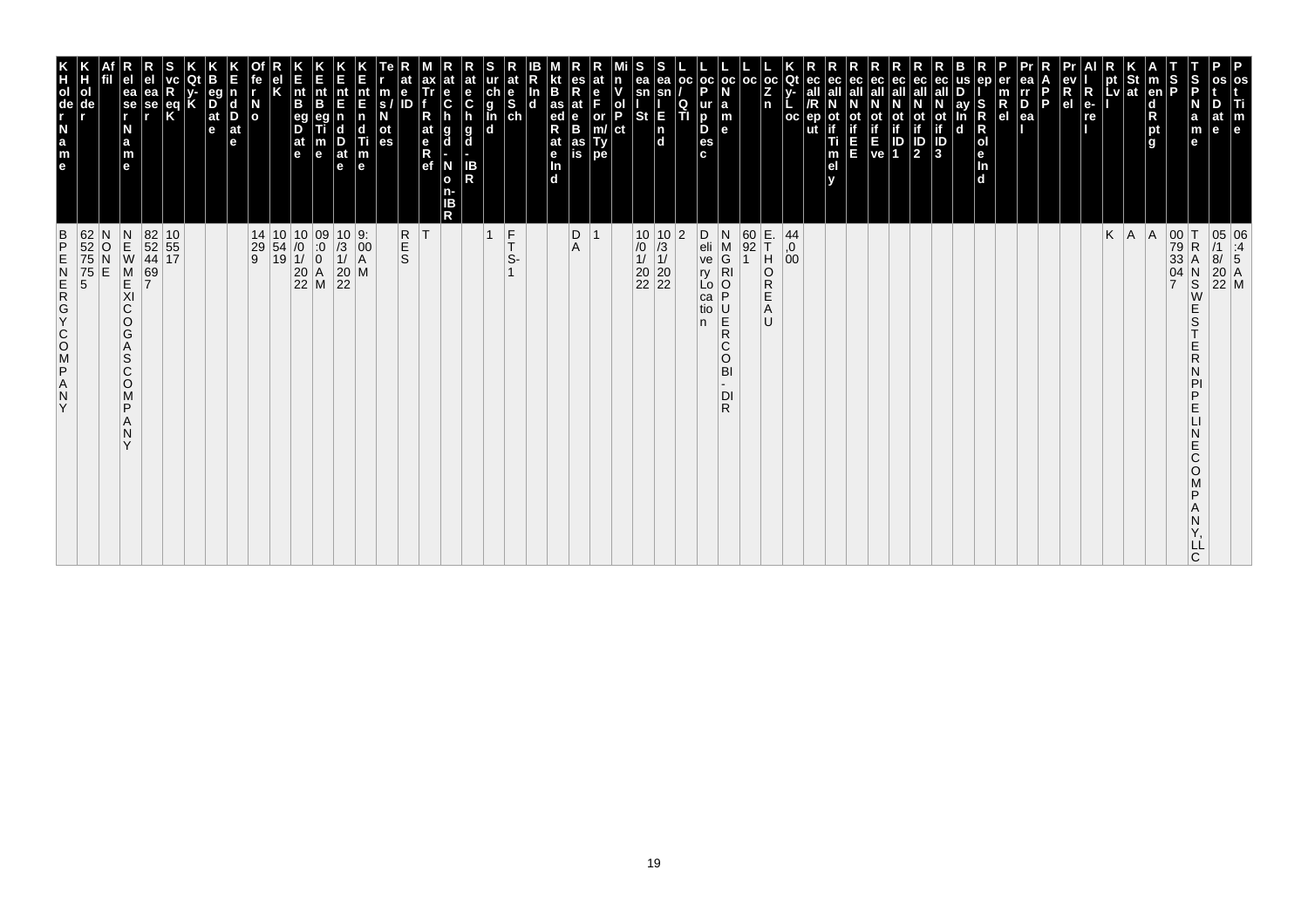| os<br>Ti<br>m<br>e                                                                                                                                                                    | 05 06<br>/1 :4<br>8/ 5<br>20 A<br>22 M                                                                                                                            |
|---------------------------------------------------------------------------------------------------------------------------------------------------------------------------------------|-------------------------------------------------------------------------------------------------------------------------------------------------------------------|
| D<br>at<br>le.                                                                                                                                                                        |                                                                                                                                                                   |
| S<br>P<br>N<br>a<br>m<br>е                                                                                                                                                            | 00<br>79<br>33<br>04<br>7<br>$\mathsf R$<br>Α<br>N<br>S<br>W<br>Е<br>S<br>Ε<br>R<br>N<br>PI<br>P<br>Е<br>Е<br>C<br>O<br>P<br>Α<br>N<br>LL<br>C.                   |
| $\frac{S}{P}$<br>$\vert$ m<br>en<br>d<br>R<br>pt<br>g                                                                                                                                 | A                                                                                                                                                                 |
|                                                                                                                                                                                       | A.                                                                                                                                                                |
| $\left \begin{array}{c}\npt\\ pt\\ lv\n\end{array}\right $ at<br>$\blacksquare$                                                                                                       | Κ                                                                                                                                                                 |
| R<br>e-<br>re                                                                                                                                                                         |                                                                                                                                                                   |
| ev<br>R<br>el                                                                                                                                                                         |                                                                                                                                                                   |
| l P                                                                                                                                                                                   |                                                                                                                                                                   |
| ea<br>Ir<br>D<br>ea                                                                                                                                                                   |                                                                                                                                                                   |
| ep<br>er<br>$\frac{m}{R}$<br>In<br>d                                                                                                                                                  |                                                                                                                                                                   |
| us<br>S<br>R<br>ay<br>In<br>$\mathsf R$<br> o <br>le.                                                                                                                                 |                                                                                                                                                                   |
| eс<br>ot<br>if<br>J<br>3<br>d                                                                                                                                                         |                                                                                                                                                                   |
| ec<br>all<br>$\mathbb{P}$                                                                                                                                                             |                                                                                                                                                                   |
| ec<br>Οt                                                                                                                                                                              |                                                                                                                                                                   |
| ec<br>all<br>$\begin{bmatrix} \mathbf{i} \\ \mathbf{f} \\ \mathbf{E} \\ \mathbf{ve} \end{bmatrix} \begin{bmatrix} \mathbf{i} \\ \mathbf{i} \\ \mathbf{D} \\ \mathbf{1} \end{bmatrix}$ |                                                                                                                                                                   |
| ec<br>all<br>Ε<br>E                                                                                                                                                                   |                                                                                                                                                                   |
| ec<br>ot<br>if<br>Ti<br>m<br>el<br>v                                                                                                                                                  |                                                                                                                                                                   |
| Qt<br>ec<br>$V -$<br>all<br>oc<br>ep                                                                                                                                                  | 16<br>$\frac{3}{00}$                                                                                                                                              |
| $ {}_{Z}^{\rm oc} $<br>n                                                                                                                                                              | E.<br>T<br>H<br>O<br>R<br>$\Omega$<br>E<br>Α<br>U                                                                                                                 |
| oc                                                                                                                                                                                    | 60<br>92<br>$\mathbf 1$                                                                                                                                           |
| $_{\rm oc}$<br>N<br>$\begin{array}{c} \mathsf{a} \\ \mathsf{m} \\ \mathsf{e} \end{array}$                                                                                             | N<br>$_{\rm G}^{\rm M}$<br>$\overline{R}$<br>O<br>P<br>$\overline{R}$<br>C<br>O<br>BI<br>DI<br>R.                                                                 |
| $\frac{1}{P}$<br>  OC<br>ur<br>D<br>D<br>es<br>c                                                                                                                                      | D<br>eli<br>ve<br>ŗy<br>Ľο<br>ca<br>tio<br>n                                                                                                                      |
| ea<br>sn<br>$\frac{Q}{T}$<br>E                                                                                                                                                        | 2                                                                                                                                                                 |
| S<br>ea<br>sn<br><b>St</b><br>$\begin{bmatrix} n \\ d \end{bmatrix}$                                                                                                                  | $\begin{array}{c c} 12 & 12 \\ \hline \end{array} \begin{array}{c} 12 \\ \hline \end{array} \begin{array}{c} 12 \\ \hline 11 \\ 11 \\ 20 \\ 22 \\ 22 \end{array}$ |
| n<br>v<br>$\frac{1}{P}$<br>ct                                                                                                                                                         |                                                                                                                                                                   |
| at<br>e<br>F<br>or<br>m/<br>Ty<br>pe                                                                                                                                                  |                                                                                                                                                                   |
| es<br>R<br>at<br>$\frac{e}{B}$<br>as<br>is                                                                                                                                            | D<br>Α                                                                                                                                                            |
| B<br>as<br>ed<br>at<br>e<br>$\frac{\ln{}}{\ln{}}$<br>In<br>$\overline{d}$                                                                                                             |                                                                                                                                                                   |
| at<br>$\frac{e}{s}$                                                                                                                                                                   | $\frac{F}{T}$<br>S-                                                                                                                                               |
| ch<br>g<br>l<br>d<br>d                                                                                                                                                                | 1                                                                                                                                                                 |
| at<br>e<br>$\mathbf c$<br>h<br>g<br>d<br>IB<br>R                                                                                                                                      |                                                                                                                                                                   |
| $\frac{e}{C}$<br>h<br>g<br>d<br>N<br>$\mathbf{o}$<br>n-<br>IΒ<br>R                                                                                                                    |                                                                                                                                                                   |
| ax<br>Tr<br>R<br>at<br>e<br>R<br>ef                                                                                                                                                   | İΤ                                                                                                                                                                |
| e<br>m<br>s/<br>N<br>ID<br>ot<br>es                                                                                                                                                   | R<br>E<br>S                                                                                                                                                       |
| nt<br>E<br>$\begin{array}{c} \n\mathbf{n} \\ \n\mathbf{d} \\ \n\mathbf{m} \\ \n\mathbf{e} \n\end{array}$                                                                              | $\left  \begin{matrix} 0 & 0 \\ 0 & 0 \\ 0 & 0 \end{matrix} \right $<br>M                                                                                         |
| Ε<br>nt<br>E<br>$\frac{D}{at}$<br>e                                                                                                                                                   | $\begin{array}{ c c }\n 12 & 9: \\  \hline\n 13 & 00 \\  11 & A\n\end{array}$<br>$\begin{array}{c} 20 \\ 22 \end{array}$                                          |
| K<br>Ent<br>B<br>m<br>e                                                                                                                                                               | $\begin{array}{ c c c } \hline 10 & 12 & 09 \\ 54 & /0 & 0 \\ 19 & 1/ & 0 \\ 20 & A & 22 \\ \hline \end{array}$                                                   |
| $\frac{nt}{B}$<br>eg<br>D<br>$\frac{at}{e}$                                                                                                                                           |                                                                                                                                                                   |
| Κ                                                                                                                                                                                     | 14                                                                                                                                                                |
| fe<br>r<br>$\overline{a}$                                                                                                                                                             | 29<br>9                                                                                                                                                           |
| eg<br>n<br>$\overline{D}$ at $\overline{e}$<br>$\vert_{\mathrm{D}}^{\mathrm{d}}$<br>$ $ at<br>e                                                                                       |                                                                                                                                                                   |
| K                                                                                                                                                                                     |                                                                                                                                                                   |
| $\frac{eq}{K}$                                                                                                                                                                        |                                                                                                                                                                   |
| ea<br>se<br>,                                                                                                                                                                         | $\begin{array}{ c c }\n 82 & 10 \\  52 & 55 \\  44 & 17\n\end{array}$<br>69<br>7                                                                                  |
| e <sub>1</sub><br>ea<br>se<br>r<br>N<br>$\frac{a}{m}$<br>e                                                                                                                            | $\begin{array}{c} N \\ E \\ W \end{array}$<br>M<br>E<br>XI<br>$\mathsf C$<br>O<br>G<br>Α<br>S<br>C<br>O<br>M<br>P<br>Α<br>N<br>Y                                  |
|                                                                                                                                                                                       | O<br>E                                                                                                                                                            |
| Н<br>ol<br>de                                                                                                                                                                         | 62<br>52<br>75<br>75<br>5                                                                                                                                         |
| e a z - de r x                                                                                                                                                                        | $\frac{B}{P}$<br>ZAPSOCYCREN<br>Y                                                                                                                                 |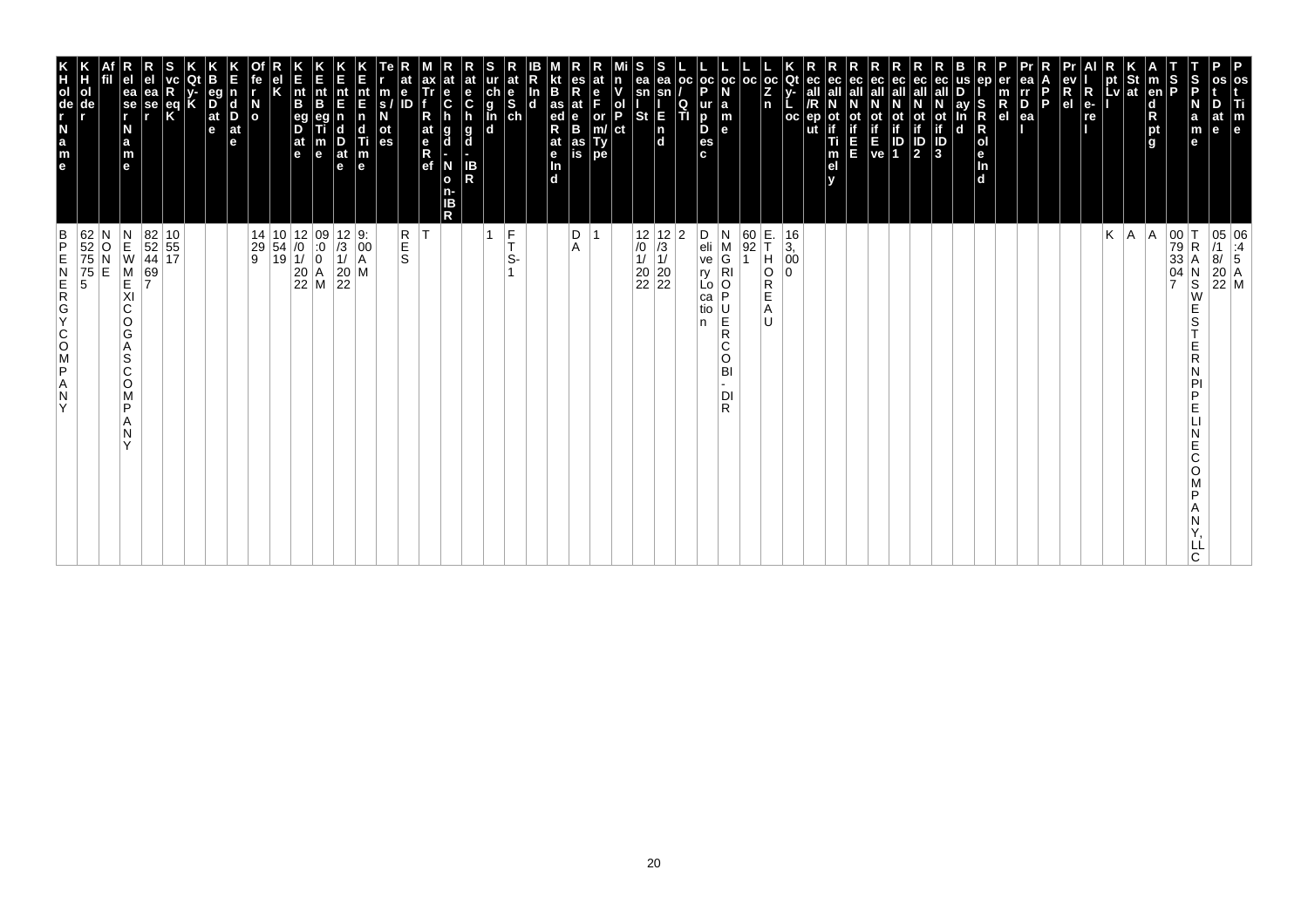| 62<br>52<br>75<br>75<br>5<br>$\frac{B}{P}$<br>Ε<br>ZDJZOOKOZWZ<br>Y                                                                                           | T<br>O<br>O<br>O<br>O<br>O<br>O<br>O<br>O<br>O<br>O<br>O<br>O<br>O<br><br>O<br><br><br>$\Box$<br>ol                |
|---------------------------------------------------------------------------------------------------------------------------------------------------------------|--------------------------------------------------------------------------------------------------------------------|
| N<br>$\frac{0}{N}$<br>E                                                                                                                                       | de                                                                                                                 |
| $\begin{array}{c} N \\ E \\ W \end{array}$<br>M<br>KI<br>C<br>O<br>G<br>Α<br>S<br>C<br>$\circ$<br>M<br>P<br>N<br>$\checkmark$                                 | ea<br>se<br>r<br>N<br>a<br>m<br>e                                                                                  |
| 82 10<br>52 55<br>44 17<br>69<br>7                                                                                                                            | еа<br>se                                                                                                           |
|                                                                                                                                                               | eq<br>K                                                                                                            |
|                                                                                                                                                               |                                                                                                                    |
|                                                                                                                                                               | $\overline{D}$ <sub>at</sub><br>e                                                                                  |
|                                                                                                                                                               | <b>d</b><br>D<br>$ $ at<br>e                                                                                       |
| 14<br>$\begin{array}{c} 29 \\ 9 \end{array}$                                                                                                                  | N<br>O                                                                                                             |
| $\begin{array}{ c c c }\n 10 & 01 \\  54 & /0 \\  19 & 1/ \\ \end{array}$                                                                                     |                                                                                                                    |
| $\begin{array}{c c} 01 & 09 \\ \hline 10 & 0 \\ 11 & 0 \\ 20 & A \\ 23 & M \end{array}$                                                                       | nt<br>B<br>$\frac{eg}{D}$<br> at<br>le.                                                                            |
|                                                                                                                                                               | $rac{E}{n}$<br>B<br>m<br>e                                                                                         |
| $\begin{array}{c} 02 \\ 72 \\ 8 \end{array}$<br>$\begin{bmatrix} 20 \\ 23 \end{bmatrix}$<br>M                                                                 | nt<br>E<br>n<br>c<br>D<br>at<br>$\mathbf e$                                                                        |
| $\begin{vmatrix} 9: \\ 00 \\ A \end{vmatrix}$                                                                                                                 | $\frac{nt}{F}$<br>Ш<br>$\vert_{\mathsf{e}}^{\mathsf{m}}$                                                           |
| R<br>S<br>S                                                                                                                                                   | $\ddot{\textbf{e}}$<br>m<br>ID<br>s.<br>οt<br>es                                                                   |
| ΙT                                                                                                                                                            | at<br>$\frac{e}{R}$                                                                                                |
|                                                                                                                                                               | е<br>$\ddot{\mathbf{c}}$<br>g<br>d<br>N<br>$\mathbf{o}$<br>ΙB<br>R                                                 |
|                                                                                                                                                               | $rac{e}{C}$<br><b>g</b><br>IB<br>R                                                                                 |
| $\overline{1}$                                                                                                                                                | $\begin{array}{c}\n\ddot{c} \\ \ddot{g} \\ \hline\n\ddot{d}\n\end{array}$                                          |
| $\frac{F}{T}$<br>S-                                                                                                                                           | at<br>$\frac{e}{s}$                                                                                                |
|                                                                                                                                                               | In<br>$\mathbf d$                                                                                                  |
|                                                                                                                                                               | B<br>as<br>ed<br>R<br>at<br>e<br>Tn.<br>d                                                                          |
| D<br>A                                                                                                                                                        | $R_{at}$<br>e<br>B<br>as<br>is                                                                                     |
| $\overline{1}$                                                                                                                                                | e<br>F<br>or<br>m/<br>Ty<br>pe                                                                                     |
|                                                                                                                                                               | ol<br>P<br>ct                                                                                                      |
| $\begin{array}{c c} 01 & 02 \\ \hline 10 & 12 \\ 11 & 8 \\ 20 & 20 \\ 23 & 23 \end{array}$                                                                    | ea<br>sn<br><b>St</b>                                                                                              |
|                                                                                                                                                               | ea<br>sn<br>Е<br>$\frac{ \mathsf{n} }{ \mathsf{d} }$                                                               |
|                                                                                                                                                               | l oc<br>Q<br>TI                                                                                                    |
| R<br>ec<br>ei<br>pt<br>Lo<br>ca<br>tio<br>n.                                                                                                                  | $ oc $ oc<br>D<br>ur<br>b<br>D<br>es<br>c.                                                                         |
| Κ<br>M<br>K<br>$\frac{\mathsf{E}}{\mathsf{Y}}$<br>$\mathbb S$<br>10<br>$\mathsf{N}$<br>$_{\rm S}^{\rm E}$<br>T<br>$\circ$<br>$\mathsf{R}$<br>Α<br>$rac{G}{E}$ | l a<br>m<br>l el                                                                                                   |
| 78<br>$\begin{array}{c} 38 \\ 6 \end{array}$                                                                                                                  | l oc                                                                                                               |
| E.<br>T<br>H<br>O<br>R<br>E<br>A<br>U                                                                                                                         | $_{\rm oc}$<br>Z<br>n                                                                                              |
| 18<br>0,<br>00<br>$\Omega$                                                                                                                                    | Qt<br>$_{\rm oc}$                                                                                                  |
|                                                                                                                                                               | οt<br>ut<br>Ti<br>m<br>el                                                                                          |
|                                                                                                                                                               | ec                                                                                                                 |
|                                                                                                                                                               | ec<br>Ot<br>ш                                                                                                      |
|                                                                                                                                                               | οt<br>$\frac{1}{E}$<br>ve<br>ID<br>1                                                                               |
|                                                                                                                                                               | ec<br>all<br>ec<br>$\frac{\text{ot}}{\text{if}}$<br>$\sqrt{\frac{D}{2}}$                                           |
|                                                                                                                                                               | ot<br>if<br>$\frac{1}{3}$                                                                                          |
|                                                                                                                                                               | ay<br>d                                                                                                            |
|                                                                                                                                                               | S<br>$\overline{\mathbf{d}}$                                                                                       |
|                                                                                                                                                               | $\mathsf R$<br>e <sub>l</sub>                                                                                      |
|                                                                                                                                                               | ea<br>rr<br>$\frac{D}{ea}$<br>P                                                                                    |
|                                                                                                                                                               |                                                                                                                    |
|                                                                                                                                                               | R<br>R<br>el<br>$e-$<br>re                                                                                         |
| K                                                                                                                                                             | pt<br>Lv                                                                                                           |
| A                                                                                                                                                             | St<br> at                                                                                                          |
| A                                                                                                                                                             | $\vert$ m<br>en<br>$\begin{array}{c}\n\mathbf{d} \\ \mathbf{R} \\ \mathbf{p}\mathbf{t} \\ \mathbf{g}\n\end{array}$ |
| 00<br>79<br>33<br>$\frac{04}{7}$                                                                                                                              | $\frac{S}{P}$                                                                                                      |
| $\mathsf{T}$<br>$\mathsf R$<br>Α<br>$\frac{N}{S}$<br>E<br>S<br>R<br>D<br>Е<br>E<br>Ć<br>O<br>ם<br>LL<br>C                                                     | S<br>P<br>N<br>a<br>m<br>e                                                                                         |
| 05 06<br>/1 :4<br>8/ 5<br>20 A<br>22 M                                                                                                                        | at<br>e                                                                                                            |
|                                                                                                                                                               | P<br>os<br>Τi<br>m<br>e                                                                                            |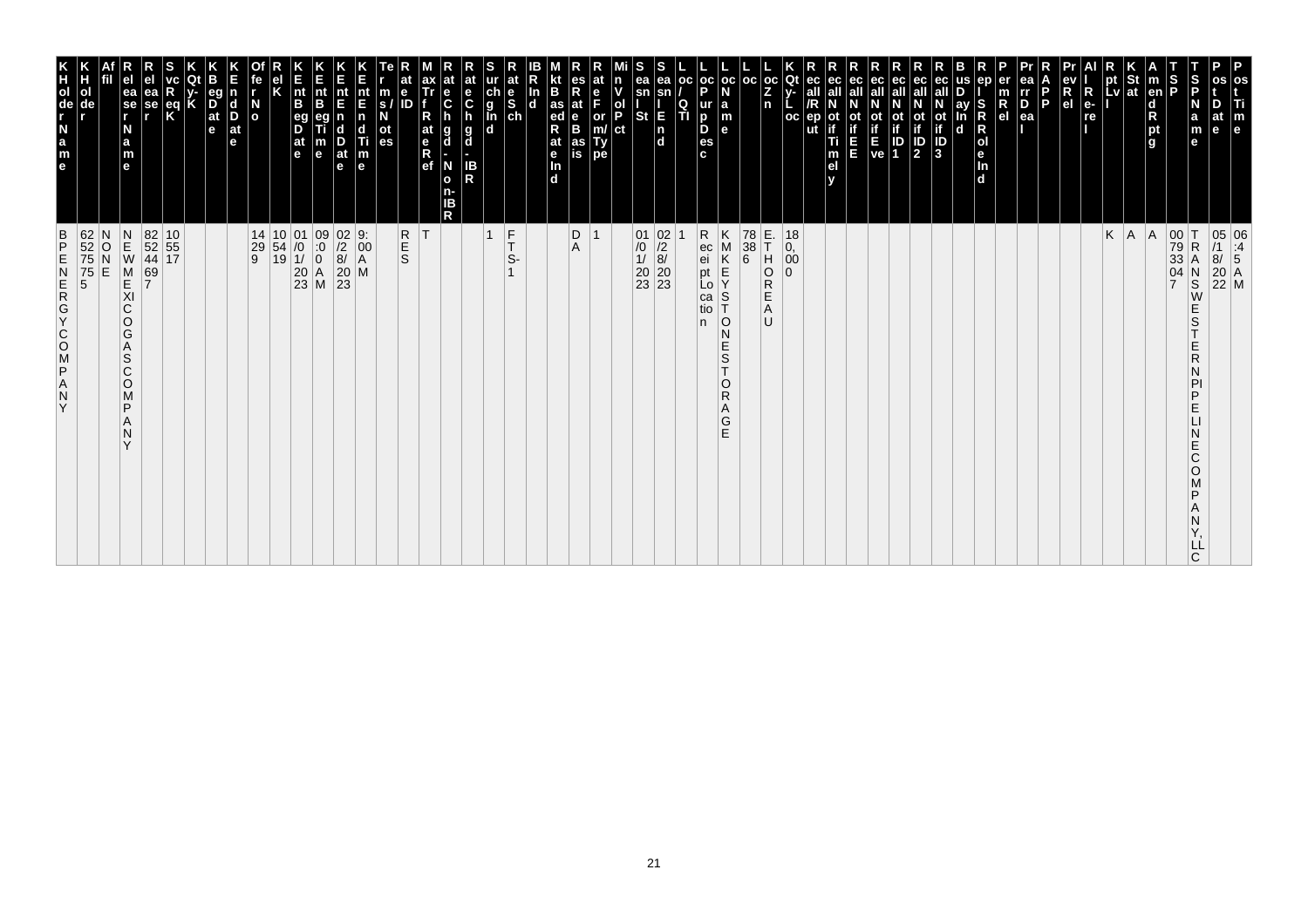| os<br>Ti<br>m<br>e                                                                                                                                                                    | 05 06<br>/1 :4<br>8/ 5<br>20 A<br>22 M                                                                                                               |
|---------------------------------------------------------------------------------------------------------------------------------------------------------------------------------------|------------------------------------------------------------------------------------------------------------------------------------------------------|
| D<br>at<br>le.                                                                                                                                                                        |                                                                                                                                                      |
| S<br>P<br>N<br>a<br>m<br>е                                                                                                                                                            | 00<br>79<br>33<br>04<br>7<br>$\mathsf R$<br>Α<br>N<br>S<br>W<br>Е<br>S<br>Ε<br>R<br>N<br>PI<br>P<br>Е<br>Е<br>C<br>O<br>P<br>Α<br>N<br>LL<br>C.      |
| $\frac{S}{P}$<br>$\vert$ m<br>en<br>d<br>R<br>pt<br>g                                                                                                                                 | A                                                                                                                                                    |
|                                                                                                                                                                                       | A.                                                                                                                                                   |
| $\left \begin{array}{c}\npt\\ pt\\ lv\n\end{array}\right $ at<br>$\blacksquare$                                                                                                       | Κ                                                                                                                                                    |
| R<br>e-<br>re                                                                                                                                                                         |                                                                                                                                                      |
| ev<br>R<br>el                                                                                                                                                                         |                                                                                                                                                      |
| l P                                                                                                                                                                                   |                                                                                                                                                      |
| ea<br>Ir<br>D<br>ea                                                                                                                                                                   |                                                                                                                                                      |
| er<br>$\frac{m}{R}$                                                                                                                                                                   |                                                                                                                                                      |
| us<br>ep<br>S<br>R<br>$\mathsf R$<br> o <br>le.<br>ln<br>d                                                                                                                            |                                                                                                                                                      |
| eс<br>ay<br>In<br>ot<br>if<br>J<br>3<br>d                                                                                                                                             |                                                                                                                                                      |
| ec<br>all<br>$\mathbb{P}$                                                                                                                                                             |                                                                                                                                                      |
| ec<br>οt                                                                                                                                                                              |                                                                                                                                                      |
| ec<br>all<br>$\begin{bmatrix} \mathbf{i} \\ \mathbf{f} \\ \mathbf{E} \\ \mathbf{ve} \end{bmatrix} \begin{bmatrix} \mathbf{i} \\ \mathbf{i} \\ \mathbf{D} \\ \mathbf{1} \end{bmatrix}$ |                                                                                                                                                      |
| ec<br>all<br>Ε<br>E                                                                                                                                                                   |                                                                                                                                                      |
| ec<br>ot<br>if<br>Ti<br>m<br>el<br>v                                                                                                                                                  |                                                                                                                                                      |
| Qt<br>ec<br>$V -$<br>all<br>oc<br>ep                                                                                                                                                  | 00                                                                                                                                                   |
| $ {}_{Z}^{\rm oc} $<br>n                                                                                                                                                              | E.<br>T<br>H<br>0<br>O<br>R<br>E<br>Α<br>U                                                                                                           |
| oc                                                                                                                                                                                    | 50<br>00<br>84                                                                                                                                       |
| $_{\rm oc}$<br>N<br>$\begin{array}{c} \mathsf{a} \\ \mathsf{m} \\ \mathsf{e} \end{array}$                                                                                             | N<br>M<br>G<br>B<br>E<br>$\mathsf E$<br>N<br>т<br>B<br>S                                                                                             |
| $\frac{1}{P}$<br>  OC<br>ur<br>D<br>D<br>es<br>c                                                                                                                                      | D<br>eli<br>ve<br>$ y $<br>Lo<br>ca<br>tio<br>n                                                                                                      |
| ea<br>sn<br>$\frac{Q}{T}$<br>E                                                                                                                                                        | 2                                                                                                                                                    |
| S<br>ea<br>sn<br><b>St</b><br>$\begin{bmatrix} n \\ d \end{bmatrix}$                                                                                                                  | $\begin{array}{c c} 06 & 10 \\ \hline \end{array} \begin{array}{c} 10 \\ \hline \end{array} \begin{array}{c} 10 \\ 11 \\ 20 \\ 22 \\ 22 \end{array}$ |
| n<br>v<br>$\frac{1}{P}$<br>ct                                                                                                                                                         |                                                                                                                                                      |
| at<br>e<br>F<br>or<br>m/<br>Ty<br>pe                                                                                                                                                  |                                                                                                                                                      |
| es<br>R<br>at<br>$\frac{e}{B}$<br>as<br>is                                                                                                                                            | D<br>Α                                                                                                                                               |
| B<br>as<br>ed<br>at<br>e<br>$\frac{\ln{}}{\ln{}}$<br>In<br>$\overline{d}$                                                                                                             |                                                                                                                                                      |
| at<br>$\frac{e}{s}$                                                                                                                                                                   | $\frac{F}{T}$<br>S-                                                                                                                                  |
| ur<br>ch<br>g<br>l<br>d<br>d                                                                                                                                                          | 1                                                                                                                                                    |
| at<br>e<br>$\mathbf c$<br>g<br>d<br>IB<br>R                                                                                                                                           |                                                                                                                                                      |
| $\mathbf c$<br>h<br>g<br>d<br>N<br>$\mathbf{o}$<br>n-<br>IΒ<br>R                                                                                                                      |                                                                                                                                                      |
| ax<br>Tr<br>R<br>at<br>e<br>R<br>ef                                                                                                                                                   | İΤ                                                                                                                                                   |
| m<br>s/<br>N<br>е<br>ID<br>ot<br>es                                                                                                                                                   | R<br>E<br>S                                                                                                                                          |
| nt<br>E<br>$\begin{array}{c} \n\mathbf{n} \\ \n\mathbf{d} \\ \n\mathbf{m} \\ \n\mathbf{e} \n\end{array}$                                                                              | $\left  \begin{matrix} 0 & 0 \\ 0 & 0 \\ 0 & 0 \end{matrix} \right $                                                                                 |
| Ε<br>nt<br>E<br>$\frac{D}{at}$<br>e                                                                                                                                                   | $\begin{array}{ c c c }\n 10 & 9: \\  \hline\n 13 & 00 \\  11 & A\n\end{array}$<br>$\begin{vmatrix} 20 \\ 22 \end{vmatrix}$ M                        |
| K<br>Ent<br>B<br>m<br>e                                                                                                                                                               | $\begin{array}{c c} 10 & 06 & 09 \\ 54 & /0 & 0 \\ 19 & 1/ & 0 \\ 20 & A & 22 \\ 22 & M & \end{array}$                                               |
| Κ<br>$\frac{nt}{B}$<br>eg<br>D<br>$\frac{at}{e}$                                                                                                                                      |                                                                                                                                                      |
| fe<br>$\overline{a}$                                                                                                                                                                  | 14<br>29<br>9                                                                                                                                        |
| r<br>n<br>$\vert_{\mathrm{D}}^{\mathrm{d}}$<br>$ $ at<br>e                                                                                                                            |                                                                                                                                                      |
| eg<br>$\overline{D}$ at $\overline{e}$                                                                                                                                                |                                                                                                                                                      |
| K                                                                                                                                                                                     |                                                                                                                                                      |
| $\frac{eq}{K}$                                                                                                                                                                        | $\begin{array}{ c c }\n 82 & 10 \\  52 & 55 \\  44 & 17\n\end{array}$                                                                                |
| ea<br>se<br>,                                                                                                                                                                         | 69<br>7                                                                                                                                              |
| e <sub>1</sub><br>ea<br>se<br>r<br>N<br>$\frac{a}{m}$<br>e                                                                                                                            | $\begin{array}{c}\nN \\ E \\ W\n\end{array}$<br>M<br>E<br>XI<br>$\mathsf C$<br>O<br>G<br>Α<br>S<br>C<br>O<br>M<br>P<br>Α<br>N<br>Y                   |
| ol<br>de                                                                                                                                                                              | 62<br>52<br>75<br>75<br>5<br>O<br>E                                                                                                                  |
| e a z - de r x<br>Н                                                                                                                                                                   | $\frac{B}{P}$<br>ZAPSOCYCREN<br>Y                                                                                                                    |
|                                                                                                                                                                                       |                                                                                                                                                      |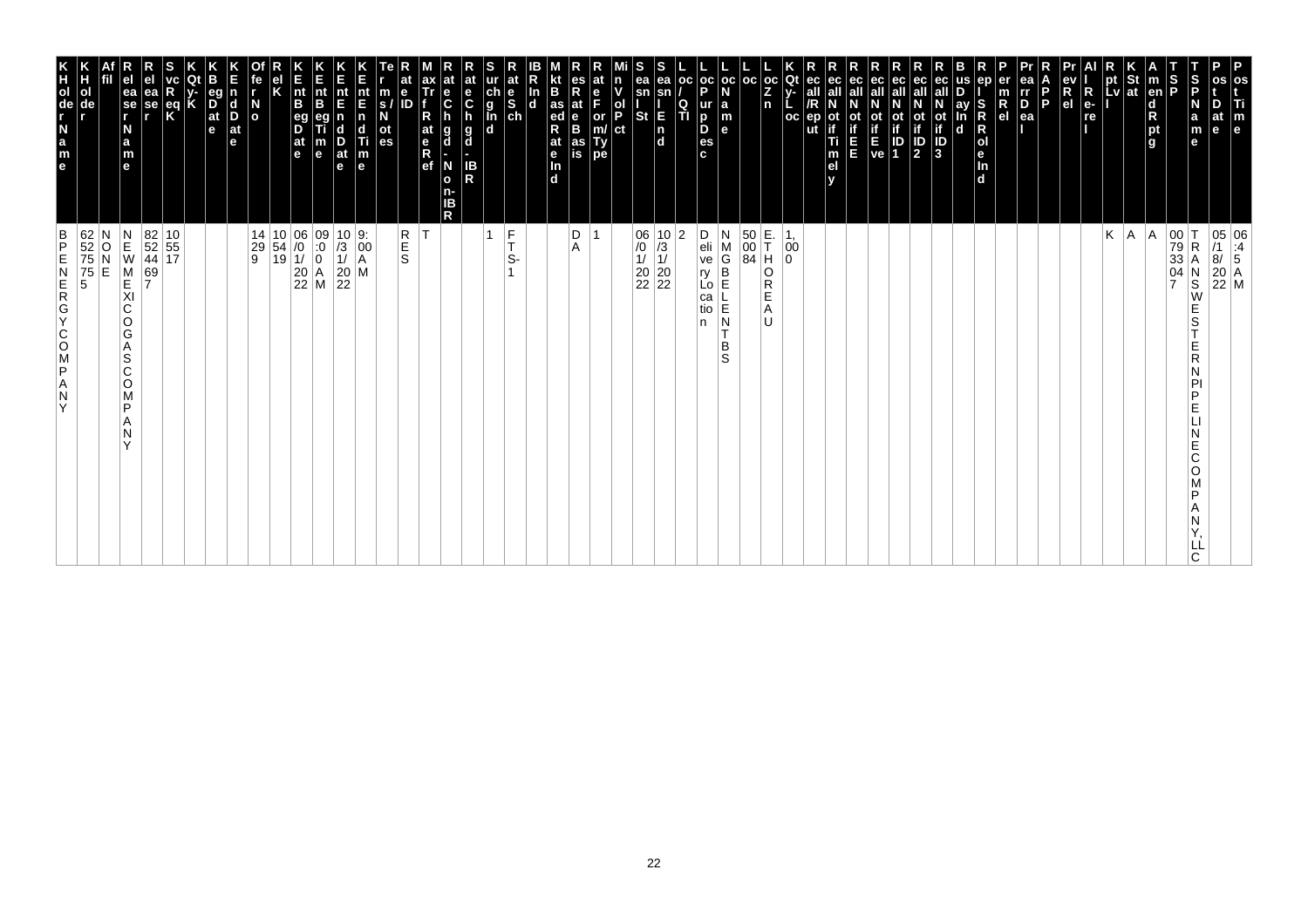| 62<br>52<br>75<br>75<br>5<br>5<br>$\frac{B}{P}$<br>ZD700X02E<br>Y                                                                                                       | K<br>TOUR LEB<br>ol                                                            |
|-------------------------------------------------------------------------------------------------------------------------------------------------------------------------|--------------------------------------------------------------------------------|
| N<br>O<br>E                                                                                                                                                             | de                                                                             |
| $\begin{array}{c} N \\ E \\ W \end{array}$<br>M<br>KI<br>C<br>O<br>G<br>A<br>S<br>$\mathsf{C}$<br>$\circ$<br>M<br>P<br>N<br>$\checkmark$                                | ea<br>$ \mathbf{\hat{s}}\mathbf{e} $<br>N<br>a<br>m<br>$\mathbf{e}$            |
| 69<br>7                                                                                                                                                                 | еа<br>se                                                                       |
| 82 10<br>52 55<br>44 17                                                                                                                                                 | eq<br>K                                                                        |
|                                                                                                                                                                         |                                                                                |
|                                                                                                                                                                         | eq<br>$\overline{D}$ <sub>at</sub><br>e                                        |
|                                                                                                                                                                         | $\vert$ d<br>D<br>$ $ at<br>le.                                                |
| $\begin{array}{c cc} 14 & 10 & 03 & 09 \\ 29 & 54 & /0 & :0 \\ 9 & 19 & 1/ & 0 \\ & & 20 & A \\ & & 23 & M \\ \end{array}$                                              | $\frac{N}{2}$                                                                  |
|                                                                                                                                                                         |                                                                                |
|                                                                                                                                                                         | $\vert_{\mathsf{B}}^{\mathsf{nt}}$<br>eg<br>D<br>$ $ at<br>l e                 |
|                                                                                                                                                                         | Ê<br>nt<br>B<br>m<br>$\mathbf e$                                               |
| $\frac{03}{1}$<br>$\frac{1}{20}$<br>$\frac{20}{23}$                                                                                                                     | nt<br>E<br>$\frac{D}{at}$<br>$\mathbf e$                                       |
| 9:<br>$\left  \begin{smallmatrix} 0 & 0 \\ 0 & 0 \\ A & A \end{smallmatrix} \right $<br>M                                                                               | nt<br>E<br>n<br>c<br>Ti<br>$\frac{\mathsf{m}}{\mathsf{e}}$                     |
|                                                                                                                                                                         | m<br>S.<br>οt<br>es                                                            |
| <b>R</b><br>S                                                                                                                                                           | е<br>ID                                                                        |
| ΙT                                                                                                                                                                      | ax<br>Tr<br>at<br>$R$ ef                                                       |
|                                                                                                                                                                         | at<br>е<br>$\ddot{\mathbf{c}}$<br>g<br>d<br>N<br>$\mathbf{o}$<br>n-<br>ΙB<br>R |
|                                                                                                                                                                         | at<br>e<br>$\mathbf c$<br>$\frac{g}{d}$<br>IB<br>R                             |
| $\frac{F}{T}$<br>$\overline{1}$                                                                                                                                         | ch<br>g<br>g<br>d<br>d                                                         |
| S-                                                                                                                                                                      | at<br>$\begin{bmatrix} 1 & b \\ c & d \end{bmatrix}$                           |
|                                                                                                                                                                         | B<br>In<br>$\mathbf d$<br>R<br>$\frac{e}{\ln}$<br>d.                           |
|                                                                                                                                                                         | as<br>ed<br>at                                                                 |
| D<br>$\overline{1}$<br>Α                                                                                                                                                | es<br>$R_{at}$<br>F<br>$\frac{e}{B}$<br>as<br>is                               |
|                                                                                                                                                                         | at<br>n<br>ol<br>P<br>or<br>Ty<br>pe                                           |
|                                                                                                                                                                         | ct                                                                             |
| $\begin{array}{c cc} 03 & 03 \\ \hline \end{array} \begin{array}{c} 03 \\ \hline 13 \\ 11 \\ 20 \\ 23 \\ 23 \\ \end{array}$                                             | ea<br>sn<br>E<br>St<br>$\frac{1}{d}$                                           |
|                                                                                                                                                                         | ea<br>Q<br>TI                                                                  |
| n.                                                                                                                                                                      | oc <br>p<br>D                                                                  |
| R<br>ec<br>ei<br>pt<br>Κ<br>M<br>K<br>$\mathsf E$<br>Lo<br>$\mathbb S$<br>ca<br>tio<br>10<br>N<br>Ε<br>$\frac{{\mathsf S}}{{\mathsf T}}$<br>$\circ$<br>R<br>Α<br>G<br>E | oc oc <br>ur<br>la<br>m<br>D<br>$\mathbf{e}$<br>es<br>c.                       |
|                                                                                                                                                                         |                                                                                |
| 78<br>$\begin{array}{c} 38 \\ 6 \end{array}$                                                                                                                            | l oc                                                                           |
| E.<br>T<br>H<br>O<br>R<br>Ε<br>A<br>U                                                                                                                                   | $ oc $ Qt<br>Z<br>n                                                            |
| 40<br>0,<br>00                                                                                                                                                          | oc<br>ut                                                                       |
|                                                                                                                                                                         | ec<br>ec<br>οt<br>Ti<br>m<br>el                                                |
|                                                                                                                                                                         | ec<br>Ш                                                                        |
|                                                                                                                                                                         | ot<br>if<br>ve                                                                 |
|                                                                                                                                                                         | ec<br>οt<br>IP<br>1                                                            |
|                                                                                                                                                                         | ec<br>all<br><b>ot</b><br>$\frac{1}{2}$                                        |
|                                                                                                                                                                         | ot<br>if<br>3                                                                  |
|                                                                                                                                                                         | ay<br>$\mathbf d$                                                              |
|                                                                                                                                                                         | ep<br>S<br>$\mathsf R$<br>R<br>Jen<br>d                                        |
|                                                                                                                                                                         | $\frac{R}{e}$                                                                  |
|                                                                                                                                                                         | ea<br>$\overline{P}_{ea}$<br>P                                                 |
|                                                                                                                                                                         | R<br>e <sub>1</sub>                                                            |
|                                                                                                                                                                         | $\overline{\mathsf{R}}$<br>$e-$<br>re                                          |
| K                                                                                                                                                                       | pt<br>Lv                                                                       |
| A                                                                                                                                                                       | St<br> at                                                                      |
| A                                                                                                                                                                       | $\vert$ m<br>en<br>d<br>pt<br>g                                                |
| 00<br>79<br>33<br>04<br>$\overline{7}$                                                                                                                                  | $\frac{1}{2}$                                                                  |
| ΙT<br>$\mathsf R$<br>А<br>$_{\rm S}^{\rm N}$<br>W<br>E<br>S<br>Ε<br>R<br>D<br>Ε<br>E<br>Ć<br>O<br>D<br>LL<br>C                                                          | S<br>P<br>N<br>a<br>m<br>$\mathbf e$                                           |
| 05 06<br>/1 :4<br>8/ 5<br>20 A<br>22 M                                                                                                                                  | at<br>e<br>e                                                                   |
|                                                                                                                                                                         | os<br>Ti<br>m                                                                  |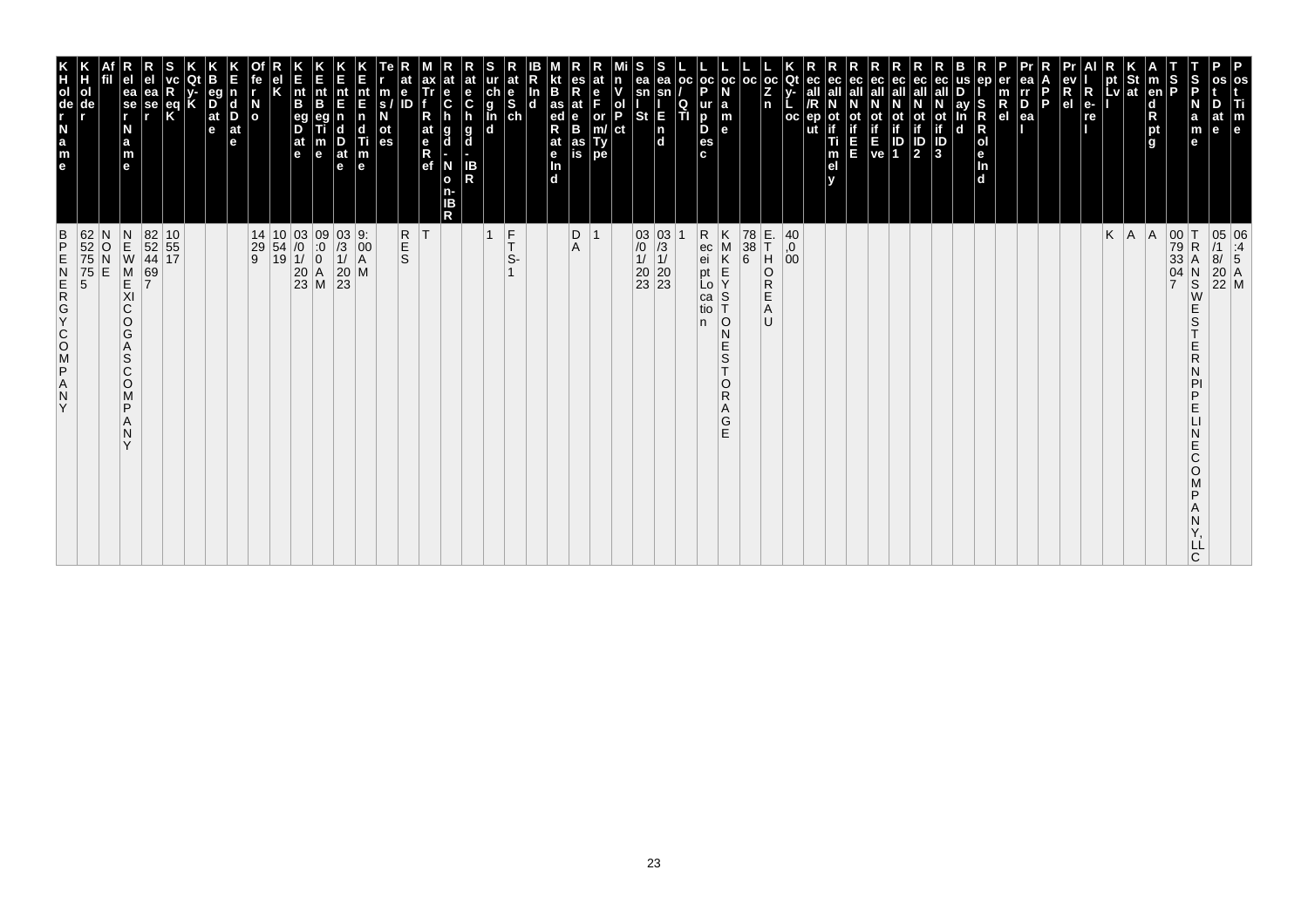| $\begin{array}{c}\n0 \\ \hline\n\end{array}$                                                                                                                       |                                                                                                                                                        |
|--------------------------------------------------------------------------------------------------------------------------------------------------------------------|--------------------------------------------------------------------------------------------------------------------------------------------------------|
| N<br>M<br>E<br>E<br>69<br>7<br>XI<br>С<br>O<br>G<br>Α<br>l S<br>С<br>O<br>M<br>P<br>Α<br>Ν<br>Y                                                                    | el<br>e <sub>l</sub><br>ea<br>se<br>r<br>ea<br>se<br>N<br>a<br>m<br>e                                                                                  |
| 82 10<br>52 55<br>44 17                                                                                                                                            | R<br>eq<br>K                                                                                                                                           |
|                                                                                                                                                                    | Q<br>ИC<br>y-<br>K                                                                                                                                     |
|                                                                                                                                                                    | eg<br>D <sub>at</sub><br>e                                                                                                                             |
|                                                                                                                                                                    | E<br>$\mathbf n$<br>$\begin{array}{c}\n\mathbf{d} \\ \mathbf{D} \\ \mathbf{a}\mathbf{t}\n\end{array}$<br>e                                             |
| $\frac{14}{29}$                                                                                                                                                    | fe<br>No                                                                                                                                               |
| $\begin{array}{ c c }\n10 & 05 \\ 54 & /1 \\ 19 & 8\n\end{array}$                                                                                                  | el<br>K                                                                                                                                                |
| $\begin{array}{ c c }\n 20 & A \\  22 & M\n\end{array}$                                                                                                            | E<br>nt<br>B<br>eg<br>D<br>at<br>e                                                                                                                     |
| $\begin{matrix} 09 \\[-4pt] 0 \\[-4pt] 0 \end{matrix}$                                                                                                             | E<br>nt<br>B<br>eg<br>$\frac{m}{e}$                                                                                                                    |
| $\begin{array}{c} 05 \\ 7 \\ 8 \\ 20 \\ 22 \end{array}$                                                                                                            | nt<br>E<br>n<br>$\frac{\mathsf{D}}{\mathsf{at}}$<br>$\mathbf{e}$<br>l e                                                                                |
| $\begin{vmatrix} 9. \\ 00 \\ A \end{vmatrix}$<br>M                                                                                                                 | Ε<br>nt<br>End<br>Tim                                                                                                                                  |
| R<br>E<br>S                                                                                                                                                        | at<br>$\mathbf e$<br>$\frac{m}{\alpha}$<br>es<br>ID                                                                                                    |
| Т                                                                                                                                                                  | ax<br>Tr<br>R<br>at<br>$\frac{e}{R}$<br>ef                                                                                                             |
|                                                                                                                                                                    | at<br>e<br>C<br>D<br>g<br>$\mathbf d$<br>N<br>$\bullet$<br>n-<br>IB<br>R                                                                               |
|                                                                                                                                                                    | at<br>e<br>C<br>h<br>g<br>d<br>IB<br>R                                                                                                                 |
| 1                                                                                                                                                                  | ur<br>d<br>d<br>d<br>d                                                                                                                                 |
| F<br>S-                                                                                                                                                            | at<br>e<br>S<br>ch                                                                                                                                     |
|                                                                                                                                                                    | kt<br>B<br>In<br>d<br>at<br>e<br>d.                                                                                                                    |
| D<br>Α                                                                                                                                                             | es<br>R<br>at<br>e<br>B<br>as<br>is<br>$\frac{1}{\text{ad}}$                                                                                           |
| $\mathbf{1}$                                                                                                                                                       | at<br>e<br>F<br>$\begin{vmatrix} \text{or} \\ \text{m}/\text{r} \\ \text{pe} \end{vmatrix}$                                                            |
|                                                                                                                                                                    | n<br>v<br>$\begin{bmatrix} 1 \\ 0 \\ P \\ 1 \end{bmatrix}$                                                                                             |
|                                                                                                                                                                    | S<br>ea<br>sn<br><b>St</b>                                                                                                                             |
| 05 05<br>/1 /1<br>8/ 8/<br>20 20<br>22 22                                                                                                                          | ea <br>sn<br>$\frac{1}{a}$                                                                                                                             |
| $ 2\rangle$                                                                                                                                                        | $\frac{Q}{T}$                                                                                                                                          |
| D<br>eli<br>ve<br>$\begin{bmatrix} 1 & R \\ R & R \end{bmatrix}$<br>ca<br>tio<br>n                                                                                 | $\begin{vmatrix} \mathsf{oc} & \mathsf{oc} & \mathsf{oc} \\ \mathsf{P} & \mathsf{N} & \end{vmatrix}$<br>ur<br>D<br>es<br>c.                            |
| T<br>H<br>O<br> A<br>U/<br>S<br>A<br>N<br>N<br>A<br>R<br>Ë<br>Α<br>B<br>O<br>N<br>D<br>Α<br>R<br>Υ                                                                 | $\begin{array}{c} \n a \\ \n m \\ \n e \n \end{array}$                                                                                                 |
| $\begin{vmatrix} 56 \\ 70 \\ 9 \end{vmatrix}$                                                                                                                      | $\left \frac{\bar{c}c}{Z}\right _n$                                                                                                                    |
| $\overline{O}$<br>R<br>E<br>Α<br>U                                                                                                                                 |                                                                                                                                                        |
| $\begin{bmatrix} 7 \\ 00 \\ 0 \end{bmatrix}$                                                                                                                       | Qt<br>v-<br>$_{\rm oc}$                                                                                                                                |
|                                                                                                                                                                    | ec<br>ec<br>all<br>/R<br>all<br>ep<br>ot<br>if<br>Ti<br>ut<br>m<br>el<br>v                                                                             |
|                                                                                                                                                                    | ec <br>ot<br>if<br>E<br>E                                                                                                                              |
|                                                                                                                                                                    | <sub>al</sub>                                                                                                                                          |
|                                                                                                                                                                    | ec<br>ச<br>$\begin{array}{ c c }\n\hline\n\text{ot} & \text{ot} \\ \text{if} & \text{if} \\ \text{E} & \text{ID} \\ \text{ve} & \text{1}\n\end{array}$ |
|                                                                                                                                                                    | ec<br>Not<br>10<br>10<br>2                                                                                                                             |
|                                                                                                                                                                    | ec<br>all<br>$\overline{\begin{matrix} \text{ot} \\ \text{if} \end{matrix}}$<br>$\frac{1}{3}$                                                          |
|                                                                                                                                                                    | lus<br>D<br>ay<br>In<br>d                                                                                                                              |
|                                                                                                                                                                    | ep<br>e DIR De<br>ln<br>d                                                                                                                              |
|                                                                                                                                                                    | er<br>$\frac{m}{R}$                                                                                                                                    |
|                                                                                                                                                                    | ea<br>rr<br>D<br>ea                                                                                                                                    |
|                                                                                                                                                                    | $\mathbf{P}$                                                                                                                                           |
|                                                                                                                                                                    | $R$ <sub>el</sub>                                                                                                                                      |
|                                                                                                                                                                    | R<br>$e-$<br>re                                                                                                                                        |
| $K \mid A$                                                                                                                                                         | pt<br>Lv                                                                                                                                               |
| A                                                                                                                                                                  | St<br>at                                                                                                                                               |
|                                                                                                                                                                    | <b>CODE</b><br>$\frac{\mathsf{d}}{\mathsf{R}}$<br>pt<br>g                                                                                              |
| 00 T<br>79 R<br>33 A<br>04 N<br>7 S<br>$\begin{array}{c} N \\ S \\ W \end{array}$<br>Ε<br>S<br>Ε<br>R<br>N<br>PI<br>P<br>Е<br>N<br>Е<br>C<br>O<br>M<br>P<br>А<br>N | $\frac{S}{P}$<br>a<br>e                                                                                                                                |
| ᄔ                                                                                                                                                                  | D<br>at<br>m<br>e                                                                                                                                      |
| 05 06<br>$\begin{array}{c c}\n 05 & 06 \\  7 & 4 \\  8 & 5 \\  20 & A \\  22 & M\n\end{array}$                                                                     | Ti<br>$\mathbb{F}_{q}$                                                                                                                                 |
|                                                                                                                                                                    |                                                                                                                                                        |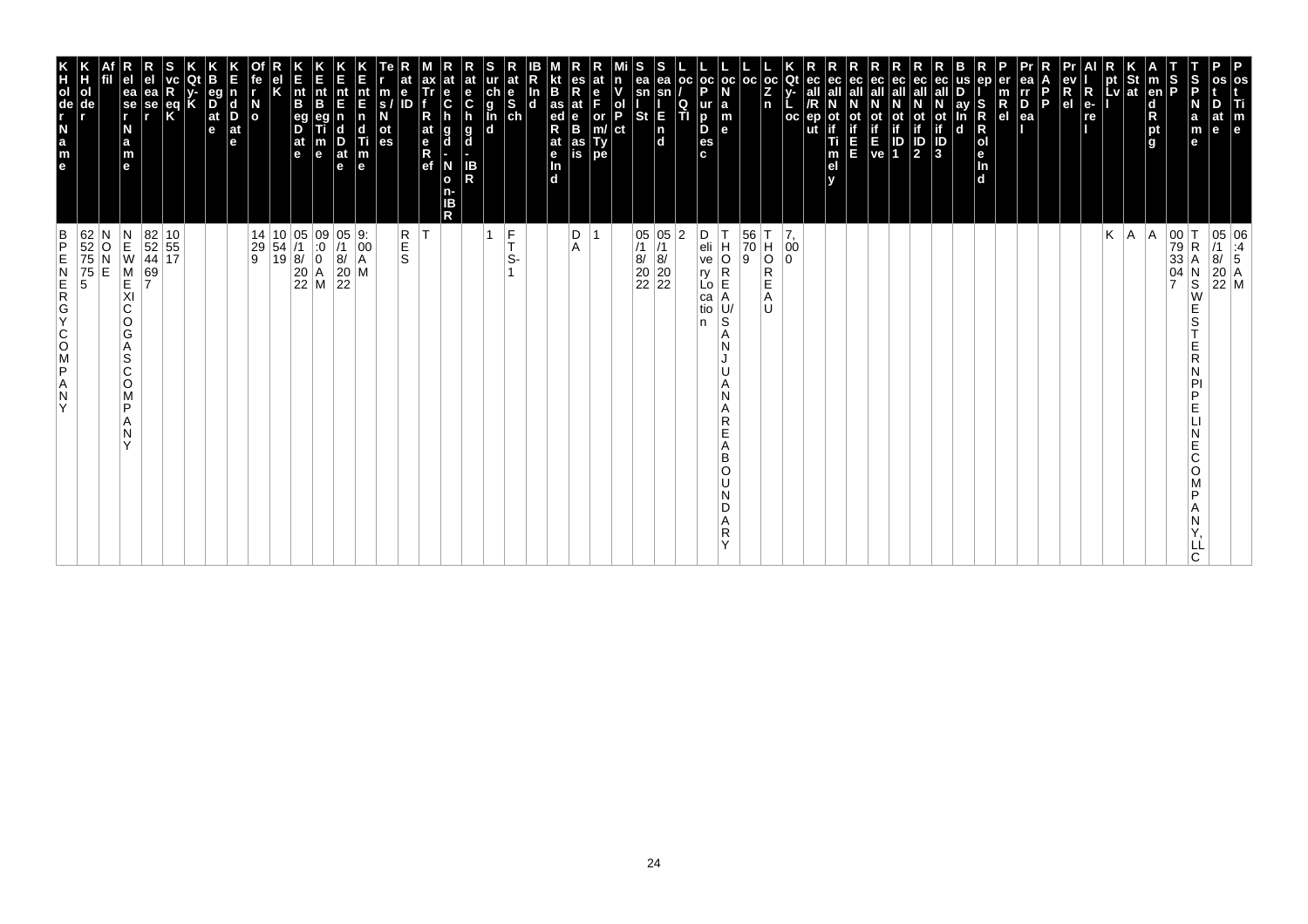| os<br>m                                                                                                           |                                                                                                                                   |
|-------------------------------------------------------------------------------------------------------------------|-----------------------------------------------------------------------------------------------------------------------------------|
| $\mathbf{e}$                                                                                                      | 05 06<br>/1 :4<br>8/ 5<br>20 A<br>22 M                                                                                            |
| $\frac{5}{5}$<br>m<br>l e<br>е                                                                                    | $\frac{N}{S}$<br>W<br>E<br>S<br>E<br>R<br>Ν<br>PI<br>P<br>E<br>N<br>E<br>$\mathsf C$<br>O<br>M<br>P<br>Α<br>Ν<br>Υ,<br>LĹ<br>C    |
| S<br>D<br>a                                                                                                       | 00 T<br>79 R<br>33 A<br>04 N                                                                                                      |
| $\vert$ m<br>en<br>$\begin{array}{c}\n\mathsf{d} \\ \mathsf{R}\n\end{array}$<br>pt<br>l g                         | A                                                                                                                                 |
| St<br>at                                                                                                          |                                                                                                                                   |
| pt<br>_v l                                                                                                        | $K \mid A$                                                                                                                        |
| R<br>e-<br>re                                                                                                     |                                                                                                                                   |
| $\frac{R}{el}$                                                                                                    |                                                                                                                                   |
| D<br>rr<br>D<br>ea<br>P                                                                                           |                                                                                                                                   |
| $\frac{m}{R}$                                                                                                     |                                                                                                                                   |
| S<br>R<br>M<br>e<br>R<br>M<br>R<br>In<br>d                                                                        |                                                                                                                                   |
| ay<br>In<br>$\mathbf d$                                                                                           |                                                                                                                                   |
| $\sqrt{3}$                                                                                                        |                                                                                                                                   |
| ec<br>οt<br>$\frac{1}{2}$                                                                                         |                                                                                                                                   |
| ec<br>if<br>息啊                                                                                                    |                                                                                                                                   |
| eс                                                                                                                |                                                                                                                                   |
| ec<br>Оt<br>E<br>E                                                                                                |                                                                                                                                   |
| ec<br>ec<br>ep<br>Ti<br>m<br>el<br>v                                                                              |                                                                                                                                   |
| Qt<br>oc                                                                                                          | $\begin{vmatrix} 15 \\ 0 \\ 00 \end{vmatrix}$                                                                                     |
| oc <br>$\frac{z}{n}$                                                                                              | A<br>U                                                                                                                            |
| $\left \begin{array}{c} \texttt{oc} \\ \texttt{N} \end{array}\right $ oc                                          |                                                                                                                                   |
| $ {\sf oc} $<br>P<br>a<br>m<br>e<br>င်<br>ပါတီ                                                                    | D<br>eli<br>ve<br>$X \geq 0$<br>ry<br>Lo<br>in<br>G<br>A<br>T<br>ca<br>tio<br>n.<br>E<br>T.<br>B<br>S                             |
| oc <br>ရ<br>Ti                                                                                                    | 2                                                                                                                                 |
| ea<br>sn<br>$\frac{E}{n}$<br>d                                                                                    | $\begin{array}{c} 12 \\ 73 \\ 11 \\ 20 \\ 22 \end{array}$                                                                         |
| ea<br>sn<br>St                                                                                                    | 12<br>$\frac{1}{1}$<br>$20\,$<br>$\overline{22}$                                                                                  |
| ol<br> P<br> ct                                                                                                   |                                                                                                                                   |
| es<br>or<br>m/<br>Ty<br>pe                                                                                        |                                                                                                                                   |
| R<br>B<br>$\frac{1}{2}$ as<br>$\frac{1}{2}$<br>at<br>$_{\rm B}^{\rm e}$<br>at<br>e <sub>In</sub><br>d<br>as<br>is | D<br>A                                                                                                                            |
|                                                                                                                   |                                                                                                                                   |
| at<br>e<br>S<br>ch                                                                                                | $_{\rm T}^{\rm F}$<br>S-<br>$\mathbf{1}$                                                                                          |
| ur<br>g<br>g<br>č<br>lin<br>Id<br>$\frac{1}{R}$                                                                   | $\vert$ 1                                                                                                                         |
| $\frac{e}{C}$<br>h<br>h<br>$\frac{g}{d}$<br>g<br>N<br>o<br>R<br>R<br>R                                            |                                                                                                                                   |
| ax<br>Ťr<br>R<br>$ $ at<br>$\frac{e}{R}$                                                                          |                                                                                                                                   |
| m<br>N<br>ot<br>es                                                                                                | R<br>E<br>S                                                                                                                       |
| nt<br>E<br>$\begin{array}{c}\n\mathbf{d} \\ \mathbf{f} \\ \mathbf{m}\n\end{array}$                                |                                                                                                                                   |
| nt<br>E<br>$\frac{D}{at}$<br>e                                                                                    | $\begin{array}{c} 12 & 9: \\ /3 & 00 \\ 1/ & A \\ 20 & M \\ 22 \end{array}$                                                       |
| nt<br>B<br>m<br>e                                                                                                 | $\begin{array}{c cc} 14 & 10 & 12 & 09 \\ 29 & 54 & /0 & :0 \\ 9 & 19 & 1/ & 0 \\ & & 20 & A \\ & & 22 & M \\ \end{array}$        |
| nt<br>B<br>eg<br>D<br>$\frac{at}{e}$                                                                              |                                                                                                                                   |
|                                                                                                                   |                                                                                                                                   |
| N<br>o<br>$\mathbf d$<br>D<br>$\overline{a}$ t<br>e                                                               |                                                                                                                                   |
| 90<br>$\overline{D}$ <sub>at</sub><br>e                                                                           |                                                                                                                                   |
|                                                                                                                   |                                                                                                                                   |
| eq<br>K                                                                                                           | $\begin{array}{c} 10 \\ 55 \\ 17 \end{array}$                                                                                     |
| Эā<br>se                                                                                                          | 82<br>52<br>44<br>69<br>7                                                                                                         |
| e<br>ea<br>se<br>r<br>a<br>m<br>e                                                                                 | メモスパラ<br>N<br>$\begin{array}{c}\n0 \\ 0\n\end{array}$<br>E<br>C<br>$\circ$<br>G<br>A<br>$\mathsf S$<br>Č<br>O<br>M<br>P<br>N<br>Υ |
| ol<br>de                                                                                                          | 62<br>52<br>75<br>75<br>5<br>5                                                                                                    |
| K<br>Polde<br>N<br>a<br>m<br>e                                                                                    | DZOOKGREND<br>Α<br>${\sf N}$<br>Y                                                                                                 |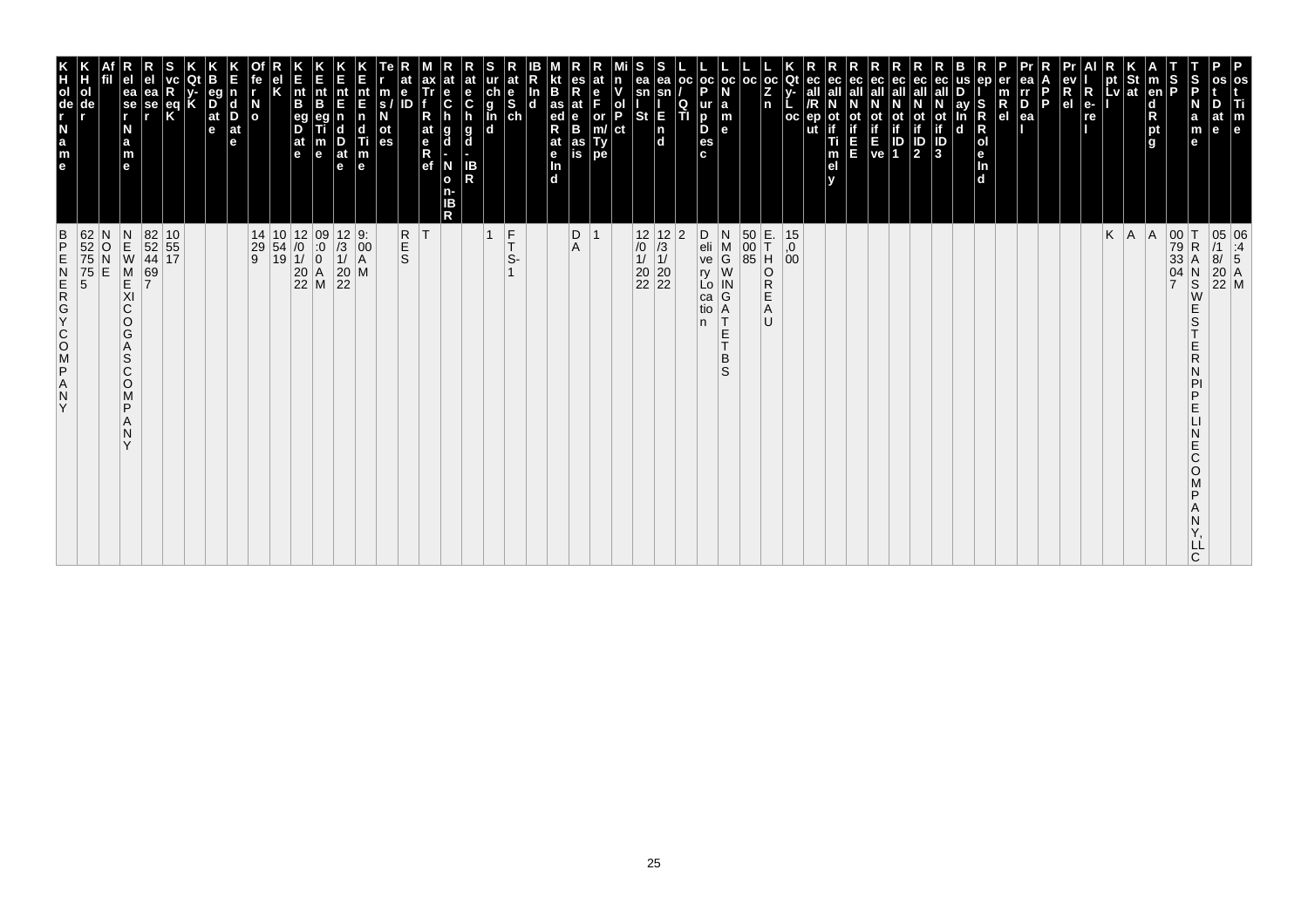| os<br>Ti<br>m<br>e                                                                                                                                                                   | 05 06<br>/1 :4<br>8/ 5<br>20 A<br>22 M                                                                                                                   |
|--------------------------------------------------------------------------------------------------------------------------------------------------------------------------------------|----------------------------------------------------------------------------------------------------------------------------------------------------------|
| D<br>at<br>le.                                                                                                                                                                       |                                                                                                                                                          |
| S<br>P<br>$\frac{S}{P}$<br>N<br>a<br>m<br>е                                                                                                                                          | 00<br>79<br>33<br>04<br>7<br>$\mathsf R$<br>Α<br>N<br>S<br>W<br>Е<br>S<br>Ε<br>R<br>N<br>PI<br>P<br>Е<br>Е<br>C<br>O<br>P<br>Α<br>N<br>LL<br>C.          |
| $\vert$ m<br>en<br>d<br>R<br>pt<br>g                                                                                                                                                 | A                                                                                                                                                        |
|                                                                                                                                                                                      | A.                                                                                                                                                       |
| $\left \begin{array}{c}\npt\\ pt\end{array}\right $ at<br>$\blacksquare$                                                                                                             | Κ                                                                                                                                                        |
| R<br>e-<br>re                                                                                                                                                                        |                                                                                                                                                          |
| ev<br>R<br>el                                                                                                                                                                        |                                                                                                                                                          |
| l P                                                                                                                                                                                  |                                                                                                                                                          |
| ea<br>Ir<br>D<br>er<br>$\frac{m}{R}$<br>ea                                                                                                                                           |                                                                                                                                                          |
| ep<br>S<br>R<br>$\mathsf R$<br> o <br>le.<br>$\frac{\ln{}}{\ln{}}$                                                                                                                   |                                                                                                                                                          |
| us<br>ay<br>In<br>d                                                                                                                                                                  |                                                                                                                                                          |
| ec<br>ot<br>if<br>J<br>3                                                                                                                                                             |                                                                                                                                                          |
| ec<br>all<br>$\mathbb{P}$                                                                                                                                                            |                                                                                                                                                          |
| ec<br>οt<br>$\begin{bmatrix} \mathbf{i} \\ \mathbf{f} \\ \mathbf{E} \\ \mathbf{ve} \end{bmatrix} \begin{bmatrix} \mathbf{i} \\ \mathbf{i} \\ \mathbf{D} \\ \mathbf{1} \end{bmatrix}$ |                                                                                                                                                          |
| ec<br>all<br>ec<br>all<br>E                                                                                                                                                          |                                                                                                                                                          |
| ec<br>ot<br>if<br>Ti<br>Ε<br>m<br>el                                                                                                                                                 |                                                                                                                                                          |
| ec<br>all<br>ep<br>v                                                                                                                                                                 |                                                                                                                                                          |
| Qt<br>v-<br>oc                                                                                                                                                                       | 15<br>,0<br>00                                                                                                                                           |
| $ {}_{Z}^{\rm oc} $<br>n                                                                                                                                                             | E.<br>T<br>H<br>O<br>R<br>E<br>Α<br>U                                                                                                                    |
| $_{\rm oc}$<br> oc<br>N<br>$\begin{array}{c} \mathsf{a} \\ \mathsf{m} \\ \mathsf{e} \end{array}$                                                                                     | $\begin{array}{c} 0 \\ 0 \\ 0 \end{array}$<br>$\begin{bmatrix} 58 \\ 64 \\ 6 \end{bmatrix}$<br>Ť<br>Τ<br>E<br>X<br>Α<br>$\mathsf S$<br>P<br>O<br>$\circ$ |
| $\frac{1}{P}$<br>ur<br>D<br>D<br>es<br>c                                                                                                                                             | Rec<br>ei<br>pt<br>Lo<br>ca<br>tio<br>n                                                                                                                  |
| OC<br>$\frac{Q}{T}$                                                                                                                                                                  |                                                                                                                                                          |
| ea<br>sn<br>E<br>$\begin{bmatrix} n \\ d \end{bmatrix}$                                                                                                                              | $\begin{array}{c c} 01 & 02 \\ \hline /0 & /2 \\ 1/ & 8/ \\ 20 & 20 \\ 23 & 23 \end{array}$                                                              |
| S<br>ea<br>v<br>sn<br>$\frac{1}{P}$<br><b>St</b><br>ct                                                                                                                               |                                                                                                                                                          |
| at<br>n<br>e<br>F<br>or<br>m/<br>Ty<br>pe                                                                                                                                            |                                                                                                                                                          |
| es<br>R<br>at<br>e<br>B<br>as<br>is                                                                                                                                                  | D<br>Α                                                                                                                                                   |
| B<br>as<br>ed<br>at<br>e<br>In<br>$\overline{d}$                                                                                                                                     |                                                                                                                                                          |
| $\frac{\ln{}}{\ln{}}$                                                                                                                                                                |                                                                                                                                                          |
| at<br>ur<br>ch<br>g<br>l<br>d<br>d<br>$\frac{e}{s}$                                                                                                                                  | $\frac{F}{T}$<br>1<br>S-                                                                                                                                 |
| at<br>e<br>$\mathbf c$<br>h<br>g<br>d<br>IB<br>R                                                                                                                                     |                                                                                                                                                          |
| $\mathbf c$<br>h<br>g<br>d<br>N<br>$\mathbf{o}$<br>n-<br>IΒ<br>R                                                                                                                     |                                                                                                                                                          |
| ax<br>Tr<br>R<br>at<br>e<br>R<br>ef                                                                                                                                                  | İΤ                                                                                                                                                       |
| at<br>e<br>m<br>s/<br>N<br>ID<br>ot<br>es                                                                                                                                            | R<br>E<br>S                                                                                                                                              |
| nt<br>E<br>$\begin{array}{c} \n\mathbf{n} \\ \n\mathbf{d} \\ \n\mathbf{m} \\ \n\mathbf{e} \n\end{array}$                                                                             | 9:<br>$\left  \begin{matrix} 0 & 0 \\ 0 & 0 \\ 0 & 0 \end{matrix} \right $<br>M                                                                          |
| Ε<br>nt<br>E<br>$\frac{D}{at}$<br>e                                                                                                                                                  | $\begin{vmatrix} 0 & 2 \\ 2 & 8 \end{vmatrix}$<br>$\begin{bmatrix} 20 \\ 23 \end{bmatrix}$                                                               |
| K<br>Ent<br>B<br>$\frac{nt}{B}$<br>eg<br>D<br>$\frac{at}{e}$<br>m<br>e                                                                                                               | $\begin{array}{c c} 01 & 09 \\ \hline 10 & 0 \\ 11 & 0 \\ 20 & A \\ 23 & M \end{array}$                                                                  |
| Κ                                                                                                                                                                                    | $\begin{array}{ c c }\n10 & 01 \\ 54 & /0 \\ 19 & 1\n\end{array}$                                                                                        |
| fe<br>r<br>$\overline{a}$                                                                                                                                                            | 14<br>29<br>9                                                                                                                                            |
| n<br>$\vert_{\mathrm{D}}^{\mathrm{d}}$<br>$ $ at<br>e                                                                                                                                |                                                                                                                                                          |
| eg<br>$\overline{D}$ at $\overline{e}$                                                                                                                                               |                                                                                                                                                          |
| K<br>$\frac{eq}{K}$                                                                                                                                                                  |                                                                                                                                                          |
| ea<br>se<br>,                                                                                                                                                                        | $\begin{array}{ c c }\n 82 & 10 \\  52 & 55 \\  44 & 17\n\end{array}$<br>69<br>7                                                                         |
| e<br>ea<br>se<br>r<br>N<br>$\frac{a}{m}$<br>e                                                                                                                                        | $\begin{array}{c} N \\ E \\ W \end{array}$<br>M<br>E<br>XI<br>$\mathsf C$<br>O<br>G<br>Α<br>S<br>C<br>O<br>M<br>P<br>Α<br>N<br>Y                         |
|                                                                                                                                                                                      | Ν<br>$_\mathrm{N}^\mathrm{O}$<br>Ë                                                                                                                       |
| n<br>H<br>ol<br>de                                                                                                                                                                   | 62<br>52<br>75<br>75<br>5                                                                                                                                |
| e a z - de r x                                                                                                                                                                       | $\frac{B}{P}$<br>ZAPSOCYCREN<br>Y                                                                                                                        |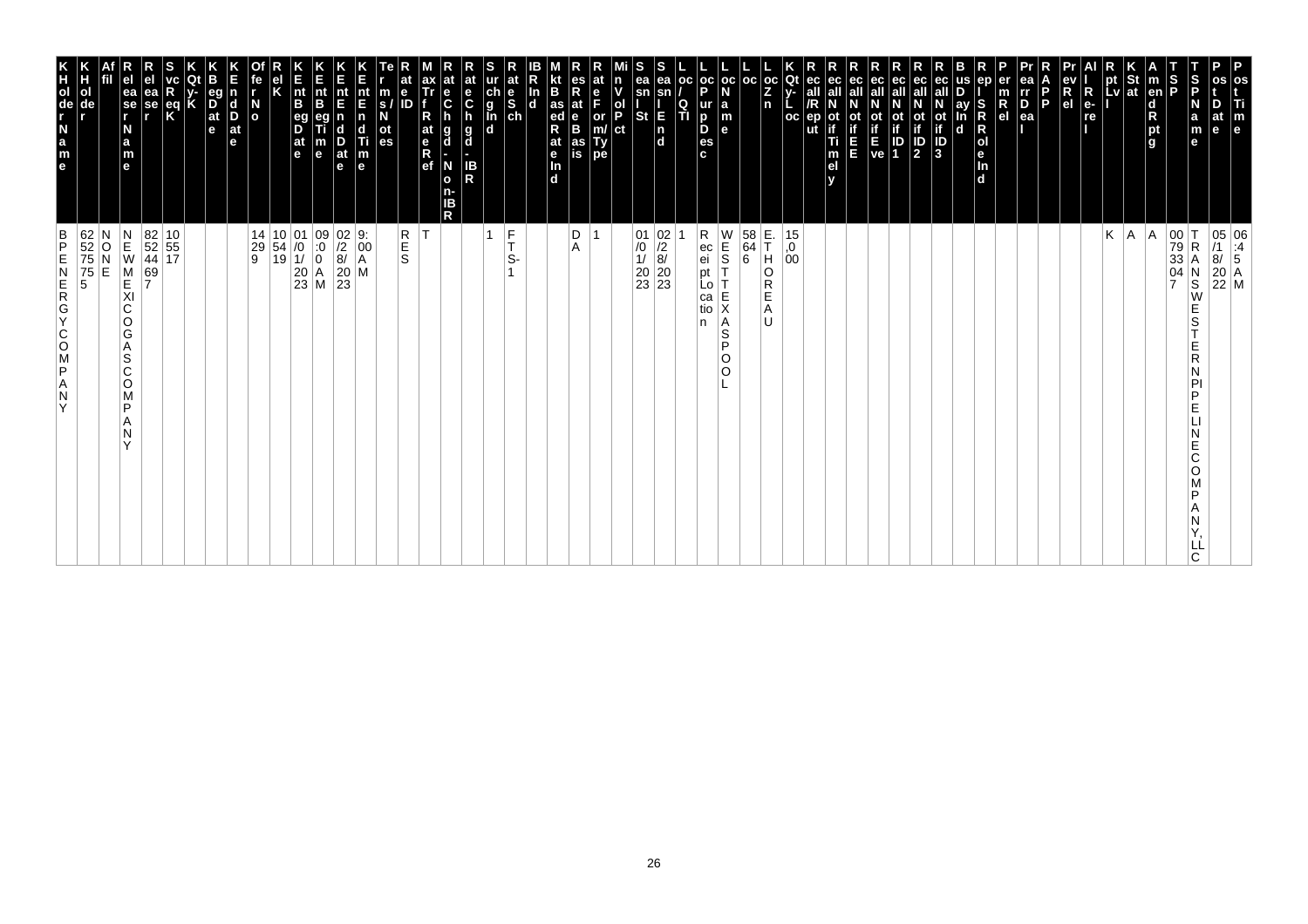| $\frac{B}{P}$<br>ZAPSOOKGAN<br>Y                                                                                                           | K<br>TOUR LEB                                                                                               |
|--------------------------------------------------------------------------------------------------------------------------------------------|-------------------------------------------------------------------------------------------------------------|
| 62<br>52<br>75<br>75<br>5<br>5<br>N<br>O<br>E                                                                                              | ol<br>de                                                                                                    |
| $\begin{array}{c}\nN \\ E \\ W\n\end{array}$<br>M<br>KI<br>C<br>O<br>G<br>A<br>S<br>$\mathsf{C}$<br>$\circ$<br>M<br>P<br>N<br>$\checkmark$ | ea<br>$\overline{\phantom{a}}$ se<br>N<br>a<br>m<br>$\mathbf{e}$                                            |
| 69<br>7                                                                                                                                    | еа<br>se                                                                                                    |
| 82 10<br>52 55<br>44 17                                                                                                                    | $\frac{eq}{K}$                                                                                              |
|                                                                                                                                            |                                                                                                             |
|                                                                                                                                            | eq<br>$\overline{D}$ <sub>at</sub><br>e                                                                     |
|                                                                                                                                            | $\vert$ d<br>D<br>$ $ at<br>le.                                                                             |
|                                                                                                                                            | $\overline{a}$                                                                                              |
| $\begin{array}{c c c} 14 & 10 & 01 \\ 29 & 54 & /0 \\ 9 & 19 & 1/ \end{array}$                                                             |                                                                                                             |
|                                                                                                                                            | $\vert_{\mathsf{B}}^{\mathsf{nt}}$<br>eg<br>D<br>$ $ at<br>l e                                              |
| $\begin{array}{c c} 01 & 09 \\ \hline 10 & 0 \\ 11 & 0 \\ 20 & A \\ 23 & M \end{array}$                                                    | Ê<br>nt<br>B<br>m<br>$\mathbf e$                                                                            |
| $\begin{array}{c} 02 & 9: \\ /2 & 00 \\ 8/ & A \\ 20 & M \\ 23 \end{array}$                                                                | nt<br>E<br>$\frac{D}{at}$<br>$\mathbf e$                                                                    |
|                                                                                                                                            | nt<br>E<br>n<br>d<br>Ti<br>$\frac{\mathsf{m}}{\mathsf{e}}$                                                  |
|                                                                                                                                            | m<br>S.<br>οt<br>es                                                                                         |
| <b>R</b><br>S                                                                                                                              | е<br>ID                                                                                                     |
| ΙT                                                                                                                                         | ax<br>Tr<br>е<br>$\ddot{\mathbf{c}}$<br>at<br>g<br>$R$ ef<br>d<br>N<br>$\mathbf{o}$<br>ΙB<br>R              |
|                                                                                                                                            | at<br>e<br>$\mathbf c$<br>$\frac{g}{d}$<br>IB<br>R<br>n-                                                    |
| $\overline{1}$                                                                                                                             |                                                                                                             |
| $\frac{F}{T}$<br>S-                                                                                                                        | at<br>$\begin{array}{c}\n\stackrel{\mathsf{d}}{\mathsf{e}}\n\stackrel{\mathsf{d}}{\mathsf{e}}\n\end{array}$ |
|                                                                                                                                            | In<br>$\mathbf d$                                                                                           |
|                                                                                                                                            | B<br>$\frac{1}{4}$ as<br>R<br>at<br>$\frac{e}{\ln}$<br>d.                                                   |
| D<br>Α                                                                                                                                     | es<br>R<br>at<br>B<br>B<br>as<br>is                                                                         |
| $\overline{1}$                                                                                                                             | at<br>F<br>or<br>Ty<br>pe                                                                                   |
|                                                                                                                                            | n<br>ol<br>P<br>ct                                                                                          |
|                                                                                                                                            | ea<br>sn<br>St                                                                                              |
| $\begin{array}{c c} 01 & 02 \\ \hline /0 & /2 \\ 1/ & 8/ \\ 20 & 20 \\ 23 & 23 \end{array}$                                                | ea<br>E<br>$\frac{1}{d}$                                                                                    |
| $ 2\rangle$                                                                                                                                | oc <br>Q<br>TI                                                                                              |
| D<br>eli<br>ve<br>ry<br>Lo<br>ca<br>tio<br>n.                                                                                              | p<br>ur<br>D<br>D<br>es<br>c.                                                                               |
| N<br>M<br>G<br>W<br>${\sf IN}$<br>G<br>A<br>$\top$<br>$\mathsf E$<br>IT.<br>B<br>S                                                         | oc oc <br>la<br>m<br>$\mathbf{e}$                                                                           |
| $\begin{array}{ c c } \hline 50 & \text{E} \\ \hline 00 & \text{T} \\ \hline 85 & \text{H} \end{array}$                                    | l oc                                                                                                        |
| E.<br>T<br>O<br>R<br>Ε<br>Α<br>U                                                                                                           | $ oc $ Qt<br>Z<br>n                                                                                         |
| $^{15}_{,0}$<br>00                                                                                                                         | oc                                                                                                          |
|                                                                                                                                            | ec<br>ut                                                                                                    |
|                                                                                                                                            | ec<br>οt<br>Ti<br>m<br>el                                                                                   |
|                                                                                                                                            | ec<br>Ш                                                                                                     |
|                                                                                                                                            | ot<br>if<br>ve                                                                                              |
|                                                                                                                                            | eс<br>οt<br>ID<br>1                                                                                         |
|                                                                                                                                            | ec<br>all<br>ot<br>if<br>3<br><b>ot</b><br>$\overline{\mathbf{P}}$                                          |
|                                                                                                                                            | ay<br>$\mathbf d$                                                                                           |
|                                                                                                                                            | ep<br>S<br>$\mathsf R$<br>R<br>Jen<br>d                                                                     |
|                                                                                                                                            | $\overline{R}_{el}$                                                                                         |
|                                                                                                                                            | ea<br>rr<br>$\overline{P}_{ea}$                                                                             |
|                                                                                                                                            | P                                                                                                           |
|                                                                                                                                            | $\overline{\mathsf{R}}$<br>R<br>e <sub>1</sub>                                                              |
|                                                                                                                                            | $e-$<br>re                                                                                                  |
| K<br> A                                                                                                                                    | pt<br>Lv                                                                                                    |
| A                                                                                                                                          | St<br> at                                                                                                   |
| $\overline{7}$                                                                                                                             | $\frac{1}{2}$<br>$\vert$ m<br>en<br>d<br>pt<br>g                                                            |
| 00<br>79<br>33<br>ΙT<br>$\mathsf R$<br>А<br>04<br>$_{\rm S}^{\rm N}$<br>W<br>E<br>S<br>Ε<br>R<br>D<br>Ε<br>E<br>Ć<br>O<br>D<br>C           | S<br>P<br>N<br>a<br>m<br>$\mathbf e$                                                                        |
| LL                                                                                                                                         | at<br>$\mathbf{e}$                                                                                          |
| 05 06<br>/1 :4<br>8/ 5<br>20 A<br>22 M                                                                                                     | os<br>Ti<br>m<br>e                                                                                          |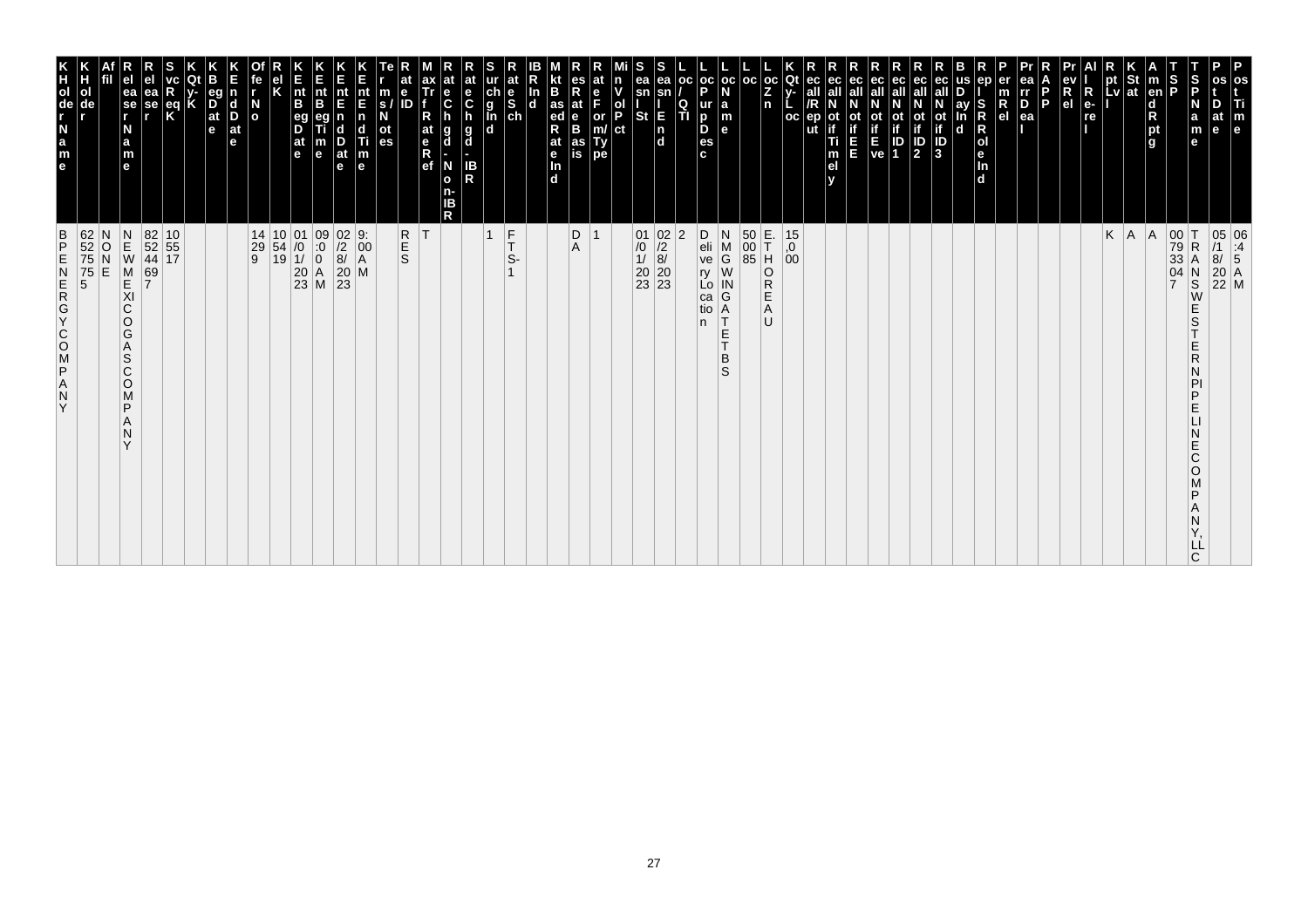| os<br>Ti<br>m<br>e                                                                                                                                                                    | 05 06<br>/1 :4<br>8/ 5<br>20 A<br>22 M                                                                                                                                                                                                                                                                                                                                                                                                                                                   |
|---------------------------------------------------------------------------------------------------------------------------------------------------------------------------------------|------------------------------------------------------------------------------------------------------------------------------------------------------------------------------------------------------------------------------------------------------------------------------------------------------------------------------------------------------------------------------------------------------------------------------------------------------------------------------------------|
| D<br>at<br>le                                                                                                                                                                         |                                                                                                                                                                                                                                                                                                                                                                                                                                                                                          |
| S<br>P<br>N<br>a<br>m<br>е                                                                                                                                                            | 00<br>79<br>33<br>04<br>7<br>$\mathsf R$<br>Α<br>N<br>S<br>W<br>Е<br>S<br>Ε<br>R<br>N<br>PI<br>P<br>Е<br>Е<br>C<br>O<br>P<br>Α<br>N<br>LL<br>C.                                                                                                                                                                                                                                                                                                                                          |
| $\frac{S}{P}$<br>$\vert$ m<br>en<br>d<br>R<br>pt<br>g                                                                                                                                 | A                                                                                                                                                                                                                                                                                                                                                                                                                                                                                        |
|                                                                                                                                                                                       | A.                                                                                                                                                                                                                                                                                                                                                                                                                                                                                       |
| $\left \begin{array}{c}\npt\\ pt\\ lv\n\end{array}\right $ at<br>$\blacksquare$                                                                                                       | Κ                                                                                                                                                                                                                                                                                                                                                                                                                                                                                        |
| R<br>e-<br>re                                                                                                                                                                         |                                                                                                                                                                                                                                                                                                                                                                                                                                                                                          |
| ev<br>R<br>el                                                                                                                                                                         |                                                                                                                                                                                                                                                                                                                                                                                                                                                                                          |
| l P                                                                                                                                                                                   |                                                                                                                                                                                                                                                                                                                                                                                                                                                                                          |
| ea<br>Ir<br>D<br>ea                                                                                                                                                                   |                                                                                                                                                                                                                                                                                                                                                                                                                                                                                          |
| er<br>$\frac{m}{R}$                                                                                                                                                                   |                                                                                                                                                                                                                                                                                                                                                                                                                                                                                          |
| us<br>ep<br>S<br>R<br>$\mathsf R$<br> o <br>le.<br>In<br>d                                                                                                                            |                                                                                                                                                                                                                                                                                                                                                                                                                                                                                          |
| eс<br>ay<br>In<br>ot<br>if<br>J<br>3<br>d                                                                                                                                             |                                                                                                                                                                                                                                                                                                                                                                                                                                                                                          |
| ec<br>all<br>$\mathbb{P}$                                                                                                                                                             |                                                                                                                                                                                                                                                                                                                                                                                                                                                                                          |
| ec<br>οt                                                                                                                                                                              |                                                                                                                                                                                                                                                                                                                                                                                                                                                                                          |
| ec<br>all<br>$\begin{bmatrix} \mathbf{i} \\ \mathbf{f} \\ \mathbf{E} \\ \mathbf{ve} \end{bmatrix} \begin{bmatrix} \mathbf{i} \\ \mathbf{i} \\ \mathbf{D} \\ \mathbf{1} \end{bmatrix}$ |                                                                                                                                                                                                                                                                                                                                                                                                                                                                                          |
| ec<br>all<br>Ε<br>E                                                                                                                                                                   |                                                                                                                                                                                                                                                                                                                                                                                                                                                                                          |
| ec<br>ot<br>if<br>Ti<br>m<br>el<br>v                                                                                                                                                  |                                                                                                                                                                                                                                                                                                                                                                                                                                                                                          |
| Qt<br>ec<br>v-<br>all<br>oc<br>ep                                                                                                                                                     | 18<br>$\begin{matrix} 0, 0 \\ 00 \end{matrix}$                                                                                                                                                                                                                                                                                                                                                                                                                                           |
| $\left \frac{oc}{Z}\right $<br>n                                                                                                                                                      | E.<br>THO<br>$\Omega$<br>R<br>E<br>Α<br>U                                                                                                                                                                                                                                                                                                                                                                                                                                                |
| oc                                                                                                                                                                                    | 78<br>38<br>6                                                                                                                                                                                                                                                                                                                                                                                                                                                                            |
| $_{\rm oc}$<br>N<br>$\begin{array}{c} \mathsf{a} \\ \mathsf{m} \\ \mathsf{e} \end{array}$                                                                                             | Κ<br>M<br>K<br>$\mathsf E$<br>Υ<br>S<br>O<br>N<br>Ε<br>S<br>$\mathbf \tau$<br>O<br>R<br>Α<br>$\frac{G}{E}$                                                                                                                                                                                                                                                                                                                                                                               |
| $\frac{1}{P}$<br>  OC<br>ur<br>D<br>D<br>es<br>c                                                                                                                                      | R<br>ec<br>ei<br>pt<br>Lo<br>ca<br>tio<br>n                                                                                                                                                                                                                                                                                                                                                                                                                                              |
| ea<br>sn<br>$\frac{Q}{T}$<br>Ε                                                                                                                                                        |                                                                                                                                                                                                                                                                                                                                                                                                                                                                                          |
| S<br>ea<br>sn<br><b>St</b><br>$\begin{bmatrix} n \\ d \end{bmatrix}$                                                                                                                  | $\begin{array}{c c} 12 & 12 \\ \hline \end{array} \hspace{-1mm} \begin{array}{c} 12 \\ \hline \end{array} \hspace{-1mm} \begin{array}{c} 12 \\ \hline \end{array} \hspace{-1mm} \begin{array}{c} 10 \\ \hline \end{array} \hspace{-1mm} \begin{array}{c} 21 \\ \hline \end{array} \hspace{-1mm} \begin{array}{c} 20 \\ \hline \end{array} \hspace{-1mm} \begin{array}{c} 20 \\ \hline \end{array} \hspace{-1mm} \begin{array}{c} 22 \\ \hline \end{array} \hspace{-1mm} \begin{array}{c$ |
| n<br>v<br>$\frac{1}{P}$<br>ct                                                                                                                                                         |                                                                                                                                                                                                                                                                                                                                                                                                                                                                                          |
| at<br>e<br>F<br>or<br>m/<br>Ty<br>pe                                                                                                                                                  |                                                                                                                                                                                                                                                                                                                                                                                                                                                                                          |
| es<br>R<br>at<br>$\frac{e}{B}$<br>as<br>is                                                                                                                                            | D<br>Α                                                                                                                                                                                                                                                                                                                                                                                                                                                                                   |
| B<br>as<br>ed<br>at<br>e<br>$\frac{\ln{}}{\ln{}}$<br>In<br>$\overline{d}$                                                                                                             |                                                                                                                                                                                                                                                                                                                                                                                                                                                                                          |
| at<br>$\frac{e}{s}$                                                                                                                                                                   | $\frac{F}{T}$<br>S-                                                                                                                                                                                                                                                                                                                                                                                                                                                                      |
| ch<br>g<br>l<br>d<br>d                                                                                                                                                                | 1                                                                                                                                                                                                                                                                                                                                                                                                                                                                                        |
| at<br>e<br>$\mathbf c$<br>g<br>d<br>IB<br>R                                                                                                                                           |                                                                                                                                                                                                                                                                                                                                                                                                                                                                                          |
| $\ddot{\mathbf{c}}$<br>h<br>g<br>d<br>N<br>$\mathbf{o}$<br>n-<br>IΒ<br>R                                                                                                              |                                                                                                                                                                                                                                                                                                                                                                                                                                                                                          |
| ax<br>Tr<br>R<br>at<br>e<br>R<br>ef                                                                                                                                                   | İΤ                                                                                                                                                                                                                                                                                                                                                                                                                                                                                       |
| m<br>s/<br>N<br>е<br>ID<br>ot<br>es                                                                                                                                                   | R<br>E<br>S                                                                                                                                                                                                                                                                                                                                                                                                                                                                              |
| nt<br>E<br>$\begin{array}{c} \n\mathbf{n} \\ \n\mathbf{d} \\ \n\mathbf{m} \\ \n\mathbf{e} \n\end{array}$                                                                              | $\left  \begin{smallmatrix} 0 & 0 \\ 0 & 0 \\ A & A \end{smallmatrix} \right $<br>M                                                                                                                                                                                                                                                                                                                                                                                                      |
| Ε<br>nt<br>E<br>$\frac{D}{at}$<br>e                                                                                                                                                   | $\begin{array}{ c c }\n 12 & 9: \\  \hline\n 13 & 00 \\  11 & A\n\end{array}$<br>$\begin{array}{c} 20 \\ 22 \end{array}$                                                                                                                                                                                                                                                                                                                                                                 |
| K<br>Ent<br>B<br>m<br>e                                                                                                                                                               | $\begin{array}{ c c c } \hline 10 & 12 & 09 \\ 54 & /0 & 0 \\ 19 & 1/ & 0 \\ 20 & A & 22 \\ Z2 & M & \\\hline \end{array}$                                                                                                                                                                                                                                                                                                                                                               |
| $\frac{nt}{B}$<br>eg<br>D<br>$\frac{at}{e}$                                                                                                                                           |                                                                                                                                                                                                                                                                                                                                                                                                                                                                                          |
| fe<br>Κ                                                                                                                                                                               | 14<br>29<br>9                                                                                                                                                                                                                                                                                                                                                                                                                                                                            |
| r<br>$\frac{N}{2}$                                                                                                                                                                    |                                                                                                                                                                                                                                                                                                                                                                                                                                                                                          |
| eg<br>n<br>$\overline{D}$ at $e$<br>$\vert_{\mathrm{D}}^{\mathrm{d}}$<br>$ $ at<br>e                                                                                                  |                                                                                                                                                                                                                                                                                                                                                                                                                                                                                          |
| K                                                                                                                                                                                     |                                                                                                                                                                                                                                                                                                                                                                                                                                                                                          |
| $\frac{eq}{K}$                                                                                                                                                                        | $\begin{array}{ c c }\n 82 & 10 \\  52 & 55 \\  44 & 17\n\end{array}$                                                                                                                                                                                                                                                                                                                                                                                                                    |
| ea<br>se<br>,                                                                                                                                                                         | 69<br>7                                                                                                                                                                                                                                                                                                                                                                                                                                                                                  |
| e <sub>1</sub><br>ea<br>se<br>r<br>N<br>$\frac{a}{m}$<br>e                                                                                                                            | $\begin{array}{c} N \\ E \\ W \end{array}$<br>M<br>E<br>XI<br>$\mathsf C$<br>O<br>G<br>Α<br>S<br>C<br>O<br>M<br>P<br>Α<br>N<br>Y                                                                                                                                                                                                                                                                                                                                                         |
| ol<br>de                                                                                                                                                                              | 62<br>52<br>75<br>75<br>5<br>O<br>E                                                                                                                                                                                                                                                                                                                                                                                                                                                      |
| e a z - de r x<br>Н                                                                                                                                                                   | $\frac{B}{P}$<br>ZAPSOCYCREN<br>Y                                                                                                                                                                                                                                                                                                                                                                                                                                                        |
|                                                                                                                                                                                       |                                                                                                                                                                                                                                                                                                                                                                                                                                                                                          |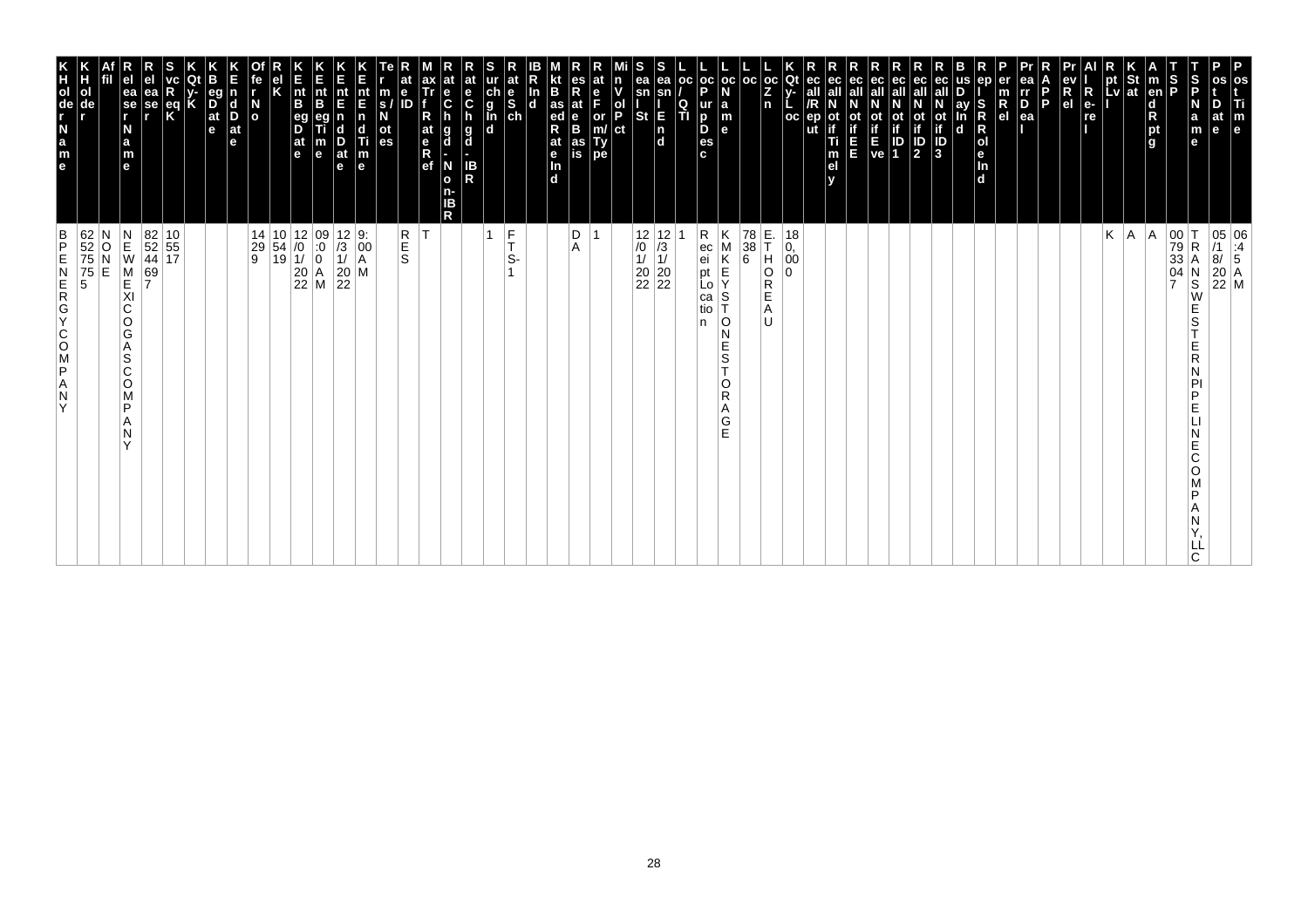| ZAPSOOKGAN<br>Y                                                                                                                               | K<br>TOUR LEB                                                                    |
|-----------------------------------------------------------------------------------------------------------------------------------------------|----------------------------------------------------------------------------------|
| 62<br>52<br>75<br>75<br>5<br>5<br>N<br>O<br>E                                                                                                 | ol<br>de                                                                         |
| $\begin{array}{c} N \\ E \\ W \end{array}$<br>M<br>KI<br>C<br>O<br>G<br>A<br>S<br>$\mathsf{C}$<br>$\circ$<br>M<br>P<br>N<br>$\checkmark$      | ea<br>$\overline{\phantom{a}}$ se<br>N<br>a<br>m<br>$\mathbf{e}$                 |
| 69<br>7                                                                                                                                       | еа<br>se                                                                         |
| 82 10<br>52 55<br>44 17                                                                                                                       |                                                                                  |
|                                                                                                                                               | $\frac{eq}{K}$                                                                   |
|                                                                                                                                               |                                                                                  |
|                                                                                                                                               | eq<br>$\overrightarrow{D}$ <sub>at</sub><br>$\vert$ d<br>D<br>$ $ at<br>e<br>le. |
|                                                                                                                                               | $\overline{a}$                                                                   |
| $\begin{array}{c cc} 14 & 10 & 05 & 09 \\ 29 & 54 & /1 & :0 \\ 9 & 19 & 8/ & 0 \\ & & 20 & A \\ & & 22 & M \\ \end{array}$                    |                                                                                  |
|                                                                                                                                               | l e                                                                              |
|                                                                                                                                               | $\vert_{\mathsf{B}}^{\mathsf{nt}}$<br>eg<br>D<br>$ $ at                          |
|                                                                                                                                               | Ê<br>nt<br>B<br>m<br>$\mathbf e$                                                 |
| $\frac{05}{11}$<br>$\begin{bmatrix} 8/2 \\ 20 \\ 22 \end{bmatrix}$                                                                            | nt<br>E<br>n<br>d<br>$\frac{D}{at}$<br>$\mathbf e$                               |
| 9.<br>$\left  \begin{smallmatrix} 0 & 0 \\ 0 & 0 \\ A & A \end{smallmatrix} \right $<br>M                                                     | nt<br>E<br>Ti<br>$\frac{\mathsf{m}}{\mathsf{e}}$                                 |
| <b>R</b><br>S                                                                                                                                 | е<br>m<br>ID<br>S.<br>οt<br>es                                                   |
| ΙT                                                                                                                                            | ax<br>Tr<br>at<br>$R$ ef                                                         |
| R                                                                                                                                             | е<br>$\ddot{\mathbf{c}}$<br>g<br>d<br>N<br>$\mathbf{o}$<br>n-<br>ΙB              |
|                                                                                                                                               | at<br>e<br>$\mathbf c$<br>$\frac{g}{d}$<br>IB<br>R                               |
| $\overline{1}$                                                                                                                                | ch<br>g<br>g<br>d<br>d                                                           |
| $\frac{F}{T}$<br>S-                                                                                                                           | at<br>$\frac{e}{sh}$                                                             |
|                                                                                                                                               | In<br>$\mathbf d$                                                                |
|                                                                                                                                               | B<br>as<br>ed<br>R<br>at<br>$\frac{e}{\ln}$<br>d.                                |
| D<br>Α                                                                                                                                        | es<br>R<br>at<br>B<br>B<br>as<br>is                                              |
| $\overline{1}$                                                                                                                                | at<br>F<br>or<br>Ty<br>pe                                                        |
|                                                                                                                                               | n<br>ol<br>P<br>ct                                                               |
|                                                                                                                                               | ea<br>sn<br>St                                                                   |
| 05 05<br>/1 /1<br>8/ 8/<br>20 20<br>22 22                                                                                                     | ea<br>E<br>$\frac{1}{d}$                                                         |
| $\overline{2}$                                                                                                                                | oc <br>Q<br>TI                                                                   |
| D<br>eli<br>ve<br>ŗу<br>Lo<br>ca<br>tio<br>n.                                                                                                 | p<br>ur<br>D<br>D<br>es<br>c.                                                    |
| N<br>M<br>G<br>$\overline{B}$<br>E<br>N<br>T<br>B<br>S                                                                                        | oc oc <br>۱a<br>m<br>e                                                           |
| $\begin{array}{ c } 50 \\ 00 \\ 84 \end{array}$                                                                                               | l oc                                                                             |
| E.<br>T<br>H<br>O<br>R<br>Ε<br>Α<br>U                                                                                                         | Z<br>n                                                                           |
| $\left  \begin{smallmatrix} 2 \\ 0 \\ 0 \end{smallmatrix} \right $<br>$\overline{0}$                                                          | $ oc $ Qt<br>oc                                                                  |
|                                                                                                                                               | ec<br>ut                                                                         |
|                                                                                                                                               | ec<br>οt<br>Ti<br>m<br>el                                                        |
|                                                                                                                                               | ec<br>Ш                                                                          |
|                                                                                                                                               | ot<br>if<br>ve                                                                   |
|                                                                                                                                               | ec<br>οt<br>ID<br>1                                                              |
|                                                                                                                                               | ec<br>all<br><b>ot</b><br>$\overline{\mathbf{P}}$                                |
|                                                                                                                                               | ay<br>ot<br>if<br>3<br>$\mathbf d$                                               |
|                                                                                                                                               | ep<br>S<br>$\mathsf R$<br>R<br>Jen<br>d                                          |
|                                                                                                                                               | $\overline{R}_{el}$                                                              |
|                                                                                                                                               | ea<br>rr<br>$\overline{P}_{ea}$                                                  |
|                                                                                                                                               | P                                                                                |
|                                                                                                                                               | R<br>e <sub>1</sub>                                                              |
|                                                                                                                                               | $\overline{\mathsf{R}}$<br>$e-$<br>re                                            |
| K                                                                                                                                             | pt<br>Lv                                                                         |
| A <br> A                                                                                                                                      | St<br> at                                                                        |
|                                                                                                                                               | $\frac{1}{2}$<br>$\vert$ m<br>en<br>d<br>pt<br>g                                 |
| 00<br>79<br>33<br>ΙT<br>$\mathsf R$<br>А<br>04<br>$_{\rm S}^{\rm N}$<br>$\overline{7}$<br>W<br>Ε<br>S<br>Ε<br>R<br>D<br>Ε<br>E<br>Ć<br>O<br>D | S<br>P<br>N<br>$\mathbf e$                                                       |
| LL<br>C                                                                                                                                       | a<br>m<br>at<br>$\mathbf{e}$                                                     |
| 05 06<br>/1 :4<br>8/ 5<br>20 A<br>22 M                                                                                                        | os<br>Ti<br>m<br>e                                                               |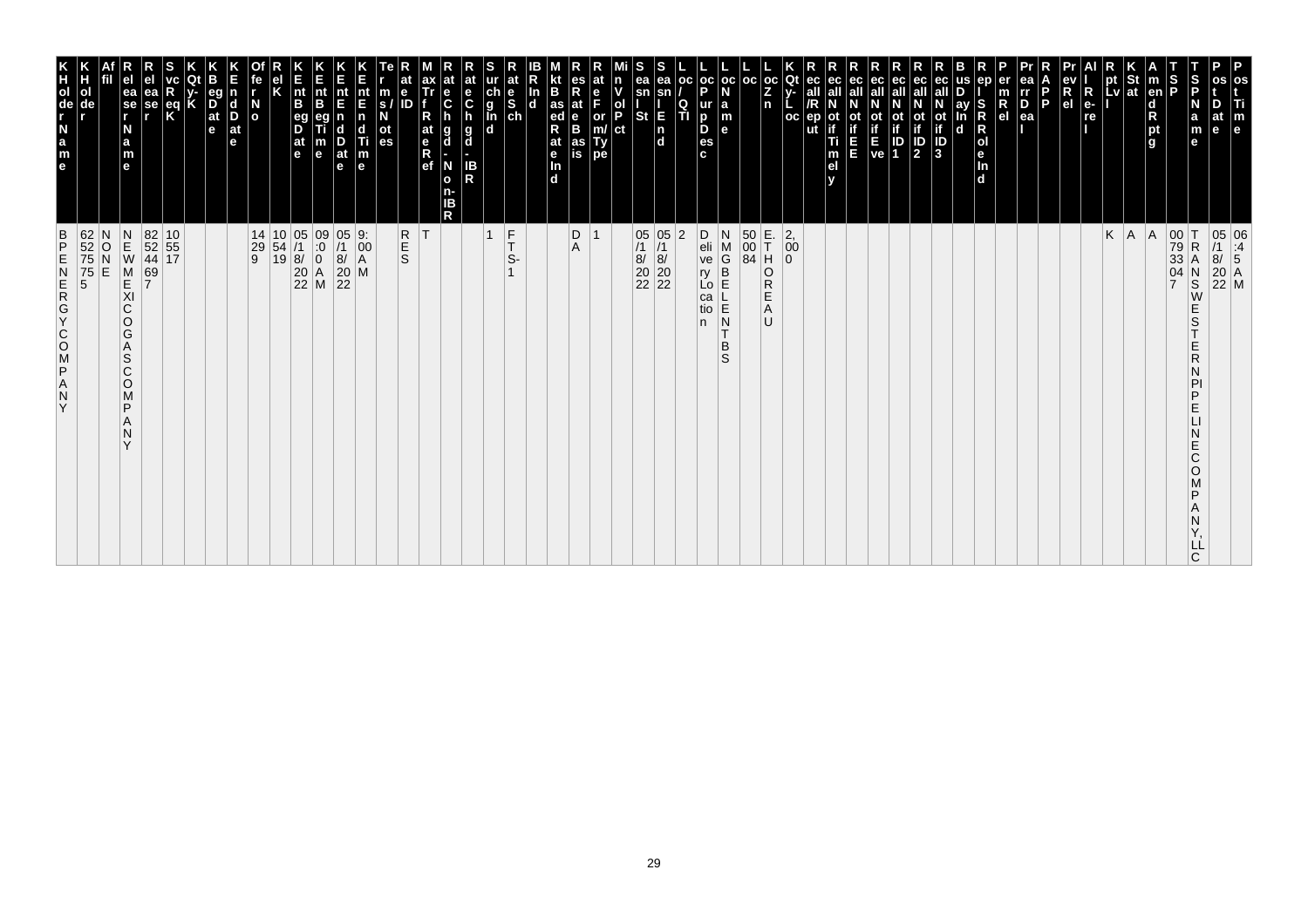| os<br>Ti<br>m<br>e                                                                                                                                                                   | 05 06<br>/1 :4<br>8/ 5<br>20 A<br>22 M                                                                                                          |
|--------------------------------------------------------------------------------------------------------------------------------------------------------------------------------------|-------------------------------------------------------------------------------------------------------------------------------------------------|
| D<br>at<br>le.                                                                                                                                                                       |                                                                                                                                                 |
| S<br>P<br>N<br>a<br>m<br>е                                                                                                                                                           | 00<br>79<br>33<br>04<br>7<br>$\mathsf R$<br>Α<br>N<br>S<br>W<br>Е<br>S<br>Ε<br>R<br>N<br>PI<br>P<br>Е<br>Е<br>C<br>O<br>P<br>Α<br>N<br>LL<br>C. |
| $\frac{S}{P}$<br>$\vert$ m<br>en<br>d<br>R<br>pt<br>g                                                                                                                                | A                                                                                                                                               |
|                                                                                                                                                                                      | A.                                                                                                                                              |
| $\left \begin{array}{c}\npt\\ pt\\ lv\n\end{array}\right $ at<br>$\blacksquare$                                                                                                      | Κ                                                                                                                                               |
| R<br>e-<br>re                                                                                                                                                                        |                                                                                                                                                 |
| ev<br>R<br>el                                                                                                                                                                        |                                                                                                                                                 |
| l P<br>ea                                                                                                                                                                            |                                                                                                                                                 |
| ea<br>Ir<br>D<br>er<br>$\frac{m}{R}$                                                                                                                                                 |                                                                                                                                                 |
| ep<br>S<br>R<br>$\mathsf R$<br> o <br>le.<br>$\frac{\ln{}}{\ln{}}$                                                                                                                   |                                                                                                                                                 |
| us<br>ay<br>In<br>d                                                                                                                                                                  |                                                                                                                                                 |
| eс<br>ot<br>if<br>J<br>3                                                                                                                                                             |                                                                                                                                                 |
| ec<br>all<br>$\mathbb{P}$                                                                                                                                                            |                                                                                                                                                 |
| ec<br>οt<br>$\begin{bmatrix} \mathbf{i} \\ \mathbf{f} \\ \mathbf{E} \\ \mathbf{ve} \end{bmatrix} \begin{bmatrix} \mathbf{i} \\ \mathbf{i} \\ \mathbf{D} \\ \mathbf{1} \end{bmatrix}$ |                                                                                                                                                 |
| ec<br>all<br>ec<br>all<br>Ε<br>E                                                                                                                                                     |                                                                                                                                                 |
| ec<br>ot<br>if<br>Ti<br>m<br>el<br>v                                                                                                                                                 |                                                                                                                                                 |
| ec<br>all<br>ep                                                                                                                                                                      |                                                                                                                                                 |
| Qt<br>$ {}_{Z}^{\rm oc} $<br>v-<br>oc                                                                                                                                                | 10<br>0,<br>00                                                                                                                                  |
| oc<br>n                                                                                                                                                                              | E.<br>T<br>H<br>50<br>$\begin{array}{ c c }\n\hline\n05 \\ 15\n\end{array}$<br>O<br>R<br>E<br>Α<br>U                                            |
| $_{\rm oc}$<br>N<br>$\begin{array}{c} \mathsf{a} \\ \mathsf{m} \\ \mathsf{e} \end{array}$                                                                                            | $\mathsf E$<br>N<br>T<br>E<br>R<br>P<br>RI<br>S<br>E<br>W<br>Α<br>H<br>A<br>P<br>Е<br>C<br>O<br>S                                               |
| $\frac{1}{P}$<br>  OC<br>ur<br>D<br>D<br>es<br>c                                                                                                                                     | R<br>ec<br>ei<br>pt<br>Lo<br>са<br>tio<br>n                                                                                                     |
| ea<br>sn<br>$\frac{Q}{T}$<br>E<br>$\begin{bmatrix} n \\ d \end{bmatrix}$                                                                                                             |                                                                                                                                                 |
| S<br>ea<br>sn<br><b>St</b>                                                                                                                                                           | $\begin{array}{c c} 05 & 05 \\ \hline \end{array}$<br>$\begin{bmatrix} 8/8/20 \\ 20/20 \\ 22/22 \end{bmatrix}$                                  |
| n<br>v<br>$\frac{1}{P}$<br>ct                                                                                                                                                        |                                                                                                                                                 |
| at<br>e<br>F<br>or<br>m/<br>Ty<br>pe                                                                                                                                                 |                                                                                                                                                 |
| es<br>R<br>at<br>$\frac{e}{B}$<br>as<br>is                                                                                                                                           | D<br>Α                                                                                                                                          |
| B<br>as<br>ed<br>at<br>e<br>$\frac{\ln{}}{\ln{}}$<br>Th.<br>$\overline{d}$                                                                                                           |                                                                                                                                                 |
| at<br>$\frac{e}{s}$                                                                                                                                                                  | $\frac{F}{T}$<br>S-                                                                                                                             |
| ur<br>ch<br>g<br>l<br>d<br>d                                                                                                                                                         | 1                                                                                                                                               |
| at<br>e<br>$\mathbf c$<br>g<br>d<br>н<br>IB<br>R                                                                                                                                     |                                                                                                                                                 |
| ax<br>Tr<br>$\frac{e}{C}$<br>R<br>h<br>at<br>e<br>R<br>ef<br>g<br>d<br>N<br>$\mathbf{o}$<br>n-<br>IΒ<br>R                                                                            | İΤ                                                                                                                                              |
| at<br>e<br>ID                                                                                                                                                                        | R<br>E<br>S                                                                                                                                     |
| m<br>s/<br>N<br>ot<br>es                                                                                                                                                             |                                                                                                                                                 |
| nt<br>E<br>$\begin{array}{c} \n\mathbf{n} \\ \n\mathbf{d} \\ \n\mathbf{m} \\ \n\mathbf{e} \n\end{array}$                                                                             | 9.<br>$\left  \begin{smallmatrix} 0 & 0 \\ 0 & 0 \\ A & A \end{smallmatrix} \right $<br>M                                                       |
| E<br>nt<br>E<br>$\frac{D}{at}$<br>e                                                                                                                                                  | $\begin{array}{c} 05 \\ 7 \end{array}$<br>8/<br>$\frac{20}{22}$                                                                                 |
| K<br>Ent<br>B<br>$\frac{nt}{B}$<br>eg<br>D<br>$\frac{at}{e}$<br>m<br>e                                                                                                               | $\begin{array}{ c c c } \hline 10&05&09 \\ 54&/1&.0 \\ \hline 19&8/&0 \\ 20&A \\ 22&M \\ \hline \end{array}$                                    |
| Κ                                                                                                                                                                                    |                                                                                                                                                 |
| fe<br>$\mathbf{r}$<br>$\frac{N}{\alpha}$                                                                                                                                             | 14<br>29<br>9                                                                                                                                   |
| n<br>$\vert_{\mathrm{D}}^{\mathrm{d}}$<br>$ $ at<br>e                                                                                                                                |                                                                                                                                                 |
| eg<br>$\overline{D}$ at $\overline{e}$                                                                                                                                               |                                                                                                                                                 |
| K                                                                                                                                                                                    |                                                                                                                                                 |
| $\frac{eq}{K}$                                                                                                                                                                       | $\begin{array}{ c c }\n 82 & 10 \\  52 & 55 \\  44 & 17\n\end{array}$                                                                           |
| ea<br>se<br>r<br>ea<br>se<br>,<br>$\frac{a}{m}$                                                                                                                                      | $\begin{array}{c}\nN \\ E \\ W\n\end{array}$<br>69<br>7                                                                                         |
| e<br>N<br>e                                                                                                                                                                          | O<br>E<br>M<br>E<br>XI<br>$\mathsf C$<br>O<br>G<br>Α<br>S<br>C<br>O<br>M<br>P<br>Α<br>N<br>Y                                                    |
| n<br>H<br>ol<br>de                                                                                                                                                                   | 62<br>52<br>75<br>75<br>5                                                                                                                       |
| e a z - de r x                                                                                                                                                                       | $\frac{B}{P}$<br>ZAPSOCYCREN<br>Y                                                                                                               |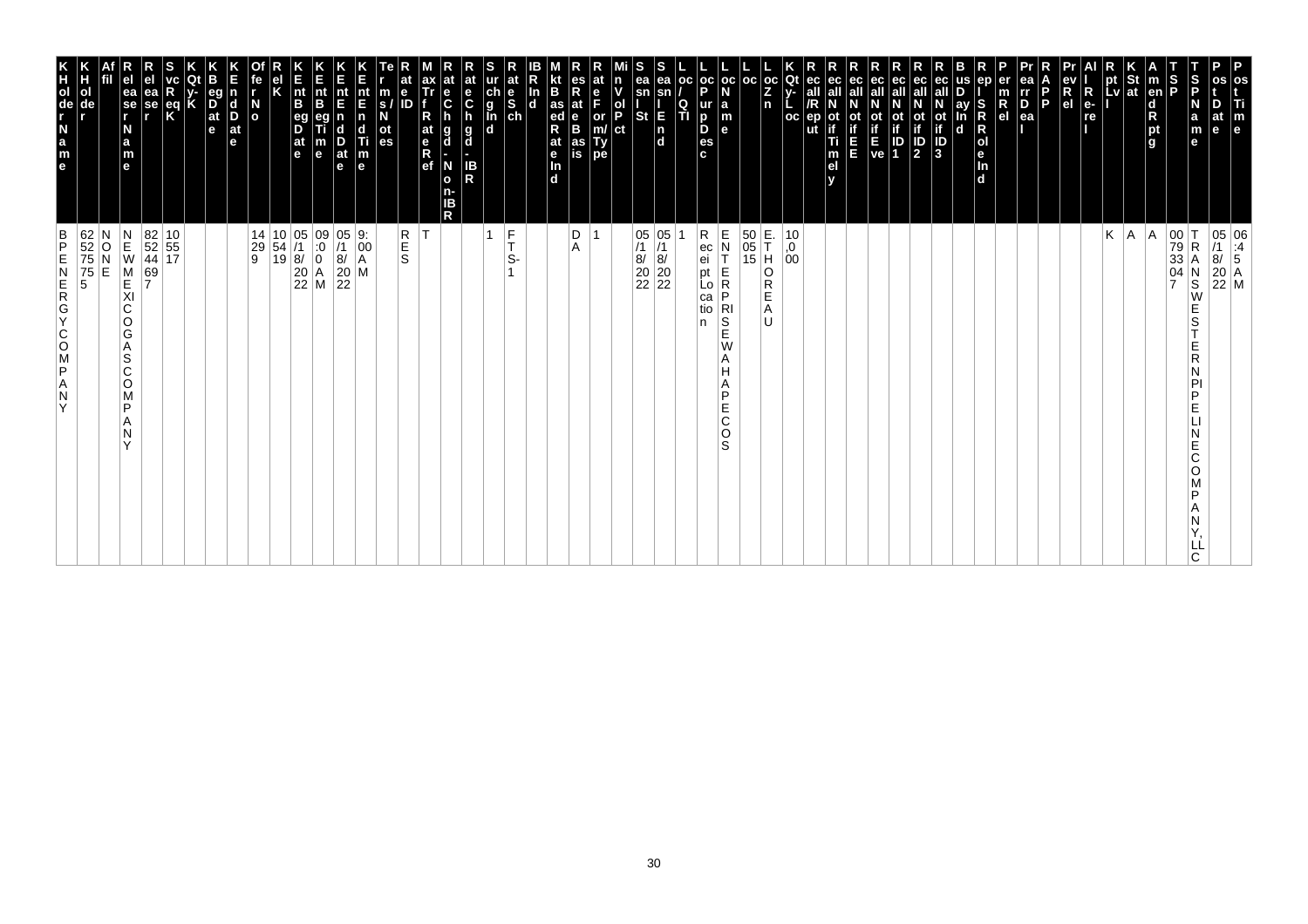| $\frac{B}{P}$<br>Y                                                                                                                                                                                      | e a z d e E                                                                                                                         |
|---------------------------------------------------------------------------------------------------------------------------------------------------------------------------------------------------------|-------------------------------------------------------------------------------------------------------------------------------------|
| 62<br>52<br>75<br>75<br>5<br>N<br>$\frac{0}{N}$<br>E                                                                                                                                                    | ol<br>de                                                                                                                            |
| $\begin{array}{c}\nN \\ E\n\end{array}$<br>M<br>KI<br>C<br>$\circ$<br>G<br>Α<br>S<br>C<br>$\circ$<br>M<br>P<br>N<br>$\checkmark$                                                                        | ea<br>se<br>r<br>N<br>$\frac{a}{m}$<br>e                                                                                            |
| 69<br>7                                                                                                                                                                                                 | еа<br>se                                                                                                                            |
| 82 10<br>52 55<br>44 17                                                                                                                                                                                 | eq<br>K                                                                                                                             |
|                                                                                                                                                                                                         |                                                                                                                                     |
|                                                                                                                                                                                                         | $\overline{D}$ <sub>at</sub><br>e                                                                                                   |
|                                                                                                                                                                                                         | <b>d</b><br>D<br>$ $ at<br>e                                                                                                        |
| 14<br>$\begin{array}{c} 29 \\ 9 \end{array}$                                                                                                                                                            | N<br>O                                                                                                                              |
| $\begin{array}{ c c c }\n 10 & 05 \\  54 & /1 \\  19 & 8\n\end{array}$                                                                                                                                  |                                                                                                                                     |
| 05 09<br>/1 :0<br>8/ 0<br>20 A<br>22 M                                                                                                                                                                  | nt<br>B<br>$\frac{eg}{D}$<br> at<br>le.                                                                                             |
|                                                                                                                                                                                                         | $rac{E}{n}$<br>B<br>m<br>$\mathbf e$                                                                                                |
| $\frac{0}{1}$<br>8/<br>$\begin{array}{c} 20 \\ 22 \end{array}$                                                                                                                                          | nt<br>E<br>D<br>at<br>$\mathbf e$                                                                                                   |
| $\begin{bmatrix} 9. \\ 00 \\ A \end{bmatrix}$<br>M                                                                                                                                                      | $\frac{nt}{F}$<br>n<br>c<br>Ш<br>$\vert_{\mathsf{e}}^{\mathsf{m}}$                                                                  |
|                                                                                                                                                                                                         | m<br>s.<br>οt<br>es                                                                                                                 |
| R<br>S<br>S                                                                                                                                                                                             | $\ddot{\textbf{e}}$<br>ID                                                                                                           |
| ΙT                                                                                                                                                                                                      | at<br>$\frac{e}{R}$                                                                                                                 |
|                                                                                                                                                                                                         | е<br>$\ddot{\mathbf{c}}$<br>$\frac{g}{d}$<br>g<br>d<br>N<br>$\mathbf{o}$<br>ΙB<br>R                                                 |
|                                                                                                                                                                                                         | at<br>e<br>C<br>IB<br>R                                                                                                             |
| $\overline{1}$                                                                                                                                                                                          | $\begin{array}{c}\n\ddot{c} \\ \ddot{g} \\ \hline\n\ddot{d}\n\end{array}$                                                           |
| $\frac{F}{T}$<br>S-                                                                                                                                                                                     | at<br>$\frac{e}{s}$                                                                                                                 |
|                                                                                                                                                                                                         | In<br>$\mathbf d$                                                                                                                   |
|                                                                                                                                                                                                         | B<br>as<br>ed<br>R<br>at<br>e<br>Tn.<br>d                                                                                           |
| D<br>$\overline{1}$<br>A                                                                                                                                                                                | es<br>Rat<br>B<br>as<br>is                                                                                                          |
|                                                                                                                                                                                                         | e<br>F<br>or<br>m/<br>Ty<br>pe                                                                                                      |
|                                                                                                                                                                                                         | ol<br>P<br>ct                                                                                                                       |
| 05 05<br>/1 /1<br>8/ 8/<br>20 20<br>22 22                                                                                                                                                               | ea<br>sn<br><b>St</b>                                                                                                               |
|                                                                                                                                                                                                         | ea<br>sn<br>E<br>$\frac{ \mathsf{n} }{ \mathsf{d} }$                                                                                |
| $\overline{2}$                                                                                                                                                                                          | l oc<br>Q<br>TI                                                                                                                     |
| D<br>eli<br>ve<br>ry<br>Lo<br>ca<br>tio<br>n.                                                                                                                                                           | $ oc $ oc<br>D<br>ur<br>b<br>D<br>es<br>c.                                                                                          |
| N<br>$\mathsf{M}% _{T}=\mathsf{M}_{T}\!\left( a,b\right) ,\ \mathsf{M}_{T}=\mathsf{M}_{T}\!\left( a,b\right) ,$<br>G<br>$ {\rm c} $<br>U<br>R<br>$\mathsf{R}$<br>Υ<br>C<br>$\circ$<br>U<br>N<br>T.<br>Y | l a<br>m<br>l el                                                                                                                    |
| $\begin{array}{ c} 92 \\ 36 \end{array}$                                                                                                                                                                | l oc                                                                                                                                |
| E.<br>T<br>H<br>O<br>R<br>Ε<br>A<br>IJ                                                                                                                                                                  | $_{\rm oc}$<br>Z<br>n                                                                                                               |
| $\begin{vmatrix} 1 \\ 0 \end{vmatrix}$<br>$\Omega$                                                                                                                                                      | Qt<br>$_{\rm oc}$                                                                                                                   |
|                                                                                                                                                                                                         | ut                                                                                                                                  |
|                                                                                                                                                                                                         | ec<br>οt<br>Ti<br>m<br>el                                                                                                           |
|                                                                                                                                                                                                         | ec<br>Ш                                                                                                                             |
|                                                                                                                                                                                                         | ot<br>if<br>E<br>ve                                                                                                                 |
|                                                                                                                                                                                                         | ec<br>οt<br>$\frac{1}{2}$<br>IP<br>1                                                                                                |
|                                                                                                                                                                                                         | ec<br>all<br>ot<br>if<br>$\frac{\text{ot}}{\text{if}}$<br>$\overline{\frac{1}{3}}$                                                  |
|                                                                                                                                                                                                         | ay<br>d                                                                                                                             |
|                                                                                                                                                                                                         | S<br>R<br>O<br>O<br>O<br>O<br>O<br>O<br>O<br>O<br>O<br>O<br>O<br>O<br>O<br>O<br>I<br>O<br>I<br>O<br>D<br>I<br>D<br>$\Box$<br>$\Box$ |
|                                                                                                                                                                                                         | $\mathsf R$<br>e <sub>l</sub>                                                                                                       |
|                                                                                                                                                                                                         | ea<br>rr<br>$\frac{D}{ea}$                                                                                                          |
|                                                                                                                                                                                                         | P                                                                                                                                   |
|                                                                                                                                                                                                         | R<br>el                                                                                                                             |
|                                                                                                                                                                                                         | $R_{e}$<br>re                                                                                                                       |
| K                                                                                                                                                                                                       | pt<br> Lv                                                                                                                           |
| A                                                                                                                                                                                                       | St<br> at                                                                                                                           |
| A                                                                                                                                                                                                       | $\vert$ m<br>en<br>$\begin{array}{c}\n\mathbf{d} \\ \mathbf{R} \\ \mathbf{p}\mathbf{t} \\ \mathbf{g}\n\end{array}$                  |
| $\begin{array}{c c} 00 & T \\ 79 & R \\ 33 & A \end{array}$<br>$\mathsf R$<br>Α<br>$\frac{04}{7}$<br>$\frac{N}{S}$<br>E<br>S<br>R<br>D<br>Е<br>E<br>Ć<br>O<br>ם<br>C                                    | S<br>P<br>S<br>P<br>N<br>a<br>m<br>e                                                                                                |
| LL                                                                                                                                                                                                      | at<br>e                                                                                                                             |
| 05 06<br>/1 :4<br>8/ 5<br>20 A<br>22 M                                                                                                                                                                  | P<br>os<br>Τi<br>m<br>e                                                                                                             |
|                                                                                                                                                                                                         |                                                                                                                                     |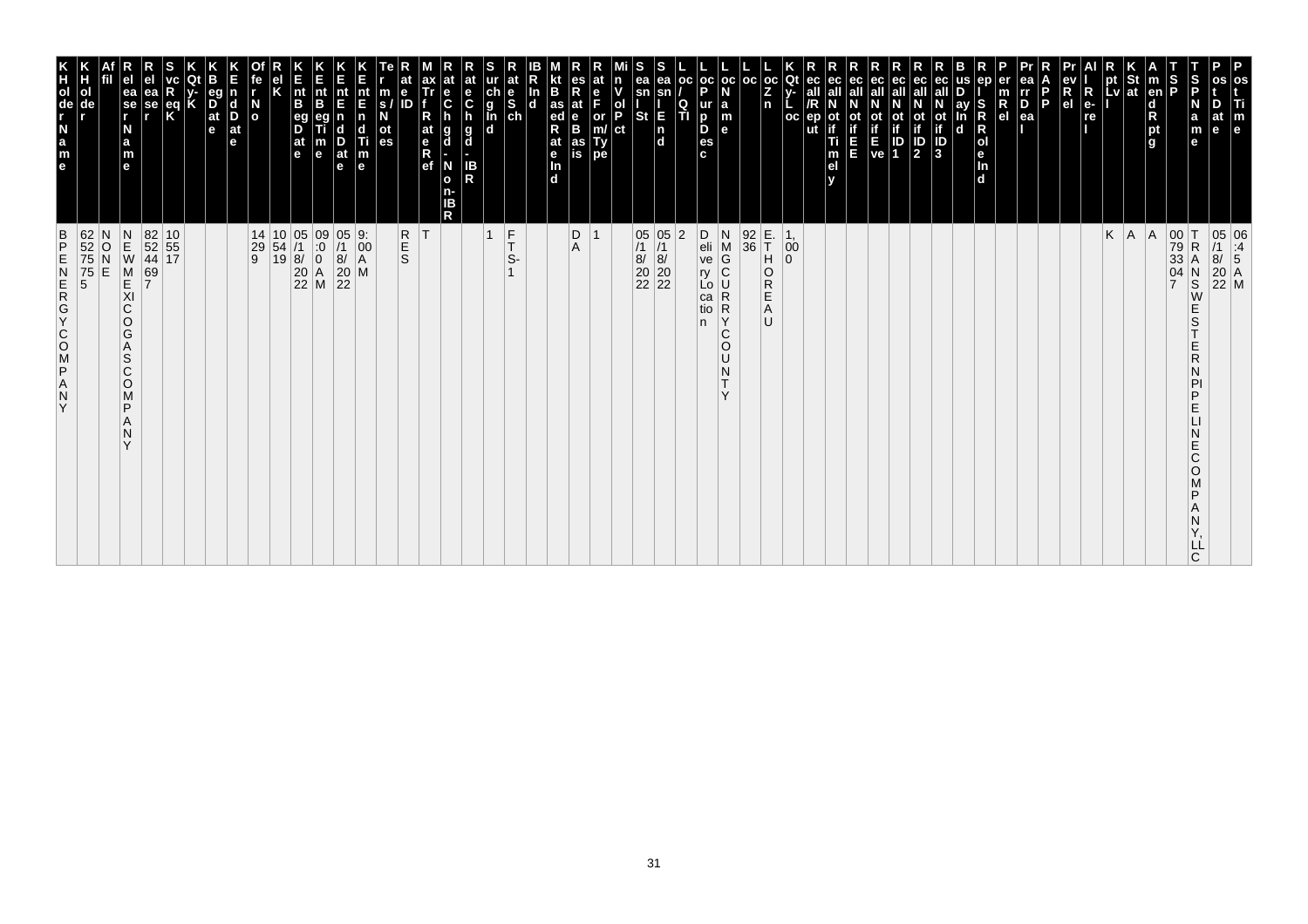| os<br>Ti<br>$\mathbb{F}_{\mathsf{e}}$                                                                                                                                        | 05 06<br>/1 :4<br>8/ 5<br>20 A<br>22 M                                                                                                   |
|------------------------------------------------------------------------------------------------------------------------------------------------------------------------------|------------------------------------------------------------------------------------------------------------------------------------------|
| os<br>D<br>at<br>e                                                                                                                                                           |                                                                                                                                          |
| $\frac{S}{P}$<br>S<br>P<br>N<br>a<br>m<br>$\mathbf{e}$                                                                                                                       | 00 T<br>79 R<br>33 A<br>04 N<br>7 S<br>R<br>Α<br>$\frac{N}{S}$<br>W<br>E<br>S<br>E<br>R<br>D<br>E<br>E<br>С<br>O<br>D<br>LL<br>C         |
| $\vert$ m<br>en<br>ight <sub>a</sub>                                                                                                                                         | A                                                                                                                                        |
| $\frac{1}{1}$ st                                                                                                                                                             | A                                                                                                                                        |
| pt<br>Lv                                                                                                                                                                     | Κ                                                                                                                                        |
| R<br>$e-$<br>re                                                                                                                                                              |                                                                                                                                          |
| R<br>e <sub>1</sub>                                                                                                                                                          |                                                                                                                                          |
| ea<br>$\overline{p}$<br>$\overline{p}$<br>$\overline{p}$<br>$\overline{q}$<br>P                                                                                              |                                                                                                                                          |
| er<br>R<br>el                                                                                                                                                                |                                                                                                                                          |
| ep<br>S<br>R<br>R<br>R<br>R<br>R<br>R<br>R<br>R<br>R<br>R<br>R<br>R<br>$\mathbf d$                                                                                           |                                                                                                                                          |
| ay<br>$\mathbf d$                                                                                                                                                            |                                                                                                                                          |
| ec<br>$\overrightarrow{a}$<br>$\overrightarrow{a}$<br>$\overrightarrow{b}$<br>$\overrightarrow{a}$                                                                           |                                                                                                                                          |
| ec<br>ec<br>ot<br>if<br>ID<br>2<br>οt<br>IP<br>1                                                                                                                             |                                                                                                                                          |
| ec<br>ot<br>if<br>E<br>ve                                                                                                                                                    |                                                                                                                                          |
| ec <br>ot<br>if<br>П<br>E                                                                                                                                                    |                                                                                                                                          |
| ec<br>ot<br>:<br>Ti<br>m<br>el                                                                                                                                               |                                                                                                                                          |
| ec<br>சு<br>ер<br>ut                                                                                                                                                         |                                                                                                                                          |
| $\begin{bmatrix} \bar{c} & \bar{c} \\ Z & Y \\ n & L \end{bmatrix}$<br>oc                                                                                                    | E.<br>T<br>$^{30}_{,0}$<br>$^{0}_{00}$<br>H<br>O<br>R<br>Е<br>Α<br>U                                                                     |
|                                                                                                                                                                              | $\begin{array}{c} 78 \\ 38 \\ 6 \end{array}$                                                                                             |
| ∣a<br>$\vert_{\mathsf{e}}^{\mathsf{m}}$                                                                                                                                      | Κ<br>$\begin{array}{c} \nM \\ \nK \\ \nE \n\end{array}$<br>S<br>l O<br>N<br>Е<br>$\mathsf S$<br>Ť<br>O<br>R<br>Α<br>G<br>E               |
| $\left \begin{array}{c c} \texttt{oc} & \texttt{oc} & \texttt{oc} \\ \texttt{P} & \texttt{N} & \end{array}\right $<br>$\frac{Q}{T}$<br>ur<br>$\overline{p}$<br>D<br>es<br>c. | R<br>ec<br>ei<br>pt<br>Lo<br>ca<br>tio<br>n                                                                                              |
| ea<br>sn<br>E<br>In<br>Id                                                                                                                                                    |                                                                                                                                          |
| s<br>ea<br>sn<br><b>St</b>                                                                                                                                                   | $\begin{array}{c c} 10 & 10 \\ \hline \end{array} \begin{array}{c} 10 \\ 13 \\ 11 \\ 20 \\ 22 \\ 22 \end{array}$                         |
| n<br>v<br>ol<br>P<br>ct                                                                                                                                                      |                                                                                                                                          |
| at<br>$\frac{e}{F}$<br>or<br>m/<br>Ty<br>pe                                                                                                                                  | $\overline{1}$                                                                                                                           |
| <b>KE</b><br>as<br>R<br>R<br>es<br>R<br>at<br>e<br>B<br>at<br>as<br>is<br>$\frac{e}{\ln}$<br>$\overline{d}$                                                                  | D<br>Α                                                                                                                                   |
| $\frac{\ln}{d}$                                                                                                                                                              |                                                                                                                                          |
| ur at<br>g<br>g<br>d<br>d<br>d<br>d                                                                                                                                          | $\frac{F}{T}$<br>S-                                                                                                                      |
| IB<br>R                                                                                                                                                                      | 1                                                                                                                                        |
| at<br>e<br>C<br>at<br>$\frac{e}{C}$<br>h<br>h<br>$\frac{g}{d}$<br>g<br>d<br>N<br>$\mathbf{o}$<br>n-<br>IΒ<br>R                                                               |                                                                                                                                          |
| ax<br>Tr<br>R<br>at<br>$\begin{array}{c} \n\overline{e} \\ \overline{R} \\ \overline{e}f\n\end{array}$                                                                       | T                                                                                                                                        |
| at<br>$\mathbf e$<br>ID<br>es                                                                                                                                                | R<br>S<br>S                                                                                                                              |
| nt<br>E<br>m<br>$\overline{\mathbf{s}}$<br>$\begin{array}{c} \n\overline{n} \\ \overline{d} \\ \overline{n} \\ \overline{e}\n\end{array}$<br>Ν<br>ot                         | $\begin{vmatrix} 9. \\ 00 \\ A \end{vmatrix}$<br>M                                                                                       |
| E<br>nt<br>E<br>D<br>at<br>$\mathbf e$                                                                                                                                       | $\begin{array}{c} 10 \\ 73 \\ 11 \\ 20 \\ 22 \end{array}$                                                                                |
| IL<br>Int<br>m<br>e                                                                                                                                                          | $\begin{array}{c cc} 14 & 10 & 10 & 09 \\ 29 & 54 & /0 & :0 \\ 9 & 19 & 1/ & 0 \\ & & 20 & A \\ & & 22 & M \\ \end{array}$               |
| nt<br>B<br>$\frac{eg}{D}$<br>$\frac{at}{e}$                                                                                                                                  |                                                                                                                                          |
|                                                                                                                                                                              |                                                                                                                                          |
| fe<br>r<br>$\overline{a}$                                                                                                                                                    |                                                                                                                                          |
| В<br>eg<br>D <sub>at</sub><br>e<br>n<br>$\begin{array}{c}\n\mathbf{d} \\ \mathbf{D} \\ \mathbf{a}\mathbf{t}\n\end{array}$<br>le.                                             |                                                                                                                                          |
|                                                                                                                                                                              |                                                                                                                                          |
| R<br>$\mathbf{R}$                                                                                                                                                            |                                                                                                                                          |
| ea<br>se                                                                                                                                                                     | $\begin{array}{ c c }\n 82 & 10 \\  52 & 55 \\  44 & 17\n\end{array}$<br>69<br>7                                                         |
| ea<br>se<br>r<br>N<br>$\frac{a}{m}$<br>$\mathbf{e}$                                                                                                                          | $\begin{array}{c} N \\ E \\ W \end{array}$<br>M<br>KI<br>C<br>O<br>G<br>Α<br>ls<br>C<br>O<br>M<br>$\mathsf{P}$<br>A<br>N<br>$\checkmark$ |
| ol<br>de                                                                                                                                                                     | 62<br>52<br>75<br>75<br>5<br>5<br>N<br>$\frac{0}{E}$                                                                                     |
| e a z - \$ c r x                                                                                                                                                             | $\frac{B}{P}$<br>Z<br><br><br><br><br><br><br><br><br><br><br><br><br><br><br><br><br><br><br><br><br><br><br><br><br>Y                  |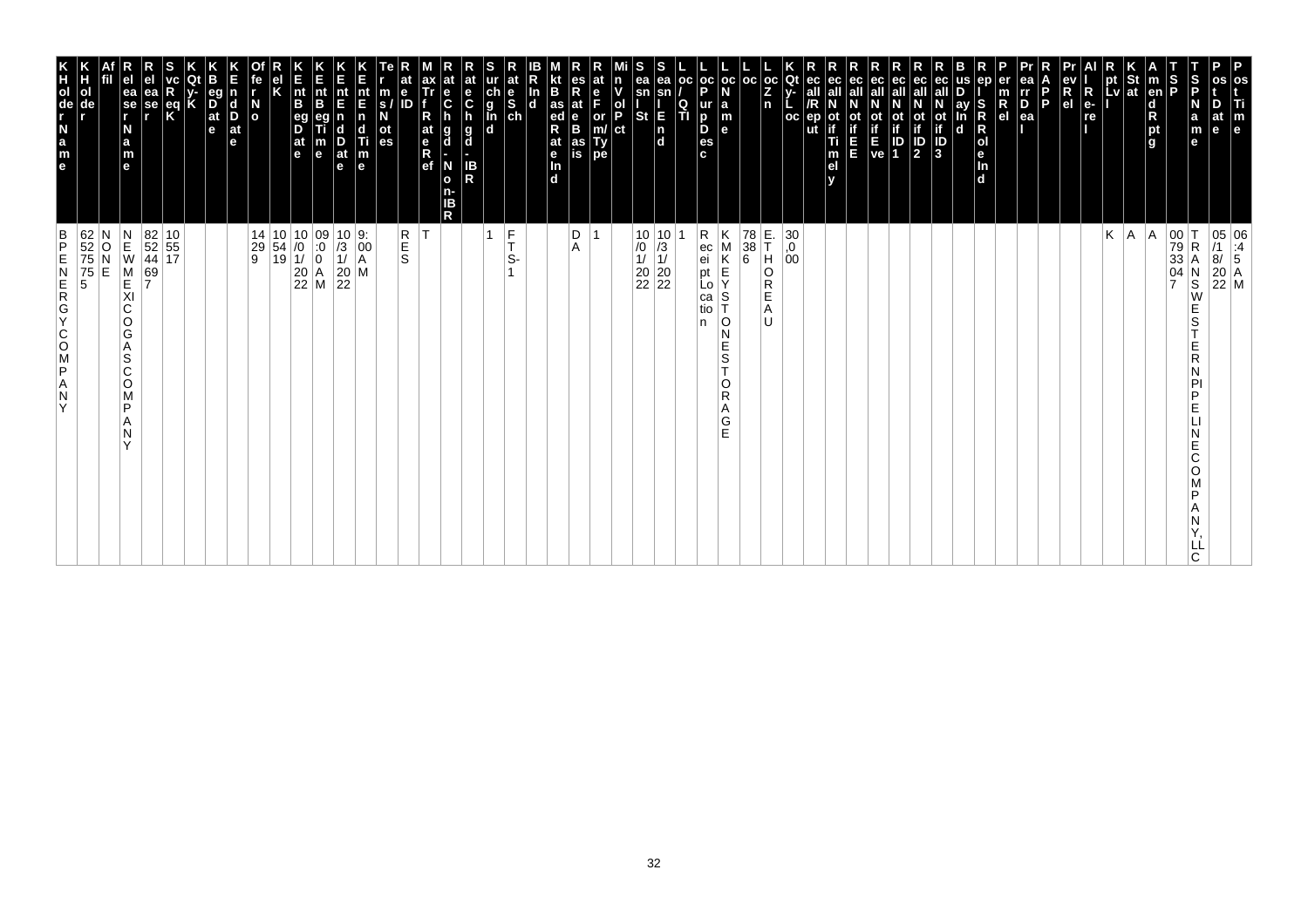| $\frac{B}{P}$<br>ZAPSOOKGAN<br>Y                                                                                                         | K<br>TOUR LEB                                                                                                             |
|------------------------------------------------------------------------------------------------------------------------------------------|---------------------------------------------------------------------------------------------------------------------------|
| 62<br>52<br>75<br>75<br>5<br>5<br>N<br>O<br>E                                                                                            | ol<br>de                                                                                                                  |
| $\begin{array}{c} N \\ E \\ W \end{array}$<br>M<br>KI<br>C<br>O<br>G<br>A<br>S<br>$\mathsf{C}$<br>$\circ$<br>M<br>P<br>N<br>$\checkmark$ | ea<br>$\overline{\phantom{a}}$ se<br>N<br>a<br>m<br>$\mathbf{e}$                                                          |
| 69<br>7                                                                                                                                  | еа<br>se                                                                                                                  |
| 82 10<br>52 55<br>44 17                                                                                                                  | $rac{eq}{K}$                                                                                                              |
|                                                                                                                                          |                                                                                                                           |
|                                                                                                                                          | eq<br>$\overline{D}$ <sub>at</sub><br>e                                                                                   |
|                                                                                                                                          | $\vert$ d<br>D<br>$ $ at<br>le.                                                                                           |
| $\begin{array}{c cc} 14 & 10 & 11 & 09 \\ 29 & 54 & /0 & :0 \\ 9 & 19 & 1/ & 0 \\ & & 20 & A \\ & & 22 & M \\ \end{array}$               | $\overline{a}$                                                                                                            |
|                                                                                                                                          |                                                                                                                           |
|                                                                                                                                          | $\vert_{\mathsf{B}}^{\mathsf{nt}}$<br>eg<br>D<br>$ $ at<br>l e                                                            |
|                                                                                                                                          | Ê<br>nt<br>B<br>m<br>$\mathbf e$                                                                                          |
| $\frac{11}{13}$<br>0/<br>20<br>20<br>22                                                                                                  | nt<br>E<br>$\frac{D}{at}$<br>$\mathbf e$                                                                                  |
| 9.<br>$\overline{)00}_{A}$<br>M                                                                                                          | nt<br>E<br>n<br>d<br>Ti<br>m<br>e                                                                                         |
|                                                                                                                                          | m<br>S.<br>οt<br>es                                                                                                       |
| <b>R</b><br>S<br>ΙT                                                                                                                      | е<br>ID                                                                                                                   |
|                                                                                                                                          | ax<br>Tr<br>$\frac{e}{C}$<br>at<br>g<br>$\begin{array}{c} e \\ R \\ e f \end{array}$<br>d<br>N<br>$\mathbf{o}$<br>ΙB<br>R |
|                                                                                                                                          | at<br>e<br>at<br>$\mathbf c$<br>$\frac{g}{d}$<br><b>IB</b><br>R<br>n-                                                     |
| $\overline{1}$                                                                                                                           |                                                                                                                           |
| $\frac{F}{T}$<br>S-                                                                                                                      | at<br>$\begin{array}{c}\n\stackrel{\mathsf{d}}{\mathsf{e}}\n\stackrel{\mathsf{d}}{\mathsf{e}}\n\end{array}$               |
|                                                                                                                                          | In<br>$\mathbf d$                                                                                                         |
|                                                                                                                                          | B<br>$\frac{1}{4}$ as<br>R<br>at<br>$\frac{e}{\ln}$<br>d.                                                                 |
| D<br>Α                                                                                                                                   | es<br>R<br>at<br>B<br>as<br>is                                                                                            |
| $\overline{1}$                                                                                                                           | at<br>F<br>or<br>Ty<br>pe                                                                                                 |
|                                                                                                                                          | n<br>ol<br>P<br>ct                                                                                                        |
|                                                                                                                                          | ea<br>sn<br>St                                                                                                            |
| 11 11<br>$\begin{array}{c} 7.76 \\ 10 \\ 11 \\ 20 \\ 22 \\ 22 \end{array}$                                                               | ea<br>E<br>$\frac{1}{d}$                                                                                                  |
|                                                                                                                                          | oc <br>Q<br>ΤÌ                                                                                                            |
| R<br>ec<br>ei<br>pt<br>Lo<br>ca<br>tio<br>n.                                                                                             | p<br>ur<br>D<br>D<br>es<br>c.                                                                                             |
| W<br>$\frac{1}{5}$<br>E<br>Χ<br>A<br>S<br>P<br>$\circ$<br>O                                                                              | oc oc <br>la<br>m<br>$\mathbf{e}$                                                                                         |
| $\begin{array}{c} 58 \\ 64 \\ 6 \end{array}$                                                                                             | l oc                                                                                                                      |
| E.<br>T<br>H<br>O<br>R<br>Ε<br>Α<br>U                                                                                                    | $ oc $ Qt<br>Z<br>n                                                                                                       |
| $^{45}_{,0}$<br>00                                                                                                                       | oc                                                                                                                        |
|                                                                                                                                          | ec<br>ut                                                                                                                  |
|                                                                                                                                          | ec<br>οt<br>Ti<br>m<br>el                                                                                                 |
|                                                                                                                                          | ec<br>Ш                                                                                                                   |
|                                                                                                                                          | ot<br>if<br>ve                                                                                                            |
|                                                                                                                                          | eс<br>οt<br>ID<br>1                                                                                                       |
|                                                                                                                                          | ec<br>all<br>ot<br>if<br>3<br><b>ot</b><br>$\overline{\mathbf{P}}$                                                        |
|                                                                                                                                          | ay<br>$\mathbf d$                                                                                                         |
|                                                                                                                                          | ep<br>S<br>$\mathsf R$<br>R<br>Jen<br>d                                                                                   |
|                                                                                                                                          | $\overline{R}_{el}$                                                                                                       |
|                                                                                                                                          | ea<br>rr<br>$\overline{D}$ ea                                                                                             |
|                                                                                                                                          | P                                                                                                                         |
|                                                                                                                                          | $\overline{\mathsf{R}}$<br>R<br>e <sub>1</sub>                                                                            |
|                                                                                                                                          | $e-$<br>re                                                                                                                |
| K<br> A                                                                                                                                  | pt<br>Lv                                                                                                                  |
| A                                                                                                                                        | St<br><b>at</b>                                                                                                           |
| $\overline{7}$                                                                                                                           | $\frac{1}{2}$<br>$\vert$ m<br>en<br>d<br>pt<br>g                                                                          |
| 00<br>79<br>33<br>İΤ<br>$\mathsf R$<br>А<br>04<br>$_{\rm S}^{\rm N}$<br>W<br>Ε<br>S<br>Ε<br>R<br>D<br>Ε<br>E<br>Ć<br>O<br>D<br>C         | S<br>P<br>N<br>a<br>m<br>$\mathbf e$                                                                                      |
| LL                                                                                                                                       | at<br>$\mathbf{e}$                                                                                                        |
| 05 06<br>/1 :4<br>8/ 5<br>20 A<br>22 M                                                                                                   | os<br>Ti<br>m<br>e                                                                                                        |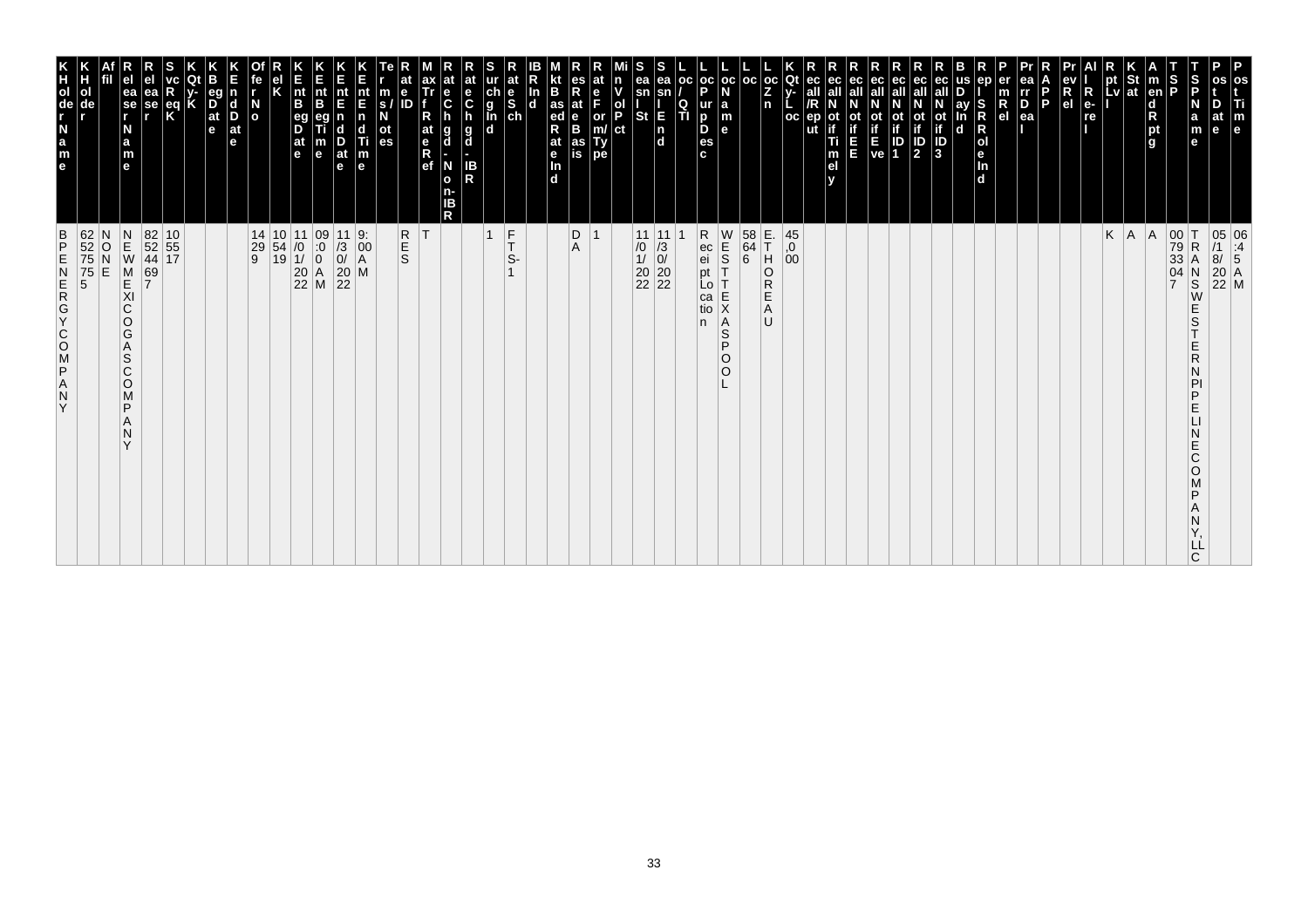| $\frac{St}{at}$<br>$\frac{1}{2}$<br>S<br>P<br>$\vert$ m<br>en<br>N<br>a<br>m<br>d<br>pt<br>g<br>$\mathbf{e}$       | A<br> A<br>00 T<br>79 R<br>33 A<br>04 N<br>7 S<br>$\mathsf R$<br>Α<br>$_\mathrm{S}^\mathrm{N}$<br>W<br>E<br>S<br>Е<br>R<br>D<br>E<br>E<br>Ć<br>O<br>D<br>ᄔ<br>C |
|--------------------------------------------------------------------------------------------------------------------|-----------------------------------------------------------------------------------------------------------------------------------------------------------------|
| pt<br>Lv                                                                                                           | Κ                                                                                                                                                               |
| R<br>R<br>e <sub>l</sub><br>$e-$<br>re                                                                             |                                                                                                                                                                 |
| ea<br>I<br>P<br>ea<br>ea<br>P.                                                                                     |                                                                                                                                                                 |
| ep<br>er<br>m<br>$\overline{R}$ el                                                                                 |                                                                                                                                                                 |
| ay<br>S<br>R<br>$\mathbf d$                                                                                        |                                                                                                                                                                 |
| ot<br>if<br>iD<br>3                                                                                                |                                                                                                                                                                 |
| ec<br>all<br>ec<br>all<br>ot<br>if<br>ot<br>$\frac{1}{2}$<br>ID<br>1                                               |                                                                                                                                                                 |
| ec<br>all<br>ot<br>if<br>ve                                                                                        |                                                                                                                                                                 |
| ec<br>all<br>Ξ                                                                                                     |                                                                                                                                                                 |
| ec<br>ec<br>οt<br>ep<br>Ti<br>m<br>el                                                                              |                                                                                                                                                                 |
| oc<br>ut                                                                                                           | 75<br>,0<br>0 <sup>0</sup>                                                                                                                                      |
| $\left \begin{smallmatrix} \texttt{oc} \ \texttt{Qt} \ \texttt{Z} \end{smallmatrix} \right $ y-<br>n               | E.<br>T<br>H<br>O<br>R<br>Е<br>Α<br>U                                                                                                                           |
| oc <br>∣a<br>$\mathsf{m}$<br>le.                                                                                   | Κ<br>78<br>$\begin{array}{c} 38 \\ 6 \end{array}$<br>M<br>K<br>E<br>S<br>0 I<br>N<br>E<br>$\mathbb S$<br>T<br>O<br>R<br>Α<br>G<br>E                             |
| $\left \begin{array}{c} \texttt{oc} \\ \texttt{P} \end{array}\right $ $\mathbf{N}$<br>ur<br>þ<br>D<br>es<br>c.     | R<br>ec<br>ei<br>pt<br>Lo<br>ca<br>tio<br>n                                                                                                                     |
| oc <br>$\frac{Q}{T}$                                                                                               |                                                                                                                                                                 |
| S<br>ea<br>ea<br>sn<br>$\mathsf{sn}$<br>E.<br><b>St</b><br>$\begin{bmatrix} n \\ d \end{bmatrix}$                  | 11 11<br>$\begin{array}{c} 7.76 \\ 10 \\ 11 \\ 20 \\ 22 \\ 22 \end{array}$                                                                                      |
| n<br>ol<br>P<br>ct                                                                                                 |                                                                                                                                                                 |
| at<br>$_{F}^{\mathrm{e}}$<br>or<br>m/<br>Type                                                                      | -1                                                                                                                                                              |
| kt<br>es<br>R<br>at<br>e<br>B<br>B<br>$\frac{1}{2}$ as<br>R<br>at<br>as<br>is<br>$\frac{e}{\ln}$<br>$\overline{d}$ | D<br>Α                                                                                                                                                          |
| ln<br> d                                                                                                           |                                                                                                                                                                 |
| ur at<br>g<br>g<br>d<br>d<br>d<br>d                                                                                | $\frac{F}{T}$<br>S-                                                                                                                                             |
| S<br>at<br>e<br>C<br>h<br>$\frac{g}{d}$<br>IB<br>R                                                                 |                                                                                                                                                                 |
| at<br>$\frac{e}{C}$<br>g<br>d<br>N<br>$\mathbf{o}$<br>n-<br>ΙB<br>R                                                |                                                                                                                                                                 |
| ax<br>Tr<br>R<br>at<br>$\begin{matrix} e \\ R \\ R \end{matrix}$                                                   | İΤ                                                                                                                                                              |
| at<br>e<br>m<br>ID<br>$\mathbf{s}$<br>ot<br>es                                                                     | R<br>S<br>S                                                                                                                                                     |
| nt<br>E<br>$\overline{\mathsf{n}}$<br>$\mathsf{d}$<br>Ti<br>m<br>e                                                 | 9.<br>$\left  \begin{smallmatrix} 0 & 0 \\ 0 & 0 \\ A & A \end{smallmatrix} \right $<br>M                                                                       |
| n<br>Ent<br>nt<br>E<br>$\frac{D}{at}$<br>m<br>$\mathbf e$                                                          | $\begin{bmatrix} 11 \\ 73 \\ 0 \\ 20 \\ 22 \end{bmatrix}$                                                                                                       |
| $\vert_{\mathsf{B}}^{\mathsf{nt}}$<br>$\frac{eg}{D}$<br>$\frac{at}{e}$<br>$\mathbf e$                              | $\begin{array}{ c c c c c }\n 14 & 10 & 11 & 09 \\  29 & 54 & 0 & 0 \\  9 & 19 & 1 & 0\n\end{array}$<br>$\begin{vmatrix} 20 \\ 22 \end{vmatrix}$ M              |
|                                                                                                                    |                                                                                                                                                                 |
| fe<br>$\frac{N}{2}$                                                                                                |                                                                                                                                                                 |
| eg<br>n<br>$\vert_{\mathsf{D}}^{\mathsf{d}}$<br>$ $ at<br>le.                                                      |                                                                                                                                                                 |
| K<br>$\overrightarrow{D}$ <sub>at</sub><br>e                                                                       |                                                                                                                                                                 |
| R                                                                                                                  |                                                                                                                                                                 |
| ea<br>se<br>r                                                                                                      | $\begin{array}{ c c }\n 82 & 10 \\  52 & 55 \\  44 & 17\n\end{array}$<br>$\frac{69}{7}$                                                                         |
| e <sub>1</sub><br>ea<br>se<br>r<br>N<br>$\frac{a}{m}$<br>$\mathbf{e}$                                              | $\begin{array}{c}\nN \\ E \\ W\n\end{array}$<br>M<br>KI<br>C<br>O<br>G<br>Α<br>S<br>C<br>O<br>M<br>P<br>A<br>N<br>$\checkmark$                                  |
| Н<br>ol<br>de                                                                                                      | 62<br>52<br>75<br>75<br>5<br>5<br>O<br>E                                                                                                                        |
| e a z - de r x                                                                                                     | $\frac{B}{P}$<br>Z<br><br><br><br><br><br><br><br><br><br><br><br><br><br><br><br><br><br><br><br><br><br><br><br><br>Y                                         |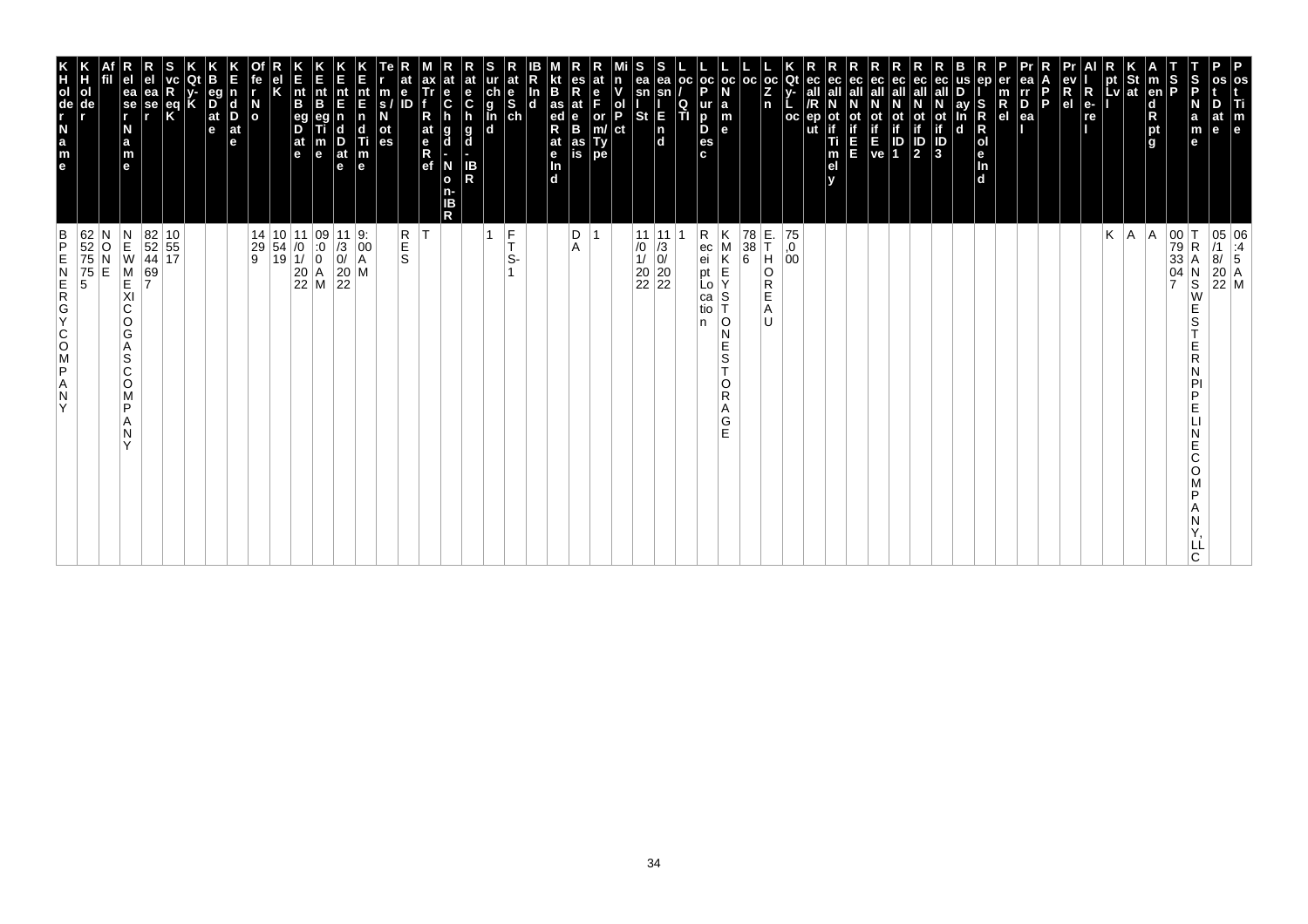| 62<br>52<br>75<br>75<br>5<br>5<br>$\frac{B}{P}$<br>ZAPSOOKGAN<br>Y                                                                      | K<br>TOUR LEB<br>ol<br>de                                                      |
|-----------------------------------------------------------------------------------------------------------------------------------------|--------------------------------------------------------------------------------|
| N<br>O<br>E                                                                                                                             |                                                                                |
| $\begin{array}{c} N \\ E \\ W \end{array}$<br>M<br>KI<br>C<br>O<br>G<br>A<br>S<br>$\mathsf{C}$<br>O<br>M<br>P<br>Α<br>N<br>$\checkmark$ | ea<br>$\overline{\phantom{a}}$ se<br>N<br>a<br>m<br>$\mathbf{e}$               |
| 82 10<br>52 55<br>44 17<br>69<br>7                                                                                                      | еа<br>se                                                                       |
|                                                                                                                                         | $\frac{eq}{K}$                                                                 |
|                                                                                                                                         |                                                                                |
|                                                                                                                                         | eq<br>$\overline{D}$ <sub>at</sub><br>e                                        |
|                                                                                                                                         | $\vert$ d<br>D<br>$ $ at<br>le.                                                |
| $\begin{array}{ c c c c c }\n 14 & 10 & 06 & 09 \\  29 & 54 & /0 & 0 \\  9 & 19 & 1/ & 0\n\end{array}$                                  | $\frac{N}{2}$                                                                  |
|                                                                                                                                         |                                                                                |
| $\begin{array}{c} 0.00000 \\ 0.00000 \\ 20.00000 \\ 22.00000 \end{array}$                                                               | $\vert_{\mathsf{B}}^{\mathsf{nt}}$<br>eg<br>D<br>$ $ at<br>l e                 |
|                                                                                                                                         | Ê<br>nt<br>B<br>m<br>$\mathbf e$                                               |
| $\begin{array}{c} 09 \\ 73 \\ 0 \\ 20 \\ 22 \end{array}$                                                                                | nt<br>E<br>n<br>d<br>$\frac{D}{at}$<br>$\mathbf e$                             |
| 9.<br>$\left  \begin{smallmatrix} 0 & 0 \\ 0 & 0 \\ A & A \end{smallmatrix} \right $<br>M                                               | nt<br>E<br>Ti<br>$\frac{\mathsf{m}}{\mathsf{e}}$                               |
| <b>R</b><br>S                                                                                                                           | е<br>m<br>ID<br>S.<br>οt<br>es                                                 |
| ΙT                                                                                                                                      | ax<br>Tr<br>at<br>$\begin{array}{c} e \\ R \\ e f \end{array}$                 |
|                                                                                                                                         | at<br>е<br>$\ddot{\mathbf{c}}$<br>g<br>d<br>N<br>$\mathbf{o}$<br>n-<br>ΙB<br>R |
|                                                                                                                                         | at<br>e<br>$\mathbf c$<br>$\frac{g}{d}$<br>IB<br>R                             |
| $\overline{1}$                                                                                                                          | ch<br>g<br>g<br>d<br>d                                                         |
| $\frac{F}{T}$<br>S-                                                                                                                     | at<br>$\frac{e}{sh}$                                                           |
|                                                                                                                                         | In<br>$\mathbf d$                                                              |
|                                                                                                                                         | B<br>$\frac{1}{4}$ as<br>R<br>at<br>$\frac{e}{\ln}$<br>d.                      |
| D<br>Α                                                                                                                                  | es<br>R<br>at<br>B<br>B<br>as<br>is                                            |
| $\overline{1}$                                                                                                                          | at<br>F<br>or<br>Ty<br>pe                                                      |
|                                                                                                                                         | n<br>ol<br>P<br>ct                                                             |
| $\begin{array}{c c} 06 & 09 \\ \hline /0 & \hline /3 \\ 1/ & 0/ \\ 20 & 20 \\ 22 & 22 \end{array}$                                      | ea<br>sn<br>St                                                                 |
|                                                                                                                                         | ea<br>sn<br>E<br>$\frac{1}{d}$                                                 |
| $ 2\rangle$                                                                                                                             | oc <br>Q<br>ΤÌ                                                                 |
| D<br>eli<br>ve<br>ry<br>Lo<br>ca<br>tio<br>n.                                                                                           | oc oc <br>p<br>ur<br>D<br>D<br>es<br>c.                                        |
| N<br>M<br>G<br>$\overline{R}$ l<br>P<br>U<br>R<br>R<br>$\mathsf{C}$<br>$\circ$<br>BI<br>DI<br>R                                         | la<br>m<br>$\mathbf{e}$                                                        |
| $\frac{60}{92}$                                                                                                                         | l oc                                                                           |
| E.<br>T<br>H<br>O<br>R<br>Ε<br>Α<br>U                                                                                                   | $ oc $ Qt<br>Z<br>n                                                            |
| $\left  \begin{smallmatrix} 9 \\ 0 \\ 0 \end{smallmatrix} \right $<br>$\Omega$                                                          | oc<br>ut                                                                       |
|                                                                                                                                         | ec<br>ec<br>οt<br>Ti<br>m<br>el                                                |
|                                                                                                                                         | ec<br>Ш                                                                        |
|                                                                                                                                         | ot<br>if<br>ve                                                                 |
|                                                                                                                                         | ec<br>οt<br>ID<br>1                                                            |
|                                                                                                                                         | ec<br>all<br><b>ot</b><br>$\overline{\mathbf{P}}$                              |
|                                                                                                                                         | ot<br>if<br>3                                                                  |
|                                                                                                                                         | ay<br>$\mathbf d$                                                              |
|                                                                                                                                         | ep<br>S<br>$\mathsf R$<br>R<br>Jen<br>d                                        |
|                                                                                                                                         | $\overline{R}_{el}$                                                            |
|                                                                                                                                         | ea<br>rr<br>$\overline{P}_{ea}$<br>P                                           |
|                                                                                                                                         | R<br>e <sub>1</sub>                                                            |
|                                                                                                                                         | $\overline{\mathsf{R}}$<br>$e-$<br>re                                          |
| K                                                                                                                                       | pt<br>Lv                                                                       |
| A                                                                                                                                       | St<br> at                                                                      |
| A                                                                                                                                       | $\vert$ m<br>en<br>d<br>pt<br>g                                                |
| 00<br>79<br>33<br>04<br>$\overline{7}$                                                                                                  | $\frac{1}{2}$                                                                  |
| ΙT<br>$\mathsf R$<br>А<br>$_{\rm S}^{\rm N}$<br>W<br>Ε<br>S<br>Ε<br>R<br>D<br>Ε<br>E<br>Ć<br>O<br>D<br>LL<br>C                          | S<br>P<br>N<br>a<br>m<br>$\mathbf e$                                           |
| 05 06<br>/1 :4<br>8/ 5<br>20 A<br>22 M                                                                                                  | os<br>os<br>Ti<br>at<br>m<br>e<br>$\mathbf{e}$                                 |
|                                                                                                                                         |                                                                                |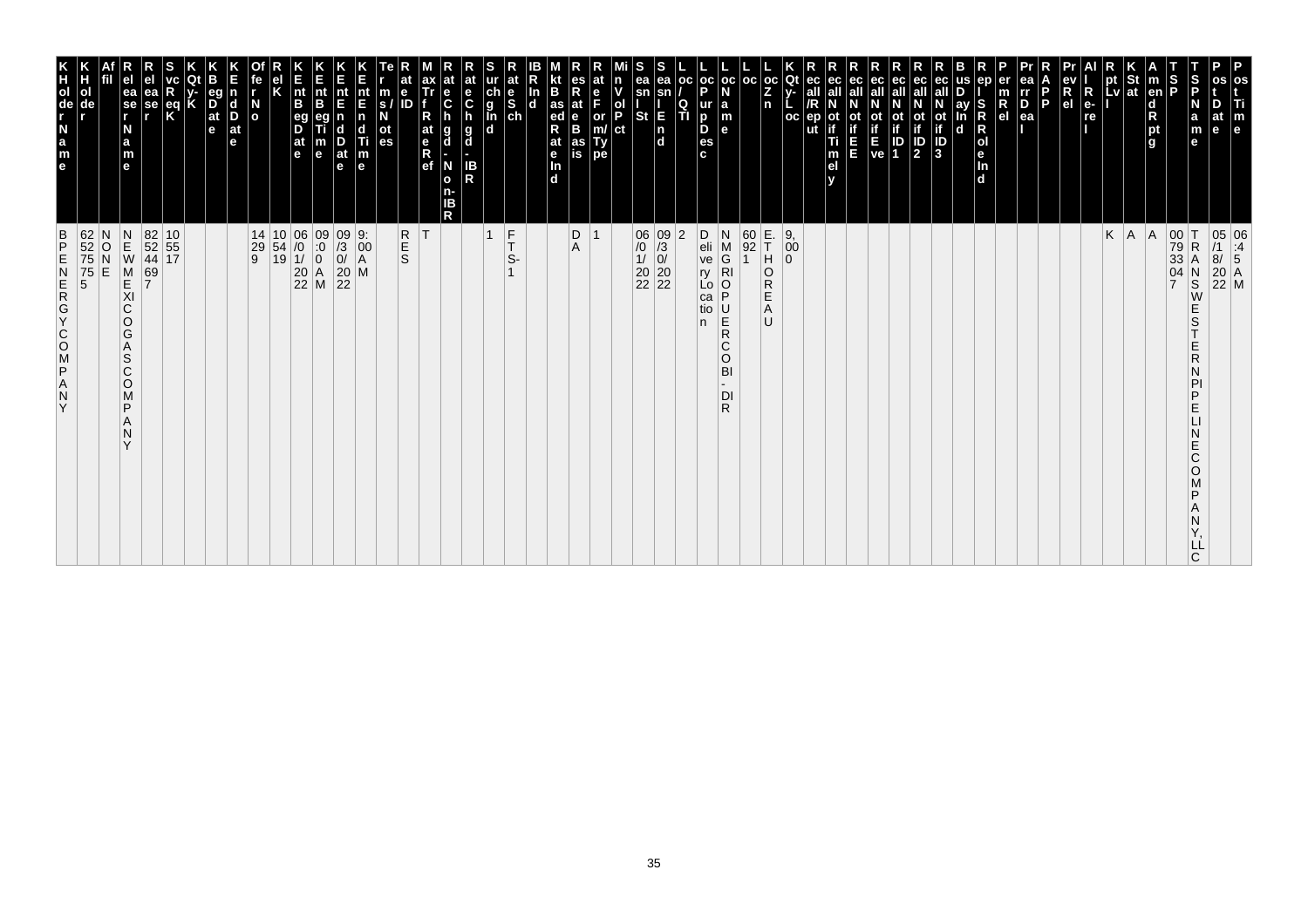| os<br>Ti<br>m<br>e                                                                                                                                                                   | 05 06<br>/1 :4<br>8/ 5<br>20 A<br>22 M                                                                                                |
|--------------------------------------------------------------------------------------------------------------------------------------------------------------------------------------|---------------------------------------------------------------------------------------------------------------------------------------|
| D<br>at<br>le.                                                                                                                                                                       |                                                                                                                                       |
| S<br>P<br>N<br>a<br>m<br>е                                                                                                                                                           | 00 T<br>79 R<br>33 A<br>04 N<br>7 S<br>N<br>S<br>W<br>Е<br>S<br>Ε<br>R<br>N<br>PI<br>P<br>Е<br>Е<br>C<br>O<br>P<br>Α<br>N<br>LL<br>C. |
| $\frac{S}{P}$<br>$\vert$ m<br>en<br>$\mathbf d$<br>R<br>pt<br>g                                                                                                                      | A                                                                                                                                     |
|                                                                                                                                                                                      | A                                                                                                                                     |
| $\left \begin{array}{c}\npt\\ pt\\ lv\n\end{array}\right $ at<br>$\blacksquare$                                                                                                      | Κ                                                                                                                                     |
| R<br>e-<br>re                                                                                                                                                                        |                                                                                                                                       |
| ev<br>R<br>el                                                                                                                                                                        |                                                                                                                                       |
| l P                                                                                                                                                                                  |                                                                                                                                       |
| ea<br>Ir<br>D<br>er<br>$\frac{m}{R}$<br>ea                                                                                                                                           |                                                                                                                                       |
| ep<br>S<br>R<br>$\mathsf R$<br> o <br>le.<br>In<br>d                                                                                                                                 |                                                                                                                                       |
| us<br>ay<br>In<br>d                                                                                                                                                                  |                                                                                                                                       |
| ec<br>ot<br>if<br>J<br>3                                                                                                                                                             |                                                                                                                                       |
| ec<br>all<br>$\mathbb{P}$                                                                                                                                                            |                                                                                                                                       |
| ec<br>Οt<br>$\begin{bmatrix} \mathbf{i} \\ \mathbf{f} \\ \mathbf{E} \\ \mathbf{ve} \end{bmatrix} \begin{bmatrix} \mathbf{i} \\ \mathbf{i} \\ \mathbf{D} \\ \mathbf{1} \end{bmatrix}$ |                                                                                                                                       |
| ec<br>all                                                                                                                                                                            |                                                                                                                                       |
| ec<br>all<br>Ε<br>E                                                                                                                                                                  |                                                                                                                                       |
| ec<br>ec<br>all<br>ot<br>if<br>ep<br>Ti<br>m<br>el<br>v                                                                                                                              |                                                                                                                                       |
| Qt<br>$V -$<br>oc                                                                                                                                                                    | 12<br>$\begin{matrix} 0, 0 \\ 00 \end{matrix}$<br>$\Omega$                                                                            |
| $\left \begin{array}{c} \texttt{oc} \\ \texttt{z} \end{array}\right $<br>n                                                                                                           | E.<br>T<br>H<br>O<br>R<br>E<br>Α<br>U                                                                                                 |
| $_{\rm oc}$<br>N<br>$\begin{array}{c} \mathsf{a} \\ \mathsf{m} \\ \mathsf{e} \end{array}$                                                                                            | 60<br>92<br>$_{\rm G}^{\rm M}$<br>$\mathbf 1$<br>$\overline{R}$<br>O<br>P<br>$\overline{R}$<br>C<br>BI<br>DI<br>R.                    |
| $\frac{1}{P}$<br>ur<br>D<br>D<br>es<br>c                                                                                                                                             | D<br>N<br>$\frac{e}{ve}$<br>ŗy<br>Lo<br>ca<br>tio<br>n<br>O                                                                           |
| OC<br>$\frac{Q}{T}$                                                                                                                                                                  | 2                                                                                                                                     |
| ea<br>sn<br>E<br>$\begin{bmatrix} n \\ d \end{bmatrix}$                                                                                                                              | 11 11<br>$\begin{array}{c c} \n 10 & 73 \\  11 & 0 \\  20 & 20 \\  22 & 22\n \end{array}$                                             |
| S<br>ea<br>sn<br>ol<br>P<br><b>St</b><br>ct                                                                                                                                          |                                                                                                                                       |
| at<br>n<br>v<br>e<br>F<br>or<br>m/<br>Ty<br>pe                                                                                                                                       |                                                                                                                                       |
| es<br>R<br>at<br>e<br>B<br>as<br>is                                                                                                                                                  | D<br>Α                                                                                                                                |
| B<br>as<br>ed<br>at<br>e<br>$\overline{\mathbf{m}}$<br>$\overline{d}$                                                                                                                |                                                                                                                                       |
| $\frac{\ln{}}{\ln{}}$                                                                                                                                                                |                                                                                                                                       |
| at<br>ur<br>ch<br>g<br>l<br>d<br>d<br>$\frac{e}{s}$                                                                                                                                  | $\frac{F}{T}$<br>1<br>S-                                                                                                              |
| at<br>e<br>$\mathbf c$<br>h<br>g<br>d<br>н<br>IB<br>R                                                                                                                                |                                                                                                                                       |
| $\frac{e}{C}$<br>h<br>g<br>d<br>N<br>$\mathbf{o}$<br>n-<br>IΒ<br>R                                                                                                                   |                                                                                                                                       |
| ax<br>Tr<br>R<br>at<br>e<br>R<br>ef                                                                                                                                                  | İΤ                                                                                                                                    |
| e<br>m<br>s/<br>N<br>ID<br>ot<br>es                                                                                                                                                  | R<br>E<br>S                                                                                                                           |
| nt<br>E<br>$\begin{array}{c} \n\mathbf{n} \\ \n\mathbf{d} \\ \n\mathbf{m} \\ \n\mathbf{e} \n\end{array}$                                                                             | 9.<br>$\left  \begin{smallmatrix} 0 & 0 \\ 0 & 0 \\ A & A \end{smallmatrix} \right $                                                  |
| Ε<br>nt<br>E<br>$\frac{D}{at}$<br>e                                                                                                                                                  | $\begin{vmatrix} 11 \\ 73 \\ 0 \end{vmatrix}$<br>$\begin{bmatrix} 20 \\ 22 \end{bmatrix}$ M                                           |
| K<br>Ent<br>B<br>$\frac{nt}{B}$<br>eg<br>D<br>$\frac{at}{e}$<br>m<br>e                                                                                                               | $\begin{array}{c c} 11 & 09 \\ \hline 10 & 0 \\ 1/ & 0 \\ 20 & A \\ 22 & M \end{array}$                                               |
| Κ                                                                                                                                                                                    | 10 11<br>$\begin{array}{ c c } \hline 54 & 0 \\ 19 & 1 \end{array}$                                                                   |
| fe<br>r<br>$\overline{a}$                                                                                                                                                            | 14<br>29<br>9                                                                                                                         |
| n<br>$\vert_{\mathrm{D}}^{\mathrm{d}}$<br>$ $ at<br>e                                                                                                                                |                                                                                                                                       |
| eg<br>$\overline{D}$ at $\overline{e}$                                                                                                                                               |                                                                                                                                       |
| K                                                                                                                                                                                    |                                                                                                                                       |
| ea<br>se<br>,<br>$\frac{eq}{K}$                                                                                                                                                      | $\begin{array}{ c c }\n 82 & 10 \\  52 & 55 \\  44 & 17\n\end{array}$<br>69<br>7                                                      |
| e <sub>1</sub><br>ea<br>se<br>r<br>N<br>$\frac{a}{m}$<br>e                                                                                                                           | $\begin{array}{c} N \\ E \\ W \end{array}$<br>M<br>E<br>XI<br>$\mathsf C$<br>O<br>G<br>Α<br>S<br>C<br>O<br>M<br>P<br>Α<br>N<br>Y      |
|                                                                                                                                                                                      | Ν<br>O<br>E                                                                                                                           |
| Н<br>ol<br>de                                                                                                                                                                        | 62<br>52<br>75<br>75<br>5                                                                                                             |
| e a z - de r x                                                                                                                                                                       | $\frac{B}{P}$<br>ZAPSOCYCREN<br>Y                                                                                                     |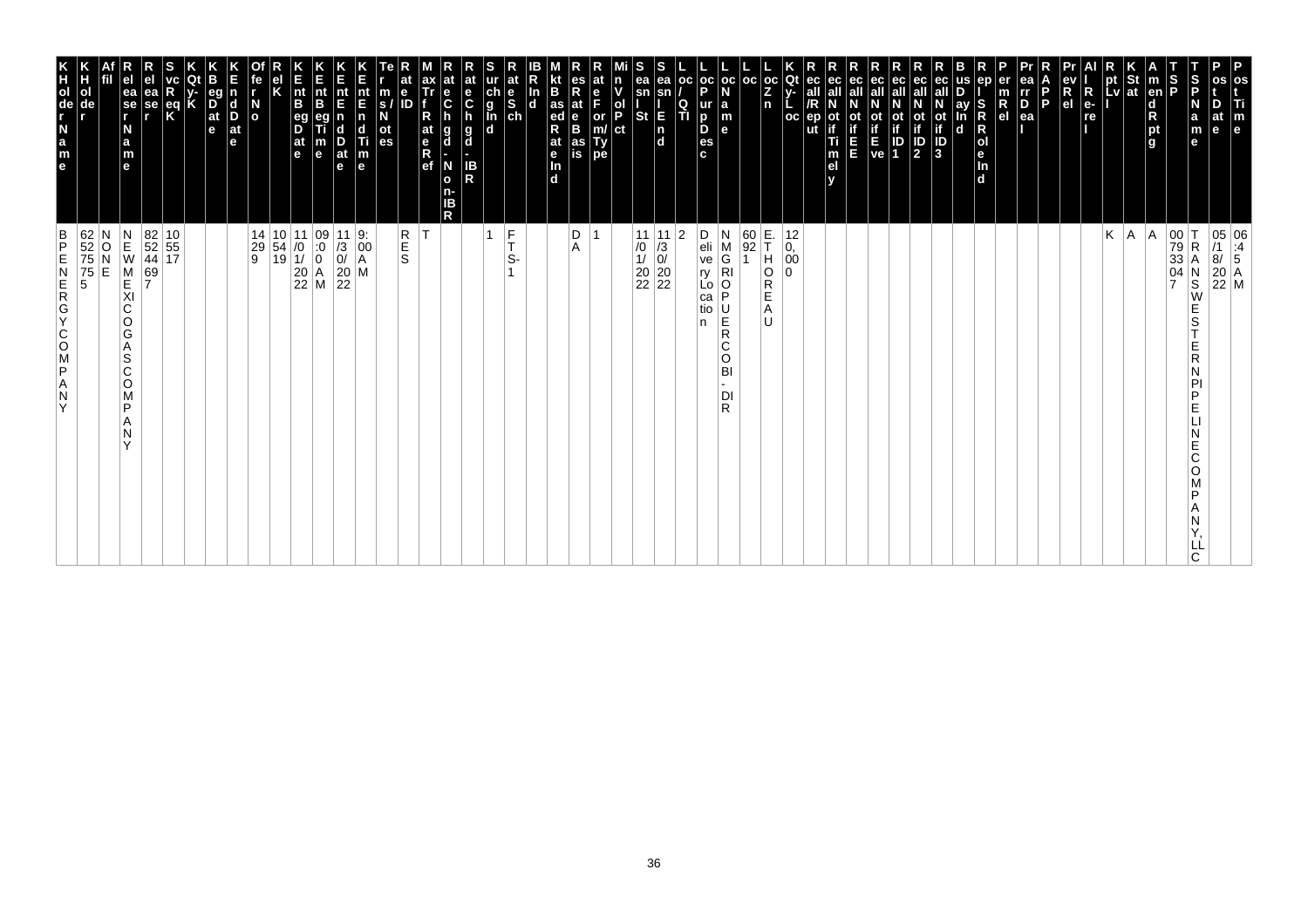| m<br>$\mathbf e$                                                                          |                                                                                                                                   |
|-------------------------------------------------------------------------------------------|-----------------------------------------------------------------------------------------------------------------------------------|
| at<br>le                                                                                  | 05 06<br>/1 :4<br>8/ 5<br>20 A<br>22 M                                                                                            |
| ∣S<br>IP<br>a<br>m<br>e                                                                   | $\frac{N}{S}$<br>E<br>S<br>E<br>R<br>Ν<br>PI<br>P<br>E<br>N<br>E<br>C<br>O<br>Μ<br>P<br>Α<br>N<br>Y,<br>LL<br>C                   |
| S<br>P                                                                                    | 00 T<br>79 R<br>33 A<br>04 N<br>7 S                                                                                               |
| en <br>d<br>P<br>g<br>g                                                                   |                                                                                                                                   |
| $\frac{1}{2}$ St<br>Lv at                                                                 | $K \mid N \mid A$                                                                                                                 |
| к<br>pt                                                                                   |                                                                                                                                   |
| $\frac{ev}{R}$<br>R<br>e-<br>re                                                           |                                                                                                                                   |
| Б<br>Þ                                                                                    |                                                                                                                                   |
| $\overline{P}_{ea}$                                                                       |                                                                                                                                   |
| $\frac{m}{R}$                                                                             |                                                                                                                                   |
| SRR<br>Dend                                                                               |                                                                                                                                   |
| ay<br>$\mathbf d$                                                                         |                                                                                                                                   |
| ec<br>all<br>$\frac{1}{10}$<br>$\frac{1}{3}$                                              |                                                                                                                                   |
| ec<br>$\frac{\text{ot}}{\text{1}}$                                                        |                                                                                                                                   |
| $E_{\text{ve}}$ ID                                                                        |                                                                                                                                   |
| ec<br>all<br>ot                                                                           |                                                                                                                                   |
| ec<br>ot<br>if<br>Ξ                                                                       |                                                                                                                                   |
| ec<br>all<br>ec<br>all<br>/R<br>ep<br>ut<br>m<br>el                                       |                                                                                                                                   |
| Qt<br>oc                                                                                  | $^{21}_{,0}$<br>$^{0}_{00}$                                                                                                       |
| $\frac{1}{2}$<br>n                                                                        | $\mathsf K$                                                                                                                       |
| oc                                                                                        | $\begin{array}{c c}\n 50 & \text{I} \\  05 & \text{B} \\  45 & \text{II} \\  \hline\n 1 & \text{N}\n \end{array}$                 |
| oc<br><b>a</b><br><b>a</b><br><b>a</b><br><b>a</b>                                        | <br> <br>B<br> <br> <br>                                                                                                          |
| $_{\rm oc}$<br>$\frac{1}{P}$<br>$\frac{Q}{T}$<br>$\frac{p}{\text{es}}$<br>$\mathbf{c}$    | 2<br>$\begin{array}{c} \nD \\ \neli \\ \nve \n\end{array}$<br>ŗу<br>Lo<br>ca<br>tio<br>n                                          |
| ea<br>sn<br>E<br>n<br>d                                                                   |                                                                                                                                   |
| sn<br><b>St</b>                                                                           |                                                                                                                                   |
| lol<br>IP<br>ct                                                                           |                                                                                                                                   |
| or<br>m/<br>Ty<br>pe                                                                      |                                                                                                                                   |
| at<br>$\frac{e}{B}$<br>as<br>is                                                           | $\begin{array}{c} \mathsf{D} \\ \mathsf{A} \end{array}$                                                                           |
| B<br>In<br>as ed<br>Rat e<br>In d<br>d                                                    |                                                                                                                                   |
| $\frac{e}{sh}$                                                                            | $F_T$<br>S-                                                                                                                       |
| ur<br>g<br>g<br>d<br>d                                                                    | $\mathbf{1}$                                                                                                                      |
| at<br>e<br>C<br>h<br>g<br>d<br>$\frac{1}{R}$                                              |                                                                                                                                   |
| $\frac{e}{C}$<br>g<br>d<br>N<br>$\bullet$<br>n-<br>ΙB<br>$\mathsf{R}$                     |                                                                                                                                   |
| ax<br>Tr<br>R<br>at<br>$R$ ef                                                             | T                                                                                                                                 |
| e<br>m<br>ID<br>$\frac{s}{N}$<br>$\frac{at}{es}$                                          | R<br>S<br>S                                                                                                                       |
| nt<br>$E$<br>n<br>$\begin{array}{c}\n\mathbf{d} \\ \mathbf{f} \\ \mathbf{m}\n\end{array}$ |                                                                                                                                   |
| nt<br>E<br>n<br>$\frac{D}{at}$                                                            | 03 9:<br>/3 00<br>1/ A<br>20 M<br>23                                                                                              |
| Ε<br>nt<br>B<br>m<br>e                                                                    |                                                                                                                                   |
| h<br>Int<br>B<br>B<br>at<br>e                                                             | $\begin{array}{c cc} 10 & 04 & 09 \\ 54 & /0 & 0 \\ 46 & 1/ & 0 \\ 20 & A & 22 \\ 22 & M & \end{array}$                           |
| el<br>K                                                                                   |                                                                                                                                   |
| $\frac{N}{\sigma}$                                                                        | 14<br>$\begin{vmatrix} 26 \\ 6 \end{vmatrix}$                                                                                     |
| $\frac{\mathsf{d}}{\mathsf{D}}$<br>at<br>e                                                |                                                                                                                                   |
| В<br>eg<br>D<br>at<br>e                                                                   |                                                                                                                                   |
| eq<br>K                                                                                   |                                                                                                                                   |
| ea<br>se<br>r                                                                             | 15 10<br>61 55<br>70 08<br>00<br>0                                                                                                |
| ea<br>se<br>r<br>N<br>a<br>m<br>e                                                         | ZZUDZE<br>G<br>$\mathsf R$<br>E<br>$\vert S \vert$<br>$\circ$<br>U<br>${\sf R}$<br>$rac{C}{E}$<br>$\mbox{\bf S}$<br>IV<br>LL<br>C |
| de                                                                                        | N<br>11<br>OZO.                                                                                                                   |
| ol                                                                                        | $\frac{36}{37}$<br>50<br>3                                                                                                        |
| e a z d e E                                                                               | ofxommzwowsop                                                                                                                     |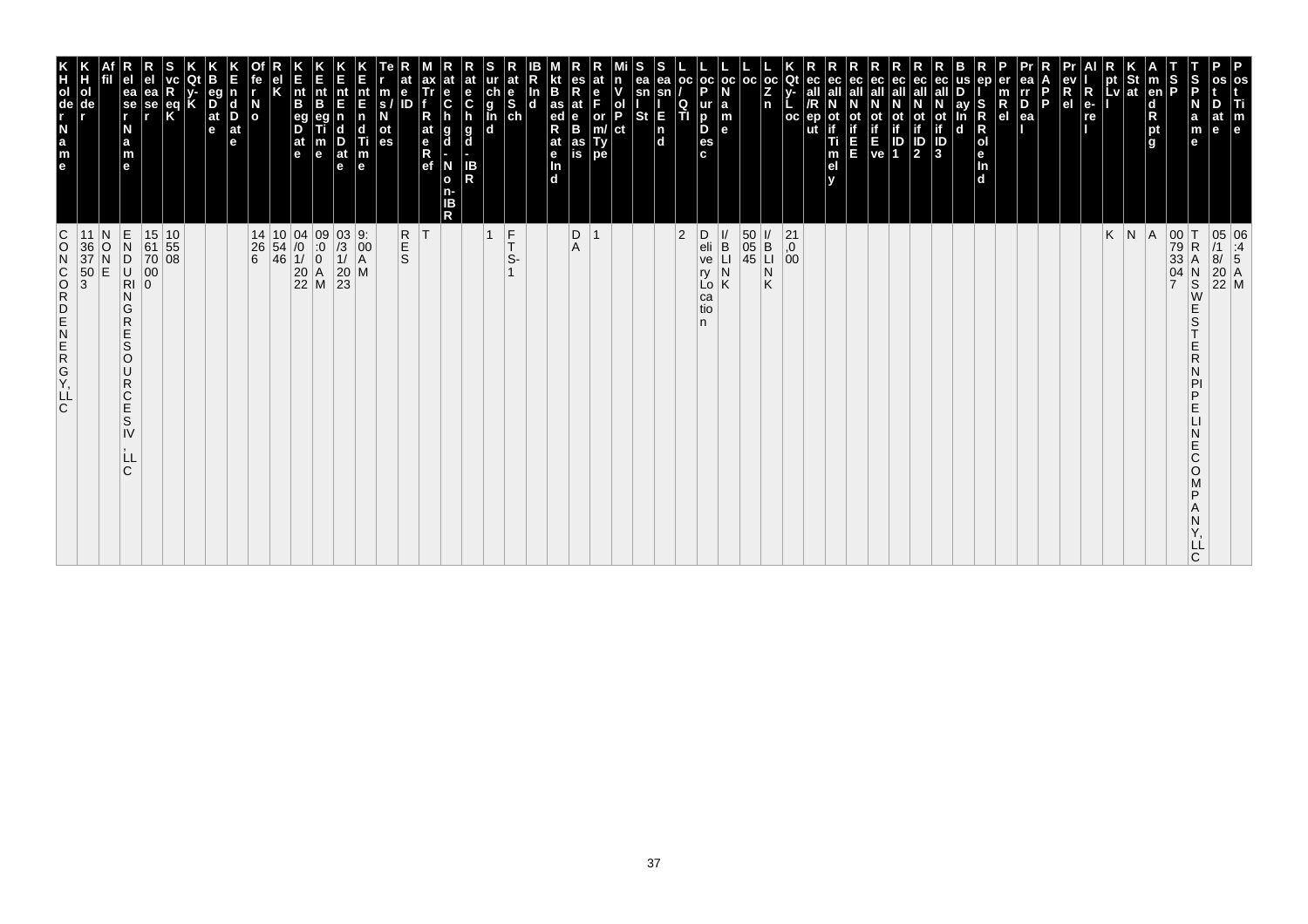| os<br>Ti<br>$\mathbf{m}_{\mathbf{e}}$                                                                                                   |                                                                                                                                                             |
|-----------------------------------------------------------------------------------------------------------------------------------------|-------------------------------------------------------------------------------------------------------------------------------------------------------------|
| D<br>at<br>le                                                                                                                           | 05 06<br>/1 :4<br>8/ 5<br>$\begin{bmatrix} 20 \\ 22 \\ M \end{bmatrix}$ M                                                                                   |
| S<br>P<br>N<br>a<br>m<br>е                                                                                                              | $\overline{\mathsf{R}}$<br>N<br>$\ddot{s}$<br>W<br>E<br>S<br>E<br>R<br>N<br>PI<br>P<br>E<br>Ε<br>C<br>O<br>P<br>Α<br>N<br>LL<br>C.                          |
| S<br>P<br>m<br> en <br>$\frac{d}{R}$ pt<br>g                                                                                            | $\begin{vmatrix} 00 \\ 79 \\ 33 \end{vmatrix}$<br>$\frac{04}{7}$                                                                                            |
| <b>St</b><br>at                                                                                                                         | A                                                                                                                                                           |
| <b>LV</b>                                                                                                                               | $K \mid N$                                                                                                                                                  |
| R<br>e-<br>re<br>.                                                                                                                      |                                                                                                                                                             |
| ev<br>R<br>el                                                                                                                           |                                                                                                                                                             |
| ea<br>l P<br>ea                                                                                                                         |                                                                                                                                                             |
| er<br>rr<br>m<br>$R_{el}$<br>0                                                                                                          |                                                                                                                                                             |
| en<br>S<br>Ř<br>$\mathsf R$<br> o <br>le.<br>In<br>$\mathbf d$                                                                          |                                                                                                                                                             |
| us<br>ay<br>In<br>d                                                                                                                     |                                                                                                                                                             |
| ot<br>if<br>ID<br>3                                                                                                                     |                                                                                                                                                             |
| eс<br>$\frac{1}{2}$                                                                                                                     |                                                                                                                                                             |
| ec<br>οt                                                                                                                                |                                                                                                                                                             |
| ec<br>$\begin{array}{c} \text{if} \\ \text{E} \\ \text{ve} \end{array} \begin{array}{c} \text{if} \\ \text{ID} \\ \text{1} \end{array}$ |                                                                                                                                                             |
| ec<br>all<br>E                                                                                                                          |                                                                                                                                                             |
| ec<br>οt<br>Ti<br>m<br>el<br>v                                                                                                          |                                                                                                                                                             |
| Qt<br>ec<br>$V -$<br><b>OC</b><br>ep                                                                                                    | $^{10}_{,5}$<br>00                                                                                                                                          |
| $\frac{1}{2}$<br>$\mathsf{n}$                                                                                                           | U<br>Α<br>И<br>$\overline{2}$                                                                                                                               |
| l oc                                                                                                                                    | $\begin{array}{ c c }\n 50 & S \\  05 & A \\  38 & N\n\end{array}$                                                                                          |
| $_{\rm oc}$<br>N<br>$\begin{array}{c} \mathsf{a} \\ \mathsf{m} \\ \mathsf{e} \end{array}$                                               | R<br>E<br>D<br>C<br>E<br>Α<br>$\mathsf{R}$<br>Α<br>R<br>К<br>A<br>N<br>S<br>Α<br>S<br>O<br>$\circ$<br>D                                                     |
| $\frac{1}{P}$<br>oc<br>Q<br>o<br>es<br>c<br>ΙTΙ                                                                                         | R<br>ec<br>ei<br>рt<br>Lo<br>са<br>tio<br>n                                                                                                                 |
| ea<br>sn<br>E<br>$\begin{bmatrix} n \\ d \end{bmatrix}$                                                                                 |                                                                                                                                                             |
| s<br>ea<br>sn<br><b>St</b>                                                                                                              |                                                                                                                                                             |
| ol<br>P<br>ct                                                                                                                           |                                                                                                                                                             |
| e<br>F<br>or<br>m/<br>Type                                                                                                              |                                                                                                                                                             |
| R<br>at<br>$_{\rm B}^{\rm e}$<br>as<br>is                                                                                               | $_{\rm A}^{\rm D}$                                                                                                                                          |
| B<br>In<br>$\frac{1}{\text{ed}}$<br>R<br>$\overline{d}$<br>at<br>e <sub>In</sub><br>d                                                   |                                                                                                                                                             |
| $\frac{e}{sh}$                                                                                                                          | $\frac{F}{T}$<br>S-                                                                                                                                         |
| ch<br>g<br>l<br>d<br>d                                                                                                                  | 1                                                                                                                                                           |
| $\mathbf{e}$<br>$\mathbf c$<br>n<br>g<br>d<br>IB<br>R                                                                                   |                                                                                                                                                             |
| ax<br>Tr<br>$\frac{e}{C}$<br>g<br>d<br>N<br>$\mathbf{o}$<br>n-<br>ΙB<br>R                                                               |                                                                                                                                                             |
| R<br>at<br>e <sub>R</sub><br>ef                                                                                                         | R<br>E<br>S<br>lT.                                                                                                                                          |
| e<br>m<br>$\mathbf{s}$<br>ot<br>es                                                                                                      |                                                                                                                                                             |
| nt<br>E<br> n<br>$\begin{array}{c}\n\mathbf{d} \\ \mathbf{T}i \\ \mathbf{m} \\ \mathbf{e}\n\end{array}$                                 | $\begin{bmatrix} 9: \\ 00 \\ A \end{bmatrix}$                                                                                                               |
| Е<br>nt<br>E<br>D<br>at<br>e                                                                                                            | $\begin{vmatrix} 03 \\ 13 \\ 1 \end{vmatrix}$<br>$\begin{vmatrix} 20 \\ 23 \end{vmatrix}$ M                                                                 |
| K<br>Ent<br>B<br>m<br>e                                                                                                                 | $\begin{array}{c c} 10 & 04 & 09 \\ 54 & /0 & 0 \\ 46 & 1/ & 0 \\ 20 & A \\ 22 & M \end{array}$                                                             |
| $\vert_{\mathsf{B}}^{\mathsf{nt}}$<br>eg<br>D<br>$\frac{at}{e}$                                                                         |                                                                                                                                                             |
| κ                                                                                                                                       | 14                                                                                                                                                          |
| fe<br>$\frac{N}{2}$                                                                                                                     | $\begin{matrix} 26 \\ 6 \end{matrix}$                                                                                                                       |
| eq<br>$\overline{D}$ <sub>at</sub><br>d<br>D<br>e<br>$ $ at<br>e                                                                        |                                                                                                                                                             |
|                                                                                                                                         |                                                                                                                                                             |
| $\frac{eq}{K}$                                                                                                                          |                                                                                                                                                             |
| ea<br>se<br>r                                                                                                                           | $\begin{array}{ c c }\n15 & 10 \\ 61 & 55 \\ 70 & 08\n\end{array}$<br>00<br>0                                                                               |
| ea<br>se<br>r<br>N<br>a<br>m<br>e                                                                                                       | $\frac{\mathsf{E}}{\mathsf{N}}$<br>D<br>$\frac{1}{2}$<br>G<br>$\overline{R}$<br>E<br>S<br>O<br>U<br>$\mathsf R$<br>C<br>E<br>$\mathsf{s}$<br>IV<br>Ш<br>IC. |
| de                                                                                                                                      | N<br>O<br>E                                                                                                                                                 |
| e a z - g o H K<br>ol                                                                                                                   | 11<br>$\frac{36}{37}$<br>$\frac{50}{3}$                                                                                                                     |
|                                                                                                                                         | C<br>$\circ$<br>KGREZEDROO<br> LĹ<br>lc.                                                                                                                    |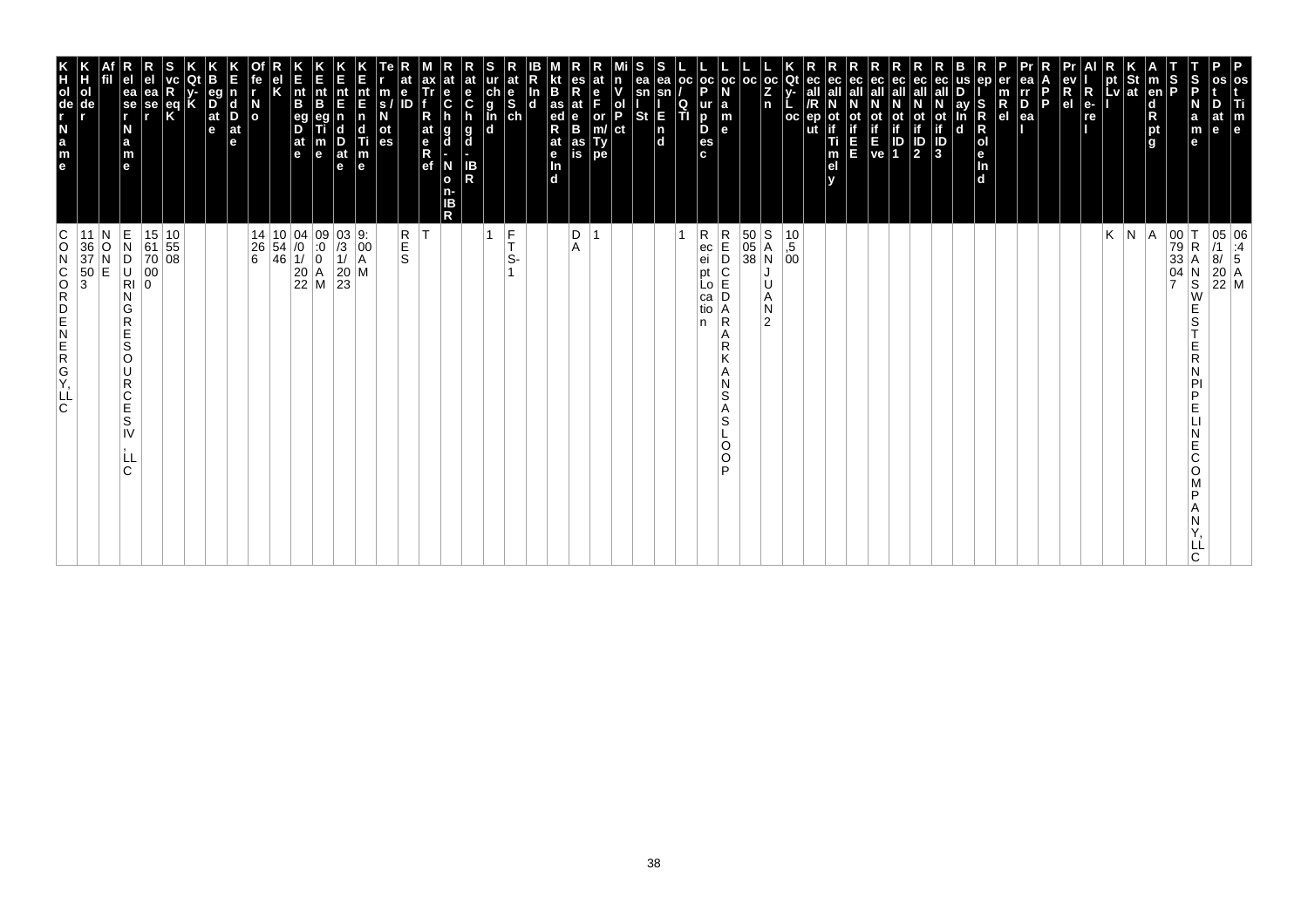| C<br>$\circ$<br>$\begin{array}{c} 36 \\ 37 \\ 50 \\ 3 \end{array}$<br>Frammzmono<br>C.                                                          | e a z d e E<br>ol<br>de                                                                                                                                                             |
|-------------------------------------------------------------------------------------------------------------------------------------------------|-------------------------------------------------------------------------------------------------------------------------------------------------------------------------------------|
| О<br>E                                                                                                                                          |                                                                                                                                                                                     |
| $\frac{E}{N}$<br>$\overline{C}$<br>$\overline{N}$<br>G<br>$\mathsf{R}$<br>E<br>S<br>$\circ$<br>U<br>$\mathsf R$<br>C<br>Ė<br>S<br>IV<br>LL<br>C | ea<br>$\left  \begin{array}{c} 1 \\ \text{se} \\ \text{re} \end{array} \right $<br>N<br>a<br>m<br>$\mathbf{e}$                                                                      |
| 15<br>$\begin{bmatrix} 61 \\ 70 \\ 00 \end{bmatrix}$<br>$\overline{0}$                                                                          | еа<br>se<br>,                                                                                                                                                                       |
| $\begin{array}{ c c }\n10 & 21 \\ 55 & 00 \\ 08 & 0\n\end{array}$                                                                               | $rac{eq}{K}$                                                                                                                                                                        |
|                                                                                                                                                 |                                                                                                                                                                                     |
| $\begin{array}{c cc} 04 & 03 \\ \n/0 & \n/3 \\ \n1/ & 1/ \\ \n20 & 20 \\ \n22 & 23 \n\end{array}$                                               | $\frac{D}{at}$<br>e                                                                                                                                                                 |
|                                                                                                                                                 | $\vert_{\mathrm{D}}^{\mathrm{d}}$<br>$ $ at<br>le.                                                                                                                                  |
| 14<br>$^{\rm 26}_{\rm 6}$                                                                                                                       | $\overline{a}$                                                                                                                                                                      |
| $\begin{array}{c} 10 \\ 54 \\ 46 \end{array}$                                                                                                   |                                                                                                                                                                                     |
| $\begin{array}{c c} 04 & 09 \\ \hline 10 & 0 \\ 11 & 0 \\ 20 & A \\ 22 & M \end{array}$                                                         | $\vert_{\mathsf{B}}^{\mathsf{nt}}$<br>eg<br>D<br>$\frac{at}{e}$                                                                                                                     |
|                                                                                                                                                 | nt<br>B<br>m<br>$\mathbf e$                                                                                                                                                         |
| $\begin{array}{c} 03 \\ /3 \\ 1/ \\ 20 \\ 23 \end{array}$                                                                                       | E<br>$\frac{D}{at}$<br>le.                                                                                                                                                          |
| 9.<br>00<br>A<br>M                                                                                                                              | $\frac{nt}{F}$<br>c<br>$\begin{array}{c} \n\Pi \\ \n\Pi \\ \n\end{array}$                                                                                                           |
| $\begin{array}{c}\n\text{Cli} \\ \text{ck} \\ \text{for} \\ \text{S}\n\end{array}$<br>D<br>et<br>ail                                            | m<br>S.<br>es                                                                                                                                                                       |
|                                                                                                                                                 | e<br>ID                                                                                                                                                                             |
|                                                                                                                                                 | at<br>e<br>R<br>ef                                                                                                                                                                  |
| $\mathbf{0}$ .<br>00<br>$00\,$                                                                                                                  | $\ddot{\mathbf{c}}$<br>a<br>d<br>N<br>$\mathbf{o}$<br>Б<br>R                                                                                                                        |
|                                                                                                                                                 | at<br>e<br>$\mathbf c$<br>$\frac{g}{d}$<br><b>IB</b><br>R                                                                                                                           |
| $\mathbf{1}$                                                                                                                                    | $\begin{array}{c}\n\stackrel{\mathbf{a}}{\mathbf{a}} \\ \stackrel{\mathbf{b}}{\mathbf{a}} \\ \stackrel{\mathbf{c}}{\mathbf{a}} \\ \stackrel{\mathbf{a}}{\mathbf{a}} \\ \end{array}$ |
| $\vert_{\text{T}}^{\text{F}}$<br>$S-$                                                                                                           | at                                                                                                                                                                                  |
| N                                                                                                                                               | 4D.                                                                                                                                                                                 |
| N                                                                                                                                               | B<br>$\frac{1}{4}$ as<br>R<br>at<br>$\frac{e}{\ln}$<br>d.                                                                                                                           |
| D <br>Α                                                                                                                                         | R<br>at<br>B<br>B<br>as<br>is                                                                                                                                                       |
| $\overline{1}$                                                                                                                                  | F<br>or<br>m/<br>Ty<br>pe                                                                                                                                                           |
|                                                                                                                                                 | ol<br>P<br>ct                                                                                                                                                                       |
|                                                                                                                                                 | ea<br>sn<br>St                                                                                                                                                                      |
|                                                                                                                                                 | ea<br>E<br>$\frac{\mathsf{n}}{\mathsf{d}}$                                                                                                                                          |
|                                                                                                                                                 | oc <br>Q<br>TI                                                                                                                                                                      |
|                                                                                                                                                 | oc oc <br>D<br>ur<br>D<br>D<br>es<br>c.                                                                                                                                             |
|                                                                                                                                                 | la<br>m<br>l el                                                                                                                                                                     |
|                                                                                                                                                 | OC                                                                                                                                                                                  |
|                                                                                                                                                 | oc<br>Z<br>n                                                                                                                                                                        |
|                                                                                                                                                 | Qt<br>oc                                                                                                                                                                            |
| $_{\rm D}^{\rm O}$<br>Υ                                                                                                                         | ut                                                                                                                                                                                  |
|                                                                                                                                                 | ec<br>οt<br>T<br>m                                                                                                                                                                  |
| N N N                                                                                                                                           | ec<br>щ                                                                                                                                                                             |
|                                                                                                                                                 | $\frac{1}{16}$<br><b>P</b>                                                                                                                                                          |
|                                                                                                                                                 | ЭC<br>$\left\  \frac{1}{2} \right\ $                                                                                                                                                |
| N N Y                                                                                                                                           | ot<br>if<br>1D<br>3                                                                                                                                                                 |
|                                                                                                                                                 | ay<br>$\mathbf d$                                                                                                                                                                   |
| A <br>$\mathsf{M}$<br>A                                                                                                                         | S<br>$\mathbf d$                                                                                                                                                                    |
| $ 2\rangle$                                                                                                                                     | $\frac{R}{e}$                                                                                                                                                                       |
|                                                                                                                                                 | $\overline{P}_{ea}$                                                                                                                                                                 |
| $\begin{array}{c} N \\ O \end{array}$                                                                                                           | P                                                                                                                                                                                   |
| $ 2\rangle$                                                                                                                                     | R<br>el                                                                                                                                                                             |
| İΥ                                                                                                                                              | $\overline{\mathsf{R}}$<br>$ e -$<br>re                                                                                                                                             |
| K                                                                                                                                               | pt<br>Lv                                                                                                                                                                            |
| $N \mid A$                                                                                                                                      | St<br> at                                                                                                                                                                           |
|                                                                                                                                                 | $\frac{S}{P}$<br>$\vert$ m<br>en<br>$\begin{array}{c}\n\overline{d} \\ \overline{R} \\ pt\end{array}$                                                                               |
| $\begin{array}{c} 00 \\ 79 \\ 33 \end{array}$<br>ΙT<br>$\mathsf R$<br>04<br>$_{\rm S}^{\rm N}$<br>W<br>S<br>ם<br>E<br>E<br>Ć<br>O<br>C          | S<br>P<br>N<br>a<br>m<br>e                                                                                                                                                          |
|                                                                                                                                                 | e                                                                                                                                                                                   |
| 05 06<br>/1 :4<br>8/ 5<br>20 A<br>22 M                                                                                                          | Τi<br>m<br>e                                                                                                                                                                        |
|                                                                                                                                                 |                                                                                                                                                                                     |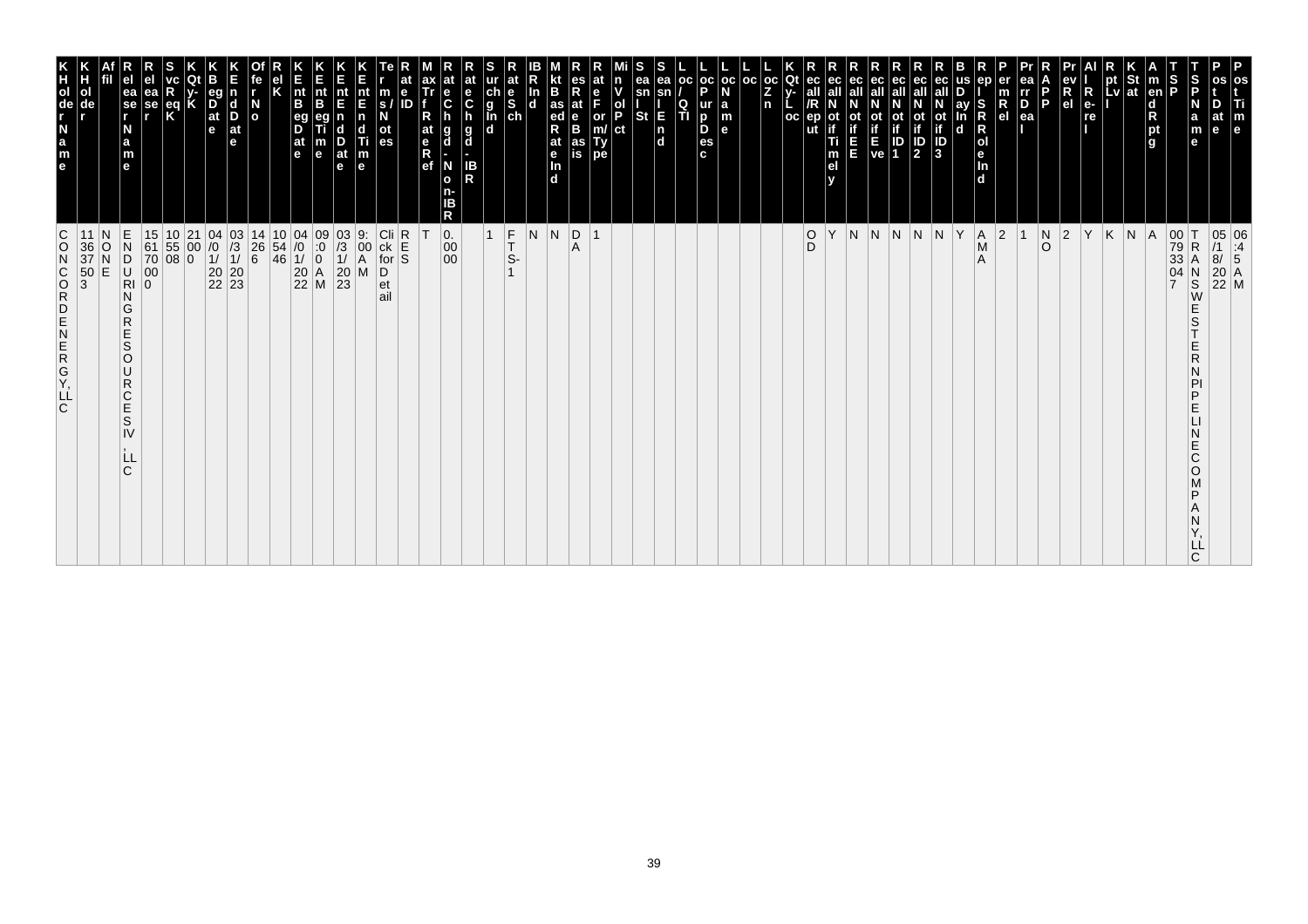| P<br>os<br>Ti<br>m<br>e                                                                                                     |                                                                                                                                                                                    |
|-----------------------------------------------------------------------------------------------------------------------------|------------------------------------------------------------------------------------------------------------------------------------------------------------------------------------|
| at<br>e                                                                                                                     | $\begin{array}{ c c } \hline 05 & 06 \\ \hline \end{array} \begin{array}{ c c } \hline 11 & 06 \\ \hline 8/ & 5 \end{array}$<br>$\begin{bmatrix} 20 \\ 22 \\ M \end{bmatrix}$ M    |
| S<br>P<br>N<br>$\mathbf a$<br>m<br>e                                                                                        | $\begin{array}{c c} 00 & T \\ 79 & R \\ 33 & A \end{array}$<br>R<br>Α<br>$\begin{array}{c}\nN \\ S \\ W\n\end{array}$<br>E<br>S<br>E<br>R<br>D<br>E<br>E<br>С<br>O<br>D<br>LL<br>C |
| S<br>P<br><b>Ten</b><br>$\begin{array}{c}\n\mathbf{d} \\ \mathbf{R} \\ \mathbf{p}\mathbf{t} \\ \mathbf{g}\n\end{array}$     | $\frac{04}{7}$                                                                                                                                                                     |
| St<br> at                                                                                                                   | $\vert N \vert A$                                                                                                                                                                  |
| pt<br>Lv                                                                                                                    | K                                                                                                                                                                                  |
| $R_{e}$<br>re                                                                                                               |                                                                                                                                                                                    |
| R<br>e <sub>1</sub>                                                                                                         |                                                                                                                                                                                    |
| P                                                                                                                           |                                                                                                                                                                                    |
| ea<br>III<br>$\overline{P}_{ea}$                                                                                            |                                                                                                                                                                                    |
| en<br>$\overline{R}$ el                                                                                                     |                                                                                                                                                                                    |
| S<br>ay<br>R<br>R<br>O<br>e<br>In<br>d<br>n<br>$\mathbf d$                                                                  |                                                                                                                                                                                    |
| ot<br>if<br>$\overline{\frac{1}{3}}$                                                                                        |                                                                                                                                                                                    |
| ec<br>all<br>ot<br>if<br>$\frac{1}{2}$                                                                                      |                                                                                                                                                                                    |
| ec<br>οt<br>$\frac{1}{1}$                                                                                                   |                                                                                                                                                                                    |
| ot<br>Time<br>Ve                                                                                                            |                                                                                                                                                                                    |
| ec<br>all<br>ш                                                                                                              |                                                                                                                                                                                    |
| ec<br>οt<br>Ti<br>m<br>el                                                                                                   |                                                                                                                                                                                    |
| ut                                                                                                                          |                                                                                                                                                                                    |
| Qt<br>$_{\rm oc}$<br>Ż<br>n<br><b>OC</b>                                                                                    | $\frac{S}{A}$<br>$\begin{array}{c} 10 \\ , 5 \\ 00 \end{array}$<br>N<br>U<br>A<br>N<br>$\overline{2}$                                                                              |
| l oc                                                                                                                        | $\begin{array}{ c} \hline 78 \\ 12 \end{array}$                                                                                                                                    |
| oc oc <br>l a<br>m<br>le.                                                                                                   | $\begin{array}{c} R \\ E \\ D \end{array}$<br>С<br>E<br>D<br>Α<br>$\mathsf{R}$<br>A<br>P<br>Α<br>Α<br>R<br>Ë<br>C                                                                  |
| p<br>ur<br>D<br>D<br>es<br>c.                                                                                               | R<br>ec<br>ei<br>pt<br>LO<br>ca<br>tio<br>n                                                                                                                                        |
| ea<br><b>OC</b><br>sn<br>$\frac{Q}{T}$                                                                                      |                                                                                                                                                                                    |
| ea<br>sn<br>E<br><b>St</b><br>$\begin{bmatrix} n \\ d \end{bmatrix}$                                                        |                                                                                                                                                                                    |
| ol<br>P<br>ct                                                                                                               |                                                                                                                                                                                    |
| e<br>F<br>or<br>m/<br>Ty<br>pe                                                                                              | $\overline{ }$                                                                                                                                                                     |
| es<br>Rat<br>B<br>B<br>as<br>İS                                                                                             | D<br>A                                                                                                                                                                             |
| B<br>$\frac{1}{4}$ as<br>R<br>at<br>$\frac{e}{\ln}$<br>$\overline{d}$                                                       |                                                                                                                                                                                    |
| In<br>$\overline{\mathbf{d}}$                                                                                               |                                                                                                                                                                                    |
| at<br>$\begin{array}{c} \n\text{ur} \\ \n\text{ch} \\ \n\text{g} \\ \n\text{In} \\ \n\text{ch} \\ \n\text{d} \n\end{array}$ | $\frac{F}{T}$<br>$\mathbf{1}$<br>S-                                                                                                                                                |
| at<br>e<br>C<br>$\frac{g}{d}$<br>IB<br>R                                                                                    |                                                                                                                                                                                    |
| $\frac{e}{C}$<br>g<br>d<br>N<br>o<br>n-<br>ΙB<br>R                                                                          |                                                                                                                                                                                    |
| R<br>at<br>$\frac{e}{R}$                                                                                                    | İΤ                                                                                                                                                                                 |
| $\mathbf e$<br>m<br>ID<br>S.<br>οt<br>es                                                                                    | R<br>S<br>S                                                                                                                                                                        |
| nt<br>E<br>$\overline{p}$<br>c<br>Ti<br>$\vert_{\mathsf{e}}^{\mathsf{m}}$                                                   | M                                                                                                                                                                                  |
| nt<br>E<br>$\frac{D}{at}$<br>$\mathbf e$                                                                                    | $\begin{vmatrix} 03 & 9: \\ /3 & 00 \\ 1/ & A \end{vmatrix}$<br>$\frac{20}{23}$                                                                                                    |
| n<br>Ent<br>B<br>m<br>$\mathbf e$                                                                                           | $\begin{array}{ c c c c c }\n 14 & 10 & 04 & 09 \\  26 & 54 & 0 & 0 \\  6 & 46 & 1/ & 0\n\end{array}$<br>$\begin{array}{ c c }\n 20 & A \\  22 & M\n\end{array}$                   |
| $\vert_{\mathsf{B}}^{\mathsf{nt}}$<br>$\overline{D}$<br> at<br>le.                                                          |                                                                                                                                                                                    |
|                                                                                                                             |                                                                                                                                                                                    |
| $\overline{a}$                                                                                                              |                                                                                                                                                                                    |
| eq<br>$\frac{D}{at}$<br>l d<br>D<br>$ $ at<br>e<br>e                                                                        |                                                                                                                                                                                    |
|                                                                                                                             |                                                                                                                                                                                    |
| $\frac{eq}{K}$                                                                                                              | $\begin{array}{ c c }\n15 & 10 \\ 61 & 55 \\ 70 & 08\n\end{array}$                                                                                                                 |
| ea<br>se<br>r                                                                                                               | 00<br>0                                                                                                                                                                            |
| ea<br>se<br>r<br>N<br>a<br>m<br>e                                                                                           | $\frac{\mathsf{E}}{\mathsf{N}}$<br>D<br>U<br>RI<br>N<br>G<br>$\overline{R}$<br>E<br>S<br>O<br>lU.<br>$\mathsf R$<br>C<br>E<br>S<br>IV<br>Ш<br>C                                    |
| de                                                                                                                          | N<br>11<br>$\frac{36}{37}$<br>50<br>3<br>O<br>E                                                                                                                                    |
| e a z - g o H K<br>ol                                                                                                       | $\circ$<br>$\overline{a}$<br>KGREND<br> LĹ<br>∣C.                                                                                                                                  |
|                                                                                                                             | C                                                                                                                                                                                  |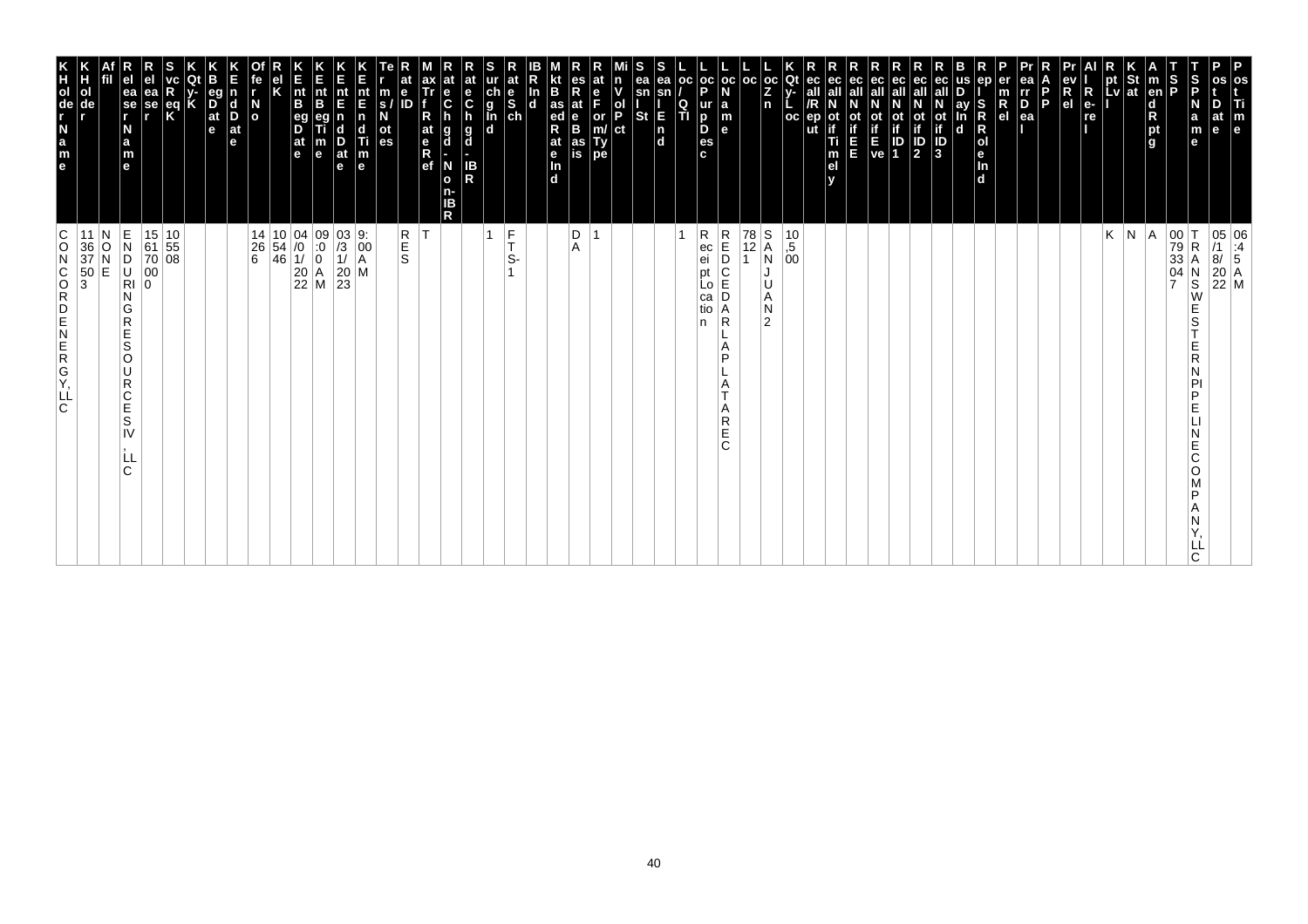| m<br>$\mathbf{e}$                                                                                                                  |                                                                                                                                                                             |
|------------------------------------------------------------------------------------------------------------------------------------|-----------------------------------------------------------------------------------------------------------------------------------------------------------------------------|
| Б<br>at<br>e                                                                                                                       | 05 06<br>/1 :4<br>8/ 5<br>20 A<br>22 M                                                                                                                                      |
| $\vert$ s<br>a<br>m                                                                                                                | R<br>S<br>E<br>S<br>E<br>R<br>PI<br>P<br>E<br>N<br>E<br>C<br>O<br>D<br>Υ,<br>ᄔ                                                                                              |
| S<br>P                                                                                                                             | $\begin{array}{c} 00 \\ 79 \\ 33 \end{array}$<br>04<br>$\overline{7}$                                                                                                       |
| $\vert$ m<br>en<br>d<br>R<br>pt<br>g                                                                                               | A                                                                                                                                                                           |
| pt St<br>Lv at                                                                                                                     | $K \mid A$                                                                                                                                                                  |
|                                                                                                                                    |                                                                                                                                                                             |
| $\frac{ev}{Re}$<br>R<br>P<br>P<br>P<br>R                                                                                           |                                                                                                                                                                             |
| D<br>P.                                                                                                                            |                                                                                                                                                                             |
| rr<br>D<br>ea                                                                                                                      |                                                                                                                                                                             |
| $\frac{m}{R}$                                                                                                                      |                                                                                                                                                                             |
| S<br>R<br>R<br>ol<br>e<br>In<br>d                                                                                                  |                                                                                                                                                                             |
| D<br>ay<br>In<br>d                                                                                                                 |                                                                                                                                                                             |
| ec<br>$\overline{a}$<br>$\overline{b}$<br>$\overline{b}$<br>$\overline{b}$<br>$\overline{b}$<br>$\overline{b}$                     |                                                                                                                                                                             |
| ec<br>ot<br>$\overline{12}$                                                                                                        |                                                                                                                                                                             |
|                                                                                                                                    |                                                                                                                                                                             |
| ec<br>all<br>ot ot<br>if if<br>$E$<br>ve 1                                                                                         |                                                                                                                                                                             |
| ec<br>ot<br>in in                                                                                                                  |                                                                                                                                                                             |
| all<br>ot<br>if<br>T<br>m<br>el                                                                                                    |                                                                                                                                                                             |
| ec<br>all<br>/R<br>$ep$<br>ut                                                                                                      |                                                                                                                                                                             |
| Qt<br>oc <sub>1</sub><br>Z<br>n<br>oc                                                                                              | W<br>$\begin{matrix} 20 \\ 0 \\ 00 \end{matrix}$<br>Н<br>$\circ$<br>${\sf R}$<br>E<br>Α<br>U                                                                                |
| oc                                                                                                                                 | $\begin{array}{c} 10 \\ 48 \\ 7 \end{array}$<br>$\overline{\tau}$                                                                                                           |
| oc<br>ur a<br>B m<br>B e                                                                                                           | S<br>O<br>C<br>A<br>$\,N$<br>$\left  \frac{\mathsf{E}}{\mathsf{E}} \right $<br>D<br>$\frac{\mathsf{L}}{\mathsf{E}}$<br>S                                                    |
| oc <sub>1</sub><br>P<br>es<br>c                                                                                                    | D<br>eli<br>ve<br>ry<br>$\lfloor 0 \rfloor$<br>ca<br>tio<br>n                                                                                                               |
| OC.<br>Q<br>п                                                                                                                      | $ 2\rangle$                                                                                                                                                                 |
| S<br>ea<br>ea<br>sn<br>sn<br><b>St</b><br>$\frac{1}{n}$                                                                            |                                                                                                                                                                             |
| $\frac{ \mathsf{d} }{ \mathsf{P} }$<br> ct                                                                                         |                                                                                                                                                                             |
| e<br>F<br>or<br>m/<br>Ty<br>pe                                                                                                     | $\overline{\mathbf{1}}$                                                                                                                                                     |
| es<br>R<br>at<br>e<br>B<br>as<br>is                                                                                                | $_{\rm A}^{\rm D}$                                                                                                                                                          |
| <b>B</b><br>R <sub>ed</sub><br>at<br>e<br>d                                                                                        |                                                                                                                                                                             |
| ln<br>d                                                                                                                            |                                                                                                                                                                             |
| at<br>e<br>S<br>ch<br>$\frac{ch}{g}$<br><b>In</b><br>d                                                                             | $\frac{F}{T}$<br>$\overline{1}$<br>S-                                                                                                                                       |
| at<br>e<br>C<br>h<br>g<br>d<br>IB<br>R                                                                                             |                                                                                                                                                                             |
| at<br>e<br>C<br>h<br>g<br>d<br>N<br>$\mathbf{o}$<br>n-<br>IB<br>R                                                                  |                                                                                                                                                                             |
| ax<br>Tr<br>R<br>at<br>$\frac{e}{R}$                                                                                               | İΤ                                                                                                                                                                          |
| $\begin{array}{c} \n\overline{\phantom{a}}\text{s} \text{ /} \\ \text{s} \text{ /} \\ \text{ot } \\ \text{es} \n\end{array}$<br>ID | R<br>E<br>S                                                                                                                                                                 |
| Ε<br>nt E n d Ti m<br>e                                                                                                            | M                                                                                                                                                                           |
| nt<br>E<br>D<br>at<br>$\mathbf{e}$                                                                                                 | $\begin{array}{c c} 03 & 9: & 0 \\ \hline /3 & 00 & 1 \end{array}$<br>$\begin{array}{c c} 20 \\ 25 \end{array}$                                                             |
| E<br>nt<br>B<br>$\frac{m}{e}$                                                                                                      | $\begin{matrix} 09 \\ .0 \\ 0 \end{matrix}$<br>$\begin{array}{ c c }\n 20 & A \\  22 & M\n\end{array}$                                                                      |
| E<br>nt<br>B<br>eg<br>D<br>$\frac{a}{e}$                                                                                           | $\begin{array}{c c} 14 & 10 & 04 \\ 27 & 00 & /0 \\ 7 & 52 & 1/ \end{array}$                                                                                                |
| el<br>K                                                                                                                            |                                                                                                                                                                             |
| íe<br>I<br>$\frac{N}{\sigma}$                                                                                                      | 27<br>$\overline{7}$                                                                                                                                                        |
| E<br>n<br>d<br>D<br>at<br>e                                                                                                        |                                                                                                                                                                             |
| <b>B</b><br> at<br>$\mathbf{e}$                                                                                                    |                                                                                                                                                                             |
| R<br>K<br>eq<br>K                                                                                                                  | 10<br>$\begin{array}{c} 55 \\ 13 \end{array}$                                                                                                                               |
| ea<br>se                                                                                                                           | 47<br>41<br>45<br>24                                                                                                                                                        |
| ea<br>se<br>r<br>а<br>m<br>e                                                                                                       | Α<br>$\begin{array}{c} \nL \\ \nE \\ \nN \n\end{array}$<br>E<br>N<br>$\frac{\mathsf{E}}{\mathsf{R}}$<br>G<br>Y<br>М<br>Α<br>R<br>Κ<br>E<br><b>TI</b><br>N<br>G,<br>LL<br>C. |
|                                                                                                                                    | $\frac{1}{2}$                                                                                                                                                               |
|                                                                                                                                    | $\frac{13}{03}$<br>85<br>76<br>3                                                                                                                                            |
| N<br>$\frac{a}{m}$<br>le.                                                                                                          | E<br>D<br>F<br>T<br>R<br>A<br>ROZOZD<br>T.<br>Н<br>A<br>$\begin{array}{c}\nM \\ E \\ R\n\end{array}$<br>C<br>A<br>L<br>C                                                    |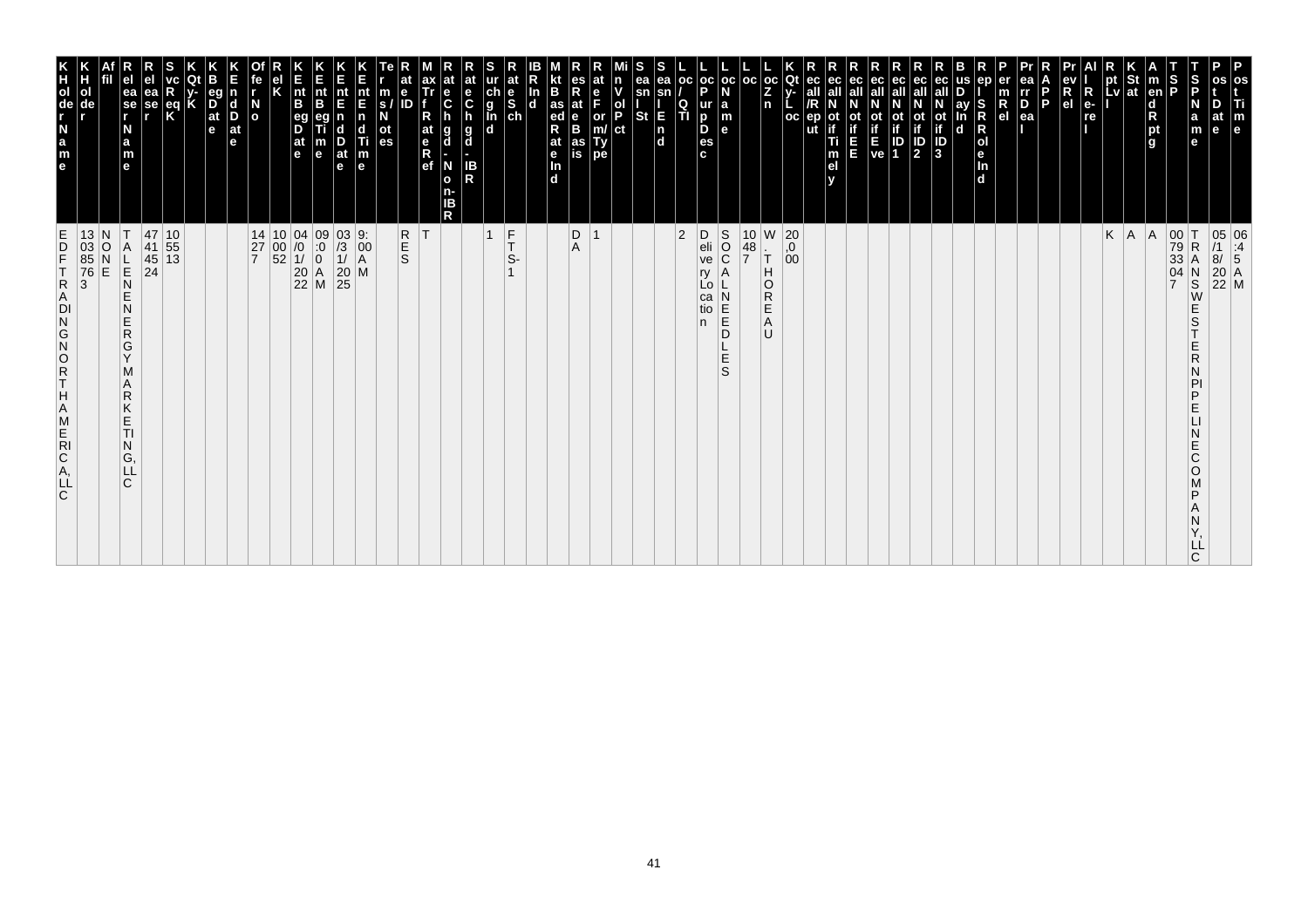| P<br>os<br>Ti<br>m<br>e                                                                                                     | $\begin{array}{ c c } \hline 05 & 06 \\ \hline \end{array} \begin{array}{ c c } \hline 11 & 06 \\ \hline 8/ & 5 \end{array}$<br>$\begin{array}{ c c }\n 20 & A \\  22 & M\n\end{array}$ |
|-----------------------------------------------------------------------------------------------------------------------------|-----------------------------------------------------------------------------------------------------------------------------------------------------------------------------------------|
| at<br>e                                                                                                                     |                                                                                                                                                                                         |
| S<br>P<br>N<br>a<br>m<br>e                                                                                                  | $\begin{array}{ c c }\n 00 & T \\  79 & R \\  33 & A\n\end{array}$<br>R<br>$\frac{04}{7}$<br>$_\mathrm{S}^\mathrm{N}$<br>W<br>E<br>S<br>R<br>D<br>E<br>E<br>Ć<br>O<br>D<br>ᄔ<br>C       |
| S<br>P<br><b>Ten</b><br>$\begin{array}{c}\n\mathbf{d} \\ \mathbf{R} \\ \mathbf{p}\mathbf{t} \\ \mathbf{g}\n\end{array}$     |                                                                                                                                                                                         |
| St<br> at                                                                                                                   | A <br> A                                                                                                                                                                                |
| pt<br>Lv                                                                                                                    | Κ                                                                                                                                                                                       |
| $R_{e}$<br>re                                                                                                               |                                                                                                                                                                                         |
| R<br>e <sub>1</sub>                                                                                                         |                                                                                                                                                                                         |
| P                                                                                                                           |                                                                                                                                                                                         |
| ea<br>rr<br>$\overline{P}_{ea}$                                                                                             |                                                                                                                                                                                         |
| er<br>R<br>el                                                                                                               |                                                                                                                                                                                         |
| en<br>S<br>R<br>R<br>O<br>e<br>In<br>d                                                                                      |                                                                                                                                                                                         |
| ay<br>n<br>$\mathbf d$                                                                                                      |                                                                                                                                                                                         |
| ot<br>if<br>$\overline{\frac{1}{3}}$                                                                                        |                                                                                                                                                                                         |
| ec<br>all<br>ot<br>if<br>$\frac{1}{2}$                                                                                      |                                                                                                                                                                                         |
| ec<br>οt<br>$\frac{1}{1}$                                                                                                   |                                                                                                                                                                                         |
| ot<br>if<br>E<br>ve                                                                                                         |                                                                                                                                                                                         |
| ec<br>all<br>ш                                                                                                              |                                                                                                                                                                                         |
| ec<br>οt<br>Ti<br>m<br>el                                                                                                   |                                                                                                                                                                                         |
| ut                                                                                                                          |                                                                                                                                                                                         |
| $_{\rm oc}$<br>Qt<br><b>OC</b>                                                                                              | $\left  \begin{smallmatrix} 20 \\ 0 \end{smallmatrix} \right $<br>00                                                                                                                    |
| l oc<br>Z<br>n                                                                                                              | E.<br>T<br>79<br>$\frac{07}{5}$<br>Η<br>O<br>R<br>E<br>A<br>IJ                                                                                                                          |
| la<br>m<br>le.                                                                                                              | E<br>N<br>E<br>R<br>P<br>$_{S}^{R1}$<br>Ē<br>S<br>O<br>U<br>T<br>н<br>Е<br>D<br>D<br>Y                                                                                                  |
| oc oc <br>p<br>ur<br>D<br>D<br>es<br>c.                                                                                     | R<br>ec<br>ei<br>pt<br>LO<br>са<br>tio<br>n                                                                                                                                             |
| <b>OC</b><br>$\frac{Q}{T}$                                                                                                  |                                                                                                                                                                                         |
| ea<br>ea<br>sn<br>sn<br>E<br>St<br>$\frac{ }{d}$                                                                            |                                                                                                                                                                                         |
| n<br>ol<br>P<br>ct                                                                                                          |                                                                                                                                                                                         |
| e<br>F<br>or<br>m/<br>Ty<br>pe                                                                                              | $\overline{ }$                                                                                                                                                                          |
| es<br>Rat<br>B<br>as<br>İS                                                                                                  | D<br>A                                                                                                                                                                                  |
| B<br>as<br>ed<br>R<br>at<br>le<br>In<br>$\overline{d}$                                                                      |                                                                                                                                                                                         |
| In<br>$\overline{\mathbf{d}}$                                                                                               |                                                                                                                                                                                         |
| at<br>$\begin{array}{c} \n\text{ur} \\ \n\text{ch} \\ \n\text{g} \\ \n\text{In} \\ \n\text{ch} \\ \n\text{d} \n\end{array}$ | $\frac{F}{T}$<br>S-                                                                                                                                                                     |
| IB<br>R                                                                                                                     | $\mathbf{1}$                                                                                                                                                                            |
| at<br>e<br>C<br>$\frac{e}{C}$<br>$\frac{g}{d}$<br>g<br>d<br>N<br>o<br>n-<br>ΙB<br>R                                         |                                                                                                                                                                                         |
| ax<br>Tr<br>at<br>$\frac{e}{R}$                                                                                             | İΤ                                                                                                                                                                                      |
| e<br>ID                                                                                                                     | R<br>S<br>S                                                                                                                                                                             |
| m<br>S.<br>οt<br>es                                                                                                         |                                                                                                                                                                                         |
| nt<br>E<br>$\overline{p}$<br>c<br>Ш<br>$\vert_{\mathsf{e}}^{\mathsf{m}}$                                                    | $\begin{vmatrix} 9. \\ 00 \\ A \end{vmatrix}$<br>M                                                                                                                                      |
| nt<br>E<br>$\frac{D}{at}$<br>$\mathbf e$                                                                                    | 05<br>/1<br>9/<br>20<br>22                                                                                                                                                              |
| n<br>Ent<br>B<br>m<br>$\mathbf e$                                                                                           |                                                                                                                                                                                         |
| $\vert_{\mathsf{B}}^{\mathsf{nt}}$<br>eg<br>D<br>at<br>le.                                                                  | $\begin{array}{c c} 14 & 10 & 05 & 09 \\ 27 & 00 & 7 & 0 \\ 7 & 52 & 2/ & 0 \\ 20 & A & 22 & M \\ \end{array}$                                                                          |
| fe<br>$\overline{a}$                                                                                                        |                                                                                                                                                                                         |
| ۱d<br>D<br>$ $ at<br>e                                                                                                      |                                                                                                                                                                                         |
| eq<br>$\frac{D}{at}$<br>e                                                                                                   |                                                                                                                                                                                         |
| Κ                                                                                                                           |                                                                                                                                                                                         |
| $\frac{eq}{K}$                                                                                                              | $\begin{array}{ c c }\n10 \\ 55\n\end{array}$<br>45 13                                                                                                                                  |
| ea<br>se<br>r                                                                                                               | 47<br>41<br>24                                                                                                                                                                          |
| ea<br>se<br>r<br>N<br>a<br>m<br>e                                                                                           | A<br>$\frac{L}{R}$<br>E<br>N<br>E<br>$\mathsf R$<br>G<br>$\vee$<br>M<br>A<br>$\mathsf R$<br>Κ<br>E<br>TI<br>N<br>G.<br>LL<br>C                                                          |
| de                                                                                                                          | Ν<br>13<br>$\frac{03}{85}$<br>76<br>3<br>O<br>E                                                                                                                                         |
| e m = m = m = m<br>ol                                                                                                       |                                                                                                                                                                                         |
|                                                                                                                             | E<br>P<br>F<br>TRA<br>DN<br>G<br>NORTHAME<br>C.<br>Ă,<br>LL<br>∣c.                                                                                                                      |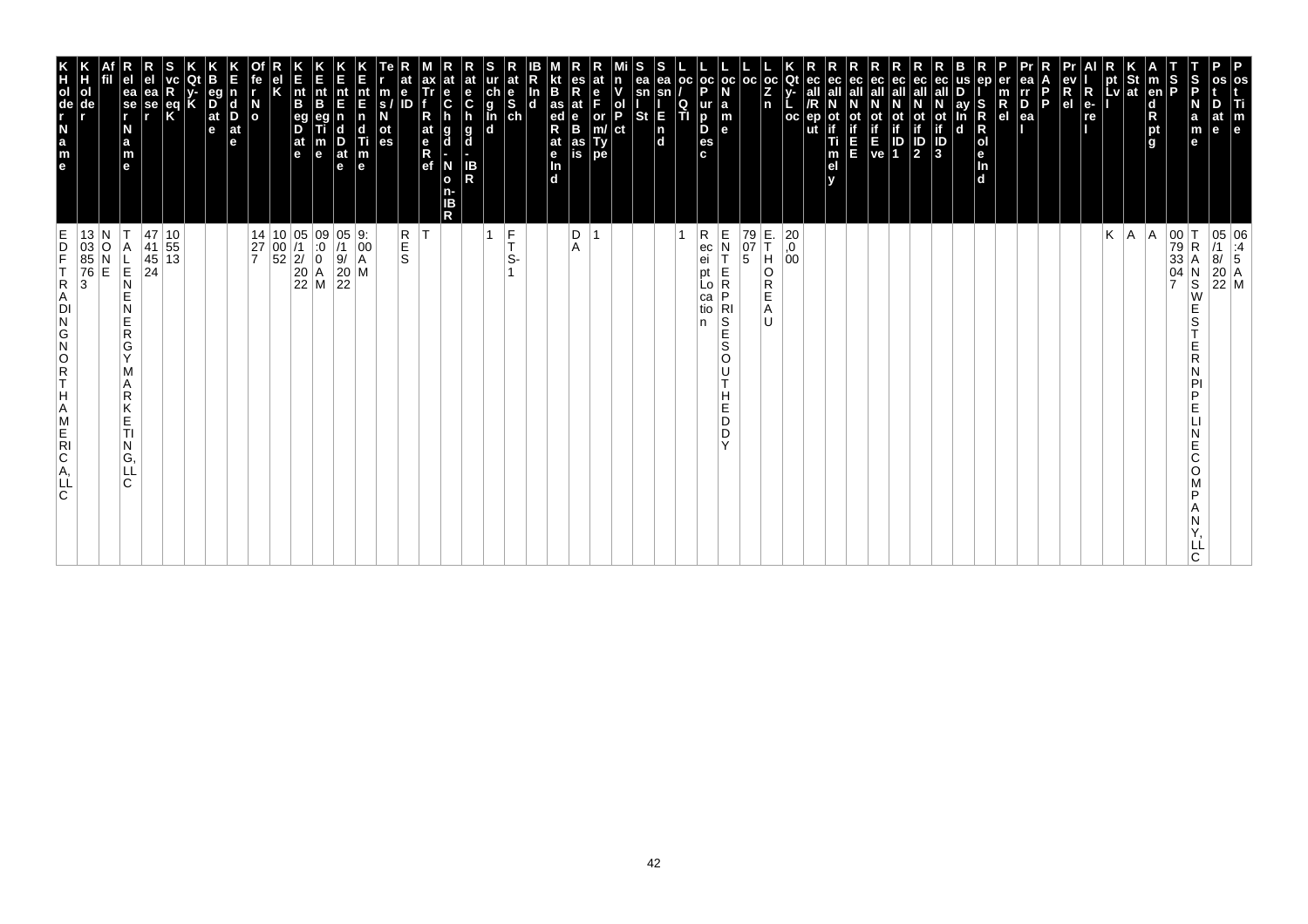| m<br>e                                                                                           |                                                                                                                                                    |
|--------------------------------------------------------------------------------------------------|----------------------------------------------------------------------------------------------------------------------------------------------------|
| le                                                                                               | 05 06<br>/1 :4<br>8/ 5<br>20 A<br>22 M                                                                                                             |
| ∣S<br>IP<br>a<br>m<br>е                                                                          | T<br>${\sf R}$<br>$_\mathrm{S}^\mathrm{N}$<br>E<br>S<br>E<br>R<br>N<br>PI<br>P<br>E<br>N<br>E<br>C<br>O<br>P<br>Α<br>Ν<br>Y,<br>LĹ<br>$\mathsf{C}$ |
| S<br>P<br> en <br>$\frac{\mathsf{d}}{\mathsf{R}}$<br>pt<br>g                                     | 00<br>79<br>33<br>04                                                                                                                               |
|                                                                                                  | $A \mid A$                                                                                                                                         |
| א<br>pt<br>pt St<br>Lv at                                                                        | K                                                                                                                                                  |
| $R_{e}$<br>re                                                                                    | Y                                                                                                                                                  |
| $\begin{array}{c}\n\mathbf{e}\mathbf{v} \\ \mathbf{R} \\ \mathbf{e}\mathbf{l}\n\end{array}$      | $ 2\rangle$                                                                                                                                        |
| P<br>l p                                                                                         | Υ<br>U                                                                                                                                             |
| rr<br>$\overline{P}_{ea}$                                                                        | $\mathbf{1}$                                                                                                                                       |
| $\frac{m}{R}$<br>ln<br>d                                                                         | 2 <br>A                                                                                                                                            |
| ay<br>$\mathbf d$                                                                                | $\mathop{\mathsf{A}}\limits_\mathsf{M}$                                                                                                            |
| $\frac{1}{10}$<br>$\frac{1}{10}$<br>$\frac{1}{3}$                                                |                                                                                                                                                    |
| ec<br>ot<br>if<br>1D<br>2                                                                        |                                                                                                                                                    |
|                                                                                                  |                                                                                                                                                    |
| ec<br>all<br>ot<br>$\begin{array}{ c c }\n\hline\nE & ID \\ ve & 1\n\end{array}$                 |                                                                                                                                                    |
| ec<br>ot<br>Е                                                                                    |                                                                                                                                                    |
| m<br>e <sub>l</sub>                                                                              |                                                                                                                                                    |
| Qt<br>ec<br>all<br>oc<br>ut                                                                      | ${\sf N}$<br>$\circ$                                                                                                                               |
| $\frac{1}{2}$<br>n                                                                               |                                                                                                                                                    |
| $_{\rm oc}$                                                                                      |                                                                                                                                                    |
| oc<br><b>a</b><br><b>a</b><br><b>a</b><br><b>a</b><br>$\frac{1}{P}$<br>$\frac{p}{es}$            |                                                                                                                                                    |
| $_{\rm oc}$<br>$\frac{Q}{T}$<br>$\mathbf{c}$                                                     |                                                                                                                                                    |
| ea<br>sn<br>E<br>n<br>d                                                                          |                                                                                                                                                    |
| sn<br><b>St</b>                                                                                  |                                                                                                                                                    |
| P.<br>or<br>m/<br>Ty<br>pe<br>ct                                                                 |                                                                                                                                                    |
| at<br>$\frac{e}{B}$<br>as<br>is                                                                  | $\overline{R}$<br>$\mathbf{1}$                                                                                                                     |
| B<br>as<br>ed<br>R<br>at<br>e<br>In<br>d                                                         | $\overline{\mathsf{N}}$                                                                                                                            |
| In<br>$\mathbf d$                                                                                | N                                                                                                                                                  |
| $\frac{e}{ch}$                                                                                   | $F$<br>$T$<br>$S$ -                                                                                                                                |
| ur<br>d<br>l<br>d<br>d<br>d<br>$rac{e}{c}$<br>h<br>g<br>d<br>IB<br>R                             | $\mathbf{1}$                                                                                                                                       |
| $\frac{e}{C}$<br>g<br>d<br>N<br>$\mathbf{o}$<br>R                                                | $\begin{matrix} 0.0000 \\ 0.0000 \\ 0.0000 \\ 0.0000 \\ 0.0000 \\ \end{matrix}$                                                                    |
| at<br>e<br>Ref                                                                                   |                                                                                                                                                    |
| m<br>ID<br>$\frac{s}{N}$<br>$\frac{at}{es}$                                                      | $ $ Cli<br>R<br>S<br>S<br>$ck$ for<br>et<br>ail                                                                                                    |
| nt<br>E<br>n<br>$\begin{array}{c}\n\mathbf{d} \\ \hline\n\mathbf{Ti} \\ \mathbf{m}\n\end{array}$ | 9:<br>00<br>A<br>M<br>D                                                                                                                            |
| nt<br>E<br>n<br>$\frac{D}{at}$<br>$\mathbf{e}$                                                   | $\begin{array}{c} 03 \\ 73 \\ 11 \\ 20 \\ 25 \end{array}$                                                                                          |
| B<br>e                                                                                           | $\begin{array}{c c} 10 & 04 & 09 \\ 00 & /0 & 0 \\ 52 & 1/ & 0 \\ 20 & A & 22 \\ 22 & M & \end{array}$                                             |
| E<br>nt<br>B<br>eg<br>D<br>at<br>e                                                               |                                                                                                                                                    |
| el<br>K                                                                                          |                                                                                                                                                    |
| $\frac{N}{\sigma}$                                                                               | 14<br>$\frac{27}{7}$                                                                                                                               |
| В<br>eg<br>$\overline{D}$ at $\overline{e}$<br>$\frac{\mathsf{d}}{\mathsf{D}}$<br>at<br>е        | $\begin{array}{c} 04 & 03 \\ \n/0 & \n/3 \\ \n1/ & 1/ \\ \n20 & 20 \\ \n22 & 25 \n\end{array}$                                                     |
|                                                                                                  |                                                                                                                                                    |
| eq<br>K                                                                                          | $\begin{array}{ c c }\n 10 & 20 \\  55 & 00 \\  13 & 0\n\end{array}$                                                                               |
| ea<br>se<br>r                                                                                    | 47<br>$\frac{41}{45}$<br>24                                                                                                                        |
| ea<br>se<br>r<br>N<br>a<br>m<br>e                                                                | A<br>$2n -$<br>E<br>N<br>E<br>$\mathsf{R}$<br>G<br>Ÿ<br>M<br>A<br>$\mathsf{R}$<br>$\mathsf K$<br>Ε<br>TI<br>$\overline{N}$<br>G,<br>LL<br>C        |
| ol<br>de                                                                                         | 13<br>$\frac{03}{85}$<br>76<br>3<br>O<br>$\frac{N}{E}$                                                                                             |
| HOGLABUR                                                                                         | ITD <sub>E</sub><br><b>TRADNGNORTHAMERCALLC</b>                                                                                                    |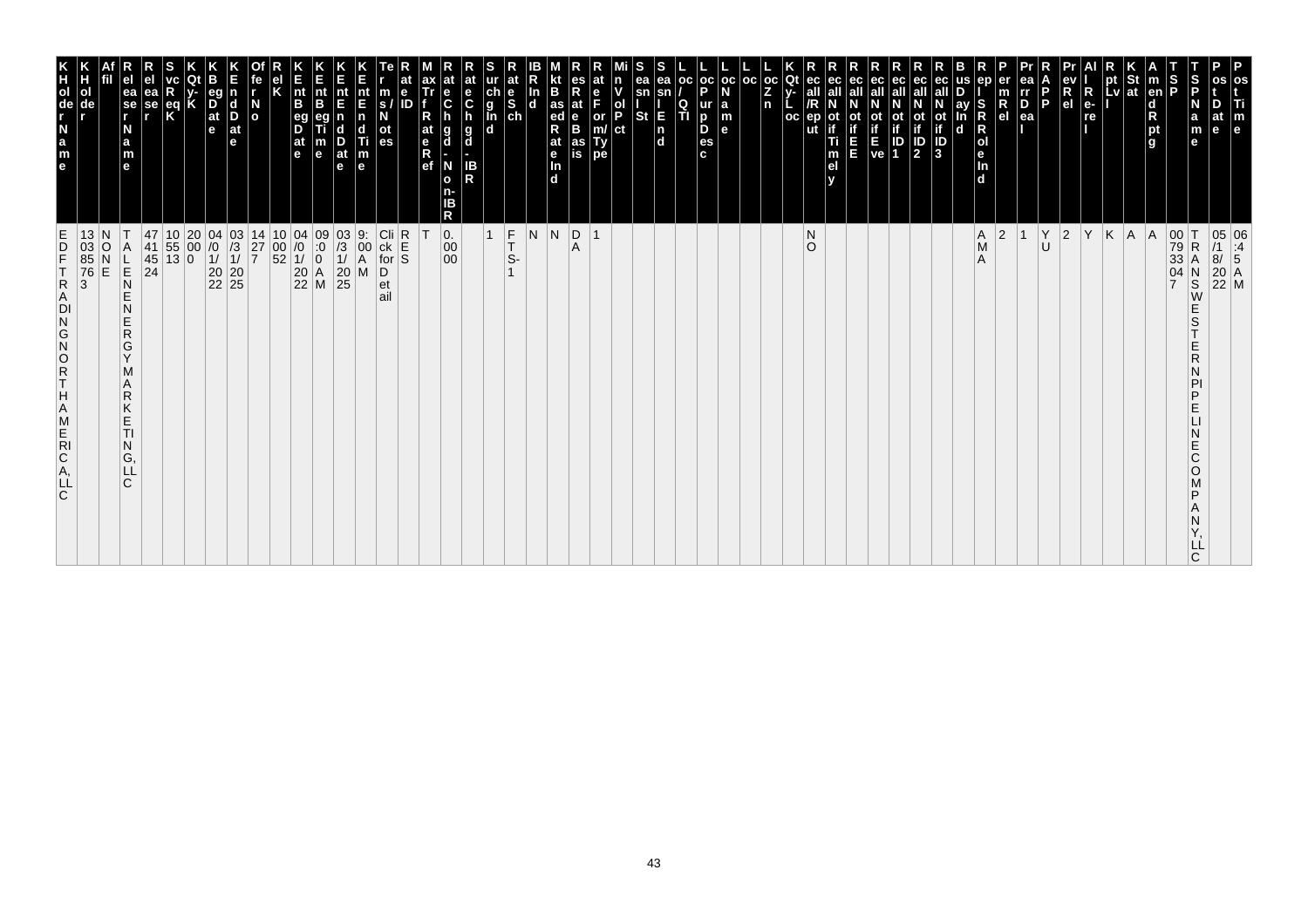| P<br>os<br>Ti<br>m<br>$\vert$ e                                                                                          |                                                                                                                                                                                 |
|--------------------------------------------------------------------------------------------------------------------------|---------------------------------------------------------------------------------------------------------------------------------------------------------------------------------|
| at<br>e                                                                                                                  | $\begin{array}{ c c } \hline 05 & 06 \\ \hline \end{array} \begin{array}{ c c } \hline 11 & 06 \\ \hline 8/ & 5 \end{array}$<br>$\begin{bmatrix} 20 \\ 22 \\ M \end{bmatrix}$ M |
| S<br>P<br>N<br>$\mathbf a$<br>m<br>e                                                                                     | $\begin{array}{ c c }\n 00 & T \\  79 & R \\  33 & A\n\end{array}$<br>R<br>Α<br>$_\mathrm{S}^\mathrm{N}$<br>W<br>E<br>S<br>R<br>D<br>E<br>E<br>Ć<br>O<br>D<br>ᄔ<br>C            |
| S<br> P<br><b>Ten</b><br>$\begin{array}{c}\n\mathbf{d} \\ \mathbf{R} \\ \mathbf{p}\mathbf{t} \\ \mathbf{g}\n\end{array}$ | $\frac{04}{7}$                                                                                                                                                                  |
| St<br> at                                                                                                                | A <br> A                                                                                                                                                                        |
| pt<br>Lv                                                                                                                 | Κ                                                                                                                                                                               |
| $R_{e}$<br>re                                                                                                            |                                                                                                                                                                                 |
| R<br>e <sub>l</sub>                                                                                                      |                                                                                                                                                                                 |
| P.                                                                                                                       |                                                                                                                                                                                 |
| ea<br>rr<br>$P_{ea}$                                                                                                     |                                                                                                                                                                                 |
| en<br>er<br>m<br>$\overline{R}$ el                                                                                       |                                                                                                                                                                                 |
| S<br>ay<br>R<br>R<br>O<br>I<br>e<br>In<br>d<br>n<br>d                                                                    |                                                                                                                                                                                 |
| ot<br>if<br>$\frac{1}{3}$                                                                                                |                                                                                                                                                                                 |
| ec<br>all<br>ot<br>if<br>$\frac{1}{2}$                                                                                   |                                                                                                                                                                                 |
| ec<br>οt<br>$\frac{1}{1}$                                                                                                |                                                                                                                                                                                 |
| ot<br>Time<br>Ve                                                                                                         |                                                                                                                                                                                 |
| ec<br>all<br>ш                                                                                                           |                                                                                                                                                                                 |
| ec<br>οt<br>Ti<br>m<br>el                                                                                                |                                                                                                                                                                                 |
| ut                                                                                                                       |                                                                                                                                                                                 |
| $\frac{OC}{Z}$<br>Qt<br>n<br><b>OC</b>                                                                                   | E.<br>T<br>$^{12}_{,5}$<br>$^{00}_{00}$<br>H<br>O<br>R<br>Е<br>A<br>IJ                                                                                                          |
| l oc                                                                                                                     | $\begin{array}{c} 58 \\ 64 \\ 6 \end{array}$                                                                                                                                    |
| $ oc $ oc<br>l a<br>m<br>le.                                                                                             | W<br>E<br>S<br>Ε<br>Χ<br>Α<br>S<br>P<br>O<br>$\circ$                                                                                                                            |
| Þ<br>ur<br>D<br>D<br>es<br>c.                                                                                            | R<br>ec<br>ei<br>рt<br>LO<br>ca<br>tio<br>n                                                                                                                                     |
| ea<br><b>OC</b><br>sn<br>$\frac{Q}{T}$                                                                                   |                                                                                                                                                                                 |
| ea<br>sn<br>E<br><b>St</b><br>$\begin{bmatrix} n \\ d \end{bmatrix}$                                                     |                                                                                                                                                                                 |
| n<br> ol<br> P<br>ct                                                                                                     |                                                                                                                                                                                 |
| e<br>F<br>or<br>m/<br>Ty<br>pe                                                                                           | $\overline{ }$                                                                                                                                                                  |
| es<br>Rat<br>B<br>as<br>is                                                                                               | D<br>A                                                                                                                                                                          |
| B<br>$\frac{1}{4}$ as<br>R<br>at<br>$\frac{e}{\ln}$<br>$\overline{d}$                                                    |                                                                                                                                                                                 |
| In<br>$\overline{\mathbf{d}}$                                                                                            |                                                                                                                                                                                 |
| at                                                                                                                       | $\frac{F}{T}$<br>$\mathbf{1}$<br>S-<br>3                                                                                                                                        |
| at<br>e<br>C<br>h<br>$\frac{g}{d}$<br>IB<br>R                                                                            |                                                                                                                                                                                 |
| $\frac{e}{C}$<br>g<br>d<br>N<br>o<br>n-<br>ΙB<br>R                                                                       |                                                                                                                                                                                 |
| ax<br>Tr<br>R<br>at<br>$\frac{e}{R}$                                                                                     | İΤ                                                                                                                                                                              |
| e<br>m<br>ID<br>S.<br>οt<br>es                                                                                           | R<br>S<br>S                                                                                                                                                                     |
| nt<br>E<br>$\overline{\mathsf{n}}$<br>c<br>Ti<br>$\vert_{\mathsf{e}}^{\mathsf{m}}$                                       | M                                                                                                                                                                               |
| nt<br>E<br>$\frac{D}{at}$<br>$\mathbf e$                                                                                 | $\begin{array}{ c c c } \hline 05 & 9: & 0 \\ \hline 73 & 00 & 1 \end{array}$<br>$\frac{20}{22}$                                                                                |
| n<br>Ent<br>B<br>m<br>$\mathbf e$                                                                                        | $\begin{array}{ c c c c c }\n 14 & 10 & 05 & 09 \\  30 & 54 & 0 & 0 \\  0 & 49 & 3 & 0\n\end{array}$<br>$\begin{array}{ c c }\n 20 & A \\  22 & M\n\end{array}$                 |
| $\vert_{\mathsf{B}}^{\mathsf{nt}}$<br>$\overline{\mathsf{D}}^{\mathsf{eg}}$<br> at<br>le.                                |                                                                                                                                                                                 |
|                                                                                                                          |                                                                                                                                                                                 |
| fe<br>$\overline{a}$                                                                                                     |                                                                                                                                                                                 |
| d<br>Ď<br>$ $ at<br>e                                                                                                    |                                                                                                                                                                                 |
| eq<br>$\frac{D}{at}$<br>e                                                                                                |                                                                                                                                                                                 |
| Κ<br>$\frac{eq}{k}$                                                                                                      | $\begin{array}{ c c }\n10 \\ 55\n\end{array}$                                                                                                                                   |
| ea<br>se<br>r                                                                                                            | 95<br>73<br>12 18<br>18                                                                                                                                                         |
| ea<br>se<br>r<br>N<br>a<br>m<br>e                                                                                        | Α<br>ΙT<br>M<br>$\overline{\frac{1}{2}}$<br>N<br>E<br>$\mathsf R$<br>G<br>$\vee$<br>C<br>O<br>$\mathsf R$<br>P<br>O<br>R<br>A<br>TI<br>O<br>N                                   |
|                                                                                                                          | 15 N<br>95 O<br>61 N<br>62 E                                                                                                                                                    |
| ol<br>de                                                                                                                 |                                                                                                                                                                                 |
| e a z - g o H K                                                                                                          | H<br>A<br>$\mathsf R$<br>T<br>REFE<br>A<br>R<br>T<br>$\begin{array}{c} N \\ E \\ R \\ S \end{array}$<br>P                                                                       |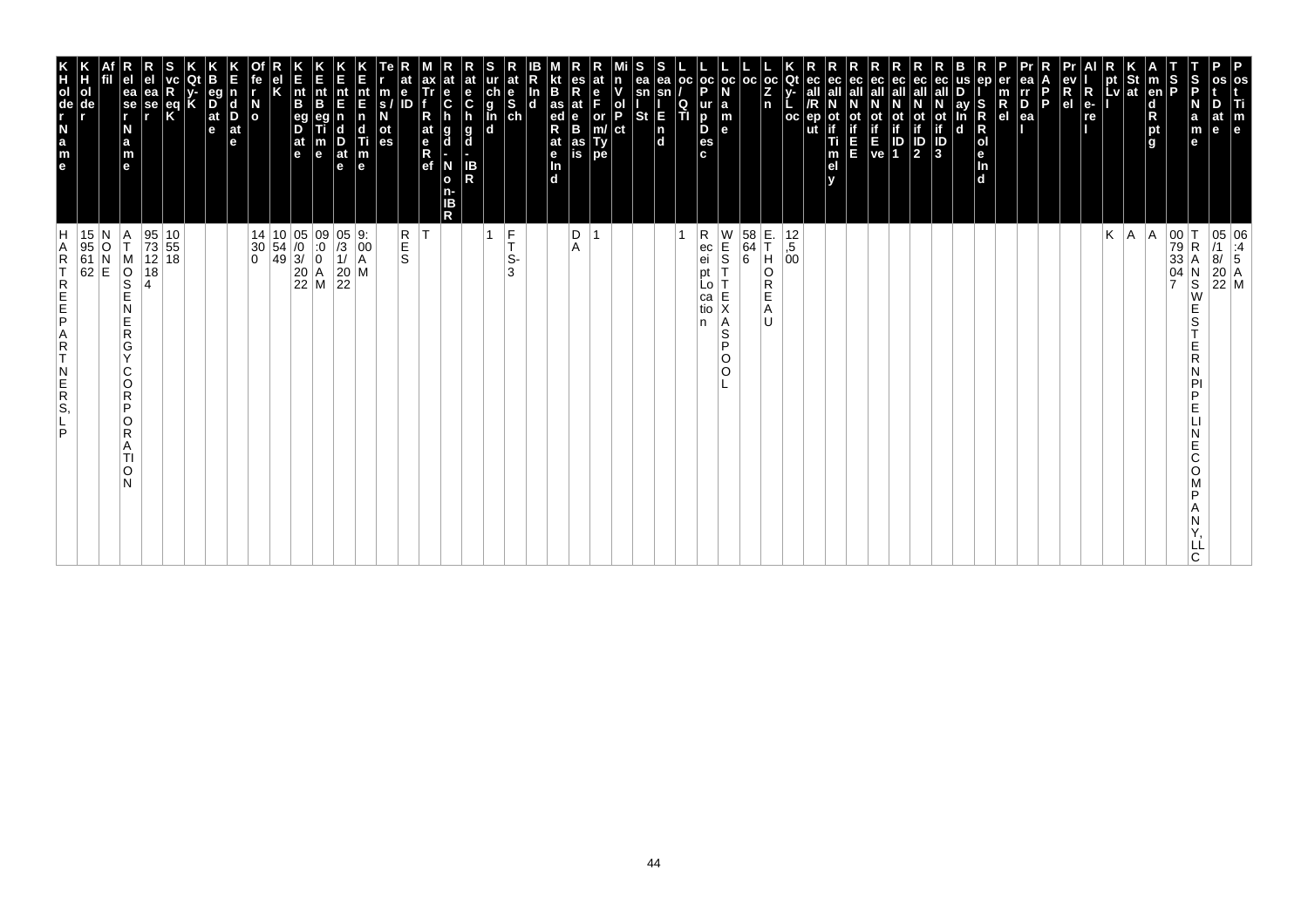| m<br>$\mathbf{e}$                                                                                                     |                                                                                                                                                                                                             |
|-----------------------------------------------------------------------------------------------------------------------|-------------------------------------------------------------------------------------------------------------------------------------------------------------------------------------------------------------|
| Б<br>at<br>e                                                                                                          | 05 06<br>/1 :4<br>8/ 5<br>20 A<br>22 M                                                                                                                                                                      |
| $\vert$ s<br>a<br>m                                                                                                   | R<br>S<br>Ε<br>S<br>E<br>R<br>N<br>PI<br>P<br>E<br>N<br>E<br>C<br>O<br>D<br>N<br>Υ,<br>ᄔ                                                                                                                    |
| S<br>P                                                                                                                | $\begin{array}{c} 00 \\ 79 \\ 33 \end{array}$<br>04<br>$\overline{7}$                                                                                                                                       |
| $\vert$ m<br>en<br>d<br>R<br>pt<br>g                                                                                  | A                                                                                                                                                                                                           |
| pt St<br>Lv at                                                                                                        | $K \mid A$                                                                                                                                                                                                  |
| $R$ e-<br>$\frac{R}{R}$                                                                                               |                                                                                                                                                                                                             |
| $R$ ev<br>el                                                                                                          |                                                                                                                                                                                                             |
| D<br>P.                                                                                                               |                                                                                                                                                                                                             |
| rr<br>D<br>ea                                                                                                         |                                                                                                                                                                                                             |
| $\frac{m}{R}$                                                                                                         |                                                                                                                                                                                                             |
| S<br>R<br>R<br>ol<br>e<br>In<br>d                                                                                     |                                                                                                                                                                                                             |
| D<br>ay<br>In<br>d                                                                                                    |                                                                                                                                                                                                             |
| ec<br>$\frac{1}{10}$<br>$\frac{1}{10}$<br>$\frac{1}{3}$                                                               |                                                                                                                                                                                                             |
| ec<br>ot<br>$\frac{1}{2}$                                                                                             |                                                                                                                                                                                                             |
| ot ot<br>if if<br>$E$<br>ve 1                                                                                         |                                                                                                                                                                                                             |
| ec<br>all                                                                                                             |                                                                                                                                                                                                             |
| ec<br>ot<br>in in                                                                                                     |                                                                                                                                                                                                             |
| all<br>ot<br>if<br>Ti<br>m<br>el<br>v                                                                                 |                                                                                                                                                                                                             |
| Qt<br>ec<br>all<br>/R<br>$ep$<br>ut<br>oc                                                                             |                                                                                                                                                                                                             |
| oc <sub>1</sub><br>Z<br>n                                                                                             | O<br>$\overline{\mathsf{R}}$<br>E<br>A<br>U                                                                                                                                                                 |
| oc                                                                                                                    | $\begin{array}{c} 53 \overline{\smash{\big)} } 5.3 \\ 77 \overline{\smash{\big)} } 1 \\ 2 \overline{\smash{\big)} } 1 \end{array}$                                                                          |
| oc<br>$\begin{array}{c} \n a \\ \n m \\ \n e \n \end{array}$                                                          | GRENZE<br>$\begin{array}{c}\nA \\ S \\ IN\n\end{array}$<br>Е<br>$\mathsf{R}$<br>C<br>$\circ$<br>N<br>N<br>$_{\rm C}^{\rm E}$<br>$\mathbf{\tau}$<br>$\frac{S}{T}$<br>O<br>C<br>Κ<br>Е<br>${\sf R}$<br>M<br>M |
| OC.<br>oc <sub>1</sub><br>P<br>ur<br>$_{\rm b}^{\rm p}$<br>es<br>c                                                    | D<br>eli<br>ve<br>ry<br>Lo.<br>ca<br>tio<br>n                                                                                                                                                               |
| $\frac{Q}{T}$                                                                                                         | $ 2\rangle$                                                                                                                                                                                                 |
| S<br>ea<br>ea<br>sn<br>sn<br><b>St</b><br>E<br> n<br> d                                                               |                                                                                                                                                                                                             |
| $\frac{ \mathsf{d} }{ \mathsf{P} }$<br> ct                                                                            |                                                                                                                                                                                                             |
| e<br>F<br>or<br>m/<br>Ty<br>pe                                                                                        | $\overline{\mathbf{1}}$                                                                                                                                                                                     |
| es<br>R<br>at<br>e<br>B<br>as<br>is                                                                                   | $_{\rm A}^{\rm D}$                                                                                                                                                                                          |
| <b>B</b><br>R <sub>ed</sub><br>at<br>e<br>d                                                                           |                                                                                                                                                                                                             |
| ln<br>d                                                                                                               |                                                                                                                                                                                                             |
| at<br>e<br>S<br>ch<br>$\frac{c}{g}$<br><b>In</b>                                                                      | F<br>$\overline{1}$<br>T<br>S-<br>3                                                                                                                                                                         |
| at<br>e<br>C<br>h<br>g<br>d<br>IB<br>R                                                                                |                                                                                                                                                                                                             |
| at<br>e<br>C<br>h<br>g<br>d<br>N<br>$\mathbf{o}$<br>n-<br>IB<br>R                                                     |                                                                                                                                                                                                             |
| ax<br>Tr<br>$R_{at}$<br>$R$<br>$R$<br>$e$ f                                                                           | T                                                                                                                                                                                                           |
| $\begin{array}{c} \n\overline{\phantom{aa}}\n\text{s} \prime \\ \overline{\phantom{aa}}\n\text{d}\n\end{array}$<br>ID | R<br>E<br>S                                                                                                                                                                                                 |
| E<br>nt E n d Ti m<br>e                                                                                               | $\begin{vmatrix} 9. \\ 00 \\ A \end{vmatrix}$<br>M                                                                                                                                                          |
| nt<br>E<br>D<br>at<br>$\mathbf{e}$                                                                                    | $\begin{array}{c} 05 \\ /3 \\ 1 \end{array}$<br>$\begin{array}{c} 20 \\ 22 \end{array}$                                                                                                                     |
| E<br>nt<br>B<br>$\frac{m}{e}$                                                                                         | $\begin{matrix} 09 \\ .0 \\ 0 \end{matrix}$<br>$\begin{array}{ c c }\n 20 & A \\  22 & M\n\end{array}$                                                                                                      |
| E<br>nt<br>B<br>eg<br>D<br>$\frac{a}{e}$                                                                              | $\begin{array}{c c} 14 & 10 & 05 \\ 30 & 54 & 0 \\ 0 & 49 & 3 \end{array}$                                                                                                                                  |
| el<br>K                                                                                                               |                                                                                                                                                                                                             |
| íe<br>I<br>$\frac{N}{\sigma}$                                                                                         | $\begin{matrix} 30 \\ 0 \end{matrix}$                                                                                                                                                                       |
| E<br>n<br>d<br>D<br>at<br>e                                                                                           |                                                                                                                                                                                                             |
| <b>B</b><br> at<br>$\mathbf{e}$                                                                                       |                                                                                                                                                                                                             |
| K                                                                                                                     |                                                                                                                                                                                                             |
| R<br>ea<br>se<br>eq<br>K                                                                                              | 95<br>73<br>12<br>$\begin{array}{ c} 10 \\ 55 \end{array}$<br>18<br>18                                                                                                                                      |
| ea<br>se<br>r<br>a<br>m<br>e                                                                                          | Α<br>Τ<br>SOR<br>S<br>$\overline{4}$<br>Ē<br>Ν<br>Е<br>$\overline{R}$<br>G<br>Y<br>С<br>O<br>R<br>P<br>O<br>$\mathsf{R}$<br>Α<br>TI<br>O<br>N                                                               |
|                                                                                                                       |                                                                                                                                                                                                             |
|                                                                                                                       | 15 N<br>95 O<br>61 N<br>62 E                                                                                                                                                                                |
| N<br>$\frac{a}{m}$<br>le.                                                                                             | <b>HARTREEP</b><br>A<br>$\frac{R}{T}$<br>N<br>ER<br>S,<br>P                                                                                                                                                 |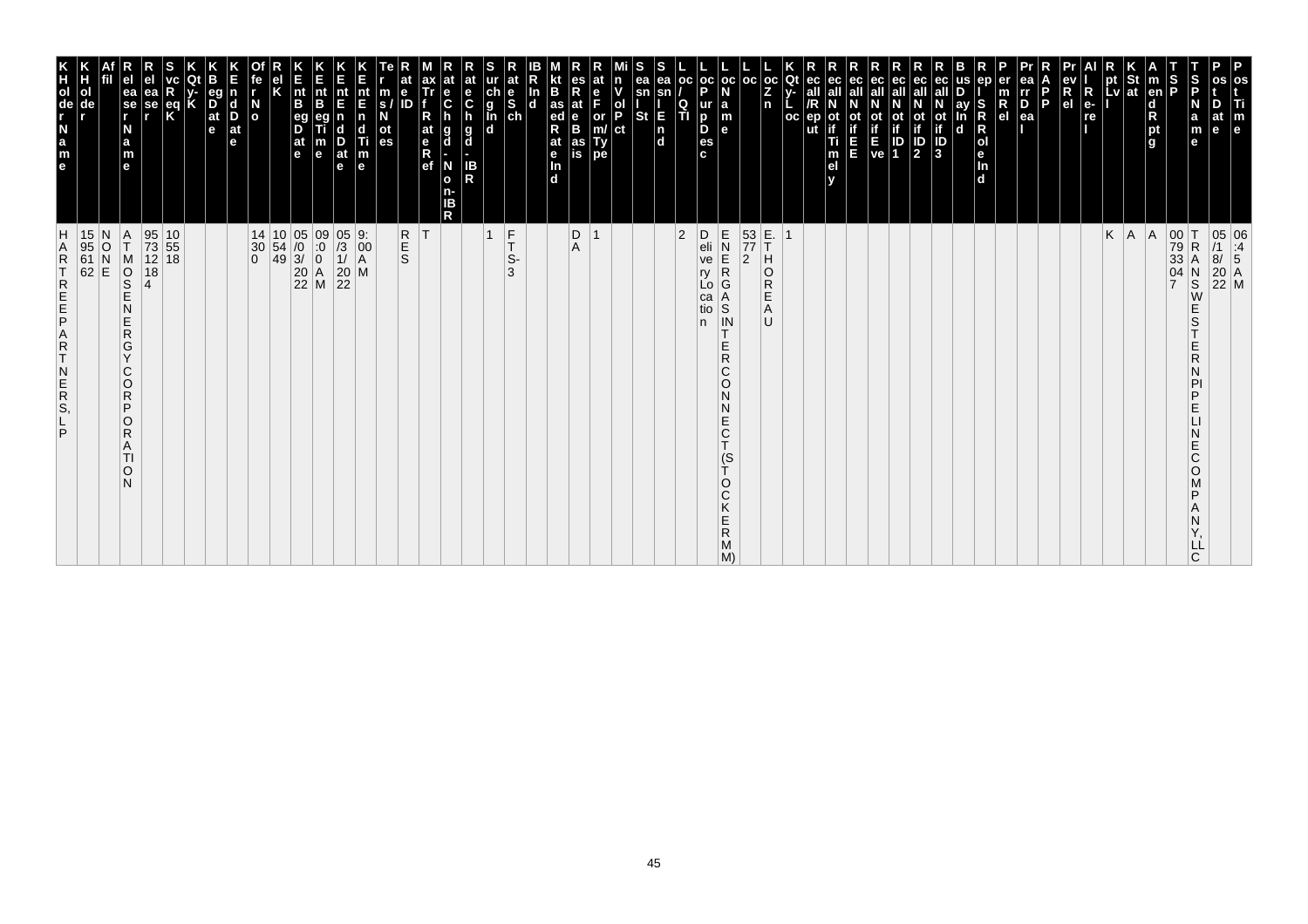| P<br>os<br>Ti<br>m<br>$\vert$ e                                                    |                                                                                                                                                                                 |
|------------------------------------------------------------------------------------|---------------------------------------------------------------------------------------------------------------------------------------------------------------------------------|
| at<br>e                                                                            | $\begin{array}{ c c } \hline 05 & 06 \\ \hline \end{array} \begin{array}{ c c } \hline 11 & 06 \\ \hline 8/ & 5 \end{array}$<br>$\begin{bmatrix} 20 \\ 22 \\ M \end{bmatrix}$ M |
| S<br>P<br>N<br>$\mathbf a$<br>m<br>e                                               | $\begin{array}{ c c }\n 00 & T \\  79 & R \\  33 & A\n\end{array}$<br>R<br>А<br>$_\mathrm{S}^\mathrm{N}$<br>W<br>E<br>S<br>E<br>R<br>D<br>E<br>E<br>Ć<br>O<br>D<br>ᄔ<br>C       |
| S<br> P<br><b>Ten</b><br>$\frac{d}{R}$ pt<br>g                                     | $\frac{04}{7}$                                                                                                                                                                  |
| St<br> at                                                                          | A <br> A                                                                                                                                                                        |
| pt<br>Lv                                                                           | Κ                                                                                                                                                                               |
| $R_{e}$<br>re                                                                      |                                                                                                                                                                                 |
| R<br>e <sub>1</sub>                                                                |                                                                                                                                                                                 |
| P.                                                                                 |                                                                                                                                                                                 |
| ea<br>rr<br>$P_{ea}$                                                               |                                                                                                                                                                                 |
| en<br>er<br>m<br>$\overline{R}$ el                                                 |                                                                                                                                                                                 |
| S<br>ay<br>R<br>R<br>O<br>e<br>In<br>d<br>n<br>d                                   |                                                                                                                                                                                 |
| ot<br>if<br>$\frac{1}{3}$                                                          |                                                                                                                                                                                 |
| ec<br>all<br>ot<br>if<br>$\frac{1}{2}$                                             |                                                                                                                                                                                 |
| ec<br>οt<br>$\frac{1}{1}$                                                          |                                                                                                                                                                                 |
| ot<br>Time<br>Ve                                                                   |                                                                                                                                                                                 |
| ec<br>all<br>ш                                                                     |                                                                                                                                                                                 |
| ec<br>οt<br>Ti<br>m<br>el                                                          |                                                                                                                                                                                 |
| ut                                                                                 |                                                                                                                                                                                 |
| $\frac{oc}{Z}$<br>Qt<br>n<br><b>OC</b>                                             | E.<br>T<br>54<br>8<br>н<br>O<br>R<br>Е<br>A<br>IJ                                                                                                                               |
| l oc                                                                               | 78<br>47<br>$\overline{4}$                                                                                                                                                      |
| $ oc $ oc<br>la<br>m<br>le.                                                        | Α<br>T<br>O<br>S<br>R<br>Α<br>N<br>D<br>A<br>C<br>O<br>U<br>N                                                                                                                   |
| Þ<br>ur<br>D<br>D<br>es<br>c.                                                      | D<br>eli<br>ve<br>ry<br>Lo<br>ca<br>tio<br>n                                                                                                                                    |
| ea<br><b>OC</b><br>sn<br>$\frac{Q}{T}$                                             | $\overline{2}$                                                                                                                                                                  |
| ea<br>sn<br>E<br><b>St</b><br>$\begin{bmatrix} n \\ d \end{bmatrix}$               |                                                                                                                                                                                 |
| n<br> ol<br> P<br>ct                                                               |                                                                                                                                                                                 |
| $_{F}^{\mathrm{e}}$<br>or<br>m/<br>Ty<br>pe                                        | $\overline{ }$                                                                                                                                                                  |
| es<br>Rat<br>B<br>B<br>as<br>is                                                    | D<br>A                                                                                                                                                                          |
| B<br>$\frac{1}{4}$ as<br>R<br>at<br>$\frac{e}{\ln}$<br>$\overline{d}$              |                                                                                                                                                                                 |
| In<br>$\overline{\mathbf{d}}$                                                      |                                                                                                                                                                                 |
| at                                                                                 | $\frac{F}{T}$<br>$\mathbf{1}$<br>S-<br>3                                                                                                                                        |
| at<br>e<br>C<br>h<br>$\frac{g}{d}$<br>IB<br>R                                      |                                                                                                                                                                                 |
| $\frac{e}{C}$<br>g<br>d<br>N<br>o<br>n-<br>ΙB<br>R                                 |                                                                                                                                                                                 |
| ax<br>Tr<br>R<br>at<br>$\frac{e}{R}$                                               | İΤ                                                                                                                                                                              |
| $\mathbf{e}$<br>m<br>ID<br>$\mathbf{s}$<br>οt<br>es                                | R<br>S<br>S                                                                                                                                                                     |
| nt<br>E<br>$\overline{\mathsf{n}}$<br>c<br>Ti<br>$\vert_{\mathsf{e}}^{\mathsf{m}}$ | $\begin{vmatrix} 9. \\ 00 \\ A \end{vmatrix}$<br>M                                                                                                                              |
| nt<br>E<br>$\frac{D}{at}$<br>$\mathbf e$                                           | $\frac{0}{5}$<br>$\overline{8}$<br>$\frac{20}{22}$                                                                                                                              |
| n<br>Ent<br>B<br>m<br>$\mathbf e$                                                  | $\begin{array}{c c} 14 & 10 & 05 & 09 \\ 30 & 54 & /1 & :0 \\ 0 & 49 & 8/ & 0 \\ & 20 & A & 22 & M \\ \end{array}$                                                              |
| $\vert_{\mathsf{B}}^{\mathsf{nt}}$<br>$\overline{D}$<br> at<br>$\vert$ e           |                                                                                                                                                                                 |
|                                                                                    |                                                                                                                                                                                 |
| fe<br>$\overline{a}$                                                               |                                                                                                                                                                                 |
| d<br>Ď<br>$ $ at<br>e                                                              |                                                                                                                                                                                 |
| eq<br>$\frac{D}{at}$<br>e                                                          |                                                                                                                                                                                 |
| Κ<br>$\frac{eq}{K}$                                                                | $\begin{array}{ c c }\n10 \\ 55\n\end{array}$                                                                                                                                   |
| ea<br>se<br>r                                                                      | 95<br>73<br>12 18<br>18                                                                                                                                                         |
| ea<br>se<br>r<br>N<br>a<br>m<br>e                                                  | Α<br>ΙT<br>M<br>$\overline{\frac{1}{2}}$<br>N<br>E<br>$\mathsf R$<br>G<br>$\vee$<br>C<br>O<br>$\mathsf R$<br>P<br>O<br>R<br>A<br>TI<br>O<br>N                                   |
|                                                                                    | 15 N<br>95 O<br>61 N<br>62 E                                                                                                                                                    |
| ol<br>de                                                                           |                                                                                                                                                                                 |
| e a z - g o H K                                                                    | H<br>A<br>$\mathsf R$<br>T<br>REFE<br>A<br>R<br>T<br>$\begin{array}{c} N \\ E \\ R \\ S \end{array}$<br>P                                                                       |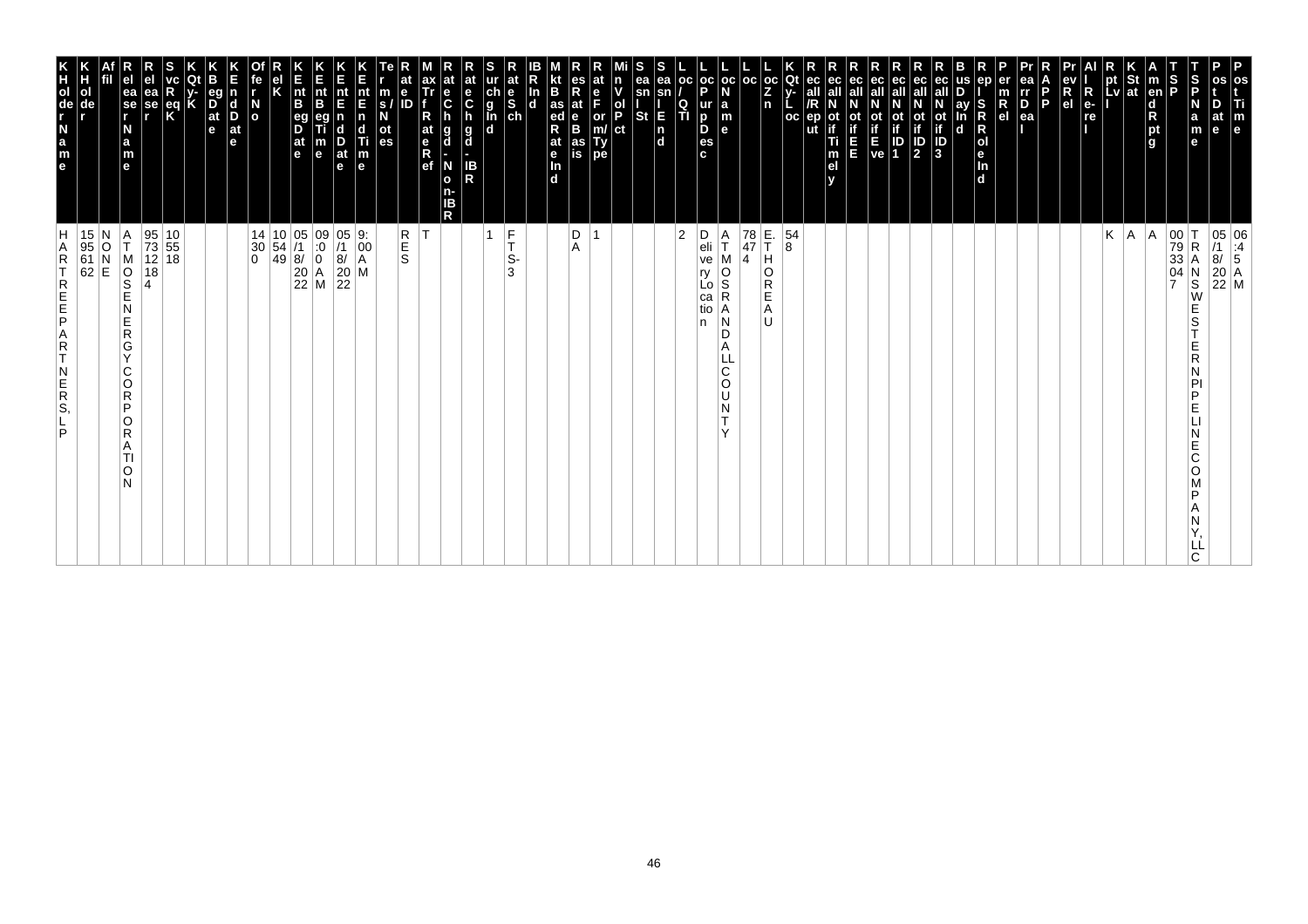| m<br>$\mathbf{e}$                                                                                                     |                                                                                                                                                                                                                                         |
|-----------------------------------------------------------------------------------------------------------------------|-----------------------------------------------------------------------------------------------------------------------------------------------------------------------------------------------------------------------------------------|
| D<br>at<br>e                                                                                                          | 05 06<br>/1 :4<br>8/ 5<br>20 A<br>22 M                                                                                                                                                                                                  |
| $\vert$ s<br>a<br>m                                                                                                   | R<br>S<br>E<br>S<br>E<br>R<br>N<br>PI<br>P<br>E<br>N<br>E<br>C<br>O<br>D<br>N<br>Υ,<br>ᄔ                                                                                                                                                |
| S<br>P                                                                                                                | $\begin{array}{c} 00 \\ 79 \\ 33 \end{array}$<br>04<br>$\overline{7}$                                                                                                                                                                   |
| m<br>d<br>pt<br>g<br>g                                                                                                | A                                                                                                                                                                                                                                       |
| pt St<br>Lv at                                                                                                        | $K \mid A$                                                                                                                                                                                                                              |
|                                                                                                                       |                                                                                                                                                                                                                                         |
| $R_{el}^{\text{ev}}$                                                                                                  |                                                                                                                                                                                                                                         |
| D<br>P.                                                                                                               |                                                                                                                                                                                                                                         |
| rr<br>D<br>ea                                                                                                         |                                                                                                                                                                                                                                         |
| $\frac{m}{R}$                                                                                                         |                                                                                                                                                                                                                                         |
| S<br>R<br>R<br>ol<br>e<br>In<br>ď                                                                                     |                                                                                                                                                                                                                                         |
| D<br>ay<br>In<br>d                                                                                                    |                                                                                                                                                                                                                                         |
| ec<br>N<br>Of if D<br>3                                                                                               |                                                                                                                                                                                                                                         |
| ec<br>ot<br>$\frac{1}{2}$                                                                                             |                                                                                                                                                                                                                                         |
|                                                                                                                       |                                                                                                                                                                                                                                         |
| ec<br>all<br>ot ot<br>if if<br>$E$<br>$V$ e<br>1                                                                      |                                                                                                                                                                                                                                         |
| ec<br>ot<br>in in                                                                                                     |                                                                                                                                                                                                                                         |
| all<br>ot<br>if<br>Ti<br>m<br>el<br>v                                                                                 |                                                                                                                                                                                                                                         |
| Qt<br>ec<br>all<br>/R<br>$ep$<br>ut<br>oc                                                                             | 13                                                                                                                                                                                                                                      |
| oc <sub>1</sub><br>Z<br>n                                                                                             | Ĥ<br>$\circ$<br>${\sf R}$<br>E<br>A<br>$\cup$                                                                                                                                                                                           |
| oc                                                                                                                    | $\begin{array}{ c c }\n 13 & E. \\  33 & T \\  5 & H\n\end{array}$                                                                                                                                                                      |
| oc<br>ur a<br>B m<br>B e                                                                                              | $\begin{bmatrix} 7 \\ W \\ C \end{bmatrix}$<br>Α<br>$\begin{bmatrix} 1 & 1 \\ 1 & 0 \\ 0 & 1 \\ 0 & 1 \end{bmatrix}$<br>∣Ŕ<br>A<br>N<br>D<br>A<br>$\mathsf C$<br>$\circ$<br>C<br>$\circ$<br>N<br>$\mathsf{R}$<br>$\checkmark$<br>C<br>B |
| oc <sub>1</sub><br>P<br>es<br>c                                                                                       | D<br>eli<br>ve<br>ry<br>n                                                                                                                                                                                                               |
| ОC<br>$\frac{Q}{T}$                                                                                                   | $ 2\rangle$                                                                                                                                                                                                                             |
| S<br>ea<br>ea<br>sn<br>sn<br><b>St</b><br>E<br> n<br> d                                                               |                                                                                                                                                                                                                                         |
| $\frac{ \mathsf{d} }{ \mathsf{P} }$<br> ct                                                                            |                                                                                                                                                                                                                                         |
| e<br>F<br>or<br>m/<br>Ty<br>pe                                                                                        | $\overline{\mathbf{1}}$                                                                                                                                                                                                                 |
| es<br>R<br>at<br>e<br>B<br>as<br>is                                                                                   | $_{\rm A}^{\rm D}$                                                                                                                                                                                                                      |
| <b>B</b><br>R <sub>ed</sub><br>at<br>$\mathbf e$<br>d                                                                 |                                                                                                                                                                                                                                         |
| ln<br>d                                                                                                               |                                                                                                                                                                                                                                         |
| at<br>e<br>S<br>ch<br>$\frac{c}{g}$<br><b>In</b>                                                                      | $\frac{F}{T}$<br>$\overline{1}$<br>S-<br>3                                                                                                                                                                                              |
| at<br>e<br>C<br>h<br>g<br>d<br>IB<br>R                                                                                |                                                                                                                                                                                                                                         |
| at<br>e<br>C<br>h<br>g<br>d<br>N<br>$\mathbf{o}$<br>n-<br>IB<br>R                                                     |                                                                                                                                                                                                                                         |
| ax<br>Tr<br>$R_{at}$<br>$R$<br>$R$<br>$e$ f                                                                           | İΤ                                                                                                                                                                                                                                      |
| $\begin{array}{c} \n\overline{\phantom{aa}}\n\text{s} \prime \\ \overline{\phantom{aa}}\n\text{d}\n\end{array}$<br>ID | R<br>E<br>S                                                                                                                                                                                                                             |
| E<br>nt End Time                                                                                                      | $\begin{bmatrix} 9: \\ 00 \\ A \end{bmatrix}$<br>M                                                                                                                                                                                      |
| nt<br>E<br>D<br>at<br>$\mathbf{e}$                                                                                    | $\begin{array}{c} 05 \\ /3 \\ 1 \end{array}$<br>$\begin{array}{c} 20 \\ 22 \end{array}$                                                                                                                                                 |
| E<br>nt<br>B<br>$\frac{m}{e}$                                                                                         | $\begin{matrix} 09 \\ .0 \\ 0 \end{matrix}$<br>$\begin{array}{ c c }\n 20 & A \\  22 & M\n\end{array}$                                                                                                                                  |
| E<br>nt<br>B<br>eg<br>D<br>$\frac{a}{e}$                                                                              | $\begin{array}{c c} 14 & 10 & 05 \\ 30 & 54 & 0 \\ 0 & 49 & 3 \end{array}$                                                                                                                                                              |
| el<br>K                                                                                                               |                                                                                                                                                                                                                                         |
| íe<br>I<br>$\frac{N}{\sigma}$                                                                                         | $\begin{array}{c} 30 \\ 0 \end{array}$                                                                                                                                                                                                  |
| E<br>n<br>d<br>D<br>at<br>e                                                                                           |                                                                                                                                                                                                                                         |
| <b>B</b><br>K<br> at<br>$\mathbf{e}$                                                                                  |                                                                                                                                                                                                                                         |
| R<br>eq<br>K                                                                                                          | $\begin{array}{ c} 10 \\ 55 \end{array}$<br>18                                                                                                                                                                                          |
| ea<br>se                                                                                                              | 95<br>73<br>12<br>18<br>$\overline{4}$                                                                                                                                                                                                  |
| ea<br>se<br>r<br>a<br>m<br>e                                                                                          | Α<br>Τ<br>SOR<br>S<br>Ē<br>Ν<br>$\frac{\mathsf{E}}{\mathsf{R}}$<br>G<br>Y<br>С<br>O<br>R<br>P<br>O<br>$\mathsf{R}$<br>Α<br>TI<br>O<br>N                                                                                                 |
|                                                                                                                       | 15 N<br>95 O<br>61 N<br>62 E                                                                                                                                                                                                            |
|                                                                                                                       |                                                                                                                                                                                                                                         |
| N <sub></sub><br>$\frac{a}{m}$<br>le.                                                                                 | <b>HARTREEP</b><br>A<br>$\frac{R}{T}$<br>N<br>ER<br>S,<br>P                                                                                                                                                                             |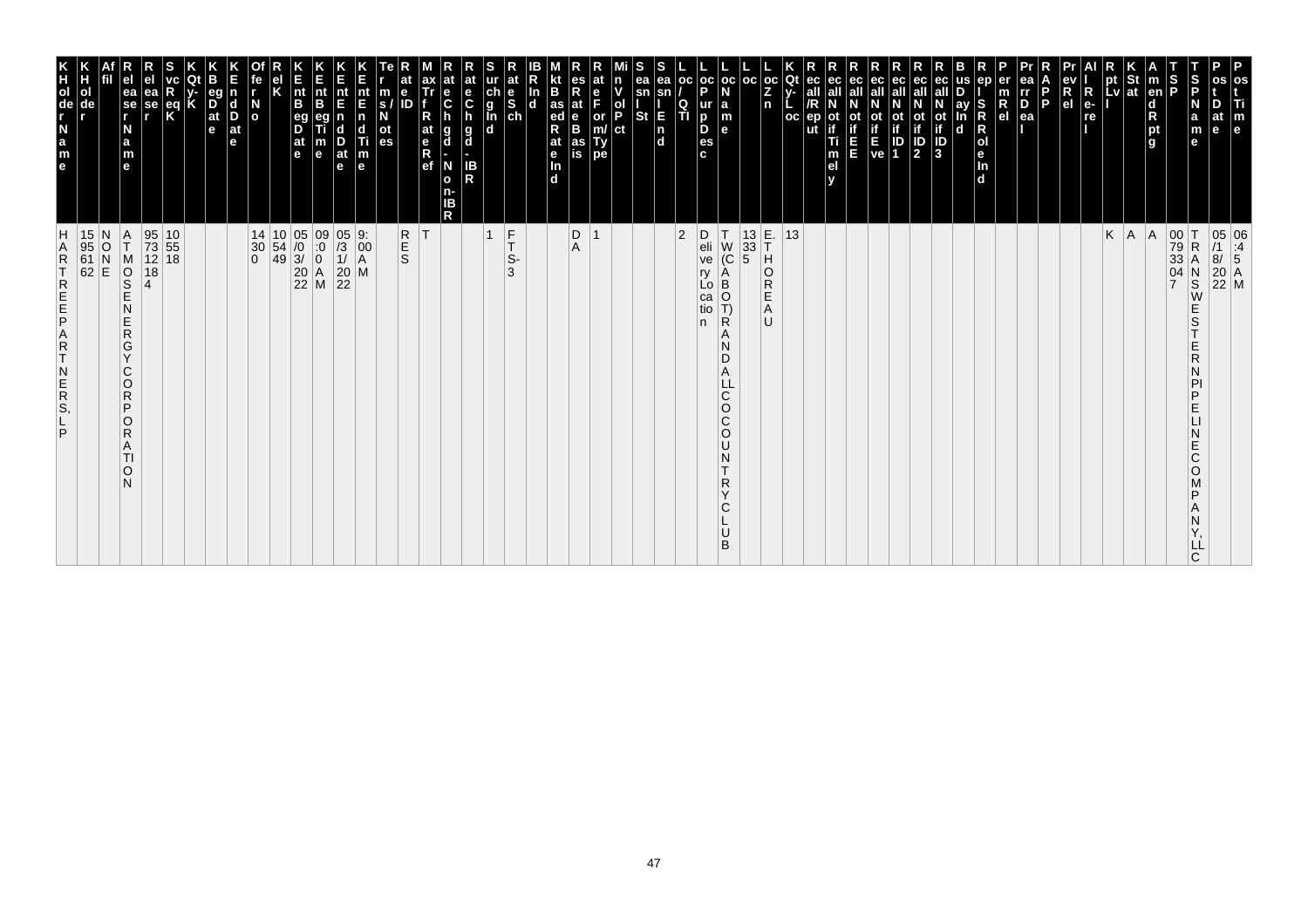| P<br>os<br>Ti<br>m<br>$\vert$ e                                                                                          |                                                                                                                                                                                 |
|--------------------------------------------------------------------------------------------------------------------------|---------------------------------------------------------------------------------------------------------------------------------------------------------------------------------|
| at<br>e                                                                                                                  | $\begin{array}{ c c } \hline 05 & 06 \\ \hline \end{array} \begin{array}{ c c } \hline 11 & 06 \\ \hline 8/ & 5 \end{array}$<br>$\begin{bmatrix} 20 \\ 22 \\ M \end{bmatrix}$ M |
| S<br>P<br>N<br>$\mathbf a$<br>m<br>e                                                                                     | $\begin{array}{ c c }\n 00 & T \\  79 & R \\  33 & A\n\end{array}$<br>R<br>Α<br>$_\mathrm{S}^\mathrm{N}$<br>W<br>E<br>S<br>E<br>R<br>D<br>E<br>E<br>Ć<br>O<br>D<br>ᄔ<br>C       |
| S<br> P<br><b>Ten</b><br>$\begin{array}{c}\n\mathbf{d} \\ \mathbf{R} \\ \mathbf{p}\mathbf{t} \\ \mathbf{g}\n\end{array}$ | $\frac{04}{7}$                                                                                                                                                                  |
| St<br> at                                                                                                                | A <br> A                                                                                                                                                                        |
| pt<br>Lv                                                                                                                 | Κ                                                                                                                                                                               |
| $R_{e}$<br>re                                                                                                            |                                                                                                                                                                                 |
| R<br>e <sub>1</sub>                                                                                                      |                                                                                                                                                                                 |
| P.                                                                                                                       |                                                                                                                                                                                 |
| ea<br>rr<br>$P_{ea}$                                                                                                     |                                                                                                                                                                                 |
| en<br>er<br>m<br>$\overline{R}$ el                                                                                       |                                                                                                                                                                                 |
| S<br>ay<br>R<br>R<br>O<br>e<br>In<br>d<br>n<br>d                                                                         |                                                                                                                                                                                 |
| ot<br>if<br>3                                                                                                            |                                                                                                                                                                                 |
| ec<br>all<br>ot<br>if<br>$\frac{1}{2}$                                                                                   |                                                                                                                                                                                 |
| ec<br>οt<br>ID<br>1                                                                                                      |                                                                                                                                                                                 |
| ot<br>Time<br>Ve                                                                                                         |                                                                                                                                                                                 |
| ec<br>all<br>ш                                                                                                           |                                                                                                                                                                                 |
| ec<br>οt<br>Ti<br>m<br>el                                                                                                |                                                                                                                                                                                 |
| ut                                                                                                                       |                                                                                                                                                                                 |
| $\frac{oc}{Z}$<br>Qt<br><b>OC</b>                                                                                        | 60<br>$\overline{0}$<br>O<br>R                                                                                                                                                  |
| l oc<br>n                                                                                                                | E.<br>T<br>79<br>05<br>8<br>н<br>Е<br>A<br>IJ                                                                                                                                   |
| $ oc $ oc<br>la<br>m<br>le.                                                                                              | Α<br>T<br>$\frac{0}{S}$<br>P<br>Α<br>M<br>P<br>Α<br>N<br>O<br>R<br>T<br>н                                                                                                       |
| Þ<br>ur<br>D<br>D<br>es<br>c.                                                                                            | D<br>eli<br>ve<br>ry<br>Lo<br>ca<br>tio<br>n                                                                                                                                    |
| <b>OC</b><br>$\frac{Q}{T}$                                                                                               | $\overline{2}$                                                                                                                                                                  |
| ea<br>ea<br>sn<br>sn<br>E<br><b>St</b><br>$\begin{bmatrix} n \\ d \end{bmatrix}$                                         |                                                                                                                                                                                 |
| n<br> ol<br> P<br>ct                                                                                                     |                                                                                                                                                                                 |
| e<br>F<br>or<br>m/<br>Ty<br>pe                                                                                           | $\overline{ }$                                                                                                                                                                  |
| es<br>Rat<br>B<br>B<br>as<br>is                                                                                          | D<br>A                                                                                                                                                                          |
| B<br>$\frac{1}{4}$ as<br>R<br>at<br>$\frac{e}{\ln}$<br>$\overline{d}$                                                    |                                                                                                                                                                                 |
| In<br>$\overline{\mathbf{d}}$                                                                                            |                                                                                                                                                                                 |
| at                                                                                                                       | $\frac{F}{T}$<br>$\mathbf{1}$<br>S-<br>3                                                                                                                                        |
| at<br>e<br>C<br>h<br>$\frac{g}{d}$<br>IB<br>R                                                                            |                                                                                                                                                                                 |
| $\frac{e}{C}$<br>g<br>d<br>N<br>$\mathbf{o}$<br>n-<br>ΙB<br>R                                                            |                                                                                                                                                                                 |
| ax<br>Tr<br>R<br>at<br>$\frac{e}{R}$                                                                                     | İΤ                                                                                                                                                                              |
| $\mathbf{e}$<br>m<br>ID<br>$\mathbf{s}$<br>οt<br>es                                                                      | R<br>S<br>S                                                                                                                                                                     |
| nt<br>E<br>$\vert$ n<br>c<br>Ti<br>$\vert_{\mathsf{e}}^{\mathsf{m}}$                                                     | $\begin{vmatrix} 9. \\ 00 \\ A \end{vmatrix}$<br>M                                                                                                                              |
| nt<br>E<br>$\frac{D}{at}$<br>$\mathbf e$                                                                                 | $\frac{0}{5}$<br>$\overline{8}$<br>$\frac{20}{22}$                                                                                                                              |
| n<br>Ent<br>B<br>m<br>$\mathbf e$                                                                                        | $\begin{array}{c c} 14 & 10 & 05 & 09 \\ 30 & 54 & /1 & :0 \\ 0 & 49 & 8/ & 0 \\ & 20 & A & 22 & M \\ \end{array}$                                                              |
| $\vert_{\mathsf{B}}^{\mathsf{nt}}$<br>$\overline{D}$<br> at<br>le.                                                       |                                                                                                                                                                                 |
|                                                                                                                          |                                                                                                                                                                                 |
| fe<br>$\overline{a}$                                                                                                     |                                                                                                                                                                                 |
| d<br>Ď<br>$ $ at<br>e                                                                                                    |                                                                                                                                                                                 |
| eq<br>$\frac{D}{at}$<br>e                                                                                                |                                                                                                                                                                                 |
| Κ<br>$\frac{eq}{K}$                                                                                                      | $\begin{array}{ c c }\n10 \\ 55\n\end{array}$                                                                                                                                   |
| ea<br>se<br>r                                                                                                            | 95<br>73<br>12 18<br>18                                                                                                                                                         |
| ea<br>se<br>r<br>N<br>a<br>m<br>e                                                                                        | Α<br>ΙT<br>M<br>$\overline{\frac{1}{2}}$<br>N<br>E<br>$\mathsf R$<br>G<br>$\vee$<br>C<br>O<br>$\mathsf R$<br>P<br>O<br>R<br>A<br>TI<br>O<br>N                                   |
|                                                                                                                          | 15 N<br>95 O<br>61 N<br>62 E                                                                                                                                                    |
| ol<br>de                                                                                                                 |                                                                                                                                                                                 |
| e a z - g o H K                                                                                                          | H<br>A<br>$\mathsf R$<br>T<br>REFE<br>$\begin{array}{c} A \\ R \\ T \end{array}$<br>$\begin{array}{c} N \\ E \\ R \\ S \end{array}$<br>P                                        |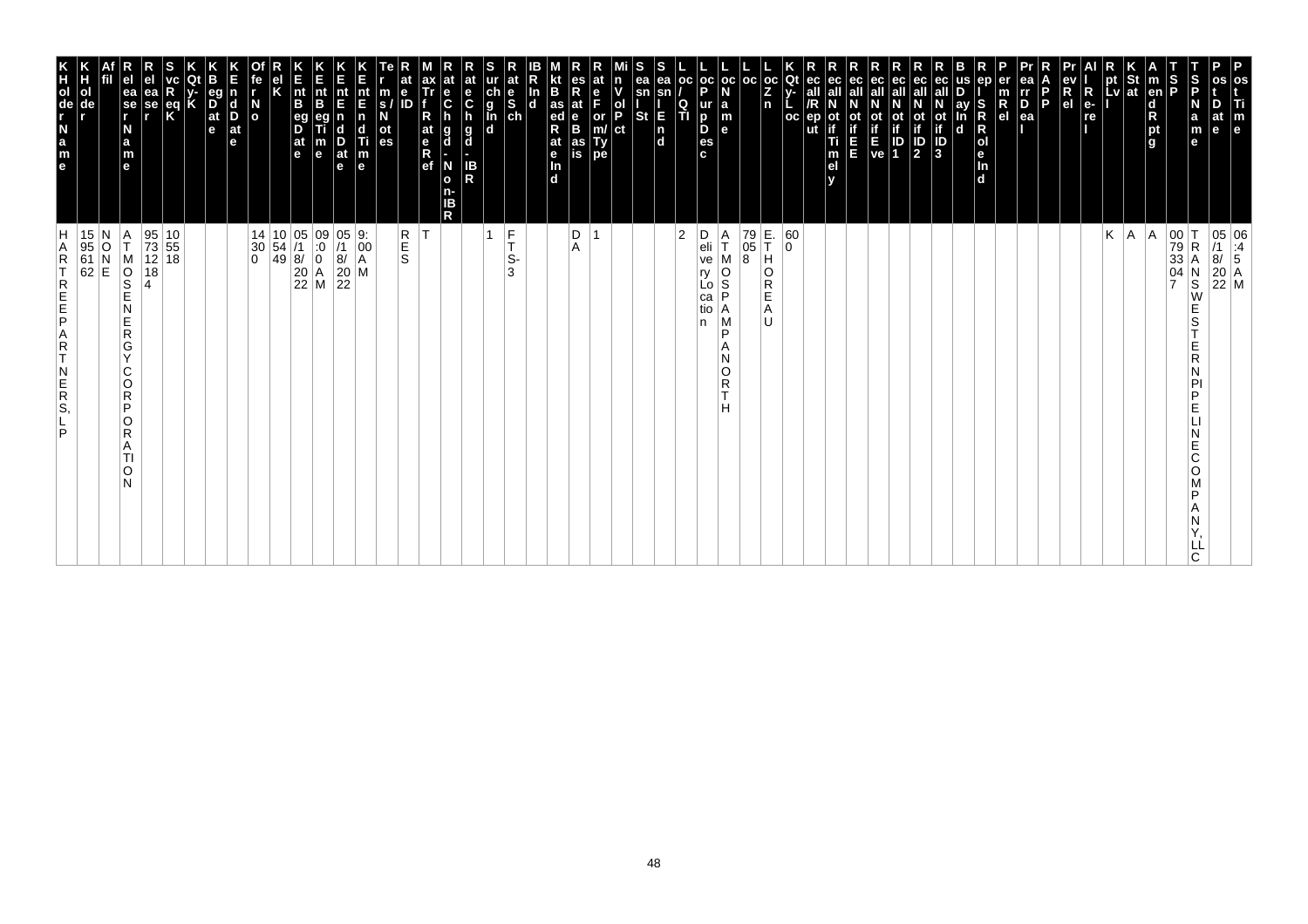| m<br>e                                                                                                                                                     |                                                                                                                                                |
|------------------------------------------------------------------------------------------------------------------------------------------------------------|------------------------------------------------------------------------------------------------------------------------------------------------|
| at<br>le                                                                                                                                                   | 05 06<br>/1 :4<br>8/ 5<br>20 A<br>22 M                                                                                                         |
| ∣S<br>IP<br>a<br>m<br>е                                                                                                                                    | $_\mathrm{S}^\mathrm{N}$<br>W<br>E<br>S<br>E<br>R<br>Ν<br>PI<br>P<br>E<br>Ν<br>E<br>С<br>O<br>M<br>P<br>Α<br>N<br>Y,<br>LĹ<br>C                |
| S<br>P                                                                                                                                                     | 00 T<br>79 R<br>33 A<br>04 N                                                                                                                   |
| m<br> en <br>$\frac{\mathsf{d}}{\mathsf{R}}$<br>pt<br>g                                                                                                    | A                                                                                                                                              |
| pt St<br>Lv at                                                                                                                                             | $K \mid A$                                                                                                                                     |
| א<br>pt                                                                                                                                                    |                                                                                                                                                |
| $\begin{bmatrix} eV \\ R \\ eI \end{bmatrix}$<br>$R_{e}$<br>re                                                                                             |                                                                                                                                                |
| Б<br>l p                                                                                                                                                   |                                                                                                                                                |
| n<br>$\overline{P}_{ea}$                                                                                                                                   |                                                                                                                                                |
| $\frac{m}{R}$                                                                                                                                              |                                                                                                                                                |
| ln<br>d                                                                                                                                                    |                                                                                                                                                |
| ay<br>$\mathbf d$                                                                                                                                          |                                                                                                                                                |
| ec<br>all<br>$\frac{1}{10}$<br>$\frac{1}{10}$<br>$\frac{1}{3}$                                                                                             |                                                                                                                                                |
| ec<br>$\frac{\text{ot}}{\text{1}}$                                                                                                                         |                                                                                                                                                |
| $\begin{array}{ c c }\nE & ID \\ ve & 1\n\end{array}$                                                                                                      |                                                                                                                                                |
| ec<br>all<br>0t                                                                                                                                            |                                                                                                                                                |
| ec<br>οt<br>Е                                                                                                                                              |                                                                                                                                                |
| ec<br>m<br>e <sub>l</sub>                                                                                                                                  |                                                                                                                                                |
| Qt<br>ec<br>all<br>/R<br>ep<br>oc<br>ut                                                                                                                    | $\begin{array}{c} 25 \\ 0 \end{array}$                                                                                                         |
| $\frac{1}{2}$<br>n                                                                                                                                         | E.<br>T<br>H<br>$\circ$<br>${\sf R}$<br>Ε<br>A<br>U                                                                                            |
| $_{\rm oc}$                                                                                                                                                | 79<br>05<br>$\overline{2}$                                                                                                                     |
| $\frac{1}{2}$ a m<br>e                                                                                                                                     | $_{\rm T}^{\rm A}$<br>M<br>o<br>S<br>C<br>Ă<br>N<br>Y<br>O<br>Ν<br>W<br>E<br>S<br>T<br>I/<br>C                                                 |
| $_{\rm oc}$<br>$\frac{1}{P}$<br>$\frac{Q}{T}$<br>$\frac{p}{es}$<br>$\mathbf{c}$                                                                            | $\mathsf{D}$<br>eli<br>ve<br>ry<br>Lo<br>ca<br>tio<br>n                                                                                        |
| ea<br>sn<br>E<br>n<br>d                                                                                                                                    | 2                                                                                                                                              |
| sn<br><b>St</b>                                                                                                                                            |                                                                                                                                                |
| P.<br>ct                                                                                                                                                   |                                                                                                                                                |
| or<br>m/<br>Ty<br>pe                                                                                                                                       |                                                                                                                                                |
| at<br>$\frac{e}{B}$<br>as<br>is                                                                                                                            | $\begin{array}{c} \mathsf{D} \\ \mathsf{A} \end{array}$                                                                                        |
| B<br>as<br>ed<br>R<br>at<br>e<br>In<br>d                                                                                                                   |                                                                                                                                                |
| $\frac{e}{sh}$<br>In<br>$\mathbf d$                                                                                                                        |                                                                                                                                                |
| ur<br>d<br>l<br>d<br>d<br>d                                                                                                                                | $rac{F}{T}$<br>$\mathbf{1}$<br>S-<br>3                                                                                                         |
| $rac{e}{c}$<br>h<br>g<br>d<br>IB<br>R                                                                                                                      |                                                                                                                                                |
| $\frac{e}{C}$<br>g<br>d<br>N<br>$\mathbf{o}$<br>n-<br>ΙB<br>R                                                                                              |                                                                                                                                                |
| ax<br>Tr<br>R<br>at<br>e<br>R<br>ef                                                                                                                        | T.                                                                                                                                             |
| e<br>m<br>ID<br>$\frac{s}{N}$<br>$\frac{at}{es}$                                                                                                           | R<br>E<br>S                                                                                                                                    |
| $\begin{array}{c} \mathbf{nt} \\ \mathbf{E} \\ \mathbf{n} \end{array}$<br>$\begin{array}{c}\n\mathbf{d} \\ \hline\n\mathbf{Ti} \\ \mathbf{m}\n\end{array}$ | $\begin{array}{c} 9: \\00\\ \text{A}\\ \text{M} \end{array}$                                                                                   |
| nt<br>E<br>n<br>$\frac{D}{at}$<br>$\mathbf{e}$                                                                                                             | 05<br>/1<br>8/<br>20<br>22                                                                                                                     |
| E<br>nt<br>B<br>$\mathbf e$                                                                                                                                | $\begin{array}{c c} 05 & 09 \\ 71 & 0 \\ 8/ & 0 \\ 20 & A \\ 22 & M \end{array}$                                                               |
| E<br>nt<br>B<br>eg<br>D<br>at<br>e                                                                                                                         |                                                                                                                                                |
| el<br>K                                                                                                                                                    | $\begin{vmatrix} 10 \\ 54 \\ 49 \end{vmatrix}$                                                                                                 |
| $\frac{N}{\sigma}$                                                                                                                                         | 14<br>$\left  \begin{smallmatrix} 30 \ 0 \end{smallmatrix} \right $                                                                            |
| d<br>Ď<br>at<br>е                                                                                                                                          |                                                                                                                                                |
| В<br>eg<br>$\overline{D}$ at $\overline{e}$                                                                                                                |                                                                                                                                                |
| eq<br>K                                                                                                                                                    | $\frac{10}{55}$<br>18                                                                                                                          |
| ea<br>se<br>r                                                                                                                                              | 95<br>73<br>12<br>18                                                                                                                           |
| ea<br>se<br>r<br>N<br>a<br>m<br>e                                                                                                                          | $\frac{A}{T}$<br>MOSE<br>N<br>E<br>$\mathsf{R}$<br>G<br>Ÿ<br>C<br>$\circ$<br>$\mathsf{R}$<br>P<br>$\circ$<br>$\mathsf{R}$<br>A<br>TI<br>O<br>N |
|                                                                                                                                                            | N<br>$\overline{P}$                                                                                                                            |
| ol<br>de                                                                                                                                                   | 15<br>95<br>61<br>62                                                                                                                           |
| HOGLAB<br>Bange                                                                                                                                            | Н<br><b>ARTREEPART</b><br>N<br>E<br>R<br>S,<br>P                                                                                               |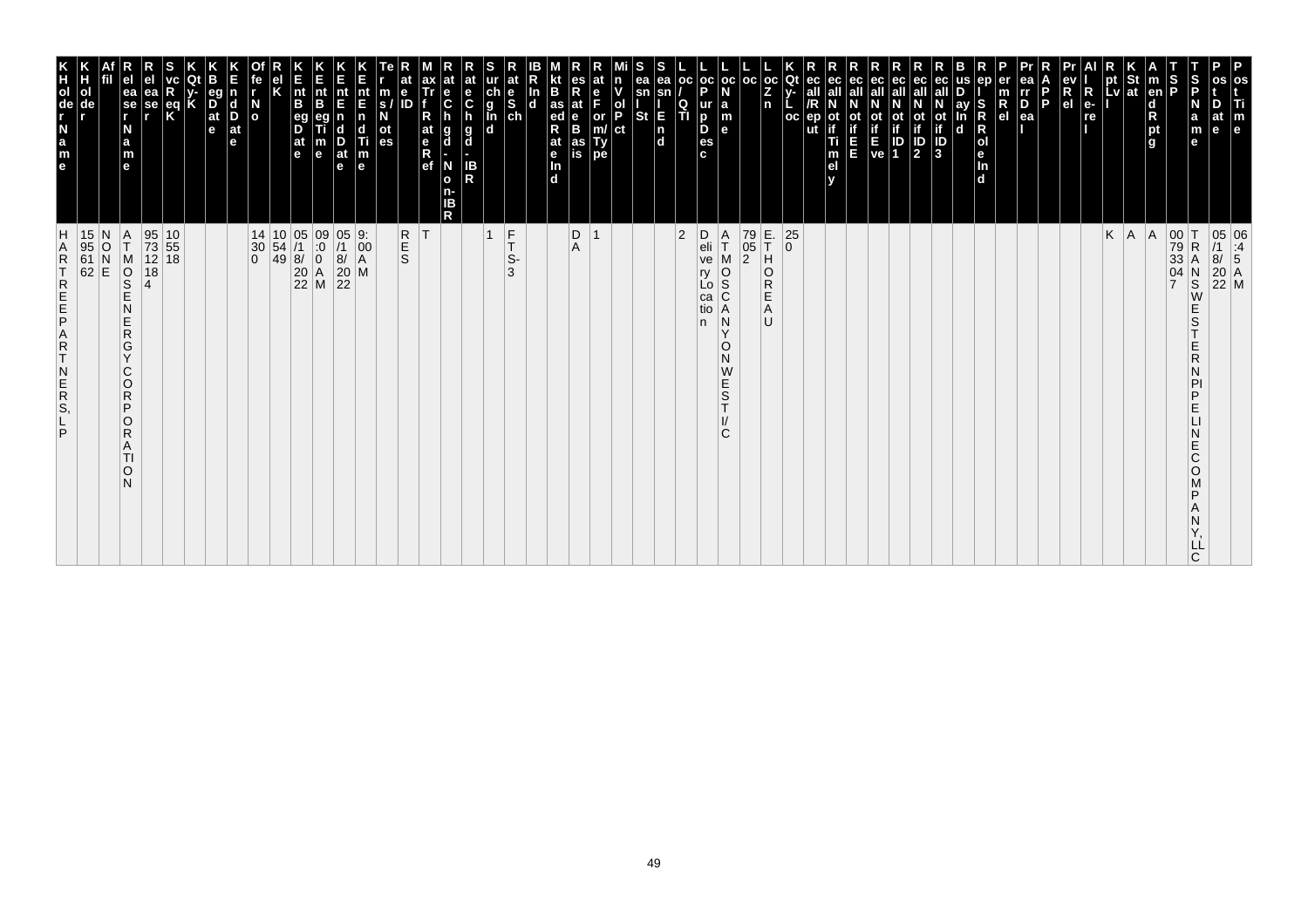| os<br>Ti<br>$\mathbf{m}_{\mathbf{e}}$                                                                                                         |                                                                                                                                                                                        |
|-----------------------------------------------------------------------------------------------------------------------------------------------|----------------------------------------------------------------------------------------------------------------------------------------------------------------------------------------|
| D<br>at<br>le                                                                                                                                 | $\begin{array}{ c c } \hline 05 & 06 \\ \hline \end{array} \begin{array}{ c c } \hline 11 & 4 \\ \hline 8/ & 5 \end{array}$<br>$\begin{array}{ c c }\n 20 & A \\  22 & M\n\end{array}$ |
| S<br>P<br>N<br>a<br>m<br>е                                                                                                                    | $\mathsf R$<br>N<br>$\overline{\mathbf{s}}$<br>W<br>E<br>S<br>E<br>R<br>N<br>PI<br>P<br>E<br>Ε<br>C<br>O<br>P<br>Α<br>N<br>LL<br>C.                                                    |
| S<br>P                                                                                                                                        | $\begin{vmatrix} 00 \\ 79 \\ 33 \end{vmatrix}$<br>$\frac{04}{7}$                                                                                                                       |
| m<br> en <br>$\frac{d}{R}$ pt<br>g                                                                                                            | A                                                                                                                                                                                      |
| St<br>at                                                                                                                                      | A                                                                                                                                                                                      |
| <u>LV</u>                                                                                                                                     | K                                                                                                                                                                                      |
| R<br>e-<br>re<br>.                                                                                                                            |                                                                                                                                                                                        |
| ev<br>R<br>el                                                                                                                                 |                                                                                                                                                                                        |
| l P                                                                                                                                           |                                                                                                                                                                                        |
| ea<br>rr<br><u>D.</u><br>ea                                                                                                                   |                                                                                                                                                                                        |
| er<br>m<br>$R_{el}$                                                                                                                           |                                                                                                                                                                                        |
| en<br>S<br>Ŕ<br>$\mathsf R$<br> o <br>le.<br>In<br>$\overline{d}$                                                                             |                                                                                                                                                                                        |
| us<br>ay<br>In<br>d                                                                                                                           |                                                                                                                                                                                        |
| ot<br>if<br>ID<br>3                                                                                                                           |                                                                                                                                                                                        |
| eс<br>$\mathbb{P}_2$                                                                                                                          |                                                                                                                                                                                        |
| ec<br>οt<br>$\begin{array}{c} \text{if} \\ \text{E} \\ \text{ve} \end{array} \begin{array}{c} \text{if} \\ \text{ID} \\ \text{1} \end{array}$ |                                                                                                                                                                                        |
| ec                                                                                                                                            |                                                                                                                                                                                        |
| ec<br>all<br>E                                                                                                                                |                                                                                                                                                                                        |
| ec<br>οt<br>Ti<br>m<br>el<br>v                                                                                                                |                                                                                                                                                                                        |
| Qt<br>ec<br>$V -$<br><b>OC</b><br>ep                                                                                                          | 11<br>0,<br>71                                                                                                                                                                         |
| $\frac{1}{2}$<br>n                                                                                                                            | $\left  \begin{matrix} \mathsf{E} \\ \mathsf{T} \\ \mathsf{H} \end{matrix} \right $<br>O<br>$\overline{R}$<br>E<br>Α<br>U                                                              |
| l oc                                                                                                                                          | $\begin{array}{c} 80 \\ 42 \end{array}$                                                                                                                                                |
| $_{\rm oc}$<br>N<br>$\begin{array}{c} \mathsf{a} \\ \mathsf{m} \\ \mathsf{e} \end{array}$                                                     | P<br>E<br>P<br>N<br>l S<br>Ē<br>0<br>R<br>D<br>C<br>Α<br>C<br>Τ<br>U<br>S                                                                                                              |
| $\frac{1}{P}$<br>o<br>es<br>c                                                                                                                 | D<br>eli<br>ve<br>ry<br>Lo<br>са<br>tio<br>n                                                                                                                                           |
| oс<br>Q<br>ΙTΙ                                                                                                                                | $\overline{2}$                                                                                                                                                                         |
| s<br>ea<br>ea<br>sn<br>sn<br><b>St</b><br>E<br>$\begin{bmatrix} n \\ d \end{bmatrix}$                                                         |                                                                                                                                                                                        |
| ol<br>P<br>ct                                                                                                                                 |                                                                                                                                                                                        |
| e<br>F<br>or<br>m/<br>Type                                                                                                                    |                                                                                                                                                                                        |
| R<br>at<br>$_{\rm B}^{\rm e}$<br>as<br>is                                                                                                     | $_{\rm A}^{\rm D}$                                                                                                                                                                     |
| B<br>$\frac{1}{\text{ed}}$<br>R<br>at<br>e <sub>In</sub><br>d                                                                                 |                                                                                                                                                                                        |
| In<br>$\overline{d}$                                                                                                                          |                                                                                                                                                                                        |
| $\frac{c}{g}$<br>$\frac{d}{g}$<br>$\frac{e}{sh}$                                                                                              | $\frac{F}{T}$<br>1<br>S-<br>3                                                                                                                                                          |
| $\mathbf{e}$<br>$\mathbf c$<br>g<br>d<br>IB<br>R                                                                                              |                                                                                                                                                                                        |
| $\frac{e}{C}$<br>g<br>d<br>N<br>$\mathbf{o}$<br>n-<br>IΒ<br>R                                                                                 |                                                                                                                                                                                        |
| ax<br>Tr<br>R<br>at<br>e <sub>R</sub><br>ef                                                                                                   | lT.                                                                                                                                                                                    |
| e<br>m<br>$\mathbf{s}$<br>ot<br>es                                                                                                            | R<br>E<br>S                                                                                                                                                                            |
| nt<br>E<br>$\mathbf n$<br>$\begin{array}{c}\n\mathbf{d} \\ \mathbf{T}i \\ \mathbf{m} \\ \mathbf{e}\n\end{array}$                              | 9.<br>$\left  \begin{smallmatrix} 0 & 0 \\ 0 & 0 \\ 0 & 0 \\ 0 & 0 \end{smallmatrix} \right $                                                                                          |
| Е<br>nt<br>E<br>D<br>at<br>e                                                                                                                  | $\begin{array}{c} 05 \\ 7 \end{array}$<br>$8/$<br>$\begin{bmatrix} 20 \\ 22 \end{bmatrix}$ M                                                                                           |
| K<br>Ent<br>B<br>m<br>e                                                                                                                       | $\begin{array}{c c} 14 & 10 & 05 & 09 \\ 30 & 54 & /1 & :0 \\ 0 & 49 & 8/ & 0 \\ & 20 & A & 22 & M \\ \end{array}$                                                                     |
| $\vert_{\mathsf{B}}^{\mathsf{nt}}$<br>eg<br>D<br>$\frac{at}{e}$                                                                               |                                                                                                                                                                                        |
| κ                                                                                                                                             |                                                                                                                                                                                        |
| fe<br>$\frac{N}{2}$                                                                                                                           |                                                                                                                                                                                        |
| d<br>D<br>$ $ at<br>e                                                                                                                         |                                                                                                                                                                                        |
| eq<br>$\overline{D}$ <sub>at</sub><br>e                                                                                                       |                                                                                                                                                                                        |
|                                                                                                                                               |                                                                                                                                                                                        |
| ea<br>se<br>r<br>$\frac{eq}{K}$                                                                                                               | 95<br>73<br>$\begin{array}{ c c }\n 10 \\  55\n \end{array}$<br>12 18<br>18                                                                                                            |
| ea<br>se<br>r<br>N<br>a<br>m<br>e                                                                                                             | Α<br>T<br>M<br>$\overline{\frac{1}{2}}$<br>4<br>N<br>E<br>$\mathsf R$<br>G<br>Y<br>C<br>O<br>$\overline{R}$<br>P<br>O<br>R<br>A<br>ΤI<br>O<br>N                                        |
|                                                                                                                                               |                                                                                                                                                                                        |
| Н<br>ol<br>de                                                                                                                                 | 15 N<br>95 O<br>61 N<br>62 E                                                                                                                                                           |
| e a z - g o H K                                                                                                                               | H<br>A<br>$\mathsf R$<br>T<br>REFE<br>A<br>R<br>T<br>$\begin{array}{c} N \\ E \\ R \\ S \end{array}$<br>P                                                                              |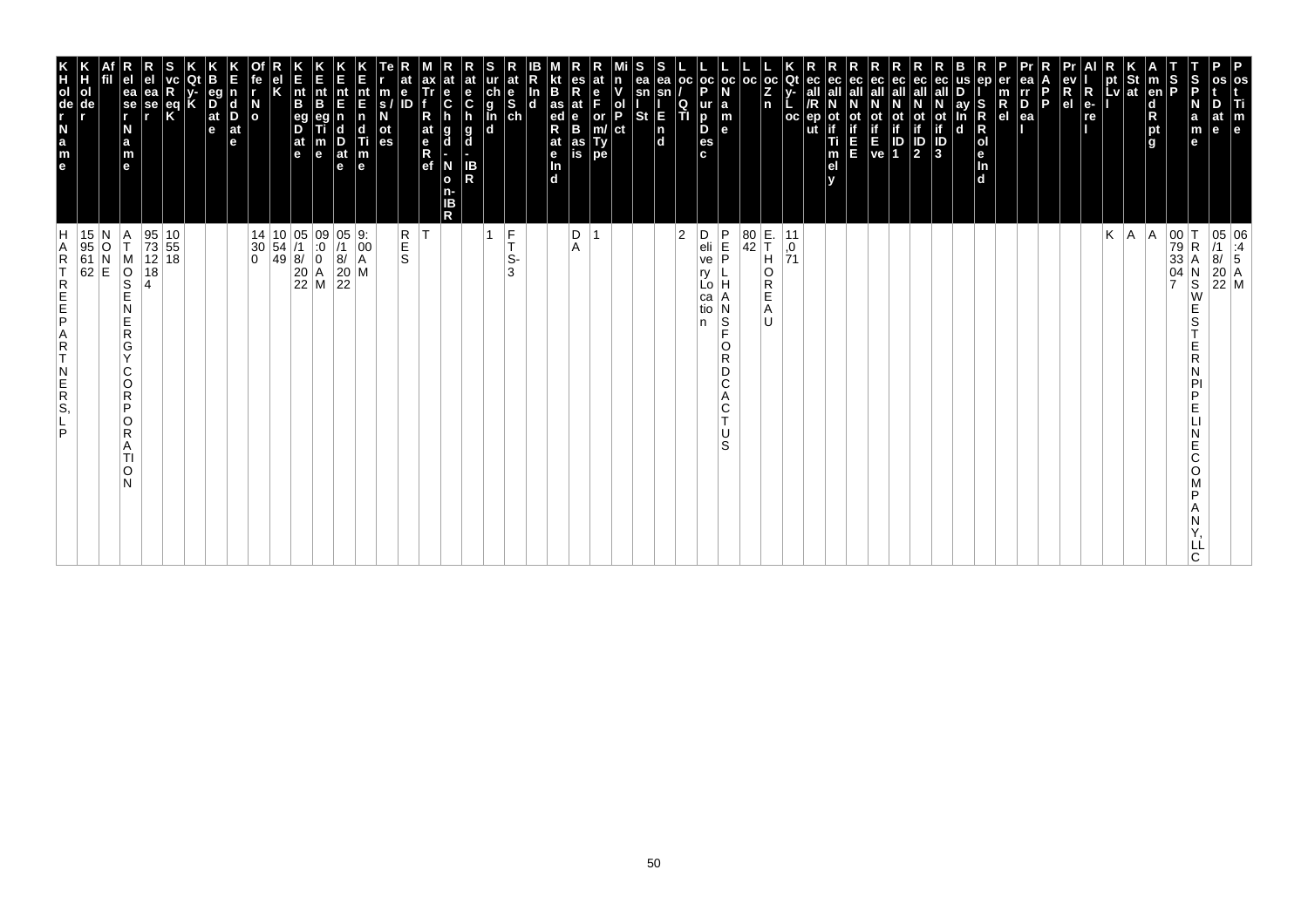| m<br>$\mathbf{e}$                                                                                                                  |                                                                                                                              |
|------------------------------------------------------------------------------------------------------------------------------------|------------------------------------------------------------------------------------------------------------------------------|
| Б<br>at<br>e                                                                                                                       | 05 06<br>/1 :4<br>8/ 5<br>20 A<br>22 M                                                                                       |
| $\vert$ s<br>a<br>m                                                                                                                | R<br>S<br>Ε<br>S<br>E<br>R<br>N<br>PI<br>P<br>E<br>N<br>E<br>C<br>O<br>D<br>N<br>Υ,<br>ᄔ                                     |
| S<br>P                                                                                                                             | $\begin{array}{c} 00 \\ 79 \\ 33 \end{array}$<br>04<br>$\overline{7}$                                                        |
| m<br>d<br>pt<br>g<br>g                                                                                                             | A                                                                                                                            |
| pt St<br>Lv at                                                                                                                     | $K \mid A$                                                                                                                   |
|                                                                                                                                    |                                                                                                                              |
| $\frac{ev}{Re}$                                                                                                                    |                                                                                                                              |
| D<br>P.                                                                                                                            |                                                                                                                              |
| rr<br>D<br>ea                                                                                                                      |                                                                                                                              |
| $\frac{m}{R}$                                                                                                                      |                                                                                                                              |
| S<br>R<br>R<br>ol<br>e<br>In<br>ď                                                                                                  |                                                                                                                              |
| D<br>ay<br>In<br>d                                                                                                                 |                                                                                                                              |
| ec<br>$\overline{a}$<br>$\overline{b}$<br>$\overline{b}$<br>$\overline{b}$<br>$\overline{b}$<br>$\overline{b}$                     |                                                                                                                              |
| ec<br>ot<br>$\frac{1}{2}$                                                                                                          |                                                                                                                              |
| ot ot<br>if if<br>$E$<br>$V$ e<br>1                                                                                                |                                                                                                                              |
| ec<br>all                                                                                                                          |                                                                                                                              |
| ec<br>ot<br>in in                                                                                                                  |                                                                                                                              |
| all<br>ot<br>if<br>T<br>m<br>el<br>v                                                                                               |                                                                                                                              |
| Qt<br>ec<br>all<br>/R<br>$ep$<br>ut<br>oc                                                                                          |                                                                                                                              |
| oc <sub>1</sub><br>Z<br>n                                                                                                          | $\circ$<br>${\sf R}$<br>E<br>A<br>$\cup$                                                                                     |
| oc                                                                                                                                 | $\begin{array}{c} 10 \overline{\smash)E} \\ 07 \overline{\smash)I} \\ 16 \overline{\smash)H} \end{array}$                    |
| oc<br>$\begin{array}{c} \n a \\ \n m \\ \n e \n \end{array}$                                                                       | $\frac{N}{A}$<br>N<br>N<br>$\overline{L} \circ \overline{E}$<br>$\frac{E}{G}$<br>Α<br>$\mathsf{R}$<br>CI<br>Α                |
| ОC<br>oc <sub>1</sub><br>P<br>ur<br>$_{\rm b}^{\rm p}$<br>es<br>c                                                                  | D<br>eli<br>ve<br>ry<br>ca<br>tio<br>n                                                                                       |
| $\frac{Q}{T}$                                                                                                                      | $ 2\rangle$                                                                                                                  |
| ea<br>ea<br>sn<br>sn<br><b>St</b><br>E<br> n<br> d                                                                                 |                                                                                                                              |
| $\frac{ \mathsf{d} }{ \mathsf{P} }$<br> ct                                                                                         |                                                                                                                              |
| e<br>F<br>or<br>m/<br>Ty<br>pe                                                                                                     | $\overline{\mathbf{1}}$                                                                                                      |
| es<br>R<br>a<br>is<br>is                                                                                                           | $_{\rm A}^{\rm D}$                                                                                                           |
| <b>B</b><br>R <sub>ed</sub><br>at<br>$\mathbf e$<br>d                                                                              |                                                                                                                              |
| ln<br>d                                                                                                                            |                                                                                                                              |
| at<br>e<br>S<br>ch<br>$\frac{c}{g}$<br><b>In</b><br>d                                                                              | F<br>$\overline{1}$<br>T<br>S-<br>3                                                                                          |
| at<br>e<br>C<br>$\frac{h}{g}$<br>IB<br>R                                                                                           |                                                                                                                              |
| at<br>e<br>C<br>h<br>g<br>d<br>N<br>$\mathbf{o}$<br>n-<br>IB<br>R                                                                  |                                                                                                                              |
| ax<br>Tr<br>$R_{at}$<br>$R$<br>$R$<br>$e$ f                                                                                        | ΙT                                                                                                                           |
| $\begin{array}{c} \n\overline{\phantom{a}}\text{s} \text{ /} \\ \text{s} \text{ /} \\ \text{ot } \\ \text{es} \n\end{array}$<br>ID | R<br>E<br>S                                                                                                                  |
| E<br>nt E n d Ti m<br>e                                                                                                            | $\begin{bmatrix} 9. \\ 00 \\ A \end{bmatrix}$<br>M                                                                           |
| nt<br>E<br>D<br>at<br>$\mathbf{e}$                                                                                                 | $\begin{array}{c} 05 \\ /3 \\ 1 \end{array}$<br>$\begin{array}{c} 20 \\ 22 \end{array}$                                      |
| E<br>nt<br>B<br>$\frac{m}{e}$                                                                                                      | $\begin{matrix} 09 \\ .0 \\ 0 \end{matrix}$<br>$\begin{array}{ c c }\n 20 & A \\  22 & M\n\end{array}$                       |
| E<br>nt<br>B<br>eg<br>D<br>$\frac{a}{e}$                                                                                           | $\begin{array}{c c} 14 & 10 & 05 \\ 30 & 54 & 0 \\ 0 & 49 & 3 \end{array}$                                                   |
| el<br>K                                                                                                                            |                                                                                                                              |
| ie<br>I<br>$\frac{N}{\sigma}$                                                                                                      | $\begin{matrix} 30 \\ 0 \end{matrix}$                                                                                        |
| E<br>n<br>d<br>D<br>at<br>e                                                                                                        |                                                                                                                              |
| <b>P</b><br>at<br>$\mathbf{e}$                                                                                                     |                                                                                                                              |
| R<br>K<br>eq<br>K                                                                                                                  | $\begin{array}{ c} 10 \\ 55 \end{array}$<br>18                                                                               |
| ea<br>se                                                                                                                           | 95<br>73<br>12<br>18<br>$\overline{4}$                                                                                       |
| ea<br>se<br>r<br>a<br>m<br>e                                                                                                       | A<br>Τ<br>SOR<br>S<br>Ē<br>Ν<br>$\frac{\mathsf{E}}{\mathsf{R}}$<br>G<br>Y<br>С<br>O<br>R<br>P<br>O<br>R<br>Α<br>TI<br>O<br>N |
|                                                                                                                                    | 15 N<br>95 O<br>61 N<br>62 E                                                                                                 |
|                                                                                                                                    |                                                                                                                              |
| N <sub></sub><br>$\frac{a}{m}$<br>le.                                                                                              | <b>HARTREEP</b><br>A<br>$R$<br>T<br>N<br>ER<br>S,<br>P                                                                       |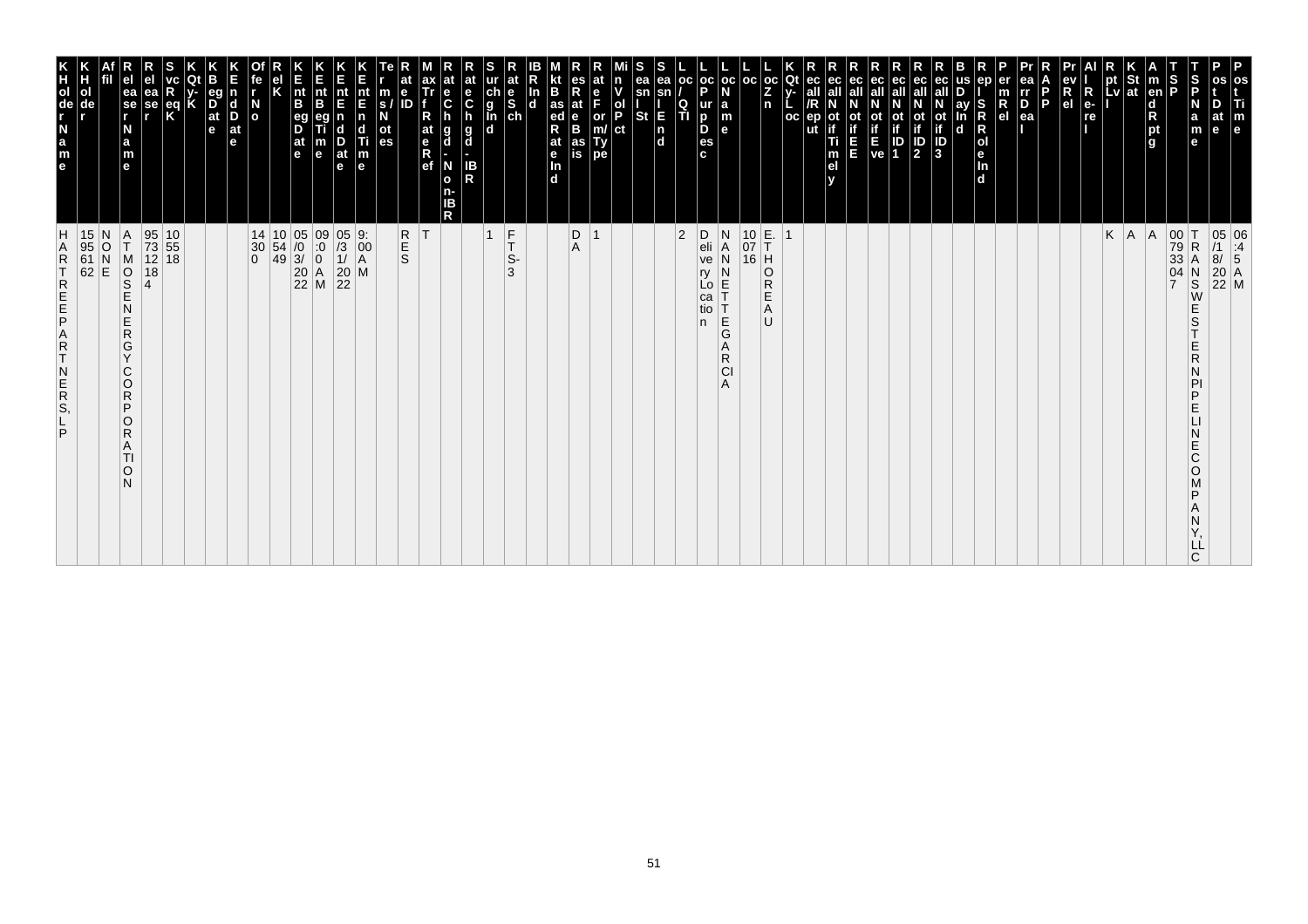| P<br>os<br>Τi<br>m<br>le                                                                                                     |                                                                                                                                                                                                                                                                                                                                                                                                                                                    |
|------------------------------------------------------------------------------------------------------------------------------|----------------------------------------------------------------------------------------------------------------------------------------------------------------------------------------------------------------------------------------------------------------------------------------------------------------------------------------------------------------------------------------------------------------------------------------------------|
| at<br>e                                                                                                                      | $\begin{array}{ c c } \hline 05 & 06 \\ \hline /1 & .4 \\ 8/ & 5 \\ \hline \end{array}$<br>$\begin{array}{ c c }\n 20 & A \\  22 & M\n\end{array}$                                                                                                                                                                                                                                                                                                 |
| S<br>P<br>S<br>P<br>N<br>a<br>m<br>e                                                                                         | $\begin{array}{ c c }\n 00 & T \\  79 & R \\  33 & A\n\end{array}$<br>R<br>04<br>$_\mathrm{S}^\mathrm{N}$<br>W<br>S<br>D<br>E<br>E<br>Ć<br>O<br>ח<br>C                                                                                                                                                                                                                                                                                             |
| <b>Ten</b><br>$\frac{1}{2}$                                                                                                  | A<br>$\overline{ }$                                                                                                                                                                                                                                                                                                                                                                                                                                |
| St<br> at                                                                                                                    | A                                                                                                                                                                                                                                                                                                                                                                                                                                                  |
| pt<br>Lv                                                                                                                     | K                                                                                                                                                                                                                                                                                                                                                                                                                                                  |
| $R_{e}$<br>re                                                                                                                | İΥ                                                                                                                                                                                                                                                                                                                                                                                                                                                 |
| R<br>e <sub>l</sub>                                                                                                          | $\vert$ 2                                                                                                                                                                                                                                                                                                                                                                                                                                          |
| P.                                                                                                                           | $\rm \stackrel{Y}{C}$                                                                                                                                                                                                                                                                                                                                                                                                                              |
| ea<br>rr<br>$\overline{P}_{ea}$                                                                                              |                                                                                                                                                                                                                                                                                                                                                                                                                                                    |
| R<br>el                                                                                                                      | 2                                                                                                                                                                                                                                                                                                                                                                                                                                                  |
| S<br><b>RNO</b><br>Bep<br>l d                                                                                                | A <br>M<br>A                                                                                                                                                                                                                                                                                                                                                                                                                                       |
| ay<br>d                                                                                                                      | N                                                                                                                                                                                                                                                                                                                                                                                                                                                  |
| ot<br>if<br>ID<br>3                                                                                                          | Y                                                                                                                                                                                                                                                                                                                                                                                                                                                  |
| ec<br>all<br>ot<br>if<br>$\frac{1}{2}$                                                                                       | İΥ.                                                                                                                                                                                                                                                                                                                                                                                                                                                |
| οt<br>$\frac{1}{1}$                                                                                                          |                                                                                                                                                                                                                                                                                                                                                                                                                                                    |
| ot<br>Time<br>Ve                                                                                                             | Y Y                                                                                                                                                                                                                                                                                                                                                                                                                                                |
| ec<br>п                                                                                                                      | İΥ.                                                                                                                                                                                                                                                                                                                                                                                                                                                |
| οt<br>Ti<br>m<br>el                                                                                                          | Υ                                                                                                                                                                                                                                                                                                                                                                                                                                                  |
| ut                                                                                                                           | $_{\rm D}^{\rm O}$                                                                                                                                                                                                                                                                                                                                                                                                                                 |
| $_{\rm oc}$<br>Qt<br>Z.<br>n<br>$_{\rm oc}$                                                                                  |                                                                                                                                                                                                                                                                                                                                                                                                                                                    |
| l oc                                                                                                                         |                                                                                                                                                                                                                                                                                                                                                                                                                                                    |
| oc oc <br>la<br>m<br>le.                                                                                                     |                                                                                                                                                                                                                                                                                                                                                                                                                                                    |
| p<br>ur<br>D<br>D<br>es<br>c.                                                                                                |                                                                                                                                                                                                                                                                                                                                                                                                                                                    |
| l oc<br>$\frac{Q}{T}$                                                                                                        |                                                                                                                                                                                                                                                                                                                                                                                                                                                    |
| ea<br>ea<br>sn<br>sn<br>E<br><b>St</b><br>$\frac{\mathsf{n}}{\mathsf{d}}$                                                    |                                                                                                                                                                                                                                                                                                                                                                                                                                                    |
| ol<br>P<br> ct                                                                                                               |                                                                                                                                                                                                                                                                                                                                                                                                                                                    |
| e<br>F<br>or<br>m/<br>Ty<br>pe                                                                                               | $\overline{1}$                                                                                                                                                                                                                                                                                                                                                                                                                                     |
| es<br>Rate<br>B<br>as<br>is                                                                                                  | D <br>Α                                                                                                                                                                                                                                                                                                                                                                                                                                            |
| B,<br>$\frac{1}{4}$ as<br>R<br>at<br>$\frac{e}{\ln}$<br>ſбĪ                                                                  | N.                                                                                                                                                                                                                                                                                                                                                                                                                                                 |
| In<br>$\overline{\mathbf{d}}$                                                                                                | l N                                                                                                                                                                                                                                                                                                                                                                                                                                                |
| at<br>$\begin{array}{c}\n\text{ur} \\ \text{ch} \\ \text{g} \\ \text{In} \\ \text{ch} \\ \text{ch} \\ \text{d}\n\end{array}$ | $\frac{F}{T}$<br>S-<br>3                                                                                                                                                                                                                                                                                                                                                                                                                           |
| at<br>e<br>C<br>$\frac{g}{d}$<br>IB<br>R                                                                                     | $\mathbf{1}$                                                                                                                                                                                                                                                                                                                                                                                                                                       |
| $\frac{e}{C}$<br>g<br>d<br>N<br>$\mathbf{o}$<br>ΙB<br>R                                                                      | 0.<br>00<br>$00\,$                                                                                                                                                                                                                                                                                                                                                                                                                                 |
| at<br>$\frac{e}{R}$                                                                                                          |                                                                                                                                                                                                                                                                                                                                                                                                                                                    |
| $\ddot{\textbf{e}}$<br>ID                                                                                                    | $\begin{array}{c}\n\text{Cli}\n\text{ck}\n\text{E}\n\text{for}\n\end{array}$                                                                                                                                                                                                                                                                                                                                                                       |
| m<br>s.<br>οt<br>es                                                                                                          | D<br>et<br>ail                                                                                                                                                                                                                                                                                                                                                                                                                                     |
| nt<br>F<br>n<br>c<br>Ti<br>$\left  \begin{smallmatrix} \text{m} \\ \text{e} \end{smallmatrix} \right $                       | 9.<br>00<br>$\overline{A}$<br>M                                                                                                                                                                                                                                                                                                                                                                                                                    |
| $rac{E}{n}$<br>nt<br>E<br>$\frac{D}{at}$<br>m<br>$\mathbf e$<br>le.                                                          | $\begin{array}{c} 03 \\ /3 \\ 1 \end{array}$<br>09<br>$\cdot 0$<br>$\begin{array}{c} 20 \\ 24 \end{array}$                                                                                                                                                                                                                                                                                                                                         |
| $\vert_{\mathsf{B}}^{\mathsf{nt}}$<br>B<br>$\overline{\mathsf{D}}^{\mathsf{eg}}$<br> at<br>le.                               | $\left  \begin{smallmatrix} 0 & 4 \\ 7 & 0 \\ 0 & 0 \\ 0 & 0 \\ 0 & 0 \\ 0 & 0 \\ 0 & 0 \\ 0 & 0 & 0 \\ 0 & 0 & 0 \\ 0 & 0 & 0 \\ 0 & 0 & 0 \\ 0 & 0 & 0 \\ 0 & 0 & 0 & 0 \\ 0 & 0 & 0 & 0 \\ 0 & 0 & 0 & 0 \\ 0 & 0 & 0 & 0 & 0 \\ 0 & 0 & 0 & 0 & 0 \\ 0 & 0 & 0 & 0 & 0 \\ 0 & 0 & 0 & 0 & 0 & 0 \\ 0 & 0 & 0 & 0 & 0 & 0 \\ 0 & 0 & $<br>$\overline{11}$<br>$\overline{\mathbf{0}}$<br>$\begin{array}{ c c }\n 20 & A \\  22 & M\n\end{array}$ |
|                                                                                                                              | $\begin{array}{c} 10 \\ 54 \\ 49 \end{array}$                                                                                                                                                                                                                                                                                                                                                                                                      |
| $\overline{a}$                                                                                                               | 14<br>$^{\rm 30}_{\rm 0}$                                                                                                                                                                                                                                                                                                                                                                                                                          |
| $\begin{array}{c} \mathsf{d} \\ \mathsf{D} \end{array}$<br>$ $ at<br>e                                                       | $\begin{vmatrix} 03 \\ 73 \\ 1 \end{vmatrix}$                                                                                                                                                                                                                                                                                                                                                                                                      |
| eq<br>$\frac{D}{at}$<br>$\mathbf e$                                                                                          | $\begin{array}{c} 04 \\ 70 \\ 1 \end{array}$<br>$\begin{array}{ c c }\n 20 & 20 \\  22 & 24\n \end{array}$                                                                                                                                                                                                                                                                                                                                         |
| Κ                                                                                                                            | 12<br>50                                                                                                                                                                                                                                                                                                                                                                                                                                           |
| $\frac{eq}{K}$                                                                                                               | $\begin{array}{ c c c }\n 95 & 10 & 12 \\  73 & 55 & 50 \\  12 & 18 & 0\n\end{array}$                                                                                                                                                                                                                                                                                                                                                              |
| ea<br>se<br>r                                                                                                                | 18<br>4                                                                                                                                                                                                                                                                                                                                                                                                                                            |
| ea<br>se<br>r<br>N<br>a<br>m<br>e                                                                                            | A<br>T<br>M<br>OOD<br>N<br>E<br>$\mathsf R$<br>G<br>$\vee$<br>C<br>O<br>$\mathsf{R}$<br>P<br>O<br>R<br>A<br>ΤI<br>O<br>N                                                                                                                                                                                                                                                                                                                           |
| de                                                                                                                           | 15<br>$\begin{array}{c c} 95 & O \\ 61 & N \\ 62 & E \end{array}$                                                                                                                                                                                                                                                                                                                                                                                  |
| KH <sub>OL</sub><br>T <sub>de</sub><br>ol                                                                                    | Н<br>$\mathsf R$<br>RENE<br>$R$<br>T<br>$\overline{R}$<br>S,<br>P                                                                                                                                                                                                                                                                                                                                                                                  |
|                                                                                                                              | Α                                                                                                                                                                                                                                                                                                                                                                                                                                                  |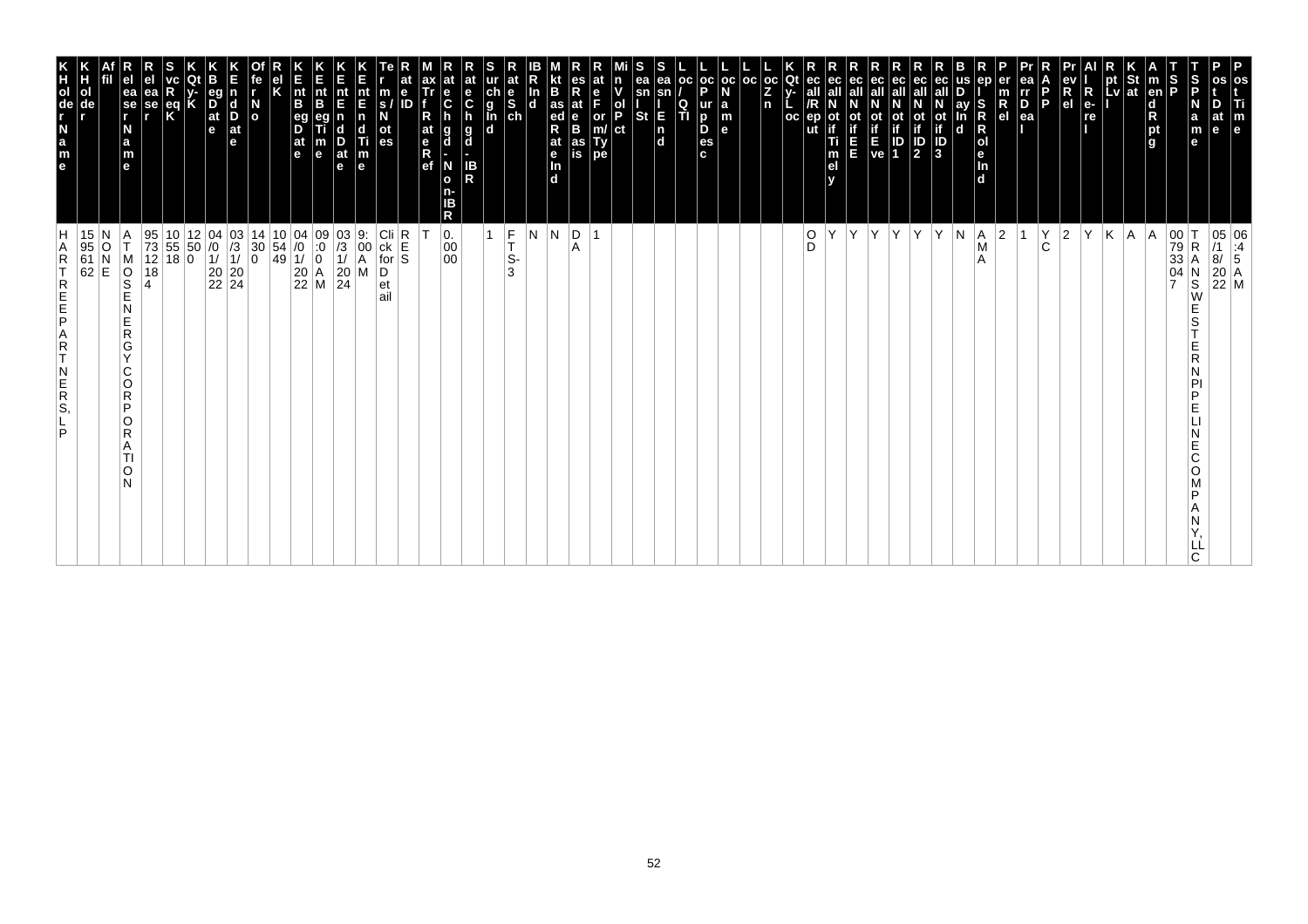| E<br>nt<br>B<br>pt<br>pt St<br>Lv ∣at<br>$oc$   $oc$<br> oc<br>Qt<br>at<br>e<br>S<br>ch<br>$_{\rm oc}$<br>ea<br><b>OC</b><br>ec<br>all<br>eс<br>ec<br>all<br>eс<br>m<br>$\begin{bmatrix} eV \\ R \\ el \end{bmatrix}$<br>$\frac{5}{5}$<br>p<br>$\frac{\ddot{c}}{g}$<br>$\frac{z}{n}$<br> en <br>P<br>$R_{e}$<br>$\frac{e}{C}$<br>all<br>ol<br>nt<br>B<br>ea<br>eg<br>nt<br>E<br>nt<br>sn<br>sn<br>ea<br>$\frac{m}{s}$<br>$R_{el}$<br>E<br>C<br>$\frac{D}{ea}$<br><b>P</b><br>se<br>r<br>N<br>o<br>$\frac{as}{ed}$<br>$\frac{\mathsf{d}}{\mathsf{R}}$<br>$\overline{D}$ <sub>at</sub><br>at<br>R<br>d<br><b>a</b><br>se<br>ay<br>P<br>D<br>П<br>re<br>h<br>St<br>E<br>$_{\rm B}^{\rm e}$<br>or<br>m/<br>Ty<br>pe<br>eg<br>D<br>$\mathbf n$<br>ep<br>ot<br>if<br>oс<br>οt<br>In<br>h<br>if<br>Ti<br><b>Control</b><br>Ve 1<br>$ $ at<br>ot<br>es<br>$\mathsf{n}$<br>$\mathbf{e}$<br>pt<br>N<br>at<br>e<br>Ref<br> ct<br>$\mathbf d$<br>$\mathbf d$<br>$\frac{g}{d}$<br>$\mathbf{e}$<br>e<br>g<br>m<br>е<br>$\frac{1}{2}$<br>$\frac{1}{2}$<br>$\frac{1}{2}$<br>$\frac{1}{2}$<br>$\frac{1}{2}$<br>$\frac{1}{2}$<br><br>$\frac{1}{2}$<br><br><br><br><br><br><br><br><br><br><br><br><br><br><br><br><br><br><br><br><br><br><br>$\mathbf d$<br>at<br>e<br>at<br>e <sub>In</sub><br>d<br>E<br>E<br>$\frac{1}{2}$<br>$\sqrt{3}$<br>$\frac{D}{at}$<br>e<br>l g<br>a<br>as<br>е<br>m<br>e<br>m<br>el<br>y<br>is<br>m<br>N<br>IB<br>R<br>In<br>e<br>e<br>ď<br>$\mathbf{o}$<br>n-<br>IB<br>R<br>E.<br>THO<br>$\begin{bmatrix} 9: \\ 00 \\ A \end{bmatrix}$<br>$_{\rm T}^{\rm F}$<br>$ 2\rangle$<br>$\begin{array}{c} 13 \\ 31 \\ 5 \end{array}$<br>$K \mid A$<br>95 10<br>73 55<br>12 18<br>$\begin{array}{c cc} 14 & 10 & 05 & 09 \\ 30 & 54 & /0 & :0 \\ 0 & 49 & 3/ & 0 \\ & & 20 & A \\ & & 22 & M \end{array}$<br>05 9:<br>/3 00<br>1/ A<br>20 M<br>22<br>R<br>S<br>S<br>$\vert$ 1<br>$\mathsf D$<br>H<br>SI<br>M<br>10<br>00 T<br>79 R<br>33 A<br>04 N<br>05 06<br>/1 :4<br>8/ 5<br>20 A<br>22 M<br> T <br>$\mathop{\mathsf{D}}_\mathsf{A}$<br> A <br>$\frac{15}{95}$<br>61<br>62<br>N<br>$\frac{A}{T}$<br>$\frac{1}{2}$<br>eli<br>M<br>O<br>S<br>E<br>S-<br>ve<br>18<br>O<br>3<br>$_\mathrm{S}^\mathrm{N}$<br>ry<br>$\overline{R}$<br>$\overline{N}$<br>$\overline{S}$<br>$\overline{N}$<br>$\overline{N}$<br>$\overline{S}$<br>$\overline{A}$<br>Lo<br>Ε<br>W<br>ca<br>N<br>Α<br>E<br>tio<br>E<br>S<br>U<br>n<br>$\mathsf{R}$<br>G<br>E<br>Y<br>R<br>C<br>N<br>$\circ$<br>PI<br>R<br>P<br>P<br>E<br>O<br>R<br>E<br>A<br>C<br>TI<br>$\circ$<br>O<br>N<br>P<br>Ν | m                                                                                                                             |               |
|--------------------------------------------------------------------------------------------------------------------------------------------------------------------------------------------------------------------------------------------------------------------------------------------------------------------------------------------------------------------------------------------------------------------------------------------------------------------------------------------------------------------------------------------------------------------------------------------------------------------------------------------------------------------------------------------------------------------------------------------------------------------------------------------------------------------------------------------------------------------------------------------------------------------------------------------------------------------------------------------------------------------------------------------------------------------------------------------------------------------------------------------------------------------------------------------------------------------------------------------------------------------------------------------------------------------------------------------------------------------------------------------------------------------------------------------------------------------------------------------------------------------------------------------------------------------------------------------------------------------------------------------------------------------------------------------------------------------------------------------------------------------------------------------------------------------------------------------------------------------------------------------------------------------------------------------------------------------------------------------------------------------------------------------------------------------------------------------------------------------------------------------------------------------------------------------------------------------------------------------------------------------------------------------------------------------------------------------------------------------------------------------------------------------------------------------------------------------------------------------------------------------------------------------------------------|-------------------------------------------------------------------------------------------------------------------------------|---------------|
|                                                                                                                                                                                                                                                                                                                                                                                                                                                                                                                                                                                                                                                                                                                                                                                                                                                                                                                                                                                                                                                                                                                                                                                                                                                                                                                                                                                                                                                                                                                                                                                                                                                                                                                                                                                                                                                                                                                                                                                                                                                                                                                                                                                                                                                                                                                                                                                                                                                                                                                                                              |                                                                                                                               |               |
|                                                                                                                                                                                                                                                                                                                                                                                                                                                                                                                                                                                                                                                                                                                                                                                                                                                                                                                                                                                                                                                                                                                                                                                                                                                                                                                                                                                                                                                                                                                                                                                                                                                                                                                                                                                                                                                                                                                                                                                                                                                                                                                                                                                                                                                                                                                                                                                                                                                                                                                                                              |                                                                                                                               | Y,<br>LĹ<br>C |
|                                                                                                                                                                                                                                                                                                                                                                                                                                                                                                                                                                                                                                                                                                                                                                                                                                                                                                                                                                                                                                                                                                                                                                                                                                                                                                                                                                                                                                                                                                                                                                                                                                                                                                                                                                                                                                                                                                                                                                                                                                                                                                                                                                                                                                                                                                                                                                                                                                                                                                                                                              |                                                                                                                               |               |
|                                                                                                                                                                                                                                                                                                                                                                                                                                                                                                                                                                                                                                                                                                                                                                                                                                                                                                                                                                                                                                                                                                                                                                                                                                                                                                                                                                                                                                                                                                                                                                                                                                                                                                                                                                                                                                                                                                                                                                                                                                                                                                                                                                                                                                                                                                                                                                                                                                                                                                                                                              |                                                                                                                               |               |
|                                                                                                                                                                                                                                                                                                                                                                                                                                                                                                                                                                                                                                                                                                                                                                                                                                                                                                                                                                                                                                                                                                                                                                                                                                                                                                                                                                                                                                                                                                                                                                                                                                                                                                                                                                                                                                                                                                                                                                                                                                                                                                                                                                                                                                                                                                                                                                                                                                                                                                                                                              |                                                                                                                               |               |
|                                                                                                                                                                                                                                                                                                                                                                                                                                                                                                                                                                                                                                                                                                                                                                                                                                                                                                                                                                                                                                                                                                                                                                                                                                                                                                                                                                                                                                                                                                                                                                                                                                                                                                                                                                                                                                                                                                                                                                                                                                                                                                                                                                                                                                                                                                                                                                                                                                                                                                                                                              |                                                                                                                               |               |
|                                                                                                                                                                                                                                                                                                                                                                                                                                                                                                                                                                                                                                                                                                                                                                                                                                                                                                                                                                                                                                                                                                                                                                                                                                                                                                                                                                                                                                                                                                                                                                                                                                                                                                                                                                                                                                                                                                                                                                                                                                                                                                                                                                                                                                                                                                                                                                                                                                                                                                                                                              |                                                                                                                               |               |
|                                                                                                                                                                                                                                                                                                                                                                                                                                                                                                                                                                                                                                                                                                                                                                                                                                                                                                                                                                                                                                                                                                                                                                                                                                                                                                                                                                                                                                                                                                                                                                                                                                                                                                                                                                                                                                                                                                                                                                                                                                                                                                                                                                                                                                                                                                                                                                                                                                                                                                                                                              |                                                                                                                               |               |
|                                                                                                                                                                                                                                                                                                                                                                                                                                                                                                                                                                                                                                                                                                                                                                                                                                                                                                                                                                                                                                                                                                                                                                                                                                                                                                                                                                                                                                                                                                                                                                                                                                                                                                                                                                                                                                                                                                                                                                                                                                                                                                                                                                                                                                                                                                                                                                                                                                                                                                                                                              |                                                                                                                               |               |
|                                                                                                                                                                                                                                                                                                                                                                                                                                                                                                                                                                                                                                                                                                                                                                                                                                                                                                                                                                                                                                                                                                                                                                                                                                                                                                                                                                                                                                                                                                                                                                                                                                                                                                                                                                                                                                                                                                                                                                                                                                                                                                                                                                                                                                                                                                                                                                                                                                                                                                                                                              |                                                                                                                               |               |
|                                                                                                                                                                                                                                                                                                                                                                                                                                                                                                                                                                                                                                                                                                                                                                                                                                                                                                                                                                                                                                                                                                                                                                                                                                                                                                                                                                                                                                                                                                                                                                                                                                                                                                                                                                                                                                                                                                                                                                                                                                                                                                                                                                                                                                                                                                                                                                                                                                                                                                                                                              |                                                                                                                               |               |
|                                                                                                                                                                                                                                                                                                                                                                                                                                                                                                                                                                                                                                                                                                                                                                                                                                                                                                                                                                                                                                                                                                                                                                                                                                                                                                                                                                                                                                                                                                                                                                                                                                                                                                                                                                                                                                                                                                                                                                                                                                                                                                                                                                                                                                                                                                                                                                                                                                                                                                                                                              |                                                                                                                               |               |
|                                                                                                                                                                                                                                                                                                                                                                                                                                                                                                                                                                                                                                                                                                                                                                                                                                                                                                                                                                                                                                                                                                                                                                                                                                                                                                                                                                                                                                                                                                                                                                                                                                                                                                                                                                                                                                                                                                                                                                                                                                                                                                                                                                                                                                                                                                                                                                                                                                                                                                                                                              |                                                                                                                               |               |
|                                                                                                                                                                                                                                                                                                                                                                                                                                                                                                                                                                                                                                                                                                                                                                                                                                                                                                                                                                                                                                                                                                                                                                                                                                                                                                                                                                                                                                                                                                                                                                                                                                                                                                                                                                                                                                                                                                                                                                                                                                                                                                                                                                                                                                                                                                                                                                                                                                                                                                                                                              |                                                                                                                               |               |
|                                                                                                                                                                                                                                                                                                                                                                                                                                                                                                                                                                                                                                                                                                                                                                                                                                                                                                                                                                                                                                                                                                                                                                                                                                                                                                                                                                                                                                                                                                                                                                                                                                                                                                                                                                                                                                                                                                                                                                                                                                                                                                                                                                                                                                                                                                                                                                                                                                                                                                                                                              |                                                                                                                               |               |
|                                                                                                                                                                                                                                                                                                                                                                                                                                                                                                                                                                                                                                                                                                                                                                                                                                                                                                                                                                                                                                                                                                                                                                                                                                                                                                                                                                                                                                                                                                                                                                                                                                                                                                                                                                                                                                                                                                                                                                                                                                                                                                                                                                                                                                                                                                                                                                                                                                                                                                                                                              |                                                                                                                               |               |
|                                                                                                                                                                                                                                                                                                                                                                                                                                                                                                                                                                                                                                                                                                                                                                                                                                                                                                                                                                                                                                                                                                                                                                                                                                                                                                                                                                                                                                                                                                                                                                                                                                                                                                                                                                                                                                                                                                                                                                                                                                                                                                                                                                                                                                                                                                                                                                                                                                                                                                                                                              |                                                                                                                               |               |
|                                                                                                                                                                                                                                                                                                                                                                                                                                                                                                                                                                                                                                                                                                                                                                                                                                                                                                                                                                                                                                                                                                                                                                                                                                                                                                                                                                                                                                                                                                                                                                                                                                                                                                                                                                                                                                                                                                                                                                                                                                                                                                                                                                                                                                                                                                                                                                                                                                                                                                                                                              |                                                                                                                               |               |
|                                                                                                                                                                                                                                                                                                                                                                                                                                                                                                                                                                                                                                                                                                                                                                                                                                                                                                                                                                                                                                                                                                                                                                                                                                                                                                                                                                                                                                                                                                                                                                                                                                                                                                                                                                                                                                                                                                                                                                                                                                                                                                                                                                                                                                                                                                                                                                                                                                                                                                                                                              |                                                                                                                               |               |
|                                                                                                                                                                                                                                                                                                                                                                                                                                                                                                                                                                                                                                                                                                                                                                                                                                                                                                                                                                                                                                                                                                                                                                                                                                                                                                                                                                                                                                                                                                                                                                                                                                                                                                                                                                                                                                                                                                                                                                                                                                                                                                                                                                                                                                                                                                                                                                                                                                                                                                                                                              |                                                                                                                               |               |
|                                                                                                                                                                                                                                                                                                                                                                                                                                                                                                                                                                                                                                                                                                                                                                                                                                                                                                                                                                                                                                                                                                                                                                                                                                                                                                                                                                                                                                                                                                                                                                                                                                                                                                                                                                                                                                                                                                                                                                                                                                                                                                                                                                                                                                                                                                                                                                                                                                                                                                                                                              |                                                                                                                               |               |
|                                                                                                                                                                                                                                                                                                                                                                                                                                                                                                                                                                                                                                                                                                                                                                                                                                                                                                                                                                                                                                                                                                                                                                                                                                                                                                                                                                                                                                                                                                                                                                                                                                                                                                                                                                                                                                                                                                                                                                                                                                                                                                                                                                                                                                                                                                                                                                                                                                                                                                                                                              |                                                                                                                               |               |
|                                                                                                                                                                                                                                                                                                                                                                                                                                                                                                                                                                                                                                                                                                                                                                                                                                                                                                                                                                                                                                                                                                                                                                                                                                                                                                                                                                                                                                                                                                                                                                                                                                                                                                                                                                                                                                                                                                                                                                                                                                                                                                                                                                                                                                                                                                                                                                                                                                                                                                                                                              |                                                                                                                               |               |
|                                                                                                                                                                                                                                                                                                                                                                                                                                                                                                                                                                                                                                                                                                                                                                                                                                                                                                                                                                                                                                                                                                                                                                                                                                                                                                                                                                                                                                                                                                                                                                                                                                                                                                                                                                                                                                                                                                                                                                                                                                                                                                                                                                                                                                                                                                                                                                                                                                                                                                                                                              |                                                                                                                               |               |
|                                                                                                                                                                                                                                                                                                                                                                                                                                                                                                                                                                                                                                                                                                                                                                                                                                                                                                                                                                                                                                                                                                                                                                                                                                                                                                                                                                                                                                                                                                                                                                                                                                                                                                                                                                                                                                                                                                                                                                                                                                                                                                                                                                                                                                                                                                                                                                                                                                                                                                                                                              |                                                                                                                               |               |
|                                                                                                                                                                                                                                                                                                                                                                                                                                                                                                                                                                                                                                                                                                                                                                                                                                                                                                                                                                                                                                                                                                                                                                                                                                                                                                                                                                                                                                                                                                                                                                                                                                                                                                                                                                                                                                                                                                                                                                                                                                                                                                                                                                                                                                                                                                                                                                                                                                                                                                                                                              |                                                                                                                               |               |
|                                                                                                                                                                                                                                                                                                                                                                                                                                                                                                                                                                                                                                                                                                                                                                                                                                                                                                                                                                                                                                                                                                                                                                                                                                                                                                                                                                                                                                                                                                                                                                                                                                                                                                                                                                                                                                                                                                                                                                                                                                                                                                                                                                                                                                                                                                                                                                                                                                                                                                                                                              |                                                                                                                               |               |
|                                                                                                                                                                                                                                                                                                                                                                                                                                                                                                                                                                                                                                                                                                                                                                                                                                                                                                                                                                                                                                                                                                                                                                                                                                                                                                                                                                                                                                                                                                                                                                                                                                                                                                                                                                                                                                                                                                                                                                                                                                                                                                                                                                                                                                                                                                                                                                                                                                                                                                                                                              |                                                                                                                               |               |
|                                                                                                                                                                                                                                                                                                                                                                                                                                                                                                                                                                                                                                                                                                                                                                                                                                                                                                                                                                                                                                                                                                                                                                                                                                                                                                                                                                                                                                                                                                                                                                                                                                                                                                                                                                                                                                                                                                                                                                                                                                                                                                                                                                                                                                                                                                                                                                                                                                                                                                                                                              |                                                                                                                               |               |
|                                                                                                                                                                                                                                                                                                                                                                                                                                                                                                                                                                                                                                                                                                                                                                                                                                                                                                                                                                                                                                                                                                                                                                                                                                                                                                                                                                                                                                                                                                                                                                                                                                                                                                                                                                                                                                                                                                                                                                                                                                                                                                                                                                                                                                                                                                                                                                                                                                                                                                                                                              |                                                                                                                               |               |
|                                                                                                                                                                                                                                                                                                                                                                                                                                                                                                                                                                                                                                                                                                                                                                                                                                                                                                                                                                                                                                                                                                                                                                                                                                                                                                                                                                                                                                                                                                                                                                                                                                                                                                                                                                                                                                                                                                                                                                                                                                                                                                                                                                                                                                                                                                                                                                                                                                                                                                                                                              |                                                                                                                               |               |
|                                                                                                                                                                                                                                                                                                                                                                                                                                                                                                                                                                                                                                                                                                                                                                                                                                                                                                                                                                                                                                                                                                                                                                                                                                                                                                                                                                                                                                                                                                                                                                                                                                                                                                                                                                                                                                                                                                                                                                                                                                                                                                                                                                                                                                                                                                                                                                                                                                                                                                                                                              |                                                                                                                               |               |
|                                                                                                                                                                                                                                                                                                                                                                                                                                                                                                                                                                                                                                                                                                                                                                                                                                                                                                                                                                                                                                                                                                                                                                                                                                                                                                                                                                                                                                                                                                                                                                                                                                                                                                                                                                                                                                                                                                                                                                                                                                                                                                                                                                                                                                                                                                                                                                                                                                                                                                                                                              |                                                                                                                               |               |
|                                                                                                                                                                                                                                                                                                                                                                                                                                                                                                                                                                                                                                                                                                                                                                                                                                                                                                                                                                                                                                                                                                                                                                                                                                                                                                                                                                                                                                                                                                                                                                                                                                                                                                                                                                                                                                                                                                                                                                                                                                                                                                                                                                                                                                                                                                                                                                                                                                                                                                                                                              |                                                                                                                               |               |
|                                                                                                                                                                                                                                                                                                                                                                                                                                                                                                                                                                                                                                                                                                                                                                                                                                                                                                                                                                                                                                                                                                                                                                                                                                                                                                                                                                                                                                                                                                                                                                                                                                                                                                                                                                                                                                                                                                                                                                                                                                                                                                                                                                                                                                                                                                                                                                                                                                                                                                                                                              |                                                                                                                               |               |
|                                                                                                                                                                                                                                                                                                                                                                                                                                                                                                                                                                                                                                                                                                                                                                                                                                                                                                                                                                                                                                                                                                                                                                                                                                                                                                                                                                                                                                                                                                                                                                                                                                                                                                                                                                                                                                                                                                                                                                                                                                                                                                                                                                                                                                                                                                                                                                                                                                                                                                                                                              |                                                                                                                               |               |
|                                                                                                                                                                                                                                                                                                                                                                                                                                                                                                                                                                                                                                                                                                                                                                                                                                                                                                                                                                                                                                                                                                                                                                                                                                                                                                                                                                                                                                                                                                                                                                                                                                                                                                                                                                                                                                                                                                                                                                                                                                                                                                                                                                                                                                                                                                                                                                                                                                                                                                                                                              |                                                                                                                               |               |
|                                                                                                                                                                                                                                                                                                                                                                                                                                                                                                                                                                                                                                                                                                                                                                                                                                                                                                                                                                                                                                                                                                                                                                                                                                                                                                                                                                                                                                                                                                                                                                                                                                                                                                                                                                                                                                                                                                                                                                                                                                                                                                                                                                                                                                                                                                                                                                                                                                                                                                                                                              |                                                                                                                               |               |
|                                                                                                                                                                                                                                                                                                                                                                                                                                                                                                                                                                                                                                                                                                                                                                                                                                                                                                                                                                                                                                                                                                                                                                                                                                                                                                                                                                                                                                                                                                                                                                                                                                                                                                                                                                                                                                                                                                                                                                                                                                                                                                                                                                                                                                                                                                                                                                                                                                                                                                                                                              |                                                                                                                               |               |
|                                                                                                                                                                                                                                                                                                                                                                                                                                                                                                                                                                                                                                                                                                                                                                                                                                                                                                                                                                                                                                                                                                                                                                                                                                                                                                                                                                                                                                                                                                                                                                                                                                                                                                                                                                                                                                                                                                                                                                                                                                                                                                                                                                                                                                                                                                                                                                                                                                                                                                                                                              |                                                                                                                               |               |
|                                                                                                                                                                                                                                                                                                                                                                                                                                                                                                                                                                                                                                                                                                                                                                                                                                                                                                                                                                                                                                                                                                                                                                                                                                                                                                                                                                                                                                                                                                                                                                                                                                                                                                                                                                                                                                                                                                                                                                                                                                                                                                                                                                                                                                                                                                                                                                                                                                                                                                                                                              |                                                                                                                               |               |
|                                                                                                                                                                                                                                                                                                                                                                                                                                                                                                                                                                                                                                                                                                                                                                                                                                                                                                                                                                                                                                                                                                                                                                                                                                                                                                                                                                                                                                                                                                                                                                                                                                                                                                                                                                                                                                                                                                                                                                                                                                                                                                                                                                                                                                                                                                                                                                                                                                                                                                                                                              |                                                                                                                               |               |
|                                                                                                                                                                                                                                                                                                                                                                                                                                                                                                                                                                                                                                                                                                                                                                                                                                                                                                                                                                                                                                                                                                                                                                                                                                                                                                                                                                                                                                                                                                                                                                                                                                                                                                                                                                                                                                                                                                                                                                                                                                                                                                                                                                                                                                                                                                                                                                                                                                                                                                                                                              |                                                                                                                               |               |
|                                                                                                                                                                                                                                                                                                                                                                                                                                                                                                                                                                                                                                                                                                                                                                                                                                                                                                                                                                                                                                                                                                                                                                                                                                                                                                                                                                                                                                                                                                                                                                                                                                                                                                                                                                                                                                                                                                                                                                                                                                                                                                                                                                                                                                                                                                                                                                                                                                                                                                                                                              |                                                                                                                               |               |
|                                                                                                                                                                                                                                                                                                                                                                                                                                                                                                                                                                                                                                                                                                                                                                                                                                                                                                                                                                                                                                                                                                                                                                                                                                                                                                                                                                                                                                                                                                                                                                                                                                                                                                                                                                                                                                                                                                                                                                                                                                                                                                                                                                                                                                                                                                                                                                                                                                                                                                                                                              |                                                                                                                               |               |
|                                                                                                                                                                                                                                                                                                                                                                                                                                                                                                                                                                                                                                                                                                                                                                                                                                                                                                                                                                                                                                                                                                                                                                                                                                                                                                                                                                                                                                                                                                                                                                                                                                                                                                                                                                                                                                                                                                                                                                                                                                                                                                                                                                                                                                                                                                                                                                                                                                                                                                                                                              |                                                                                                                               |               |
|                                                                                                                                                                                                                                                                                                                                                                                                                                                                                                                                                                                                                                                                                                                                                                                                                                                                                                                                                                                                                                                                                                                                                                                                                                                                                                                                                                                                                                                                                                                                                                                                                                                                                                                                                                                                                                                                                                                                                                                                                                                                                                                                                                                                                                                                                                                                                                                                                                                                                                                                                              |                                                                                                                               |               |
| H<br><b>ARTREEPART</b><br>$\overline{N}$<br>$R_{\rm S}$<br>P                                                                                                                                                                                                                                                                                                                                                                                                                                                                                                                                                                                                                                                                                                                                                                                                                                                                                                                                                                                                                                                                                                                                                                                                                                                                                                                                                                                                                                                                                                                                                                                                                                                                                                                                                                                                                                                                                                                                                                                                                                                                                                                                                                                                                                                                                                                                                                                                                                                                                                 | $\frac{K}{d}$ of $\pm \pi$<br>$\begin{array}{c} \n\cdot \\ \mathbf{N} \\ \mathbf{a} \\ \mathbf{m} \\ \mathbf{e}\n\end{array}$ |               |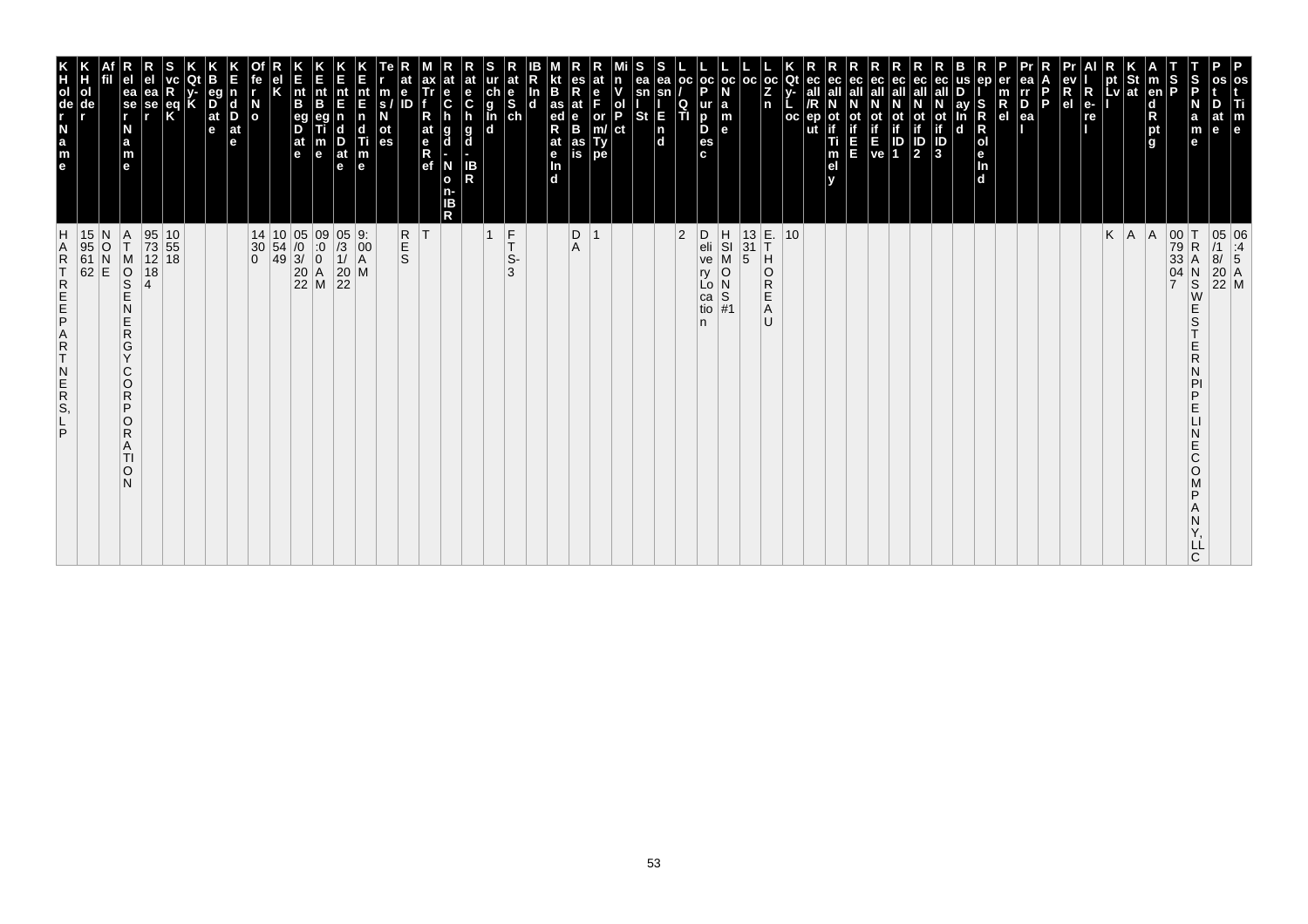| E<br>nt<br>B<br>$\overline{z}$ ot<br>$\overline{z}$<br>at<br>e<br>C<br>ur at<br>ch e<br>g S<br>in ch<br> oc oc oc <br>ea<br>r<br>D<br>ea<br>$\frac{St}{at}$<br>at<br>ea<br>sn<br>ec<br>ec<br>$\mathbf{m}_{\text{em}}$<br>$\frac{S}{P}$<br>$\frac{S}{P}$<br>es<br>ea<br> oc <br>ec<br>pt<br>Lv<br>fe<br>r<br>ax<br>Tr<br>at<br>at<br>ec<br>ec<br>all<br>ec<br>ep<br>os<br>er<br>m<br>R<br>el<br>ın<br>ev<br>R<br>$\mathbf e$<br>v<br>P<br>all<br>all<br>P<br>$\frac{d}{d e}$<br>$\vert_{\mathbf{B}}^{\mathsf{nt}}$<br>sn<br>all<br>all<br>all<br> R<br>all<br>D<br>ea<br>se<br>r<br>eg<br>nt<br>$\frac{e}{c}$<br>ea<br>$\frac{nt}{E}$<br><u>ln</u><br>m<br>$\overline{\mathsf{n}}$<br><b>PECTE</b><br>$\overline{\mathbf{d}}$<br>e <sub>l</sub><br>$\overrightarrow{D}$ <sub>at</sub><br>$\overline{\phantom{a}}$<br>E<br>ID<br>F.<br>$\begin{array}{c} \n\mathbf{g} \\ \mathbf{h} \\ \mathbf{d}\n\end{array}$<br>$\begin{array}{c} \nN \\ N \\ \text{ot} \\ \text{of} \\ \text{if} \\ D\n\end{array}$<br>P<br>$ e -$<br>N<br>$\begin{array}{c} \mathbf{d} \\ \mathbf{D} \\ \mathbf{a} \mathbf{t} \end{array}$<br>s/<br>N<br>/R<br>ight <sub>a</sub><br>$\frac{Q}{T}$<br>ay<br>In<br>d<br>S<br>R<br>R<br>R<br>se<br>$\frac{ \mathsf{p} }{ \mathsf{p} }$<br>$ $ ur<br>N<br>ot<br>if<br>E<br>ve<br>D<br>Req<br>la<br>E<br><b>St</b><br>a<br>m<br>e<br>at<br>eg<br>D<br>$\frac{1}{2}$<br>$\frac{1}{2}$<br>$\frac{1}{2}$<br>$\frac{1}{2}$<br>p<br>$\frac{ep}{ut}$<br>ot<br>if<br>re<br>R<br>$\mathsf{m}$<br>ot<br>if<br>h<br>ot<br>n<br>  OC<br>e<br>$ ct\rangle$<br>if.<br>$\mathbf{e}$<br>N<br>d<br>D.<br>ot<br>es<br>$\frac{\mathsf{n}}{\mathsf{d}}$<br>at<br>e <sub>R</sub><br>ef<br>g<br>d<br>g<br>d<br>l e<br> o <br>$\frac{at}{e}$<br>$\frac{D}{at}$<br>Ti<br>$\frac{1}{1}$<br>$\frac{a}{m}$<br>es<br>e<br>$\frac{\mathsf{m}}{\mathsf{e}}$<br>п<br>$\vert_{\ln}^{\text{e}}$<br>c.<br>m<br><b>IB</b><br>N<br>e<br>In<br>el<br>$\mathbf e$<br>$\overline{\mathsf{R}}$<br>$\overline{d}$<br>$\mathbf d$<br>$\mathbf{o}$<br>n-<br>IB<br>R<br>E.<br>T<br>$\begin{array}{c cc} 14 & 10 & 05 & 09 & 05 \\ 30 & 54 & /0 & \cdot 0 & /3 \\ 0 & 49 & 3/ & 0 & 1/ \\ 20 & A & 20 & \\ 22 & M & 22 \end{array}$<br>R<br>S<br>S<br>F<br>D<br>$\begin{array}{c} W \\ E \\ S \end{array}$<br>$\begin{array}{ c} 92 \\ 60 \end{array}$<br>Κ<br>$\begin{array}{c c} 00 & T \\ 79 & R \\ 33 & A \end{array}$<br>$\begin{array}{c c} 95 & 10 \\ 73 & 55 \\ 12 & 18 \end{array}$<br>$\begin{bmatrix} 9: \\ 00 \\ A \end{bmatrix}$<br>$ 2\rangle$<br>D<br>eli<br>ve<br> A <br> A<br>1<br>$\overline{1}$<br>15 N<br>95 O<br>61 N<br>62 E<br>Α<br>$\overline{1}$<br>$\mathbf{r}$<br> R<br>T<br>Α<br>S-<br>$\boldsymbol{\mathsf{A}}$<br>н<br>MOSE<br>04<br>18<br>M<br>N<br>S<br>W<br>Т<br>3<br>O<br>ry<br>R<br>$\overline{7}$<br>4<br>Lo<br>Е<br>Х<br>ca<br>G<br>E<br>N<br>Α<br>tio<br>S<br>E<br>l U<br>$\vert_{S}^{A}$<br>n<br>$\overline{R}$<br>G<br>T.<br>E<br>Υ<br>W<br>R<br>(E)<br>C<br>N<br>Ń<br>O<br>P<br>Е<br>$\mathsf R$<br>P<br>${\sf R}$<br>P<br>E.<br>G<br>O<br>R<br>Α<br>Ν<br>S)<br>E<br>A<br>R<br>C<br>TI<br>O<br>Α<br>O<br>N<br>N<br>D<br>D<br>Α<br>LL<br>C<br>Α<br>LL<br>С<br>N<br>Y<br>O<br>И | P<br>os<br>Ti<br>$\begin{bmatrix} \mathsf{m} \\ \mathsf{e} \end{bmatrix}$ |                                                                                                          |
|------------------------------------------------------------------------------------------------------------------------------------------------------------------------------------------------------------------------------------------------------------------------------------------------------------------------------------------------------------------------------------------------------------------------------------------------------------------------------------------------------------------------------------------------------------------------------------------------------------------------------------------------------------------------------------------------------------------------------------------------------------------------------------------------------------------------------------------------------------------------------------------------------------------------------------------------------------------------------------------------------------------------------------------------------------------------------------------------------------------------------------------------------------------------------------------------------------------------------------------------------------------------------------------------------------------------------------------------------------------------------------------------------------------------------------------------------------------------------------------------------------------------------------------------------------------------------------------------------------------------------------------------------------------------------------------------------------------------------------------------------------------------------------------------------------------------------------------------------------------------------------------------------------------------------------------------------------------------------------------------------------------------------------------------------------------------------------------------------------------------------------------------------------------------------------------------------------------------------------------------------------------------------------------------------------------------------------------------------------------------------------------------------------------------------------------------------------------------------------------------------------------------------------------------------------------------------------------------------------------------------------------------------------------------------------------------------------------------------------------------------------------------------------------------------------------------------------------------------------------------------------------------------------------------------------------------------------------------------------------------------------------------------------------------------------------------------------------------------------------------------------------------------------------------------------------|---------------------------------------------------------------------------|----------------------------------------------------------------------------------------------------------|
|                                                                                                                                                                                                                                                                                                                                                                                                                                                                                                                                                                                                                                                                                                                                                                                                                                                                                                                                                                                                                                                                                                                                                                                                                                                                                                                                                                                                                                                                                                                                                                                                                                                                                                                                                                                                                                                                                                                                                                                                                                                                                                                                                                                                                                                                                                                                                                                                                                                                                                                                                                                                                                                                                                                                                                                                                                                                                                                                                                                                                                                                                                                                                                                          |                                                                           | 05 06<br>/1 :4<br>8/ 5<br>20 A<br>22 M                                                                   |
|                                                                                                                                                                                                                                                                                                                                                                                                                                                                                                                                                                                                                                                                                                                                                                                                                                                                                                                                                                                                                                                                                                                                                                                                                                                                                                                                                                                                                                                                                                                                                                                                                                                                                                                                                                                                                                                                                                                                                                                                                                                                                                                                                                                                                                                                                                                                                                                                                                                                                                                                                                                                                                                                                                                                                                                                                                                                                                                                                                                                                                                                                                                                                                                          |                                                                           |                                                                                                          |
|                                                                                                                                                                                                                                                                                                                                                                                                                                                                                                                                                                                                                                                                                                                                                                                                                                                                                                                                                                                                                                                                                                                                                                                                                                                                                                                                                                                                                                                                                                                                                                                                                                                                                                                                                                                                                                                                                                                                                                                                                                                                                                                                                                                                                                                                                                                                                                                                                                                                                                                                                                                                                                                                                                                                                                                                                                                                                                                                                                                                                                                                                                                                                                                          |                                                                           |                                                                                                          |
|                                                                                                                                                                                                                                                                                                                                                                                                                                                                                                                                                                                                                                                                                                                                                                                                                                                                                                                                                                                                                                                                                                                                                                                                                                                                                                                                                                                                                                                                                                                                                                                                                                                                                                                                                                                                                                                                                                                                                                                                                                                                                                                                                                                                                                                                                                                                                                                                                                                                                                                                                                                                                                                                                                                                                                                                                                                                                                                                                                                                                                                                                                                                                                                          |                                                                           |                                                                                                          |
|                                                                                                                                                                                                                                                                                                                                                                                                                                                                                                                                                                                                                                                                                                                                                                                                                                                                                                                                                                                                                                                                                                                                                                                                                                                                                                                                                                                                                                                                                                                                                                                                                                                                                                                                                                                                                                                                                                                                                                                                                                                                                                                                                                                                                                                                                                                                                                                                                                                                                                                                                                                                                                                                                                                                                                                                                                                                                                                                                                                                                                                                                                                                                                                          |                                                                           |                                                                                                          |
|                                                                                                                                                                                                                                                                                                                                                                                                                                                                                                                                                                                                                                                                                                                                                                                                                                                                                                                                                                                                                                                                                                                                                                                                                                                                                                                                                                                                                                                                                                                                                                                                                                                                                                                                                                                                                                                                                                                                                                                                                                                                                                                                                                                                                                                                                                                                                                                                                                                                                                                                                                                                                                                                                                                                                                                                                                                                                                                                                                                                                                                                                                                                                                                          |                                                                           |                                                                                                          |
|                                                                                                                                                                                                                                                                                                                                                                                                                                                                                                                                                                                                                                                                                                                                                                                                                                                                                                                                                                                                                                                                                                                                                                                                                                                                                                                                                                                                                                                                                                                                                                                                                                                                                                                                                                                                                                                                                                                                                                                                                                                                                                                                                                                                                                                                                                                                                                                                                                                                                                                                                                                                                                                                                                                                                                                                                                                                                                                                                                                                                                                                                                                                                                                          |                                                                           |                                                                                                          |
|                                                                                                                                                                                                                                                                                                                                                                                                                                                                                                                                                                                                                                                                                                                                                                                                                                                                                                                                                                                                                                                                                                                                                                                                                                                                                                                                                                                                                                                                                                                                                                                                                                                                                                                                                                                                                                                                                                                                                                                                                                                                                                                                                                                                                                                                                                                                                                                                                                                                                                                                                                                                                                                                                                                                                                                                                                                                                                                                                                                                                                                                                                                                                                                          |                                                                           |                                                                                                          |
|                                                                                                                                                                                                                                                                                                                                                                                                                                                                                                                                                                                                                                                                                                                                                                                                                                                                                                                                                                                                                                                                                                                                                                                                                                                                                                                                                                                                                                                                                                                                                                                                                                                                                                                                                                                                                                                                                                                                                                                                                                                                                                                                                                                                                                                                                                                                                                                                                                                                                                                                                                                                                                                                                                                                                                                                                                                                                                                                                                                                                                                                                                                                                                                          |                                                                           |                                                                                                          |
|                                                                                                                                                                                                                                                                                                                                                                                                                                                                                                                                                                                                                                                                                                                                                                                                                                                                                                                                                                                                                                                                                                                                                                                                                                                                                                                                                                                                                                                                                                                                                                                                                                                                                                                                                                                                                                                                                                                                                                                                                                                                                                                                                                                                                                                                                                                                                                                                                                                                                                                                                                                                                                                                                                                                                                                                                                                                                                                                                                                                                                                                                                                                                                                          |                                                                           |                                                                                                          |
|                                                                                                                                                                                                                                                                                                                                                                                                                                                                                                                                                                                                                                                                                                                                                                                                                                                                                                                                                                                                                                                                                                                                                                                                                                                                                                                                                                                                                                                                                                                                                                                                                                                                                                                                                                                                                                                                                                                                                                                                                                                                                                                                                                                                                                                                                                                                                                                                                                                                                                                                                                                                                                                                                                                                                                                                                                                                                                                                                                                                                                                                                                                                                                                          |                                                                           |                                                                                                          |
|                                                                                                                                                                                                                                                                                                                                                                                                                                                                                                                                                                                                                                                                                                                                                                                                                                                                                                                                                                                                                                                                                                                                                                                                                                                                                                                                                                                                                                                                                                                                                                                                                                                                                                                                                                                                                                                                                                                                                                                                                                                                                                                                                                                                                                                                                                                                                                                                                                                                                                                                                                                                                                                                                                                                                                                                                                                                                                                                                                                                                                                                                                                                                                                          |                                                                           |                                                                                                          |
|                                                                                                                                                                                                                                                                                                                                                                                                                                                                                                                                                                                                                                                                                                                                                                                                                                                                                                                                                                                                                                                                                                                                                                                                                                                                                                                                                                                                                                                                                                                                                                                                                                                                                                                                                                                                                                                                                                                                                                                                                                                                                                                                                                                                                                                                                                                                                                                                                                                                                                                                                                                                                                                                                                                                                                                                                                                                                                                                                                                                                                                                                                                                                                                          |                                                                           |                                                                                                          |
|                                                                                                                                                                                                                                                                                                                                                                                                                                                                                                                                                                                                                                                                                                                                                                                                                                                                                                                                                                                                                                                                                                                                                                                                                                                                                                                                                                                                                                                                                                                                                                                                                                                                                                                                                                                                                                                                                                                                                                                                                                                                                                                                                                                                                                                                                                                                                                                                                                                                                                                                                                                                                                                                                                                                                                                                                                                                                                                                                                                                                                                                                                                                                                                          |                                                                           |                                                                                                          |
|                                                                                                                                                                                                                                                                                                                                                                                                                                                                                                                                                                                                                                                                                                                                                                                                                                                                                                                                                                                                                                                                                                                                                                                                                                                                                                                                                                                                                                                                                                                                                                                                                                                                                                                                                                                                                                                                                                                                                                                                                                                                                                                                                                                                                                                                                                                                                                                                                                                                                                                                                                                                                                                                                                                                                                                                                                                                                                                                                                                                                                                                                                                                                                                          |                                                                           |                                                                                                          |
|                                                                                                                                                                                                                                                                                                                                                                                                                                                                                                                                                                                                                                                                                                                                                                                                                                                                                                                                                                                                                                                                                                                                                                                                                                                                                                                                                                                                                                                                                                                                                                                                                                                                                                                                                                                                                                                                                                                                                                                                                                                                                                                                                                                                                                                                                                                                                                                                                                                                                                                                                                                                                                                                                                                                                                                                                                                                                                                                                                                                                                                                                                                                                                                          |                                                                           |                                                                                                          |
|                                                                                                                                                                                                                                                                                                                                                                                                                                                                                                                                                                                                                                                                                                                                                                                                                                                                                                                                                                                                                                                                                                                                                                                                                                                                                                                                                                                                                                                                                                                                                                                                                                                                                                                                                                                                                                                                                                                                                                                                                                                                                                                                                                                                                                                                                                                                                                                                                                                                                                                                                                                                                                                                                                                                                                                                                                                                                                                                                                                                                                                                                                                                                                                          |                                                                           |                                                                                                          |
|                                                                                                                                                                                                                                                                                                                                                                                                                                                                                                                                                                                                                                                                                                                                                                                                                                                                                                                                                                                                                                                                                                                                                                                                                                                                                                                                                                                                                                                                                                                                                                                                                                                                                                                                                                                                                                                                                                                                                                                                                                                                                                                                                                                                                                                                                                                                                                                                                                                                                                                                                                                                                                                                                                                                                                                                                                                                                                                                                                                                                                                                                                                                                                                          |                                                                           |                                                                                                          |
|                                                                                                                                                                                                                                                                                                                                                                                                                                                                                                                                                                                                                                                                                                                                                                                                                                                                                                                                                                                                                                                                                                                                                                                                                                                                                                                                                                                                                                                                                                                                                                                                                                                                                                                                                                                                                                                                                                                                                                                                                                                                                                                                                                                                                                                                                                                                                                                                                                                                                                                                                                                                                                                                                                                                                                                                                                                                                                                                                                                                                                                                                                                                                                                          |                                                                           |                                                                                                          |
|                                                                                                                                                                                                                                                                                                                                                                                                                                                                                                                                                                                                                                                                                                                                                                                                                                                                                                                                                                                                                                                                                                                                                                                                                                                                                                                                                                                                                                                                                                                                                                                                                                                                                                                                                                                                                                                                                                                                                                                                                                                                                                                                                                                                                                                                                                                                                                                                                                                                                                                                                                                                                                                                                                                                                                                                                                                                                                                                                                                                                                                                                                                                                                                          |                                                                           |                                                                                                          |
|                                                                                                                                                                                                                                                                                                                                                                                                                                                                                                                                                                                                                                                                                                                                                                                                                                                                                                                                                                                                                                                                                                                                                                                                                                                                                                                                                                                                                                                                                                                                                                                                                                                                                                                                                                                                                                                                                                                                                                                                                                                                                                                                                                                                                                                                                                                                                                                                                                                                                                                                                                                                                                                                                                                                                                                                                                                                                                                                                                                                                                                                                                                                                                                          |                                                                           |                                                                                                          |
|                                                                                                                                                                                                                                                                                                                                                                                                                                                                                                                                                                                                                                                                                                                                                                                                                                                                                                                                                                                                                                                                                                                                                                                                                                                                                                                                                                                                                                                                                                                                                                                                                                                                                                                                                                                                                                                                                                                                                                                                                                                                                                                                                                                                                                                                                                                                                                                                                                                                                                                                                                                                                                                                                                                                                                                                                                                                                                                                                                                                                                                                                                                                                                                          |                                                                           |                                                                                                          |
|                                                                                                                                                                                                                                                                                                                                                                                                                                                                                                                                                                                                                                                                                                                                                                                                                                                                                                                                                                                                                                                                                                                                                                                                                                                                                                                                                                                                                                                                                                                                                                                                                                                                                                                                                                                                                                                                                                                                                                                                                                                                                                                                                                                                                                                                                                                                                                                                                                                                                                                                                                                                                                                                                                                                                                                                                                                                                                                                                                                                                                                                                                                                                                                          |                                                                           |                                                                                                          |
|                                                                                                                                                                                                                                                                                                                                                                                                                                                                                                                                                                                                                                                                                                                                                                                                                                                                                                                                                                                                                                                                                                                                                                                                                                                                                                                                                                                                                                                                                                                                                                                                                                                                                                                                                                                                                                                                                                                                                                                                                                                                                                                                                                                                                                                                                                                                                                                                                                                                                                                                                                                                                                                                                                                                                                                                                                                                                                                                                                                                                                                                                                                                                                                          |                                                                           |                                                                                                          |
|                                                                                                                                                                                                                                                                                                                                                                                                                                                                                                                                                                                                                                                                                                                                                                                                                                                                                                                                                                                                                                                                                                                                                                                                                                                                                                                                                                                                                                                                                                                                                                                                                                                                                                                                                                                                                                                                                                                                                                                                                                                                                                                                                                                                                                                                                                                                                                                                                                                                                                                                                                                                                                                                                                                                                                                                                                                                                                                                                                                                                                                                                                                                                                                          |                                                                           |                                                                                                          |
|                                                                                                                                                                                                                                                                                                                                                                                                                                                                                                                                                                                                                                                                                                                                                                                                                                                                                                                                                                                                                                                                                                                                                                                                                                                                                                                                                                                                                                                                                                                                                                                                                                                                                                                                                                                                                                                                                                                                                                                                                                                                                                                                                                                                                                                                                                                                                                                                                                                                                                                                                                                                                                                                                                                                                                                                                                                                                                                                                                                                                                                                                                                                                                                          |                                                                           |                                                                                                          |
|                                                                                                                                                                                                                                                                                                                                                                                                                                                                                                                                                                                                                                                                                                                                                                                                                                                                                                                                                                                                                                                                                                                                                                                                                                                                                                                                                                                                                                                                                                                                                                                                                                                                                                                                                                                                                                                                                                                                                                                                                                                                                                                                                                                                                                                                                                                                                                                                                                                                                                                                                                                                                                                                                                                                                                                                                                                                                                                                                                                                                                                                                                                                                                                          |                                                                           |                                                                                                          |
|                                                                                                                                                                                                                                                                                                                                                                                                                                                                                                                                                                                                                                                                                                                                                                                                                                                                                                                                                                                                                                                                                                                                                                                                                                                                                                                                                                                                                                                                                                                                                                                                                                                                                                                                                                                                                                                                                                                                                                                                                                                                                                                                                                                                                                                                                                                                                                                                                                                                                                                                                                                                                                                                                                                                                                                                                                                                                                                                                                                                                                                                                                                                                                                          |                                                                           |                                                                                                          |
|                                                                                                                                                                                                                                                                                                                                                                                                                                                                                                                                                                                                                                                                                                                                                                                                                                                                                                                                                                                                                                                                                                                                                                                                                                                                                                                                                                                                                                                                                                                                                                                                                                                                                                                                                                                                                                                                                                                                                                                                                                                                                                                                                                                                                                                                                                                                                                                                                                                                                                                                                                                                                                                                                                                                                                                                                                                                                                                                                                                                                                                                                                                                                                                          |                                                                           |                                                                                                          |
|                                                                                                                                                                                                                                                                                                                                                                                                                                                                                                                                                                                                                                                                                                                                                                                                                                                                                                                                                                                                                                                                                                                                                                                                                                                                                                                                                                                                                                                                                                                                                                                                                                                                                                                                                                                                                                                                                                                                                                                                                                                                                                                                                                                                                                                                                                                                                                                                                                                                                                                                                                                                                                                                                                                                                                                                                                                                                                                                                                                                                                                                                                                                                                                          |                                                                           |                                                                                                          |
|                                                                                                                                                                                                                                                                                                                                                                                                                                                                                                                                                                                                                                                                                                                                                                                                                                                                                                                                                                                                                                                                                                                                                                                                                                                                                                                                                                                                                                                                                                                                                                                                                                                                                                                                                                                                                                                                                                                                                                                                                                                                                                                                                                                                                                                                                                                                                                                                                                                                                                                                                                                                                                                                                                                                                                                                                                                                                                                                                                                                                                                                                                                                                                                          |                                                                           |                                                                                                          |
|                                                                                                                                                                                                                                                                                                                                                                                                                                                                                                                                                                                                                                                                                                                                                                                                                                                                                                                                                                                                                                                                                                                                                                                                                                                                                                                                                                                                                                                                                                                                                                                                                                                                                                                                                                                                                                                                                                                                                                                                                                                                                                                                                                                                                                                                                                                                                                                                                                                                                                                                                                                                                                                                                                                                                                                                                                                                                                                                                                                                                                                                                                                                                                                          |                                                                           |                                                                                                          |
|                                                                                                                                                                                                                                                                                                                                                                                                                                                                                                                                                                                                                                                                                                                                                                                                                                                                                                                                                                                                                                                                                                                                                                                                                                                                                                                                                                                                                                                                                                                                                                                                                                                                                                                                                                                                                                                                                                                                                                                                                                                                                                                                                                                                                                                                                                                                                                                                                                                                                                                                                                                                                                                                                                                                                                                                                                                                                                                                                                                                                                                                                                                                                                                          |                                                                           |                                                                                                          |
|                                                                                                                                                                                                                                                                                                                                                                                                                                                                                                                                                                                                                                                                                                                                                                                                                                                                                                                                                                                                                                                                                                                                                                                                                                                                                                                                                                                                                                                                                                                                                                                                                                                                                                                                                                                                                                                                                                                                                                                                                                                                                                                                                                                                                                                                                                                                                                                                                                                                                                                                                                                                                                                                                                                                                                                                                                                                                                                                                                                                                                                                                                                                                                                          |                                                                           |                                                                                                          |
|                                                                                                                                                                                                                                                                                                                                                                                                                                                                                                                                                                                                                                                                                                                                                                                                                                                                                                                                                                                                                                                                                                                                                                                                                                                                                                                                                                                                                                                                                                                                                                                                                                                                                                                                                                                                                                                                                                                                                                                                                                                                                                                                                                                                                                                                                                                                                                                                                                                                                                                                                                                                                                                                                                                                                                                                                                                                                                                                                                                                                                                                                                                                                                                          |                                                                           |                                                                                                          |
|                                                                                                                                                                                                                                                                                                                                                                                                                                                                                                                                                                                                                                                                                                                                                                                                                                                                                                                                                                                                                                                                                                                                                                                                                                                                                                                                                                                                                                                                                                                                                                                                                                                                                                                                                                                                                                                                                                                                                                                                                                                                                                                                                                                                                                                                                                                                                                                                                                                                                                                                                                                                                                                                                                                                                                                                                                                                                                                                                                                                                                                                                                                                                                                          |                                                                           |                                                                                                          |
|                                                                                                                                                                                                                                                                                                                                                                                                                                                                                                                                                                                                                                                                                                                                                                                                                                                                                                                                                                                                                                                                                                                                                                                                                                                                                                                                                                                                                                                                                                                                                                                                                                                                                                                                                                                                                                                                                                                                                                                                                                                                                                                                                                                                                                                                                                                                                                                                                                                                                                                                                                                                                                                                                                                                                                                                                                                                                                                                                                                                                                                                                                                                                                                          |                                                                           |                                                                                                          |
|                                                                                                                                                                                                                                                                                                                                                                                                                                                                                                                                                                                                                                                                                                                                                                                                                                                                                                                                                                                                                                                                                                                                                                                                                                                                                                                                                                                                                                                                                                                                                                                                                                                                                                                                                                                                                                                                                                                                                                                                                                                                                                                                                                                                                                                                                                                                                                                                                                                                                                                                                                                                                                                                                                                                                                                                                                                                                                                                                                                                                                                                                                                                                                                          |                                                                           |                                                                                                          |
|                                                                                                                                                                                                                                                                                                                                                                                                                                                                                                                                                                                                                                                                                                                                                                                                                                                                                                                                                                                                                                                                                                                                                                                                                                                                                                                                                                                                                                                                                                                                                                                                                                                                                                                                                                                                                                                                                                                                                                                                                                                                                                                                                                                                                                                                                                                                                                                                                                                                                                                                                                                                                                                                                                                                                                                                                                                                                                                                                                                                                                                                                                                                                                                          |                                                                           |                                                                                                          |
|                                                                                                                                                                                                                                                                                                                                                                                                                                                                                                                                                                                                                                                                                                                                                                                                                                                                                                                                                                                                                                                                                                                                                                                                                                                                                                                                                                                                                                                                                                                                                                                                                                                                                                                                                                                                                                                                                                                                                                                                                                                                                                                                                                                                                                                                                                                                                                                                                                                                                                                                                                                                                                                                                                                                                                                                                                                                                                                                                                                                                                                                                                                                                                                          |                                                                           |                                                                                                          |
|                                                                                                                                                                                                                                                                                                                                                                                                                                                                                                                                                                                                                                                                                                                                                                                                                                                                                                                                                                                                                                                                                                                                                                                                                                                                                                                                                                                                                                                                                                                                                                                                                                                                                                                                                                                                                                                                                                                                                                                                                                                                                                                                                                                                                                                                                                                                                                                                                                                                                                                                                                                                                                                                                                                                                                                                                                                                                                                                                                                                                                                                                                                                                                                          |                                                                           |                                                                                                          |
|                                                                                                                                                                                                                                                                                                                                                                                                                                                                                                                                                                                                                                                                                                                                                                                                                                                                                                                                                                                                                                                                                                                                                                                                                                                                                                                                                                                                                                                                                                                                                                                                                                                                                                                                                                                                                                                                                                                                                                                                                                                                                                                                                                                                                                                                                                                                                                                                                                                                                                                                                                                                                                                                                                                                                                                                                                                                                                                                                                                                                                                                                                                                                                                          |                                                                           |                                                                                                          |
|                                                                                                                                                                                                                                                                                                                                                                                                                                                                                                                                                                                                                                                                                                                                                                                                                                                                                                                                                                                                                                                                                                                                                                                                                                                                                                                                                                                                                                                                                                                                                                                                                                                                                                                                                                                                                                                                                                                                                                                                                                                                                                                                                                                                                                                                                                                                                                                                                                                                                                                                                                                                                                                                                                                                                                                                                                                                                                                                                                                                                                                                                                                                                                                          |                                                                           |                                                                                                          |
|                                                                                                                                                                                                                                                                                                                                                                                                                                                                                                                                                                                                                                                                                                                                                                                                                                                                                                                                                                                                                                                                                                                                                                                                                                                                                                                                                                                                                                                                                                                                                                                                                                                                                                                                                                                                                                                                                                                                                                                                                                                                                                                                                                                                                                                                                                                                                                                                                                                                                                                                                                                                                                                                                                                                                                                                                                                                                                                                                                                                                                                                                                                                                                                          |                                                                           |                                                                                                          |
|                                                                                                                                                                                                                                                                                                                                                                                                                                                                                                                                                                                                                                                                                                                                                                                                                                                                                                                                                                                                                                                                                                                                                                                                                                                                                                                                                                                                                                                                                                                                                                                                                                                                                                                                                                                                                                                                                                                                                                                                                                                                                                                                                                                                                                                                                                                                                                                                                                                                                                                                                                                                                                                                                                                                                                                                                                                                                                                                                                                                                                                                                                                                                                                          |                                                                           |                                                                                                          |
|                                                                                                                                                                                                                                                                                                                                                                                                                                                                                                                                                                                                                                                                                                                                                                                                                                                                                                                                                                                                                                                                                                                                                                                                                                                                                                                                                                                                                                                                                                                                                                                                                                                                                                                                                                                                                                                                                                                                                                                                                                                                                                                                                                                                                                                                                                                                                                                                                                                                                                                                                                                                                                                                                                                                                                                                                                                                                                                                                                                                                                                                                                                                                                                          |                                                                           |                                                                                                          |
|                                                                                                                                                                                                                                                                                                                                                                                                                                                                                                                                                                                                                                                                                                                                                                                                                                                                                                                                                                                                                                                                                                                                                                                                                                                                                                                                                                                                                                                                                                                                                                                                                                                                                                                                                                                                                                                                                                                                                                                                                                                                                                                                                                                                                                                                                                                                                                                                                                                                                                                                                                                                                                                                                                                                                                                                                                                                                                                                                                                                                                                                                                                                                                                          | K<br>HOGLAB<br>Bange                                                      | $\overline{A}$<br>$\mathsf R$<br><b>TREEPART</b><br>$\begin{array}{c} N \\ E \\ R \\ S \end{array}$<br>P |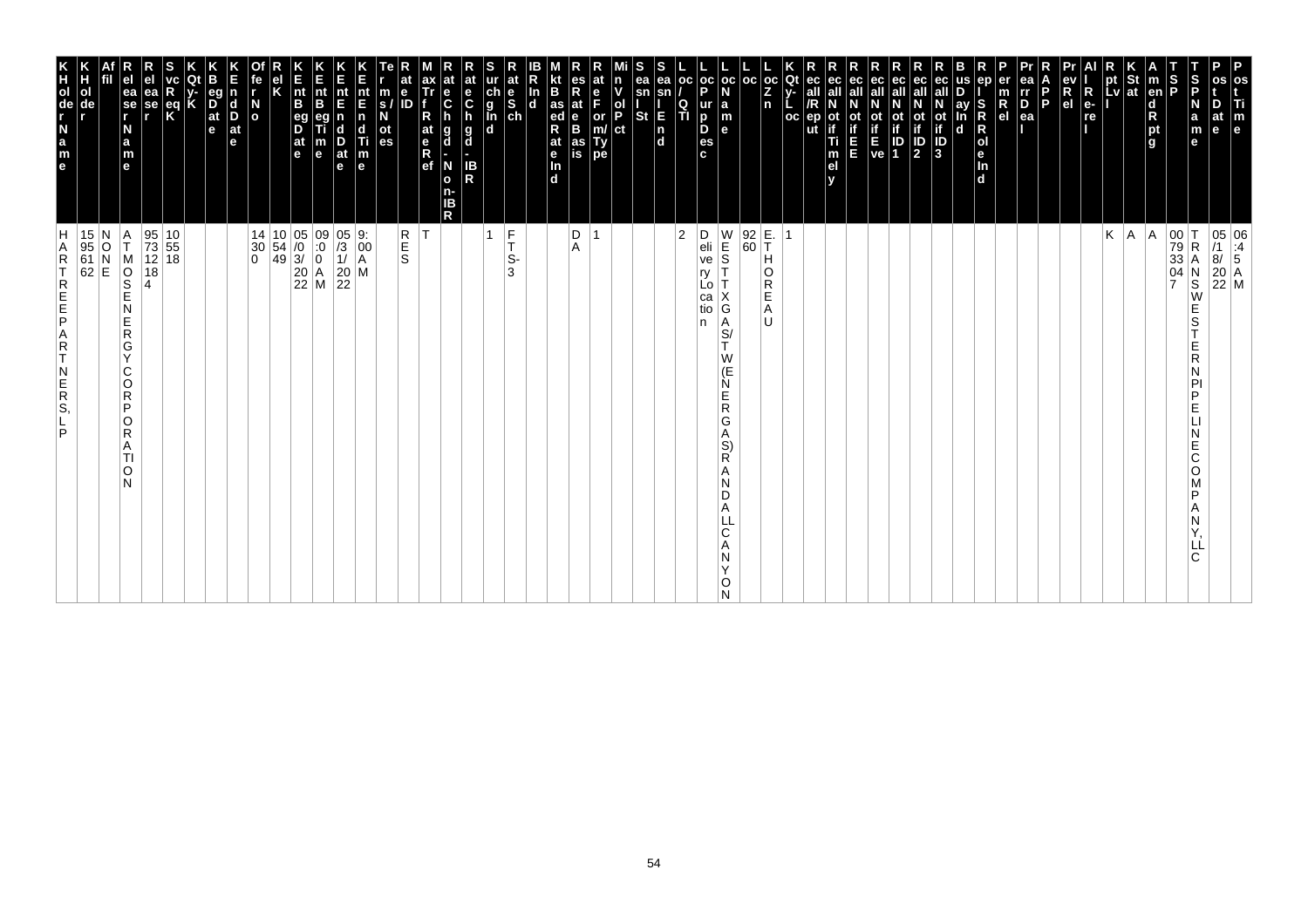| m                                                                                                                                                                                                                                                        |                                                                                                                                                      |
|----------------------------------------------------------------------------------------------------------------------------------------------------------------------------------------------------------------------------------------------------------|------------------------------------------------------------------------------------------------------------------------------------------------------|
| $\mathbf{e}$                                                                                                                                                                                                                                             | 05 06<br>/1 :4<br>8/ 5<br>20 A<br>22 M                                                                                                               |
| $\frac{5}{5}$<br>m<br>е<br>е                                                                                                                                                                                                                             | $_\mathrm{S}^\mathrm{N}$<br>W<br>E<br>S<br>E<br>R<br>N<br>PI<br>P<br>E<br>E<br>C<br>$\circ$<br>P<br>Ν<br>Y,<br>LĹ<br>C                               |
| Ъ<br>Р                                                                                                                                                                                                                                                   | 00 T<br>79 R<br>33 A<br>04 N                                                                                                                         |
| $\vert$ m<br>en<br>$\frac{\mathsf{d}}{\mathsf{R}}$<br>pt<br>l g                                                                                                                                                                                          | A                                                                                                                                                    |
| pt St<br>Lv ∣at                                                                                                                                                                                                                                          |                                                                                                                                                      |
| pt                                                                                                                                                                                                                                                       | $K \mid A$                                                                                                                                           |
| $R_{e}$<br>re                                                                                                                                                                                                                                            |                                                                                                                                                      |
| $\frac{ev}{R}$<br><b>P</b>                                                                                                                                                                                                                               |                                                                                                                                                      |
| $\frac{D}{ea}$                                                                                                                                                                                                                                           |                                                                                                                                                      |
| $R_{el}$                                                                                                                                                                                                                                                 |                                                                                                                                                      |
| S<br>O<br>O<br>O<br>O<br>O<br>O<br>O<br>O<br>O<br>O<br>O<br>O<br>I<br>O<br>I<br>I<br>I<br>I<br>0<br>O<br>O<br>I<br>I<br>In<br>ď                                                                                                                          |                                                                                                                                                      |
| ay<br>In<br>$\mathbf d$                                                                                                                                                                                                                                  |                                                                                                                                                      |
| ot<br>$\mathbb{F}$                                                                                                                                                                                                                                       |                                                                                                                                                      |
| eс<br>ot<br>if<br>$\frac{1}{2}$                                                                                                                                                                                                                          |                                                                                                                                                      |
| <b>Control</b><br>Ve 1                                                                                                                                                                                                                                   |                                                                                                                                                      |
| ec<br>all                                                                                                                                                                                                                                                |                                                                                                                                                      |
| ec<br>all<br>οt<br>E<br>E                                                                                                                                                                                                                                |                                                                                                                                                      |
| eс<br>all<br>ep<br>if<br>Ti<br>$\frac{m}{e}$                                                                                                                                                                                                             |                                                                                                                                                      |
| Qt<br><b>oc</b>                                                                                                                                                                                                                                          |                                                                                                                                                      |
| $\begin{bmatrix} \text{oc} \\ \text{Z} \\ \text{n} \end{bmatrix}$                                                                                                                                                                                        | $E_T$<br>Ĥ<br>$\frac{0}{R}$<br>Ε<br>Α<br>U                                                                                                           |
| $oc$   $oc$                                                                                                                                                                                                                                              | $\begin{bmatrix} 79 \\ 04 \\ 9 \end{bmatrix}$                                                                                                        |
| a<br>m<br>e                                                                                                                                                                                                                                              | $\frac{A}{T}$<br>М<br>O<br>S<br>A<br>R<br>P<br>O<br>${\sf R}$<br>C                                                                                   |
| $\overline{\mathbf{0}}$<br>P<br>c g D a c                                                                                                                                                                                                                | $\mathsf D$<br>eli<br>ve<br>ry<br>Lo<br>ca<br>tio<br>n.                                                                                              |
| ea<br><b>OC</b><br>sn<br>П                                                                                                                                                                                                                               | $ 2\rangle$                                                                                                                                          |
| sn<br>St<br>E<br>$\mathsf{n}$<br>$\mathbf{d}$                                                                                                                                                                                                            |                                                                                                                                                      |
| ol<br> P<br> ct                                                                                                                                                                                                                                          |                                                                                                                                                      |
| Е<br>or<br>m/<br>Ty<br>pe                                                                                                                                                                                                                                |                                                                                                                                                      |
| at<br>$_{\rm B}^{\rm e}$<br>as<br>is                                                                                                                                                                                                                     | $\mathop{\mathsf{D}}_\mathsf{A}$                                                                                                                     |
| $\frac{1}{\text{ed}}$<br>at<br>e <sub>In</sub><br>d                                                                                                                                                                                                      |                                                                                                                                                      |
| at<br>e<br>S<br>ch                                                                                                                                                                                                                                       | $_{\rm T}^{\rm F}$<br>S-<br>3                                                                                                                        |
| ur<br>g<br>d<br>d<br>d                                                                                                                                                                                                                                   | $\vert$ 1                                                                                                                                            |
| C<br>g<br>$\overline{\mathbf{d}}$<br>IB<br>R                                                                                                                                                                                                             |                                                                                                                                                      |
| at<br>e<br>C<br>h<br>$\frac{g}{d}$<br>N<br>$\mathbf{o}$<br>n-<br>IB<br>R                                                                                                                                                                                 |                                                                                                                                                      |
| ax<br>Tr<br>at<br>e<br>Ref                                                                                                                                                                                                                               | T                                                                                                                                                    |
| m<br>S<br>N<br>ot<br>es                                                                                                                                                                                                                                  | R<br>S<br>S                                                                                                                                          |
| nt<br>E<br>$\mathbf n$<br>$\mathbf d$<br>$\frac{1}{2}$<br>$\frac{1}{2}$<br>$\frac{1}{2}$<br>$\frac{1}{2}$<br>$\frac{1}{2}$<br>$\frac{1}{2}$<br><br>$\frac{1}{2}$<br><br><br><br><br><br><br><br><br><br><br><br><br><br><br><br><br><br><br><br><br><br> | $\begin{bmatrix} 9: \\ 00 \\ A \end{bmatrix}$                                                                                                        |
| nt<br>E<br>$\frac{D}{at}$<br>e                                                                                                                                                                                                                           | 05 9:<br>/3 00<br>1/ A<br>20 M<br>22                                                                                                                 |
| n<br>B<br>B<br>B<br>m<br>e                                                                                                                                                                                                                               | $\begin{array}{c cc} 14 & 10 & 05 & 09 \\ 30 & 54 & /0 & :0 \\ 0 & 49 & 3/ & 0 \\ & & 20 & A \\ & & 22 & M \end{array}$                              |
| nt<br>B<br>eg<br>D<br>at<br>e                                                                                                                                                                                                                            |                                                                                                                                                      |
| N<br>o                                                                                                                                                                                                                                                   |                                                                                                                                                      |
| $\mathbf d$<br>D<br>$ $ at<br>e                                                                                                                                                                                                                          |                                                                                                                                                      |
| eg<br>$\overline{D}$ <sub>at</sub><br>e                                                                                                                                                                                                                  |                                                                                                                                                      |
|                                                                                                                                                                                                                                                          |                                                                                                                                                      |
| R                                                                                                                                                                                                                                                        | 95 10<br>73 55<br>12 18                                                                                                                              |
| ea<br>se                                                                                                                                                                                                                                                 | 18<br>$\overline{A}$                                                                                                                                 |
| ea<br>se<br>r<br>N<br>a<br>m<br>e                                                                                                                                                                                                                        | N<br>$\frac{A}{T}$<br>$\frac{1}{2}$<br>M<br>O<br>S<br>E<br>N<br>E<br>$\mathsf{R}$<br>G<br>Y<br>C<br>$\circ$<br>R<br>P<br>O<br>R<br>A<br>TI<br>O<br>N |
| ol                                                                                                                                                                                                                                                       | $\frac{15}{95}$<br>61<br>62                                                                                                                          |
| K<br>C<br>C<br>E<br>A<br>G<br>E<br>A<br>G<br>C<br>G<br>C<br>G<br>G<br>C<br>G<br>C<br>C<br>D<br>C<br>D<br>C<br>C<br>C<br>C<br><br>C<br><br>C<br><br>C<br>C<br>C<br>C<br>C<br><br>C<br><br>C<br><br><br>$\frac{1}{a}$<br>$\frac{a}{e}$                     | H<br><b>ARTREEPART</b><br>$\overline{N}$<br>$R_{\rm S}$<br>P                                                                                         |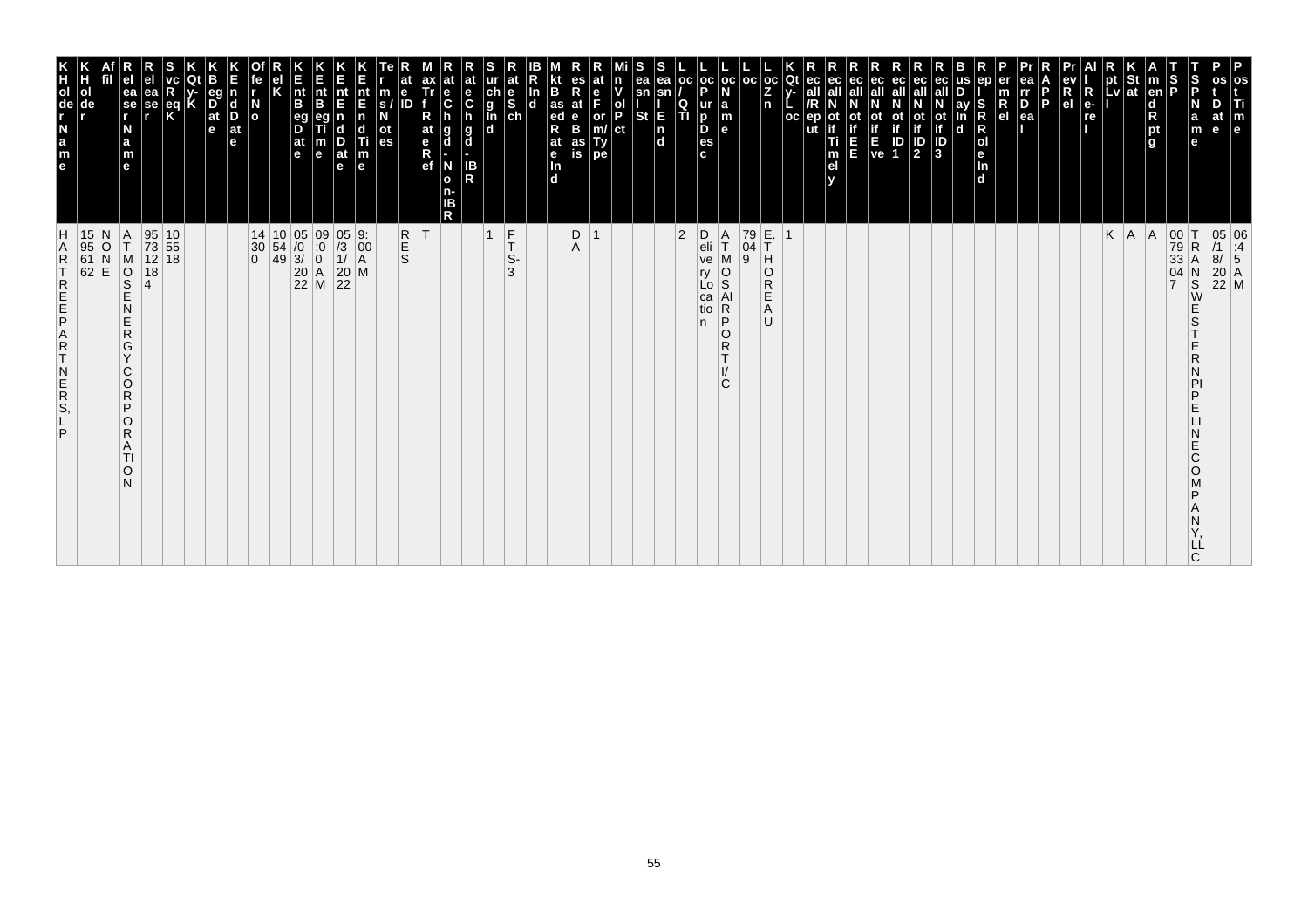| os<br>Ti<br>$\mathbf{m}_{\mathbf{e}}$                                                                                                   |                                                                                                                                                                                                                       |
|-----------------------------------------------------------------------------------------------------------------------------------------|-----------------------------------------------------------------------------------------------------------------------------------------------------------------------------------------------------------------------|
| os<br>D<br>at<br>le                                                                                                                     | $\begin{array}{ c c } \hline 05 & 06 \\ \hline \end{array} \begin{array}{ c c } \hline 11 & 4 \\ \hline 8/ & 5 \end{array}$<br>$\begin{array}{ c c }\n 20 & A \\  22 & M\n\end{array}$                                |
| S<br>P<br>N<br>a<br>m<br>е                                                                                                              | $\mathsf R$<br>N<br>$\overline{\mathbf{s}}$<br>W<br>E<br>S<br>E<br>R<br>N<br>PI<br>P<br>E<br>Ε<br>C<br>O<br>P<br>Α<br>N<br>LL<br>C.                                                                                   |
| S<br>P                                                                                                                                  | 00<br>79<br>33<br>04<br>7                                                                                                                                                                                             |
| m<br>  <sub>en</sub><br>$\frac{d}{R}$ pt<br>g                                                                                           | A                                                                                                                                                                                                                     |
| <b>St</b><br>at                                                                                                                         | A                                                                                                                                                                                                                     |
| <b>LV</b>                                                                                                                               | K                                                                                                                                                                                                                     |
| R<br>e-<br>re<br>.                                                                                                                      |                                                                                                                                                                                                                       |
| ev<br>R<br>el                                                                                                                           |                                                                                                                                                                                                                       |
| l P                                                                                                                                     |                                                                                                                                                                                                                       |
| ea<br>$\frac{rr}{D}$<br>ea                                                                                                              |                                                                                                                                                                                                                       |
| er<br>$\frac{m}{R}$                                                                                                                     |                                                                                                                                                                                                                       |
| en<br>S<br>Ř<br>$\mathsf R$<br> o <br>le.<br>$\frac{\ln{}}{\ln{}}$                                                                      |                                                                                                                                                                                                                       |
| us<br>D<br>ау<br>In<br>d                                                                                                                |                                                                                                                                                                                                                       |
| ot<br>if<br>ID<br>3                                                                                                                     |                                                                                                                                                                                                                       |
| ec<br>eс<br>οt<br>$\mathbb{P}_2$                                                                                                        |                                                                                                                                                                                                                       |
| ec<br>$\begin{array}{c} \text{if} \\ \text{E} \\ \text{ve} \end{array} \begin{array}{c} \text{if} \\ \text{ID} \\ \text{1} \end{array}$ |                                                                                                                                                                                                                       |
| ec<br>all<br>П<br>E                                                                                                                     |                                                                                                                                                                                                                       |
| ec<br>ot<br>if<br>Ti<br>m<br>el<br>v                                                                                                    |                                                                                                                                                                                                                       |
| ec<br>all<br>ep                                                                                                                         |                                                                                                                                                                                                                       |
| Qt<br>$V -$<br><b>OC</b>                                                                                                                | $\overline{4}$                                                                                                                                                                                                        |
| $\frac{1}{2}$<br>n                                                                                                                      | E.<br>T<br>Η<br>O<br>R<br>E<br>Α<br>U                                                                                                                                                                                 |
| $_{\rm oc}$<br>l oc<br>N<br>$\begin{array}{c} \mathsf{a} \\ \mathsf{m} \\ \mathsf{e} \end{array}$                                       | $\begin{array}{ c c }\n 92 \\  59\n\end{array}$<br>$\frac{W}{S}$<br>G<br>Α<br>$\overline{\mathsf{s}}$ /<br>T.<br>W<br>(E<br>Ń<br>Е<br>R<br>G<br>Α<br>S)<br>G<br>$\mathsf{R}$<br>Α<br>$\checkmark$<br>P<br>A<br>M<br>P |
| $\frac{1}{P}$<br>o<br><sub>p</sub><br><sub>c</sub><br>c                                                                                 | D<br>eli<br>ve<br>ry<br>Lo<br>са<br>tio<br>n                                                                                                                                                                          |
| oc<br>$\frac{Q}{T}$                                                                                                                     | $\overline{2}$                                                                                                                                                                                                        |
| S<br>S<br>ea<br>ea<br>sn<br>sn<br><b>St</b><br>E<br>$\begin{bmatrix} n \\ d \end{bmatrix}$                                              |                                                                                                                                                                                                                       |
| ٧<br>ol<br>P<br>ct                                                                                                                      |                                                                                                                                                                                                                       |
| e<br>F<br>or<br>m/<br>Type                                                                                                              |                                                                                                                                                                                                                       |
| R<br>at<br>$_{\rm B}^{\rm e}$<br>as<br>is                                                                                               | $_{\rm A}^{\rm D}$                                                                                                                                                                                                    |
| B<br>$\frac{1}{\text{ed}}$<br>R<br>at<br>e <sub>In</sub><br>d                                                                           |                                                                                                                                                                                                                       |
| In<br>$\frac{e}{sh}$<br>$\mathbf d$                                                                                                     | F<br>Ť.<br>S-<br>3                                                                                                                                                                                                    |
| ch<br>g<br>l<br>d<br>d                                                                                                                  | 1                                                                                                                                                                                                                     |
| $\mathbf{e}$<br>$\mathbf c$<br>n<br>g<br>d<br>IB<br>R                                                                                   |                                                                                                                                                                                                                       |
| $\frac{e}{C}$<br>g<br>d<br>N<br>$\mathbf{o}$<br>n-<br>IΒ<br>R                                                                           |                                                                                                                                                                                                                       |
| ax<br>Tr<br>R<br>at<br>e <sub>R</sub><br>ef                                                                                             | lT.                                                                                                                                                                                                                   |
| e<br>$\frac{m}{s}$<br>Б<br>ot<br>es                                                                                                     | $R$ <sub>S</sub>                                                                                                                                                                                                      |
| nt<br>E<br> n <br>$\begin{array}{c}\n\mathbf{d} \\ \mathbf{T}i \\ \mathbf{m} \\ \mathbf{e}\n\end{array}$                                | $\begin{bmatrix} 9: \\ 00 \\ A \end{bmatrix}$                                                                                                                                                                         |
| Ε<br>nt<br>E<br>D<br>at<br>e                                                                                                            | $\begin{array}{c} 05 \\ 73 \\ 1 \end{array}$<br>$\begin{array}{ c c }\n 20 & M \\  22 & \n\end{array}$                                                                                                                |
| K<br>Ent<br>B<br>m<br>e                                                                                                                 | $\begin{array}{ c c c c }\n10 & 05 & 09 \\ 54 & /0 & 0 \\ 49 & 3/ & 0\n\end{array}$<br>$\begin{bmatrix} 20 \\ 22 \\ M \end{bmatrix}$ M                                                                                |
| $\vert_{\mathsf{B}}^{\mathsf{nt}}$<br>eg<br>D<br>$\frac{at}{e}$                                                                         |                                                                                                                                                                                                                       |
| κ                                                                                                                                       |                                                                                                                                                                                                                       |
| fe<br>$\frac{N}{\alpha}$                                                                                                                | 14<br>30<br>$\mathbf 0$                                                                                                                                                                                               |
| d<br>D<br>$ $ at<br>e                                                                                                                   |                                                                                                                                                                                                                       |
| eg<br>$\frac{D}{at}$<br>e                                                                                                               |                                                                                                                                                                                                                       |
| $\frac{eq}{k}$                                                                                                                          |                                                                                                                                                                                                                       |
| ea<br>se<br>r                                                                                                                           | $\begin{array}{ c c }\n10 \\ 55\n\end{array}$<br>95<br>73<br>12 18<br>18<br>4                                                                                                                                         |
| ea<br>se<br>r<br>N<br>a<br>m<br>e                                                                                                       | Α<br>T<br>M<br>$\overline{\frac{1}{2}}$<br>N<br>E<br>$\mathsf R$<br>G<br>Y<br>C<br>O<br>$\overline{R}$<br>P<br>O<br>R<br>A<br>ΤI<br>O<br>N                                                                            |
|                                                                                                                                         | 15 N<br>95 O<br>61 N<br>62 E                                                                                                                                                                                          |
| Н<br>ol<br>de                                                                                                                           |                                                                                                                                                                                                                       |
| e a z - g o H K                                                                                                                         | H<br>A<br>$\mathsf R$<br>T<br>REFE<br>A<br>R<br>T<br>$\begin{array}{c} N \\ E \\ R \\ S \end{array}$<br>P                                                                                                             |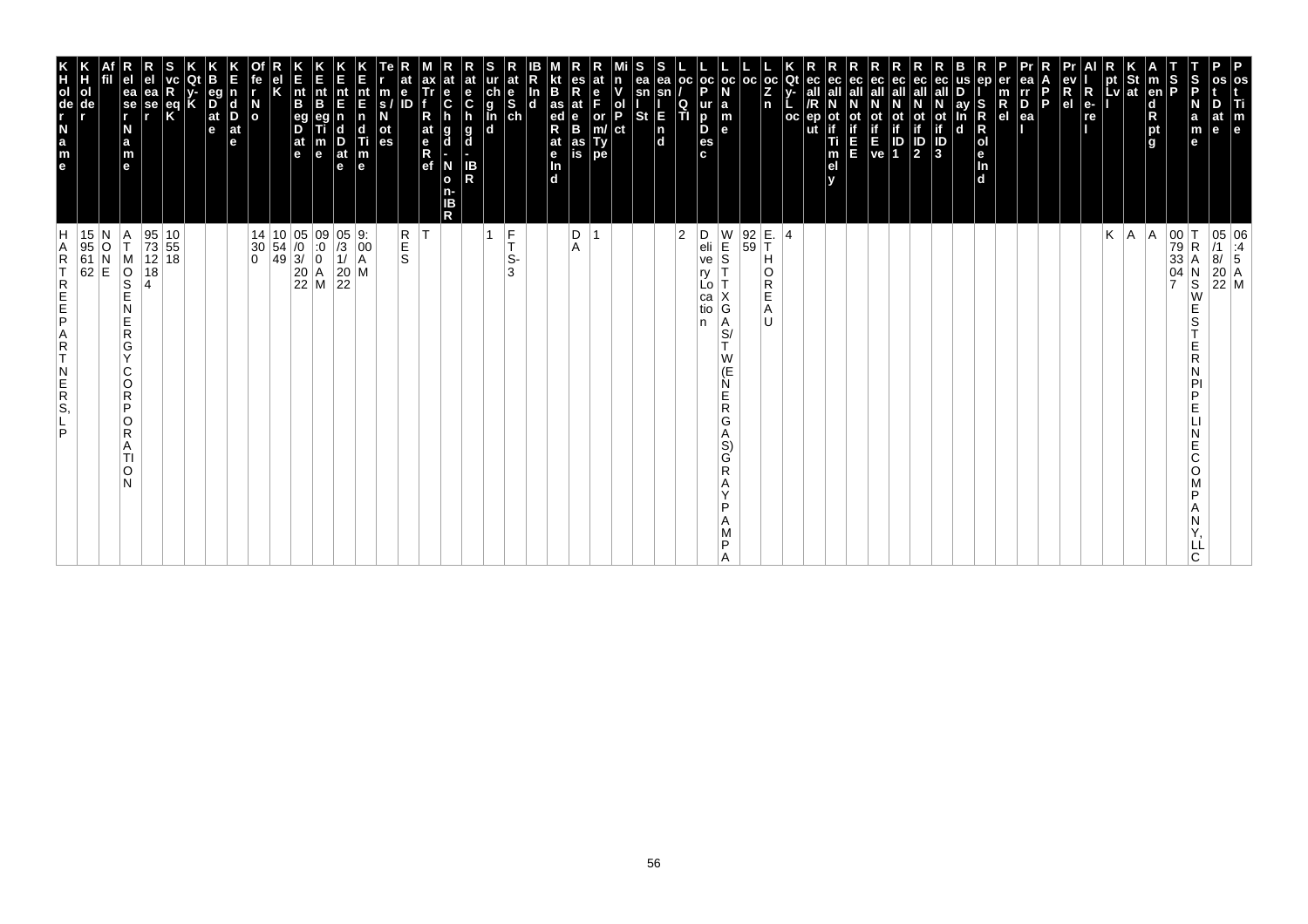| m<br>$\mathbf e$                                                                                                 |                                                                                                                                                                                                                           |
|------------------------------------------------------------------------------------------------------------------|---------------------------------------------------------------------------------------------------------------------------------------------------------------------------------------------------------------------------|
| le                                                                                                               | 05 06<br>/1 :4<br>8/ 5<br>20 A<br>22 M                                                                                                                                                                                    |
| $\frac{5}{5}$<br>m<br>е                                                                                          | $\begin{array}{c c} 00 & T \\ 79 & R \\ 33 & A \end{array}$<br>$_{\rm A}^{\rm R}$<br>$\begin{array}{c}\nN \\ S \\ W\n\end{array}$<br>E<br>S<br>E<br>R<br>N<br>PI<br>P<br>E<br>N<br>E<br>C<br>O<br>P<br>Ν<br>Y,<br>LĹ<br>C |
| р<br>Р                                                                                                           | 04                                                                                                                                                                                                                        |
| en <br>$\frac{\mathsf{d}}{\mathsf{R}}$<br>pt<br>g                                                                | A                                                                                                                                                                                                                         |
| א<br>pt<br>pt St<br>Lv at                                                                                        | $K$ $A$                                                                                                                                                                                                                   |
| $R_{e}$<br>re                                                                                                    | Y                                                                                                                                                                                                                         |
| $\begin{array}{c}\n\mathbf{ev} \\ \mathbf{R} \\ \mathbf{el}\n\end{array}$                                        | $ 2\rangle$                                                                                                                                                                                                               |
| P<br>l P                                                                                                         | $\check{C}$                                                                                                                                                                                                               |
| $\overline{P}_{ea}$                                                                                              | $\vert$ 1                                                                                                                                                                                                                 |
| $\frac{m}{R}$                                                                                                    | 2                                                                                                                                                                                                                         |
|                                                                                                                  | $\begin{bmatrix} A \\ M \\ A \end{bmatrix}$                                                                                                                                                                               |
| ay<br>$\mathbf d$                                                                                                | N                                                                                                                                                                                                                         |
| $\frac{1}{10}$<br>$\frac{1}{10}$<br>$\frac{1}{3}$                                                                | Y                                                                                                                                                                                                                         |
| ec<br>ot<br>if<br>2                                                                                              | Y                                                                                                                                                                                                                         |
| $\begin{array}{ c c }\nE & ID \\ ve & 1\n\end{array}$                                                            | Y.                                                                                                                                                                                                                        |
| ec<br>all                                                                                                        | Y                                                                                                                                                                                                                         |
| ec<br>E<br>E                                                                                                     | Υ                                                                                                                                                                                                                         |
| m<br>e <sub>l</sub>                                                                                              | Υ                                                                                                                                                                                                                         |
| ec<br>all<br>ut                                                                                                  | $_{\rm D}^{\rm O}$                                                                                                                                                                                                        |
| Qt<br>$\frac{1}{2}$<br>n<br>oc                                                                                   |                                                                                                                                                                                                                           |
| $_{\rm oc}$                                                                                                      |                                                                                                                                                                                                                           |
| $\frac{1}{N}$<br> a<br> m<br> e                                                                                  |                                                                                                                                                                                                                           |
| $\frac{1}{P}$<br>$\frac{p}{es}$<br>$\mathbf{c}$                                                                  |                                                                                                                                                                                                                           |
| $_{\rm oc}$<br>ea<br>Q<br>π                                                                                      |                                                                                                                                                                                                                           |
| sn<br>sn<br><b>St</b><br>E<br>n<br>d                                                                             |                                                                                                                                                                                                                           |
| P.<br> ct                                                                                                        |                                                                                                                                                                                                                           |
| or<br>m/<br>Ty<br>pe                                                                                             | 1                                                                                                                                                                                                                         |
| at<br>$\frac{e}{B}$<br>as<br>is                                                                                  | $\overline{R}$                                                                                                                                                                                                            |
| B<br>as<br>ed<br>R<br>at<br>e<br>In<br>d                                                                         | $\overline{\mathsf{N}}$                                                                                                                                                                                                   |
| In<br>d                                                                                                          | Ν                                                                                                                                                                                                                         |
| ur<br>d<br>l<br>d<br>d<br>d<br>$\frac{e}{ch}$                                                                    | F<br>T<br>S-<br>3                                                                                                                                                                                                         |
| $rac{e}{c}$<br>h<br>g<br>d<br>IB<br>R                                                                            | $\mathbf{1}$                                                                                                                                                                                                              |
| $\frac{e}{C}$<br>g<br>d<br>N<br>$\mathbf{o}$<br>n-<br>IΒ<br>R                                                    | $\begin{vmatrix} 0. & 0 \\ 0.0 & 0 \\ 0.0 & 0 \end{vmatrix}$                                                                                                                                                              |
| at<br>$R$ ef                                                                                                     |                                                                                                                                                                                                                           |
| ID                                                                                                               | R<br>S<br>S                                                                                                                                                                                                               |
| m<br>s<br>N<br>$\frac{at}{es}$                                                                                   | $\begin{array}{c} \hline \text{Cli} \\ \text{ck} \\ \text{for} \end{array}$<br>$\overline{D}$ <sub>et</sub><br>ail                                                                                                        |
| nt<br>E<br>n<br>$\begin{array}{c}\n\mathbf{d} \\ \mathbf{T} \mathbf{i} \\ \mathbf{m} \\ \mathbf{e}\n\end{array}$ | 9:<br>00<br>A<br>M                                                                                                                                                                                                        |
| nt<br>E<br>B<br>n<br>$\frac{D}{at}$<br>m                                                                         | $\begin{array}{c} 03 \\ 73 \\ 11 \\ 20 \\ 24 \end{array}$                                                                                                                                                                 |
| E<br>nt<br>B<br>$\mathbf{B}^{\text{eq}}$<br>at<br>e<br>e                                                         |                                                                                                                                                                                                                           |
|                                                                                                                  | $\begin{array}{c c} 10 & 04 & 09 \\ 54 & /0 & :0 \\ 50 & 1/ & 0 \\ 20 & A & 22 \\ \hline \end{array}$                                                                                                                     |
| $\frac{N}{\sigma}$                                                                                               | 14<br>$\begin{vmatrix} 30 \\ 1 \end{vmatrix}$                                                                                                                                                                             |
| $\frac{\mathsf{d}}{\mathsf{D}}$<br>$ $ at<br>е                                                                   | $\begin{array}{c} 04 & 03 \\ 70 & 73 \\ 11 & 11 \\ 20 & 20 \\ 22 & 24 \end{array}$                                                                                                                                        |
| eg<br>D <sub>at</sub><br>e                                                                                       |                                                                                                                                                                                                                           |
| eq<br>K                                                                                                          | $\begin{array}{c} 25 \\ 00 \end{array}$<br>$\frac{10}{55}$<br>19                                                                                                                                                          |
| ea<br>se<br>r                                                                                                    | 95<br>73<br>12<br>18<br>4                                                                                                                                                                                                 |
| ea<br>se<br>r<br>N<br>a<br>m<br>e                                                                                | $\frac{A}{T}$<br>MOND<br>N<br>$rac{E}{R}$<br>G<br>Y<br>$\mathsf{C}$<br>$\circ$<br>R<br>P<br>O<br>R<br>A<br>TI<br>O<br>N                                                                                                   |
|                                                                                                                  | Ν<br>$\overline{C}$                                                                                                                                                                                                       |
| ol<br>de                                                                                                         | 15<br>$\begin{bmatrix} 95 \\ 61 \\ 62 \end{bmatrix}$                                                                                                                                                                      |
| e a z d e E                                                                                                      | <b>ARTREEPART</b><br>$\begin{array}{c}\nN \\ R \\ S\n\end{array}$<br>P                                                                                                                                                    |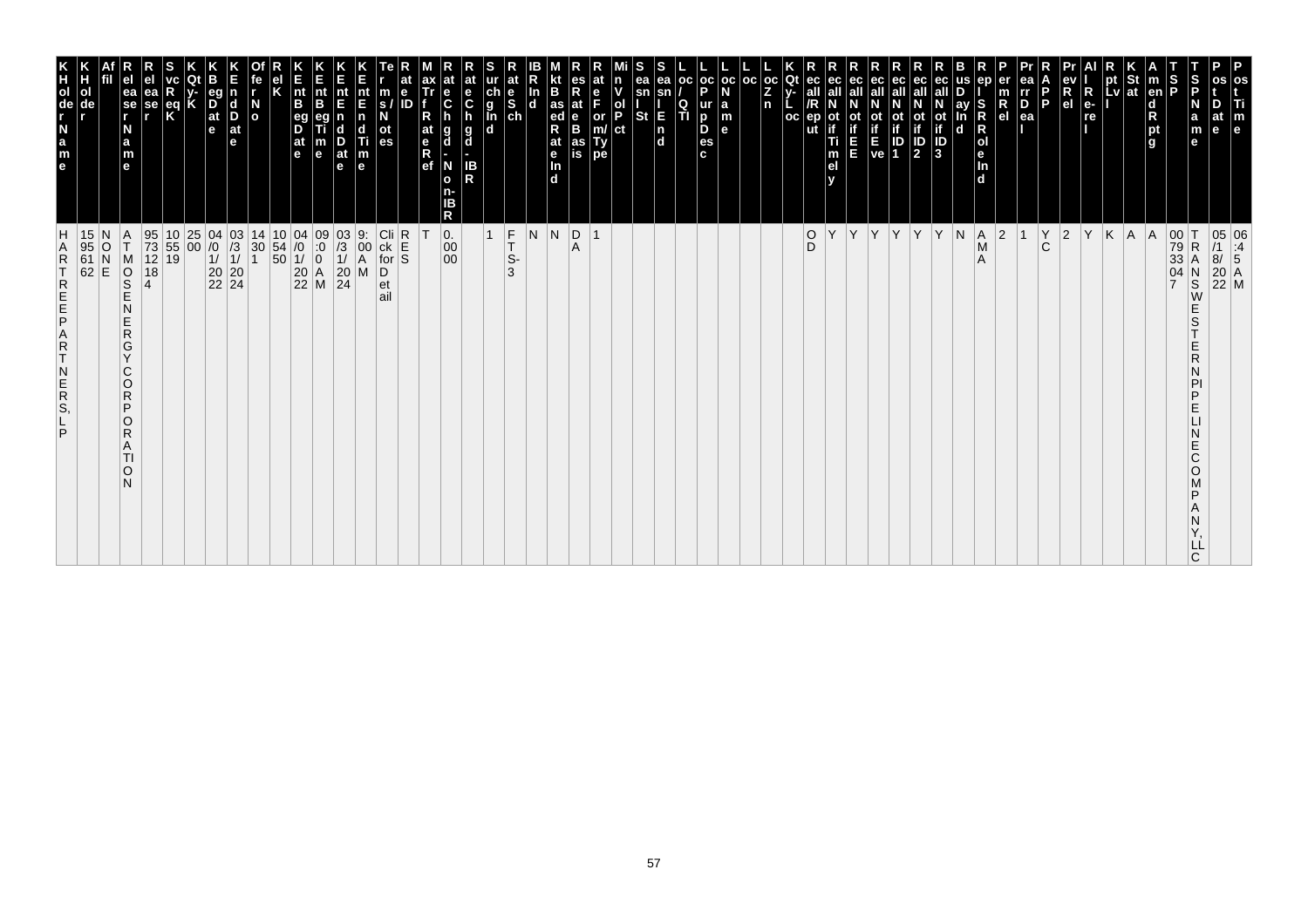| P<br>os<br>Ti<br>m<br>$\vert$ e                                                                                             |                                                                                                                                                                                 |
|-----------------------------------------------------------------------------------------------------------------------------|---------------------------------------------------------------------------------------------------------------------------------------------------------------------------------|
| at<br>e                                                                                                                     | $\begin{array}{ c c } \hline 05 & 06 \\ \hline \end{array} \begin{array}{ c c } \hline 11 & 06 \\ \hline 8/ & 5 \end{array}$<br>$\begin{bmatrix} 20 \\ 22 \\ M \end{bmatrix}$ M |
| S<br>P<br>N<br>$\mathbf a$<br>m<br>e                                                                                        | R<br>Α<br>$_\mathrm{S}^\mathrm{N}$<br>W<br>E<br>S<br>E<br>R<br>P<br>D<br>E<br>E<br>С<br>O<br>D<br>ᄔ<br>C                                                                        |
| S<br> P                                                                                                                     | $\begin{array}{c c} 00 & T \\ 79 & R \\ 33 & A \end{array}$<br>$\frac{04}{7}$                                                                                                   |
| St<br><b>Ten</b><br>$\begin{array}{c}\n\mathbf{d} \\ \mathbf{R} \\ \mathbf{p}\mathbf{t} \\ \mathbf{g}\n\end{array}$         | A                                                                                                                                                                               |
| pt<br>Lv<br> at                                                                                                             | K<br> A                                                                                                                                                                         |
| $R_{e}$<br>re                                                                                                               |                                                                                                                                                                                 |
| R<br>e <sub>1</sub>                                                                                                         |                                                                                                                                                                                 |
| P.                                                                                                                          |                                                                                                                                                                                 |
| ea<br>rr<br>$\overline{P}_{ea}$                                                                                             |                                                                                                                                                                                 |
| er<br>$\overline{R}$ el                                                                                                     |                                                                                                                                                                                 |
| en<br>S<br>R<br>R<br>O<br>e<br>In<br>d                                                                                      |                                                                                                                                                                                 |
| ay<br>n<br>$\mathbf d$                                                                                                      |                                                                                                                                                                                 |
| ot<br>if<br>$\frac{1}{3}$                                                                                                   |                                                                                                                                                                                 |
| ec<br>all<br>ec<br>ot<br>if<br>οt<br>$\frac{1}{2}$<br>ID<br>1                                                               |                                                                                                                                                                                 |
| ot<br>Time<br>Ve                                                                                                            |                                                                                                                                                                                 |
| ec<br>all<br>ш                                                                                                              |                                                                                                                                                                                 |
| ec<br>οt<br>Ti<br>m<br>el                                                                                                   |                                                                                                                                                                                 |
| ut                                                                                                                          |                                                                                                                                                                                 |
| Qt<br>$_{\rm oc}$                                                                                                           | 25<br>$\overline{0}$                                                                                                                                                            |
| l oc<br>$\frac{OC}{Z}$<br>n                                                                                                 | E.<br>T<br>78<br>47<br>н<br>O<br>R<br>Е<br>A<br>IJ                                                                                                                              |
| la<br>m<br>le.                                                                                                              | Α<br>T<br>$\overline{4}$<br>O<br>S<br>R<br>Α<br>N<br>D<br>A<br>C<br>O<br>U<br>N<br>$\checkmark$                                                                                 |
| $ oc $ oc<br>Þ<br>ur<br>D<br>D<br>es<br>c.                                                                                  | D<br>eli<br>ve<br>ry<br>Lo<br>ca<br>tio<br>n                                                                                                                                    |
| <b>OC</b><br>$\frac{Q}{T}$                                                                                                  | $\overline{2}$                                                                                                                                                                  |
| ea<br>ea<br>sn<br>sn<br>E<br>St<br>$\begin{bmatrix} n \\ d \end{bmatrix}$                                                   |                                                                                                                                                                                 |
| n<br>ol<br>P<br>ct                                                                                                          |                                                                                                                                                                                 |
| e<br>F<br>or<br>m/<br>Ty<br>pe                                                                                              | $\overline{ }$                                                                                                                                                                  |
| es<br>Rat<br>B<br>as<br>is                                                                                                  | D<br>A                                                                                                                                                                          |
| B<br>$\frac{1}{4}$ as<br>R<br>at<br>$\frac{e}{\ln}$<br>$\overline{d}$                                                       |                                                                                                                                                                                 |
| In<br>$\overline{\mathbf{d}}$                                                                                               |                                                                                                                                                                                 |
| at<br>$\begin{array}{c} \n\text{ur} \\ \n\text{ch} \\ \n\text{g} \\ \n\text{In} \\ \n\text{ch} \\ \n\text{d} \n\end{array}$ | $\frac{F}{T}$<br>$\mathbf{1}$<br>S-<br>3                                                                                                                                        |
| at<br>e<br>C<br>$\frac{g}{d}$<br>IB<br>R                                                                                    |                                                                                                                                                                                 |
| $\frac{e}{C}$<br>g<br>d<br>N<br>o<br>n-<br>ΙB<br>R                                                                          |                                                                                                                                                                                 |
| ax<br>Tr<br>R<br>at<br>$\frac{e}{R}$                                                                                        | İΤ                                                                                                                                                                              |
| $\mathbf e$<br>m<br>ID<br>S.<br>οt<br>es                                                                                    | R<br>S<br>S                                                                                                                                                                     |
| nt<br>E<br>$\overline{p}$<br>c<br>Ti<br>$\vert_{\mathsf{e}}^{\mathsf{m}}$                                                   |                                                                                                                                                                                 |
| nt<br>E<br>$\frac{D}{at}$<br>$\mathbf e$                                                                                    | $\begin{vmatrix} 03 & 9: \\ /3 & 00 \\ 1/ & A \end{vmatrix}$<br>$\begin{vmatrix} 20 \\ 24 \end{vmatrix}$ M                                                                      |
| n<br>Ent<br>B<br>m<br>$\mathbf e$                                                                                           | $\begin{array}{ c c c c c }\n 14 & 10 & 04 & 09 \\  30 & 54 & 0 & 0 \\  1 & 50 & 1/ & 0\n\end{array}$<br>$\begin{array}{ c c }\n 20 & A \\  22 & M\n\end{array}$                |
| $\vert_{\mathsf{B}}^{\mathsf{nt}}$<br>eg<br>D<br> at<br>$\vert$ e                                                           |                                                                                                                                                                                 |
|                                                                                                                             |                                                                                                                                                                                 |
| $\overline{a}$                                                                                                              |                                                                                                                                                                                 |
| eq<br>$\frac{D}{at}$<br>l d<br>D<br>$ $ at<br>e<br>e                                                                        |                                                                                                                                                                                 |
| Κ                                                                                                                           |                                                                                                                                                                                 |
| $\frac{eq}{K}$                                                                                                              | $\begin{array}{ c c }\n10 \\ 55\n\end{array}$<br>12 19                                                                                                                          |
| ea<br>se<br>r                                                                                                               | 95<br>73<br>18                                                                                                                                                                  |
| ea<br>se<br>r<br>N<br>a<br>m<br>e                                                                                           | Α<br>T<br>M<br>$\overline{\frac{1}{2}}$<br>N<br>E<br>$\mathsf R$<br>G<br>$\vee$<br>C<br>O<br>$\mathsf R$<br>P<br>O<br>R<br>A<br>TI<br>O<br>N                                    |
| ol<br>de                                                                                                                    | 15 N<br>95 O<br>61 N<br>62 E                                                                                                                                                    |
| e a z - g o H K                                                                                                             | H<br>Α<br>$\mathsf R$<br>T<br>REFE<br>$\begin{array}{c} A \\ R \\ T \end{array}$<br>$\begin{array}{c} N \\ E \\ R \\ S \end{array}$<br>P                                        |
|                                                                                                                             |                                                                                                                                                                                 |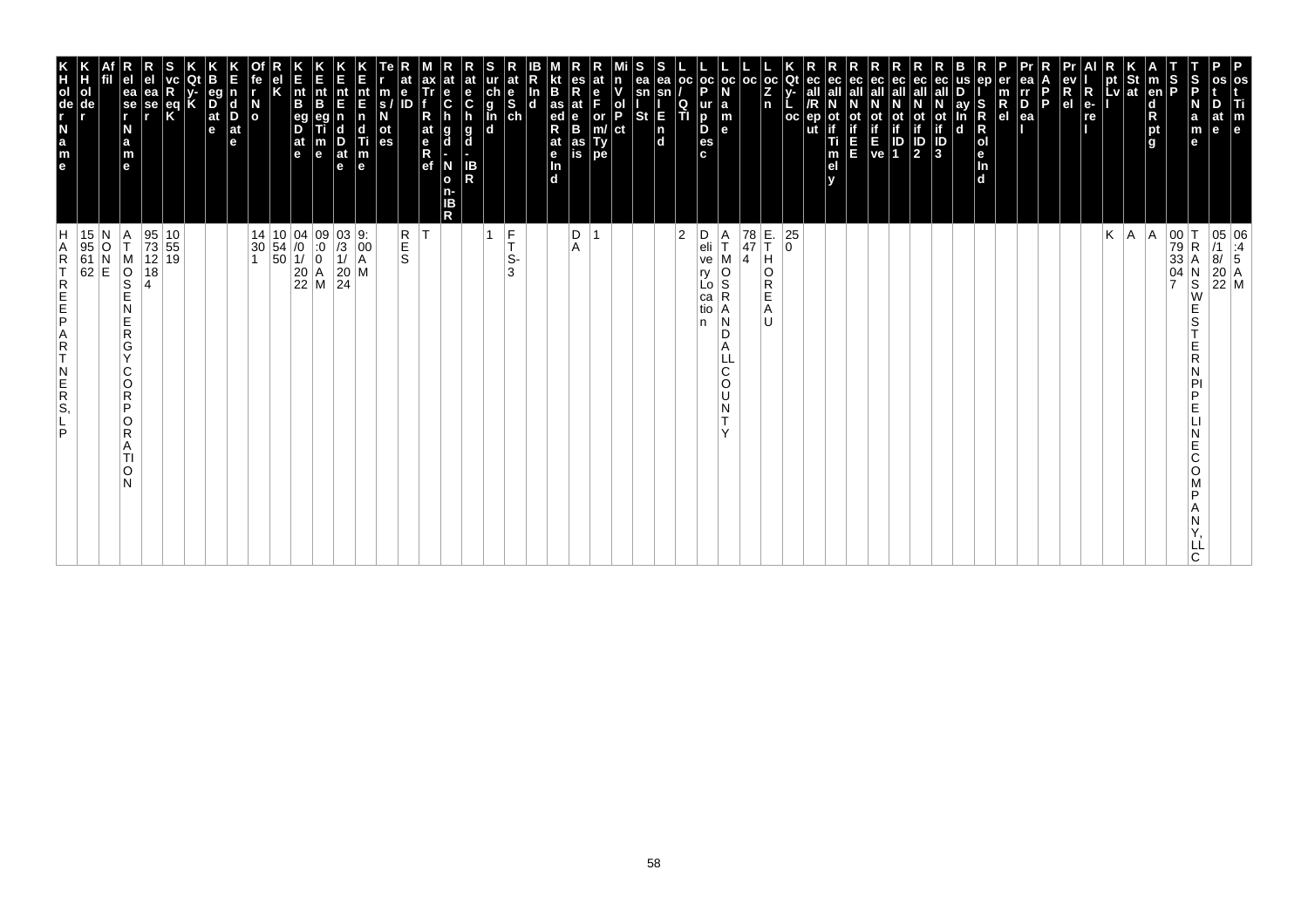| m<br>$\mathbf e$                                                                                                                                                 |                                                                                                                                     |
|------------------------------------------------------------------------------------------------------------------------------------------------------------------|-------------------------------------------------------------------------------------------------------------------------------------|
| at<br>le                                                                                                                                                         | 05 06<br>/1 :4<br>8/ 5<br>20 A<br>22 M                                                                                              |
| ∣S<br>IP<br>a<br>m<br>е                                                                                                                                          | $\begin{array}{c}\nN \\ S \\ W\n\end{array}$<br>E<br>S<br>E<br>R<br>Ν<br>PI<br>P<br>E<br>N<br>E<br>C<br>O<br>Μ<br>P<br>Α<br>Ν<br>Υ, |
| S<br>P                                                                                                                                                           | 00 T<br>79 R<br>33 A<br>04 N                                                                                                        |
| en <br>$\frac{\mathsf{d}}{\mathsf{R}}$<br>pt<br>g                                                                                                                | A                                                                                                                                   |
| $\frac{1}{2}$ St<br>Lv at                                                                                                                                        | $K \mid A$                                                                                                                          |
| к<br>pt                                                                                                                                                          |                                                                                                                                     |
| $\begin{array}{c}\n\mathbf{ev} \\ \mathbf{R} \\ \mathbf{el}\n\end{array}$<br>$R_{e}$<br>re                                                                       |                                                                                                                                     |
| Б<br>Þ                                                                                                                                                           |                                                                                                                                     |
| $\overline{P}_{ea}$                                                                                                                                              |                                                                                                                                     |
| $\frac{m}{R}$                                                                                                                                                    |                                                                                                                                     |
| SRR<br>Dend                                                                                                                                                      |                                                                                                                                     |
| ay<br>$\mathbf d$                                                                                                                                                |                                                                                                                                     |
| ec<br>all<br>ot<br>if<br>ID<br>3                                                                                                                                 |                                                                                                                                     |
| ec<br>$\frac{\text{ot}}{\text{1}}$                                                                                                                               |                                                                                                                                     |
| <b>E</b> P                                                                                                                                                       |                                                                                                                                     |
| ec<br>all<br>ot                                                                                                                                                  |                                                                                                                                     |
| ec<br>ot<br>Ξ                                                                                                                                                    |                                                                                                                                     |
| ec<br>m<br>e <sub>l</sub>                                                                                                                                        |                                                                                                                                     |
| Qt<br>ec<br>all<br>/R<br>ep<br>oc<br>ut                                                                                                                          | $\begin{array}{c} 25 \\ 0 \end{array}$                                                                                              |
| $\frac{1}{2}$<br>n                                                                                                                                               | E.<br>T<br>$\overline{a}$<br>$\overline{\mathsf{R}}$<br>Ε<br>A<br>U                                                                 |
| oc                                                                                                                                                               | 79<br>05<br>8                                                                                                                       |
| oc<br><b>a</b><br><b>a</b><br><b>a</b><br><b>a</b>                                                                                                               | A<br>T<br>MOS<br>P<br>$\mathop{\mathsf{A}}\limits_{\mathsf{M}}$<br>P<br>Α<br>N<br>O<br>$R$ T<br>н                                   |
| $_{\rm oc}$<br>$\frac{1}{P}$<br>$\frac{Q}{T}$<br>$\frac{p}{\text{es}}$<br>$\mathbf{c}$                                                                           | D<br>eli<br>ve<br>ry<br>Lo<br>ca<br>tio<br>n                                                                                        |
| ea<br>sn<br>E<br>n<br>d                                                                                                                                          | 2                                                                                                                                   |
| sn<br><b>St</b>                                                                                                                                                  |                                                                                                                                     |
| lol<br>IP<br>ct                                                                                                                                                  |                                                                                                                                     |
| or<br>m/<br>Ty<br>pe                                                                                                                                             |                                                                                                                                     |
| at<br>$\frac{e}{B}$<br>as<br>is                                                                                                                                  | $\begin{array}{c} \mathsf{D} \\ \mathsf{A} \end{array}$                                                                             |
| B<br>as ed<br>Rat e<br>In d                                                                                                                                      |                                                                                                                                     |
| $\frac{e}{sh}$<br>In<br>$\mathbf d$                                                                                                                              | $F_T$<br>S-<br>3                                                                                                                    |
| ur<br>g<br>g<br>d<br>d                                                                                                                                           | $\mathbf{1}$                                                                                                                        |
| at<br>e<br>C<br>h<br>g<br>d<br>IB<br>R                                                                                                                           |                                                                                                                                     |
| $\frac{e}{C}$<br>g<br>d<br>N<br>$\bullet$<br>n-<br>ΙB<br>$\mathsf{R}$                                                                                            |                                                                                                                                     |
| ax<br>Tr<br>R<br>at<br>$R$ ef                                                                                                                                    | T                                                                                                                                   |
| e<br>m<br>ID<br>s<br>N<br>$\frac{at}{es}$                                                                                                                        | R<br>S<br>S                                                                                                                         |
| $\begin{array}{c} \mathbf{nt} \\ \mathbf{E} \\ \mathbf{n} \end{array}$<br>$\begin{array}{c}\n\mathbf{d} \\ \mathbf{Ti} \\ \mathbf{m} \\ \mathbf{e}\n\end{array}$ |                                                                                                                                     |
| nt<br>E<br>n<br>$\frac{D}{at}$                                                                                                                                   | $\begin{array}{c} 03 & 9: \\ /3 & 00 \\ 1/ & A \\ 20 & M \\ 24 & \end{array}$                                                       |
| E<br>B<br>m<br>e                                                                                                                                                 | $\begin{array}{c cc} 10 & 04 & 09 \\ 54 & /0 & 0 \\ 50 & 1/ & 0 \\ 20 & A & 22 \\ 22 & M & \end{array}$                             |
| h<br>Int<br>B<br>eg<br>D<br>at<br>e                                                                                                                              |                                                                                                                                     |
| el<br>K                                                                                                                                                          |                                                                                                                                     |
| $\frac{N}{\sigma}$                                                                                                                                               | 14<br>$\begin{array}{c} 30 \\ 1 \end{array}$                                                                                        |
| $\begin{array}{c} \mathsf{d} \\ \mathsf{D} \end{array}$<br>at<br>е                                                                                               |                                                                                                                                     |
| В<br>eg<br>$\overline{D}$ at $\overline{e}$                                                                                                                      |                                                                                                                                     |
| eq<br>K                                                                                                                                                          | $\frac{10}{55}$<br>19                                                                                                               |
| ea<br>se<br>r                                                                                                                                                    | 95<br>73<br>12<br>18<br>4                                                                                                           |
| ea<br>se<br>r<br>N<br>a<br>m<br>e                                                                                                                                | $\frac{A}{T}$<br>MOND<br>N<br>Ε<br>$\overline{\mathsf{R}}$<br>G<br>Y<br>C<br>$\circ$<br>R<br>P<br>O<br>R<br>A<br>TI<br>O<br>N       |
|                                                                                                                                                                  | $\begin{array}{c c} 15 & N \\ 95 & O \\ 61 & N \\ 62 & E \end{array}$                                                               |
| ol<br>de                                                                                                                                                         |                                                                                                                                     |
| e a z d e E                                                                                                                                                      | <b>HARTREEPART</b><br>$\begin{array}{c}\nN \\ R \\ S\n\end{array}$<br>P                                                             |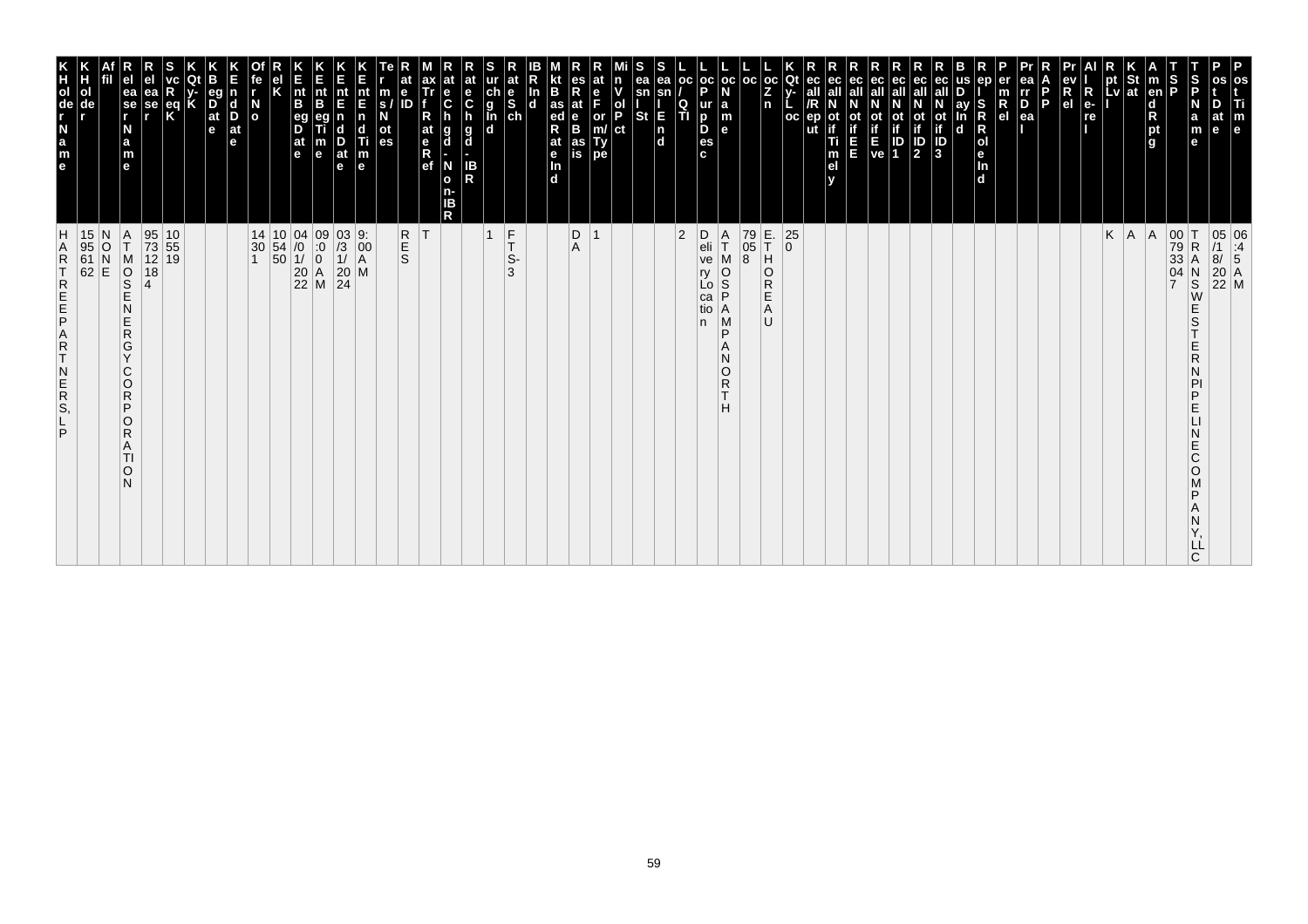| os<br>Ti<br>$\mathbf{m}_{\mathbf{e}}$                                                                            |                                                                                                                                                                                |
|------------------------------------------------------------------------------------------------------------------|--------------------------------------------------------------------------------------------------------------------------------------------------------------------------------|
| D<br>at                                                                                                          | $\begin{array}{ c c } \hline 05 & 06 \\ \hline \end{array} \begin{array}{ c c } \hline 11 & 4 \\ \hline 8/ & 5 \end{array}$<br>$\begin{bmatrix} 20 \\ 22 \\ M \end{bmatrix}$ M |
| S<br>P<br>N<br>a<br>m<br>le<br>е                                                                                 | $\mathsf R$<br>N<br>$\overline{\mathbf{s}}$<br>W<br>E<br>S<br>E<br>R<br>N<br>PI<br>P<br>E<br>Ε<br>C<br>O<br>P<br>Α<br>N<br>LL<br>C.                                            |
| S<br>P                                                                                                           | $\begin{vmatrix} 00 \\ 79 \\ 33 \end{vmatrix}$<br>$\frac{04}{7}$                                                                                                               |
| m<br> en <br>$\frac{d}{R}$ pt<br>g                                                                               | A                                                                                                                                                                              |
| St<br>at                                                                                                         | A                                                                                                                                                                              |
| <b>LV</b>                                                                                                        | K                                                                                                                                                                              |
| R<br>e-<br>re<br>.                                                                                               |                                                                                                                                                                                |
| e٧<br>$R_{el}$                                                                                                   |                                                                                                                                                                                |
| l P                                                                                                              |                                                                                                                                                                                |
| ea<br>rr<br>0<br>ea                                                                                              |                                                                                                                                                                                |
| er<br>m<br>$R_{el}$                                                                                              |                                                                                                                                                                                |
| en<br>S<br>Ŕ<br>$\mathsf R$<br> o <br>le.<br>In<br>$\overline{d}$                                                |                                                                                                                                                                                |
| us<br>ay<br>In<br>d                                                                                              |                                                                                                                                                                                |
| ot<br>if<br>ID<br>3                                                                                              |                                                                                                                                                                                |
| eс<br>$\mathbb{P}_2$                                                                                             |                                                                                                                                                                                |
| ec<br>οt<br>if<br>E ID<br>ve 1                                                                                   |                                                                                                                                                                                |
| ec                                                                                                               |                                                                                                                                                                                |
| ec<br>all<br>E                                                                                                   |                                                                                                                                                                                |
| ec<br>οt<br>Ti<br>m<br>el<br>v                                                                                   |                                                                                                                                                                                |
| Qt<br>ec<br>$V -$<br><b>OC</b><br>ep                                                                             | $\left  \frac{2}{50} \right $<br>$\Omega$                                                                                                                                      |
| $\frac{1}{2}$<br>n                                                                                               | $\begin{array}{c} S \\ A \\ N \end{array}$<br>U<br>Α<br>N                                                                                                                      |
| l oc                                                                                                             | $\begin{array}{ c c }\n 56 \\  49\n \end{array}$<br>8                                                                                                                          |
| $_{\rm oc}$<br>N<br>$\begin{array}{c} \mathsf{a} \\ \mathsf{m} \\ \mathsf{e} \end{array}$                        | $\sf B$<br>$\circ$<br>FI<br>E<br>D<br>C<br>O<br>M<br>P<br>R<br>Е<br>$\frac{S}{S}$<br>O<br>R                                                                                    |
| $\frac{1}{P}$<br>o<br><sub>p</sub><br><sub>c</sub><br>c                                                          | R<br>ec<br>ei<br>рt<br>Lo<br>са<br>tio<br>n                                                                                                                                    |
| oc<br>Q<br>ΙTΙ                                                                                                   |                                                                                                                                                                                |
| s<br>ea<br>ea<br>sn<br>sn<br><b>St</b><br>E<br>$\begin{bmatrix} n \\ d \end{bmatrix}$                            |                                                                                                                                                                                |
| ol<br>P<br>ct                                                                                                    |                                                                                                                                                                                |
| $\frac{e}{F}$<br>or<br>m/<br>Type                                                                                |                                                                                                                                                                                |
| R<br>at<br>$_{\rm B}^{\rm e}$<br>as<br>is                                                                        | $_{\rm A}^{\rm D}$                                                                                                                                                             |
| B<br>$\frac{1}{\text{ed}}$<br>R<br>at<br>e <sub>In</sub><br>d                                                    |                                                                                                                                                                                |
| In<br>$\overline{d}$                                                                                             |                                                                                                                                                                                |
| $\frac{c}{g}$<br>$\frac{d}{g}$<br>$\frac{e}{sh}$                                                                 | $\frac{F}{T}$<br>1<br>S-<br>3                                                                                                                                                  |
| $\mathbf{e}$<br>$\mathbf c$<br>g<br>d<br>IB<br>R                                                                 |                                                                                                                                                                                |
| $\frac{e}{C}$<br>g<br>d<br>N<br>$\mathbf{o}$<br>n-<br>IΒ<br>R                                                    |                                                                                                                                                                                |
| ax<br>Tr<br>R<br>at<br>e <sub>R</sub><br>ef                                                                      | lT.                                                                                                                                                                            |
| e<br>m<br>$\mathbf{s}$<br>ot<br>es                                                                               | R<br>E<br>S                                                                                                                                                                    |
| nt<br>E<br>$\mathbf n$<br>$\begin{array}{c}\n\mathbf{d} \\ \mathbf{Ti} \\ \mathbf{m} \\ \mathbf{e}\n\end{array}$ | $\begin{bmatrix} 9: \\ 00 \\ A \end{bmatrix}$                                                                                                                                  |
| Е<br>nt<br>E<br>D<br>at<br>e                                                                                     | $\begin{vmatrix} 03 \\ 13 \\ 1 \end{vmatrix}$<br>$\left \begin{array}{c} 20 \\ 24 \end{array}\right $ M                                                                        |
| K<br>Ent<br>B<br>m<br>e                                                                                          | $\begin{array}{c c} 14 & 10 & 04 & 09 \\ 30 & 54 & /0 & :0 \\ 1 & 50 & 1/ & 0 \\ & 20 & A \\ & 22 & M \end{array}$                                                             |
| $\vert_{\mathsf{B}}^{\mathsf{nt}}$<br>eg<br>D<br>$\frac{at}{e}$                                                  |                                                                                                                                                                                |
| κ                                                                                                                |                                                                                                                                                                                |
| fe<br>$\frac{N}{2}$                                                                                              |                                                                                                                                                                                |
| d<br>D<br>$ $ at<br>e                                                                                            |                                                                                                                                                                                |
| eq<br>$\overline{D}$ <sub>at</sub><br>e                                                                          |                                                                                                                                                                                |
|                                                                                                                  |                                                                                                                                                                                |
| ea<br>se<br>r<br>$\frac{eq}{K}$                                                                                  | $\begin{array}{ c c }\n10 \\ 55\n\end{array}$<br>95<br>73<br>12 19<br>18                                                                                                       |
| ea<br>se<br>r<br>N<br>a<br>m<br>e                                                                                | Α<br>T<br>M<br>$\overline{\frac{1}{2}}$<br>4<br>N<br>E<br>$\mathsf R$<br>G<br>Y<br>C<br>O<br>$\overline{R}$<br>P<br>O<br>R<br>A<br>ΤI<br>O<br>N                                |
|                                                                                                                  |                                                                                                                                                                                |
| ol<br>de                                                                                                         | 15 N<br>95 O<br>61 N<br>62 E                                                                                                                                                   |
| e a z - g o H K                                                                                                  | H<br>A<br>$\mathsf R$<br>T<br>REFE<br>A<br>R<br>T<br>$\begin{array}{c} N \\ E \\ R \\ S \end{array}$<br>P                                                                      |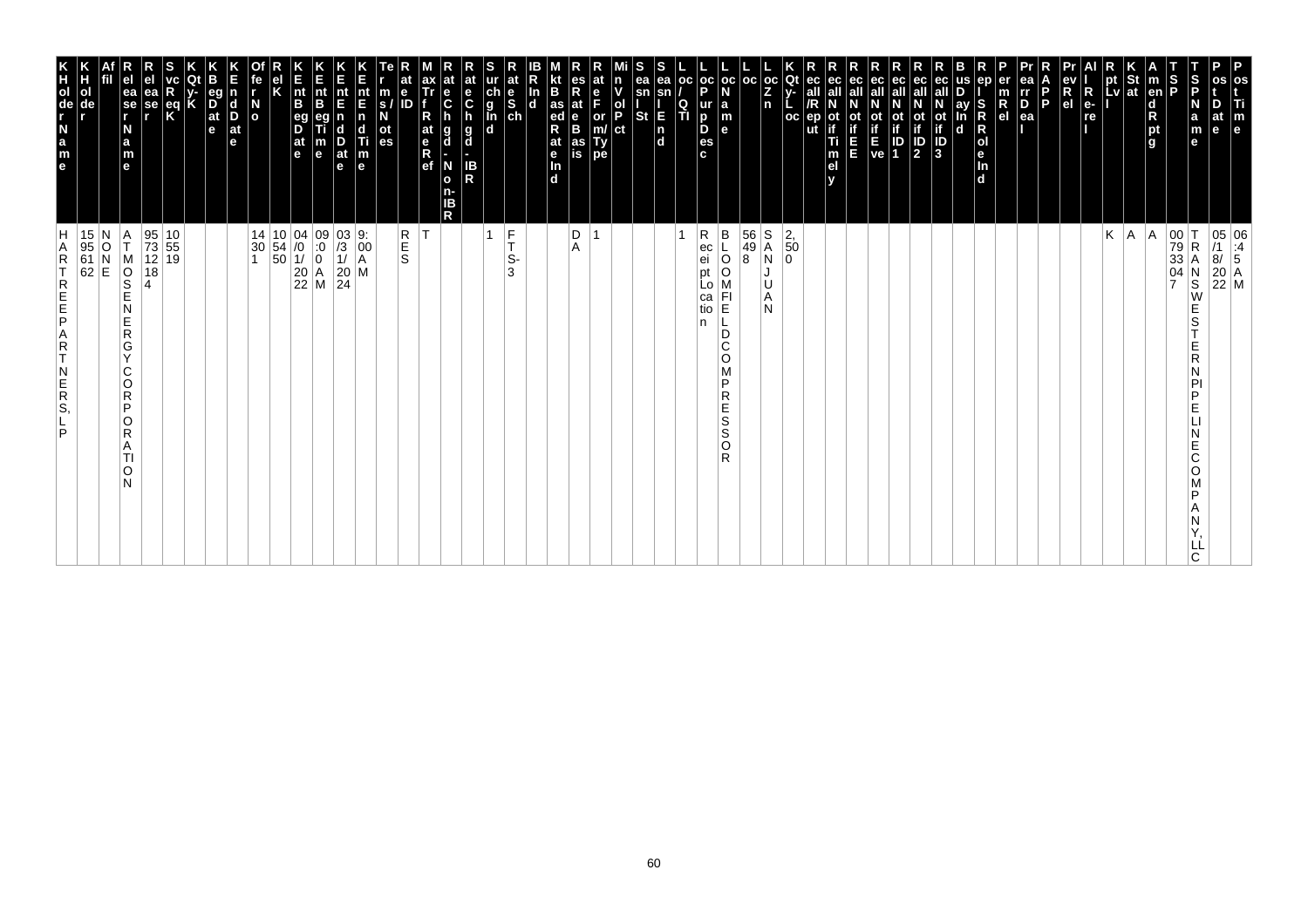| m<br>$\mathbf e$                                                                                                                                                 |                                                                                                                                     |
|------------------------------------------------------------------------------------------------------------------------------------------------------------------|-------------------------------------------------------------------------------------------------------------------------------------|
| at<br>le                                                                                                                                                         | 05 06<br>/1 :4<br>8/ 5<br>20 A<br>22 M                                                                                              |
| ∣S<br>IP<br>a<br>m<br>е                                                                                                                                          | $\begin{array}{c}\nN \\ S \\ W\n\end{array}$<br>E<br>S<br>E<br>R<br>Ν<br>PI<br>P<br>E<br>N<br>E<br>C<br>O<br>Μ<br>P<br>Α<br>Ν<br>Υ, |
| S<br>P                                                                                                                                                           | 00 T<br>79 R<br>33 A<br>04 N                                                                                                        |
| en <br>$\frac{\mathsf{d}}{\mathsf{R}}$<br>pt<br>g                                                                                                                | A                                                                                                                                   |
| $\frac{1}{2}$ St<br>Lv at                                                                                                                                        | $K \mid A$                                                                                                                          |
| к<br>pt                                                                                                                                                          |                                                                                                                                     |
| $\begin{array}{c} eV \\ R \\ eI \end{array}$<br>$R_{e}$<br>re                                                                                                    |                                                                                                                                     |
| Б<br>Þ                                                                                                                                                           |                                                                                                                                     |
| $\overline{P}_{ea}$                                                                                                                                              |                                                                                                                                     |
| $\frac{m}{R}$                                                                                                                                                    |                                                                                                                                     |
| SRR<br>Dend                                                                                                                                                      |                                                                                                                                     |
| ay<br>$\mathbf d$                                                                                                                                                |                                                                                                                                     |
| ec<br>all<br>$\frac{1}{10}$<br>$\frac{1}{10}$                                                                                                                    |                                                                                                                                     |
| ec<br>ot<br>if<br>$\frac{1}{2}$                                                                                                                                  |                                                                                                                                     |
| <b>E</b> P                                                                                                                                                       |                                                                                                                                     |
| ec<br>all                                                                                                                                                        |                                                                                                                                     |
| ec<br>ot<br>Ξ                                                                                                                                                    |                                                                                                                                     |
| ec<br>m<br>e <sub>l</sub>                                                                                                                                        |                                                                                                                                     |
| Qt<br>ec<br>all<br>/R<br>ep<br>oc<br>ut                                                                                                                          | $\begin{vmatrix} 2 \\ 0 \\ 0 \end{vmatrix}$                                                                                         |
| $\frac{1}{2}$<br>n                                                                                                                                               | E.<br>T<br>$\overline{a}$<br>$\overline{\mathsf{R}}$<br>E<br>A<br>U                                                                 |
| $_{\rm oc}$                                                                                                                                                      | $\begin{array}{ c } \hline 60 \\ \hline 66 \\ \hline 7 \\ \hline \end{array}$                                                       |
| oc<br><b>a</b><br><b>a</b><br><b>a</b><br><b>a</b>                                                                                                               | N<br>N<br>G/<br>T<br>WGRAY<br>$\mathsf{I}\mathsf{T}$<br>E.                                                                          |
| $_{\rm oc}$<br>$\frac{1}{P}$<br>$\frac{Q}{T}$<br>$\frac{p}{\text{es}}$<br>$\mathbf{c}$                                                                           | D<br>eli<br>ve<br>ry<br>Lo<br>ca<br>tio<br>n                                                                                        |
| ea<br>sn<br>E<br>n<br>d                                                                                                                                          | 2                                                                                                                                   |
| sn<br><b>St</b>                                                                                                                                                  |                                                                                                                                     |
| lol<br>IP<br>ct                                                                                                                                                  |                                                                                                                                     |
| or<br>m/<br>Ty<br>pe                                                                                                                                             |                                                                                                                                     |
| at<br>$_{\rm B}^{\rm e}$<br>as<br>is                                                                                                                             | $\begin{array}{c} \mathsf{D} \\ \mathsf{A} \end{array}$                                                                             |
| B<br>as ed<br>Rat e<br>In d                                                                                                                                      |                                                                                                                                     |
| $\frac{e}{ch}$<br>In<br>d                                                                                                                                        | $F_T$<br>S-<br>3                                                                                                                    |
| ur<br>g<br>g<br>d<br>d                                                                                                                                           | $\mathbf{1}$                                                                                                                        |
| $rac{e}{c}$<br>h<br>g<br>d<br>IB<br>R                                                                                                                            |                                                                                                                                     |
| $\frac{e}{C}$<br>g<br>d<br>N<br>$\mathbf{o}$<br>n-<br>ΙB<br>$\mathsf{R}$                                                                                         |                                                                                                                                     |
| ax<br>Tr<br>at<br>$R$ ef                                                                                                                                         | T                                                                                                                                   |
| e<br>m<br>ID<br>s<br>N<br>$\frac{at}{es}$                                                                                                                        | R<br>S<br>S                                                                                                                         |
| $\begin{array}{c} \mathbf{nt} \\ \mathbf{E} \\ \mathbf{n} \end{array}$<br>$\begin{array}{c}\n\mathbf{d} \\ \mathbf{T}i \\ \mathbf{m} \\ \mathbf{e}\n\end{array}$ |                                                                                                                                     |
| nt<br>E<br>n<br>$\frac{D}{at}$                                                                                                                                   | $\begin{array}{c} 03 & 9: \\ /3 & 00 \\ 1/ & A \\ 20 & M \\ 24 & \end{array}$                                                       |
| E<br>B<br>m<br>e                                                                                                                                                 | $\begin{array}{c c} 04 & 09 \\ \hline 10 & 0 \\ 11 & 0 \\ 20 & A \\ 22 & M \end{array}$                                             |
| h<br>Int<br>B<br>eg<br>D<br>at<br>e                                                                                                                              | $\begin{array}{ c c c }\n 10 & 04 \\  54 & /0 \\  50 & 1/ \\  \end{array}$                                                          |
| el<br>K                                                                                                                                                          |                                                                                                                                     |
| $\frac{N}{\sigma}$                                                                                                                                               | 14<br>$\begin{array}{c} 30 \\ 1 \end{array}$                                                                                        |
| eg<br>$\begin{array}{c} \mathsf{d} \\ \mathsf{D} \end{array}$<br>at<br>е                                                                                         |                                                                                                                                     |
| В<br>$\overline{D}$ at $\overline{e}$                                                                                                                            |                                                                                                                                     |
| eq<br>K                                                                                                                                                          | $\frac{10}{55}$<br>19                                                                                                               |
| ea<br>se<br>r                                                                                                                                                    | 95<br>73<br>12<br>18<br>4                                                                                                           |
| ea<br>se<br>r<br>N<br>a<br>m<br>e                                                                                                                                | $\frac{A}{T}$<br>MOND<br>N<br>Е<br>${\sf R}$<br>G<br>Y<br>C<br>$\circ$<br>R<br>P<br>O<br>R<br>A<br>TI<br>$\circ$<br>N               |
|                                                                                                                                                                  | $\begin{array}{c c} 15 & N \\ 95 & O \\ 61 & N \\ 62 & E \end{array}$                                                               |
| ol<br>de                                                                                                                                                         |                                                                                                                                     |
| e a z d e E                                                                                                                                                      | <b>HARTREEPART</b><br>$\begin{array}{c}\nN \\ R \\ S\n\end{array}$<br>P                                                             |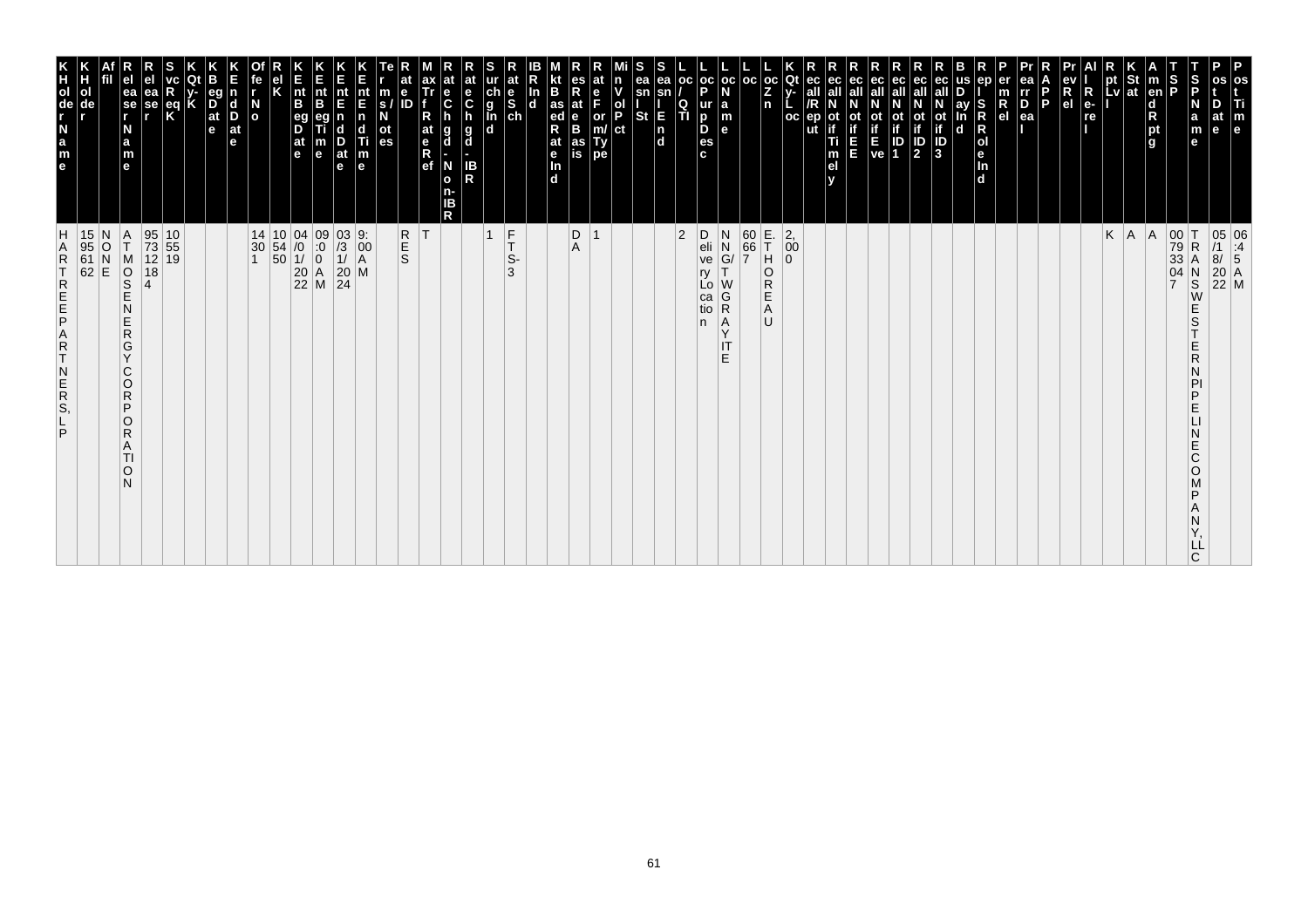| P<br>os<br>Ti<br>m<br>$\vert$ e                                                                                             |                                                                                                                                                                                 |
|-----------------------------------------------------------------------------------------------------------------------------|---------------------------------------------------------------------------------------------------------------------------------------------------------------------------------|
| at<br>e                                                                                                                     | $\begin{array}{ c c } \hline 05 & 06 \\ \hline \end{array} \begin{array}{ c c } \hline 11 & 06 \\ \hline 8/ & 5 \end{array}$<br>$\begin{bmatrix} 20 \\ 22 \\ M \end{bmatrix}$ M |
| S<br>P<br>N<br>$\mathbf a$<br>m<br>e                                                                                        | $\begin{array}{c c} 00 & T \\ 79 & R \\ 33 & A \end{array}$<br>R<br>Α<br>$_\mathrm{S}^\mathrm{N}$<br>W<br>E<br>S<br>E<br>R<br>P<br>D<br>E<br>E<br>С<br>O<br>D<br>ᄔ<br>C         |
| S<br>P<br><b>Ten</b><br>$\begin{array}{c}\n\mathbf{d} \\ \mathbf{R} \\ \mathbf{p}\mathbf{t} \\ \mathbf{g}\n\end{array}$     | $\frac{04}{7}$                                                                                                                                                                  |
| St<br> at                                                                                                                   | A <br> A                                                                                                                                                                        |
| pt<br>Lv                                                                                                                    | K                                                                                                                                                                               |
| $R_{e}$<br>re                                                                                                               |                                                                                                                                                                                 |
| R<br>e <sub>1</sub>                                                                                                         |                                                                                                                                                                                 |
| P.                                                                                                                          |                                                                                                                                                                                 |
| ea<br>III<br>$\overline{P}_{ea}$                                                                                            |                                                                                                                                                                                 |
| en<br>R<br>el                                                                                                               |                                                                                                                                                                                 |
| S<br>ay<br>R<br>R<br>O<br>e<br>In<br>d<br>n<br>$\mathbf d$                                                                  |                                                                                                                                                                                 |
| ot<br>if<br>$\overline{\frac{1}{3}}$                                                                                        |                                                                                                                                                                                 |
| ec<br>all<br>ot<br>if<br>$\frac{1}{2}$                                                                                      |                                                                                                                                                                                 |
| ec<br>οt<br>ID<br>1                                                                                                         |                                                                                                                                                                                 |
| ot<br>Time<br>Ve                                                                                                            |                                                                                                                                                                                 |
| ec<br>ш                                                                                                                     |                                                                                                                                                                                 |
| ec<br>οt<br>Ti<br>m<br>el                                                                                                   |                                                                                                                                                                                 |
| ut                                                                                                                          |                                                                                                                                                                                 |
| Qt<br>$_{\rm oc}$<br>Ż<br>n<br>$_{\rm oc}$                                                                                  | E.<br>T<br>$\left  \begin{smallmatrix} 5 \\ 0 \\ 0 \end{smallmatrix} \right $<br>Н<br>0<br>O<br>R<br>Е<br>A<br>IJ                                                               |
| l oc                                                                                                                        | $\begin{array}{ c } 58 \\ 64 \\ 7 \end{array}$                                                                                                                                  |
| oc oc <br>l a<br>m<br>le.                                                                                                   | P<br>Α<br>Ν<br>Н<br>A<br>D<br>L.<br>E<br>P<br>O<br>$\circ$                                                                                                                      |
| p<br>ur<br>D<br>D<br>es<br>c.                                                                                               | R<br>ec<br>ei<br>pt<br>LO<br>са<br>tio<br>n                                                                                                                                     |
| ea<br><b>OC</b><br>sn<br>$\frac{Q}{T}$<br>E<br>$\begin{bmatrix} n \\ d \end{bmatrix}$                                       |                                                                                                                                                                                 |
| ea<br>sn<br>St                                                                                                              |                                                                                                                                                                                 |
| ol<br>P<br>ct                                                                                                               |                                                                                                                                                                                 |
| e<br>F<br>or<br>m/<br>Ty<br>pe                                                                                              | $\overline{ }$                                                                                                                                                                  |
| es<br>Rat<br>B<br>as<br>is                                                                                                  | D<br>A                                                                                                                                                                          |
| B<br>as<br>ed<br>R<br>at<br>$\frac{e}{\ln}$<br>$\overline{d}$                                                               |                                                                                                                                                                                 |
| In<br><b>d</b>                                                                                                              |                                                                                                                                                                                 |
| at<br>$\begin{array}{c} \n\text{ur} \\ \n\text{ch} \\ \n\text{g} \\ \n\text{In} \\ \n\text{ch} \\ \n\text{d} \n\end{array}$ | $\frac{F}{T}$<br>$\mathbf{1}$<br>S-<br>3                                                                                                                                        |
| at<br>e<br>C<br>$\frac{g}{d}$<br>IB<br>R                                                                                    |                                                                                                                                                                                 |
| $\frac{e}{C}$<br>g<br>d<br>N<br>o<br>n-<br>ΙB<br>R                                                                          |                                                                                                                                                                                 |
| at<br>$\frac{e}{R}$                                                                                                         | İΤ                                                                                                                                                                              |
| $\mathbf e$<br>m<br>ID<br>S.<br>οt<br>es                                                                                    | R<br>S<br>S                                                                                                                                                                     |
| nt<br>E<br>$\overline{p}$<br>c<br>Ш<br>$\vert_{\mathsf{e}}^{\mathsf{m}}$                                                    | M                                                                                                                                                                               |
| nt<br>E<br>$\frac{D}{at}$<br>$\mathbf e$                                                                                    | $\begin{array}{ c c }\n 03 & 9: \\  \hline\n 73 & 00 \\  1/ & A\n\end{array}$<br>$\left  \frac{20}{24} \right $                                                                 |
| n<br>Ent<br>B<br>m<br>$\mathbf e$                                                                                           | $\begin{array}{c cc} 14 & 10 & 04 & 09 \\ 30 & 54 & /0 & :0 \\ 2 & 51 & 1/ & 0 \\ & 20 & A \\ & 22 & M \end{array}$                                                             |
| $\vert_{\mathsf{B}}^{\mathsf{nt}}$<br>eg<br>D<br> at<br>$\vert$ e                                                           |                                                                                                                                                                                 |
|                                                                                                                             |                                                                                                                                                                                 |
| $\overline{a}$                                                                                                              |                                                                                                                                                                                 |
| l d<br>D<br>$ $ at<br>e                                                                                                     |                                                                                                                                                                                 |
| eq<br>$\frac{D}{at}$<br>e                                                                                                   |                                                                                                                                                                                 |
| Κ<br>$\frac{eq}{K}$                                                                                                         | $\begin{array}{ c c }\n10 \\ 55\n\end{array}$                                                                                                                                   |
| ea<br>se<br>r                                                                                                               | 95<br>73<br>12 20<br>18                                                                                                                                                         |
| ea<br>se<br>r<br>N<br>a<br>m<br>e                                                                                           | Α<br>T<br>M<br>$\overline{\frac{1}{2}}$<br>N<br>E<br>$\mathsf R$<br>G<br>$\vee$<br>C<br>O<br>$\mathsf R$<br>P<br>O<br>R<br>A<br>TI<br>O<br>N                                    |
|                                                                                                                             | 15 N<br>95 O<br>61 N<br>62 E                                                                                                                                                    |
| ol<br>de                                                                                                                    |                                                                                                                                                                                 |
| e a z - g o H K                                                                                                             | H<br>Α<br>$\mathsf R$<br>T<br>REFE<br>A<br>R<br>T<br>$\begin{array}{c} N \\ E \\ R \\ S \end{array}$<br>P                                                                       |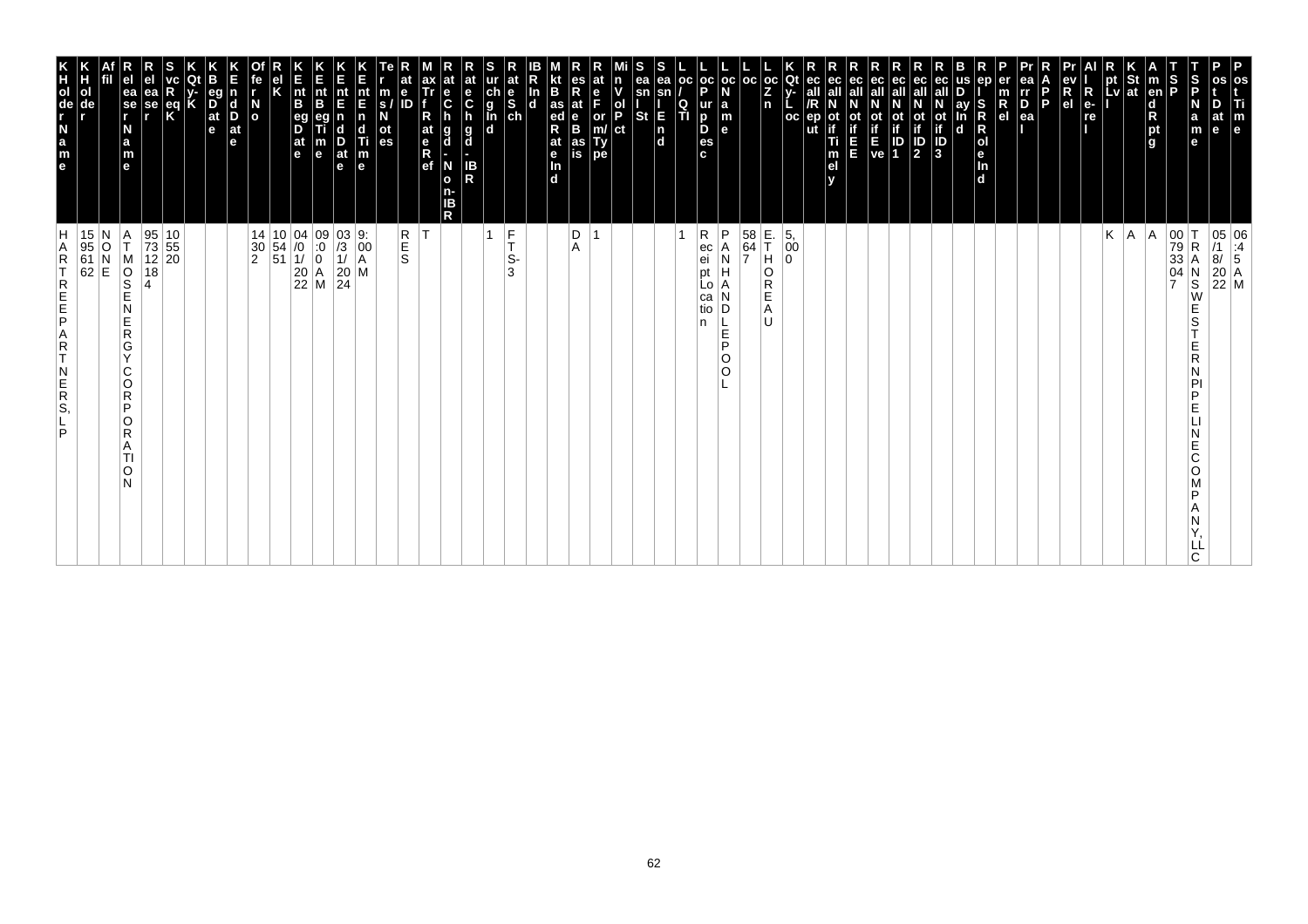| m<br>$\mathbf{e}$                                                                                                                                                                                                                                    |                                                                                                                                                                        |
|------------------------------------------------------------------------------------------------------------------------------------------------------------------------------------------------------------------------------------------------------|------------------------------------------------------------------------------------------------------------------------------------------------------------------------|
|                                                                                                                                                                                                                                                      | 05 06<br>/1 :4<br>8/ 5<br>20 A<br>22 M                                                                                                                                 |
| $\frac{5}{5}$<br>m<br>е<br>е                                                                                                                                                                                                                         | $_\mathrm{S}^\mathrm{N}$<br>W<br>E<br>S<br>E<br>R<br>N<br>PI<br>P<br>E<br>N<br>E<br>C<br>$\circ$<br>P<br>Α<br>Ν<br>Y,<br>LĹ<br>C                                       |
| š                                                                                                                                                                                                                                                    | 00 T<br>79 R<br>33 A<br>04 N                                                                                                                                           |
| m<br> en <br>$\frac{\mathsf{d}}{\mathsf{R}}$<br>pt<br>l g                                                                                                                                                                                            | A                                                                                                                                                                      |
| pt St<br>Lv ∣at                                                                                                                                                                                                                                      | $K \mid A$                                                                                                                                                             |
| pt                                                                                                                                                                                                                                                   |                                                                                                                                                                        |
| $R_{e}$<br>re                                                                                                                                                                                                                                        |                                                                                                                                                                        |
| $\frac{ev}{R}$                                                                                                                                                                                                                                       |                                                                                                                                                                        |
| $\frac{D}{ea}$<br><b>P</b>                                                                                                                                                                                                                           |                                                                                                                                                                        |
| $R_{el}$                                                                                                                                                                                                                                             |                                                                                                                                                                        |
| S<br>O<br>O<br>O<br>O<br>O<br>O<br>O<br>O<br>O<br>O<br>O<br>O<br>I<br>O<br>I<br>I<br>I<br>I<br>0<br>O<br>O<br>I<br>I<br>In<br>d                                                                                                                      |                                                                                                                                                                        |
| ay<br>In<br>$\mathbf d$                                                                                                                                                                                                                              |                                                                                                                                                                        |
| $\sqrt{3}$                                                                                                                                                                                                                                           |                                                                                                                                                                        |
| eс<br>ot<br>if<br>$\frac{1}{2}$                                                                                                                                                                                                                      |                                                                                                                                                                        |
| <b>Control</b><br>Ve 1                                                                                                                                                                                                                               |                                                                                                                                                                        |
| ec<br>all                                                                                                                                                                                                                                            |                                                                                                                                                                        |
| ec<br>all<br>οt<br>E<br>E                                                                                                                                                                                                                            |                                                                                                                                                                        |
| eс<br>all<br>ep<br>if<br>Ti<br>m<br>el<br>y                                                                                                                                                                                                          |                                                                                                                                                                        |
| Qt<br>oс                                                                                                                                                                                                                                             | $^{10}_{,0}$<br>$^{0}_{00}$                                                                                                                                            |
| oc<br>$\frac{z}{n}$                                                                                                                                                                                                                                  | E-<br>TH<br>OR<br>E<br>A<br>U                                                                                                                                          |
| $oc$   $oc$                                                                                                                                                                                                                                          | $\begin{array}{c} 61 \\ 33 \\ 4 \end{array}$                                                                                                                           |
| $_{\rm oc}$<br>P<br><b>a</b><br>$\mathbf{e}$                                                                                                                                                                                                         | $\mathsf D$<br>$\begin{array}{c} N \\ N \\ G / \\ \tau \end{array}$<br>eli<br>ve<br>ry<br>W<br>Lo<br>E<br>S<br>T<br>ca<br>tio<br>n.<br>$rac{E}{S}$<br>W<br>Α<br>R<br>D |
| <b>OC</b><br>п                                                                                                                                                                                                                                       | $ 2\rangle$                                                                                                                                                            |
| ea<br>sn<br>E<br>$\mathsf{n}$<br>$\mathbf{d}$                                                                                                                                                                                                        |                                                                                                                                                                        |
| sn<br>St                                                                                                                                                                                                                                             |                                                                                                                                                                        |
| P<br>$\frac{or}{m}$<br> ct<br>Ty<br>pe                                                                                                                                                                                                               |                                                                                                                                                                        |
| at<br>$_{\rm B}^{\rm e}$<br>as<br>is                                                                                                                                                                                                                 | $\mathop{\mathsf{D}}_\mathsf{A}$                                                                                                                                       |
| $\frac{as}{ed}$<br>at<br>e <sub>In</sub><br>d                                                                                                                                                                                                        |                                                                                                                                                                        |
|                                                                                                                                                                                                                                                      |                                                                                                                                                                        |
| at<br>e<br>S<br>ch<br>$\frac{\ddot{c}}{g}$<br>h                                                                                                                                                                                                      | $_{\rm T}^{\rm F}$<br>$\vert$ 1<br>S-<br>3                                                                                                                             |
| C<br>g<br>IB<br>R                                                                                                                                                                                                                                    |                                                                                                                                                                        |
| $\frac{e}{C}$<br>h<br>$\frac{g}{d}$<br>N<br>$\mathbf{o}$<br>n-<br>IB<br>R                                                                                                                                                                            |                                                                                                                                                                        |
| ax<br>Tr<br>at<br>e <sub>R</sub><br>ef                                                                                                                                                                                                               |                                                                                                                                                                        |
| $\frac{m}{s}$<br>ot<br>es                                                                                                                                                                                                                            | R<br>S<br>S                                                                                                                                                            |
| nt<br>E<br>$\mathbf n$<br>$\mathbf d$<br>$\frac{1}{2}$<br>$\frac{1}{2}$<br>$\frac{1}{2}$<br>$\frac{1}{2}$<br>$\frac{1}{2}$<br>$\frac{1}{2}$<br><br>$\frac{1}{2}$<br><br><br><br><br><br><br><br><br><br><br><br><br><br><br><br><br><br><br><br><br> | $\begin{bmatrix} 9: \\ 00 \\ A \end{bmatrix}$<br>$\overline{\mathsf{M}}$                                                                                               |
| nt<br>E<br>$\frac{D}{at}$<br>e                                                                                                                                                                                                                       | $\begin{array}{c} 03 \\ 73 \\ 11 \\ 20 \\ 24 \end{array}$                                                                                                              |
| E<br>nt<br>B<br>m<br>e                                                                                                                                                                                                                               |                                                                                                                                                                        |
| nt<br>B<br>eg<br>D<br>at<br>e                                                                                                                                                                                                                        | $\begin{array}{c cc} 10 & 04 & 09 \\ 54 & /0 & 0 \\ 51 & 1/ & 0 \\ 20 & A \\ 22 & M \end{array}$                                                                       |
| N<br>o                                                                                                                                                                                                                                               | 14<br>$\frac{30}{2}$                                                                                                                                                   |
| d<br>D<br>$ $ at<br>e                                                                                                                                                                                                                                |                                                                                                                                                                        |
| eg<br>$\overline{D}$ <sub>at</sub><br>e                                                                                                                                                                                                              |                                                                                                                                                                        |
| R                                                                                                                                                                                                                                                    | $\begin{array}{c} 10 \\ 55 \\ 20 \end{array}$                                                                                                                          |
| ea<br>se                                                                                                                                                                                                                                             | 95<br>73<br>12<br>18<br>$\overline{A}$                                                                                                                                 |
| ea<br>se<br>r<br>N<br>a<br>m<br>e                                                                                                                                                                                                                    | $\frac{A}{T}$<br>M<br>O<br>S<br>E<br>N<br>E<br>$\mathsf{R}$<br>G<br>Y<br>C<br>$\circ$<br>R<br>P<br>O<br>R<br>A<br>TI<br>O<br>N                                         |
|                                                                                                                                                                                                                                                      | N<br>$\circ$<br>$\overline{N}$<br>E                                                                                                                                    |
| ol                                                                                                                                                                                                                                                   | $\frac{15}{95}$<br>61<br>62                                                                                                                                            |
| K<br>C<br>C<br>E<br>A<br>G<br>E<br>A<br>G<br>C<br>G<br>C<br>G<br>G<br>C<br>G<br>C<br>C<br>D<br>C<br>D<br>C<br>C<br>C<br>C<br><br>C<br><br>C<br><br>C<br>C<br>C<br>C<br>C<br><br>C<br><br>C<br><br><br>$\frac{1}{a}$<br>$\frac{a}{e}$                 | H<br><b>ARTREEPART</b><br>$\overline{N}$<br>E<br>S,<br>P                                                                                                               |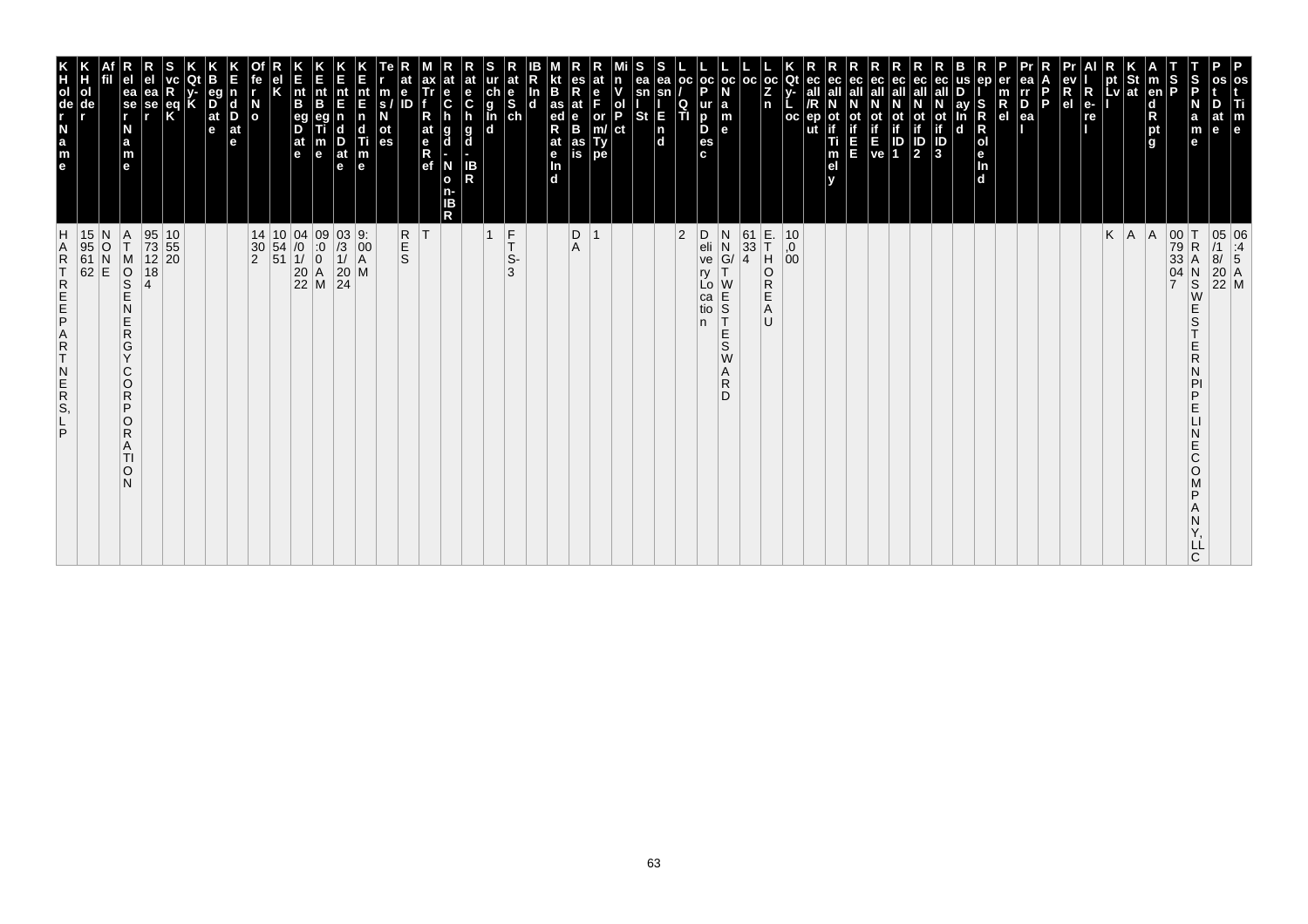| P<br>os<br>Τi<br>m<br>le                                                                                          |                                                                                                                                                                                                                                                                                                                                                                                                                    |
|-------------------------------------------------------------------------------------------------------------------|--------------------------------------------------------------------------------------------------------------------------------------------------------------------------------------------------------------------------------------------------------------------------------------------------------------------------------------------------------------------------------------------------------------------|
| at<br>e                                                                                                           | $\begin{array}{ c c c } \hline 05 & 06 \\ \hline /1 & .4 \\ 8/ & 5 \\ \hline \end{array}$<br>$\begin{array}{ c c }\n 20 & A \\  22 & M\n\end{array}$                                                                                                                                                                                                                                                               |
| S<br>P<br>N<br>a<br>m<br>e                                                                                        | $\begin{array}{ c c }\n 00 & T \\  79 & R \\  33 & A\n\end{array}$<br>R<br>04<br>$_\mathrm{S}^\mathrm{N}$<br>W<br>S<br>D<br>E<br>E<br>Ć<br>O<br>ח<br>C                                                                                                                                                                                                                                                             |
| S<br>P<br><b>Ten</b><br>$\frac{1}{2}$                                                                             | A<br>$\overline{ }$                                                                                                                                                                                                                                                                                                                                                                                                |
| St<br> at                                                                                                         | A                                                                                                                                                                                                                                                                                                                                                                                                                  |
| pt<br>Lv                                                                                                          | K                                                                                                                                                                                                                                                                                                                                                                                                                  |
| $R$ e-re                                                                                                          | İΥ                                                                                                                                                                                                                                                                                                                                                                                                                 |
| R<br>e <sub>l</sub>                                                                                               | $\vert$ 2                                                                                                                                                                                                                                                                                                                                                                                                          |
| P.                                                                                                                | $\rm \stackrel{Y}{C}$                                                                                                                                                                                                                                                                                                                                                                                              |
| ea<br>rr<br>$\overline{P}_{ea}$                                                                                   |                                                                                                                                                                                                                                                                                                                                                                                                                    |
| R<br>el                                                                                                           | 2                                                                                                                                                                                                                                                                                                                                                                                                                  |
| S<br><b>RNO</b><br>Bep<br>l d                                                                                     | A <br>M<br>A                                                                                                                                                                                                                                                                                                                                                                                                       |
| ay<br>d                                                                                                           | N                                                                                                                                                                                                                                                                                                                                                                                                                  |
| ot<br>if<br>ID<br>3                                                                                               | Y                                                                                                                                                                                                                                                                                                                                                                                                                  |
| ec<br>all<br>ot<br>if<br>$\frac{1}{2}$                                                                            | İΥ.                                                                                                                                                                                                                                                                                                                                                                                                                |
| οt<br>ID<br>1                                                                                                     |                                                                                                                                                                                                                                                                                                                                                                                                                    |
| ot<br>Time<br>Ve                                                                                                  | Y Y                                                                                                                                                                                                                                                                                                                                                                                                                |
| ec<br>п                                                                                                           | İΥ.                                                                                                                                                                                                                                                                                                                                                                                                                |
| οt<br>Ti<br>m<br>el                                                                                               | Υ                                                                                                                                                                                                                                                                                                                                                                                                                  |
| ut                                                                                                                | $_{\rm D}^{\rm O}$                                                                                                                                                                                                                                                                                                                                                                                                 |
| $_{\rm oc}$<br>Qt<br>Z.<br>n<br>$_{\rm oc}$                                                                       |                                                                                                                                                                                                                                                                                                                                                                                                                    |
| l oc                                                                                                              |                                                                                                                                                                                                                                                                                                                                                                                                                    |
| oc oc <br>la<br>m<br>le.                                                                                          |                                                                                                                                                                                                                                                                                                                                                                                                                    |
| p<br>ur<br>D<br>D<br>es<br>c.                                                                                     |                                                                                                                                                                                                                                                                                                                                                                                                                    |
| ea<br>l oc<br>sn<br>$\frac{Q}{T}$<br>E<br>$\frac{\mathsf{n}}{\mathsf{d}}$                                         |                                                                                                                                                                                                                                                                                                                                                                                                                    |
| ea<br>sn<br><b>St</b>                                                                                             |                                                                                                                                                                                                                                                                                                                                                                                                                    |
| ol<br>P<br> ct                                                                                                    |                                                                                                                                                                                                                                                                                                                                                                                                                    |
| e<br>F<br>or<br>m/<br>Ty<br>pe                                                                                    | $\overline{1}$                                                                                                                                                                                                                                                                                                                                                                                                     |
| es<br>Rate<br>B<br>as<br>is                                                                                       | D <br>Α                                                                                                                                                                                                                                                                                                                                                                                                            |
| B<br>$\frac{1}{4}$ as<br>R<br>at<br>$\frac{e}{\ln}$<br><b>Id</b>                                                  | N.                                                                                                                                                                                                                                                                                                                                                                                                                 |
| In<br>$\overline{\mathbf{d}}$                                                                                     | IN.                                                                                                                                                                                                                                                                                                                                                                                                                |
| at<br>$\begin{array}{c}\n\mathbf{a} \\ \mathbf{b} \\ \mathbf{c} \\ \mathbf{b} \\ \mathbf{d}\n\end{array}$         | $\frac{F}{T}$<br>$\mathbf{1}$<br>S-<br>3                                                                                                                                                                                                                                                                                                                                                                           |
| at<br>e<br>C<br>$\frac{g}{d}$<br>IB<br>R                                                                          |                                                                                                                                                                                                                                                                                                                                                                                                                    |
| $\frac{e}{C}$<br>g<br>d<br>N<br>$\mathbf{o}$<br>ΙB<br>R                                                           | 0.<br>00<br>$00\,$                                                                                                                                                                                                                                                                                                                                                                                                 |
| at<br>$\frac{e}{R}$                                                                                               |                                                                                                                                                                                                                                                                                                                                                                                                                    |
| $\ddot{\textbf{e}}$<br>ID                                                                                         | $\begin{array}{c}\n\text{Cli}\n\text{ck}\n\text{E}\n\text{for}\n\end{array}$                                                                                                                                                                                                                                                                                                                                       |
| m<br>s.<br>οt<br>es                                                                                               | D<br>et<br>ail                                                                                                                                                                                                                                                                                                                                                                                                     |
| nt<br>F<br>nt<br>E<br>n<br>c<br>Ti<br>$\left  \begin{smallmatrix} \text{m} \\ \text{e} \end{smallmatrix} \right $ | $\begin{array}{c} 03 \\ /3 \\ 1 \end{array}$<br>9.<br>00<br>$\overline{A}$<br>M                                                                                                                                                                                                                                                                                                                                    |
| $rac{E}{n}$<br>B<br>$\frac{D}{at}$<br>m<br>$\mathbf e$<br>le.                                                     | 09<br>$\ddot{.}0$<br>$\overline{\mathbf{0}}$<br>$\begin{array}{c} 20 \\ 24 \end{array}$                                                                                                                                                                                                                                                                                                                            |
| $\vert_{\mathsf{B}}^{\mathsf{nt}}$<br>$\overline{\mathsf{D}}^{\mathsf{eg}}$<br> at<br>$\vert$ e                   | $\left  \begin{smallmatrix} 0 & 4 \\ 7 & 0 \\ 0 & 0 \\ 0 & 0 \\ 0 & 0 \\ 0 & 0 \\ 0 & 0 \\ 0 & 0 & 0 \\ 0 & 0 & 0 \\ 0 & 0 & 0 \\ 0 & 0 & 0 \\ 0 & 0 & 0 \\ 0 & 0 & 0 & 0 \\ 0 & 0 & 0 & 0 \\ 0 & 0 & 0 & 0 \\ 0 & 0 & 0 & 0 & 0 \\ 0 & 0 & 0 & 0 & 0 \\ 0 & 0 & 0 & 0 & 0 \\ 0 & 0 & 0 & 0 & 0 & 0 \\ 0 & 0 & 0 & 0 & 0 & 0 \\ 0 & 0 & $<br>$\sqrt{1}$<br>$\begin{array}{ c c }\n 20 & A \\  22 & M\n\end{array}$ |
|                                                                                                                   | $\begin{array}{c} 10 \\ 54 \\ 51 \end{array}$                                                                                                                                                                                                                                                                                                                                                                      |
| $\overline{a}$                                                                                                    | 14<br>$_2^{30}$                                                                                                                                                                                                                                                                                                                                                                                                    |
| $\begin{array}{c} \mathsf{d} \\ \mathsf{D} \end{array}$<br>$ $ at<br>e                                            | $\begin{vmatrix} 03 \\ 73 \\ 1 \end{vmatrix}$<br>$\begin{array}{ c c }\n 20 & 20 \\  22 & 24\n \end{array}$                                                                                                                                                                                                                                                                                                        |
| eq<br>$\frac{D}{at}$<br>$\mathbf e$                                                                               | $\begin{array}{c} 04 \\ 70 \\ 1 \end{array}$                                                                                                                                                                                                                                                                                                                                                                       |
| Κ                                                                                                                 | $\begin{array}{c c} 10 & 10 \\ 55 & 00 \\ 20 & 0 \end{array}$<br>10<br> 00                                                                                                                                                                                                                                                                                                                                         |
| ea<br>se<br>r<br>$\frac{eq}{K}$                                                                                   | $\frac{95}{73}$<br>12<br>18                                                                                                                                                                                                                                                                                                                                                                                        |
| ea<br>se<br>r<br>N<br>a<br>m<br>e                                                                                 | T<br>M<br>OOS<br>4<br>N<br>E<br>$\mathsf R$<br>G<br>$\vee$<br>C<br>O<br>$\mathsf{R}$<br>P<br>O<br>R<br>A<br>TI<br>O<br>N                                                                                                                                                                                                                                                                                           |
|                                                                                                                   |                                                                                                                                                                                                                                                                                                                                                                                                                    |
| ol<br>de                                                                                                          | 15<br>$\begin{array}{c c} 95 & O \\ 61 & N \\ 62 & E \end{array}$                                                                                                                                                                                                                                                                                                                                                  |
| KH <sub>OL</sub><br>T <sub>de</sub>                                                                               | Н<br>A<br>$\mathsf R$<br>REFE<br>$R$<br>T<br>$\overline{R}$<br>S,<br>P                                                                                                                                                                                                                                                                                                                                             |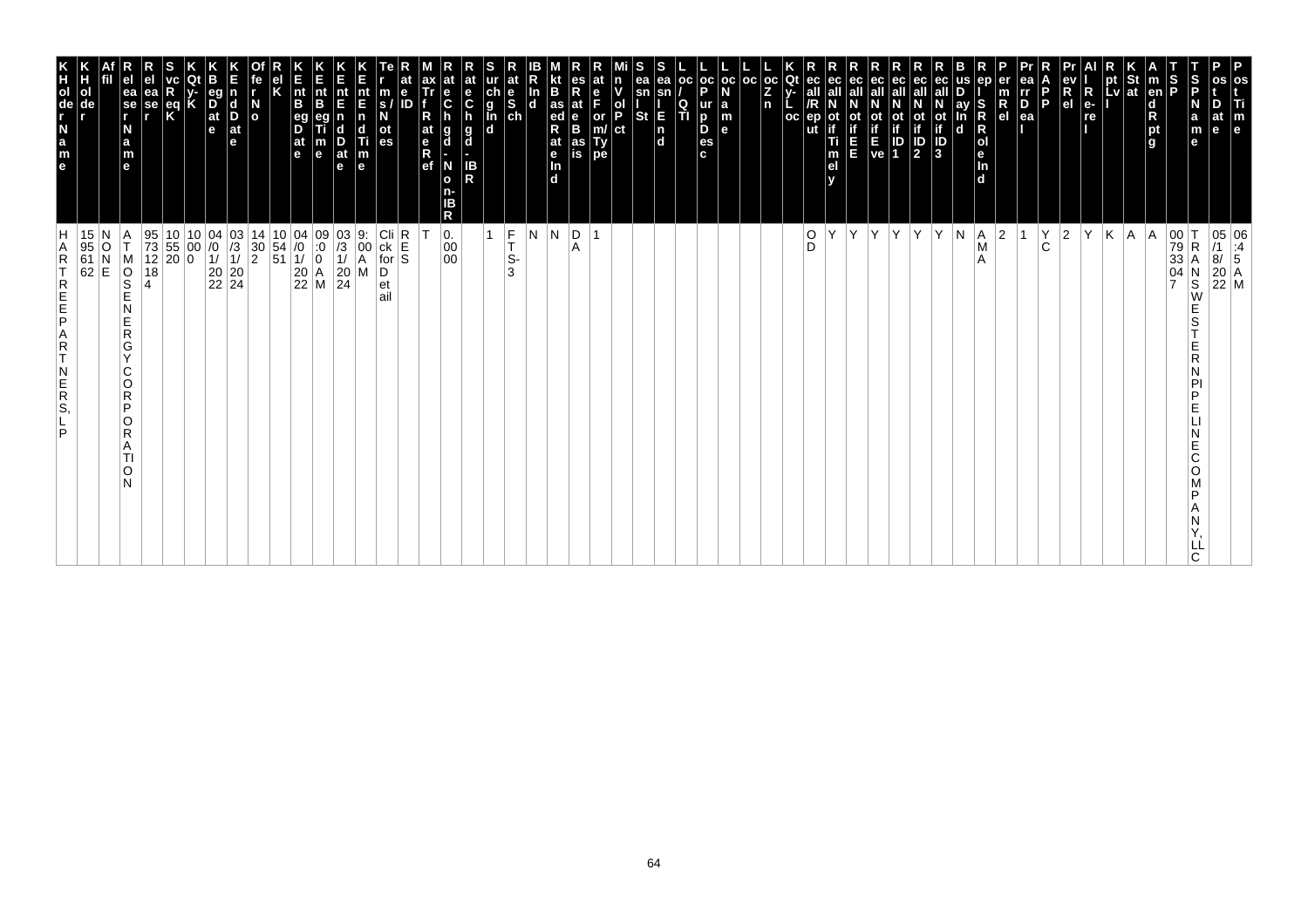| m<br>e                                                                                                                                                                                                                                                   |                                                                                                                                                                          |
|----------------------------------------------------------------------------------------------------------------------------------------------------------------------------------------------------------------------------------------------------------|--------------------------------------------------------------------------------------------------------------------------------------------------------------------------|
|                                                                                                                                                                                                                                                          | 05 06<br>/1 :4<br>8/ 5<br>20 A<br>22 M                                                                                                                                   |
| $\frac{5}{5}$<br>m<br>е<br>е                                                                                                                                                                                                                             | $_\mathrm{S}^\mathrm{N}$<br>W<br>E<br>S<br>E<br>R<br>N<br>PI<br>P<br>E<br>N<br>E<br>C<br>$\circ$<br>P<br>Α<br>Ν<br>Y,<br>LĹ<br>C                                         |
| Ъ<br>Р                                                                                                                                                                                                                                                   | 00 T<br>79 R<br>33 A<br>04 N                                                                                                                                             |
| $\vert$ m<br>en<br>$\frac{\mathsf{d}}{\mathsf{R}}$<br>pt<br>l g                                                                                                                                                                                          | A                                                                                                                                                                        |
| pt St<br>Lv ∣at                                                                                                                                                                                                                                          | $K \mid A$                                                                                                                                                               |
| pt                                                                                                                                                                                                                                                       |                                                                                                                                                                          |
| $R_{e}$<br>re                                                                                                                                                                                                                                            |                                                                                                                                                                          |
| $\frac{ev}{R}$                                                                                                                                                                                                                                           |                                                                                                                                                                          |
| $\frac{D}{ea}$<br><b>P</b>                                                                                                                                                                                                                               |                                                                                                                                                                          |
| $R_{el}$                                                                                                                                                                                                                                                 |                                                                                                                                                                          |
| In<br>d                                                                                                                                                                                                                                                  |                                                                                                                                                                          |
| ay<br>In<br>$\mathbf d$                                                                                                                                                                                                                                  |                                                                                                                                                                          |
| ot<br>$\sqrt{3}$                                                                                                                                                                                                                                         |                                                                                                                                                                          |
| eс<br>ot<br>if<br>$\frac{1}{2}$                                                                                                                                                                                                                          |                                                                                                                                                                          |
| <b>Control</b><br>Ve 1                                                                                                                                                                                                                                   |                                                                                                                                                                          |
| ec<br>all                                                                                                                                                                                                                                                |                                                                                                                                                                          |
| ec<br>all<br>οt<br>E<br>E                                                                                                                                                                                                                                |                                                                                                                                                                          |
| eс<br>all<br>ep<br>if<br>Ti<br>m<br>el<br>y                                                                                                                                                                                                              |                                                                                                                                                                          |
| Qt<br><b>oc</b>                                                                                                                                                                                                                                          | $\begin{matrix} 5, \\00\\0 \end{matrix}$                                                                                                                                 |
| $\begin{bmatrix} \text{oc} \\ \text{Z} \\ \text{n} \end{bmatrix}$                                                                                                                                                                                        | E.<br>T<br>$\overline{a}$<br>$\overline{R}$<br>E<br>A<br>U                                                                                                               |
| $oc$   $oc$                                                                                                                                                                                                                                              | $\begin{array}{ c }\n57 \\ 27 \\ 4\n\end{array}$                                                                                                                         |
| <b>a</b><br>$\mathbf{e}$                                                                                                                                                                                                                                 | $\begin{array}{c}\nA \\ N \\ R\n\end{array}$<br>W<br>$\begin{array}{c} R \\ R \\ D \end{array}$<br>D<br>E<br>Е<br>R                                                      |
| $_{\rm oc}$<br><b>OC</b><br>P<br>П                                                                                                                                                                                                                       | ${\sf R}$<br>$\overline{1}$<br>ec<br>ei<br>pt<br>Lo<br>ca<br>tio<br>n.                                                                                                   |
| ea<br>sn<br>E<br>$\overline{\mathsf{n}}$<br>$\mathbf d$                                                                                                                                                                                                  |                                                                                                                                                                          |
| sn<br>St                                                                                                                                                                                                                                                 |                                                                                                                                                                          |
| ol<br> P<br> ct                                                                                                                                                                                                                                          |                                                                                                                                                                          |
| Е<br>$\frac{or}{m}$<br>Ty<br>pe                                                                                                                                                                                                                          |                                                                                                                                                                          |
| at<br>$_{\rm B}^{\rm e}$<br>as<br>is                                                                                                                                                                                                                     | $\mathop{\mathsf{D}}_\mathsf{A}$                                                                                                                                         |
| $\frac{as}{ed}$<br>at<br>e <sub>In</sub><br>d                                                                                                                                                                                                            |                                                                                                                                                                          |
| at<br>e<br>S<br>ch                                                                                                                                                                                                                                       | $_{\rm T}^{\rm F}$<br>S-<br>3                                                                                                                                            |
| $\frac{\ddot{c}}{g}$<br>h                                                                                                                                                                                                                                | $\vert$ 1                                                                                                                                                                |
| C<br>g<br>IB<br>R                                                                                                                                                                                                                                        |                                                                                                                                                                          |
| ax<br>Tr<br>$\frac{e}{C}$<br>h<br>$\frac{g}{d}$<br>N<br>$\mathbf{o}$<br>n-<br>IB<br>R                                                                                                                                                                    |                                                                                                                                                                          |
| at<br>e<br>Ref                                                                                                                                                                                                                                           | R<br>S<br>S<br> T                                                                                                                                                        |
| $\frac{m}{s}$<br>ot<br>es                                                                                                                                                                                                                                |                                                                                                                                                                          |
| nt<br>E<br>$\mathbf n$<br>$\mathbf d$<br>$\frac{1}{2}$<br>$\frac{1}{2}$<br>$\frac{1}{2}$<br>$\frac{1}{2}$<br>$\frac{1}{2}$<br>$\frac{1}{2}$<br><br>$\frac{1}{2}$<br><br><br><br><br><br><br><br><br><br><br><br><br><br><br><br><br><br><br><br><br><br> | $\begin{bmatrix} 9: \\ 00 \\ A \end{bmatrix}$<br>$\overline{\mathsf{M}}$                                                                                                 |
| nt<br>E<br>$\frac{D}{at}$<br>e                                                                                                                                                                                                                           | $\begin{array}{c} 03 \\ 73 \\ 11 \\ 20 \\ 24 \end{array}$                                                                                                                |
| n<br>B<br>B<br>B<br>m<br>e                                                                                                                                                                                                                               | $\begin{array}{c cc} 10 & 04 & 09 \\ 54 & /0 & 0 \\ 51 & 1/ & 0 \\ 20 & A \\ 22 & M \end{array}$                                                                         |
| nt<br>B<br>eg<br>D<br>at<br>e                                                                                                                                                                                                                            |                                                                                                                                                                          |
| N<br>o                                                                                                                                                                                                                                                   | 14<br>$\frac{30}{2}$                                                                                                                                                     |
| $\mathbf d$<br>D<br>$ $ at<br>e                                                                                                                                                                                                                          |                                                                                                                                                                          |
| eg<br>$\overline{D}$ <sub>at</sub><br>e                                                                                                                                                                                                                  |                                                                                                                                                                          |
|                                                                                                                                                                                                                                                          |                                                                                                                                                                          |
| R<br>se                                                                                                                                                                                                                                                  | $\begin{array}{c} 10 \\ 55 \\ 20 \end{array}$                                                                                                                            |
| ea<br>se<br>r<br>ea<br>N<br>a<br>m<br>$\mathbf{e}$                                                                                                                                                                                                       | 95<br>73<br>12<br>$\frac{A}{T}$<br>M<br>O<br>S<br>E<br>18<br>$\overline{A}$<br>N<br>E<br>$\mathsf{R}$<br>G<br>Y<br>C<br>$\circ$<br>R<br>P<br>O<br>R<br>A<br>TI<br>O<br>N |
|                                                                                                                                                                                                                                                          | N<br>$\circ$<br>$\overline{N}$<br>E                                                                                                                                      |
| ol                                                                                                                                                                                                                                                       | $\frac{15}{95}$<br>61<br>62                                                                                                                                              |
| K<br>C<br>C<br>E<br>A<br>G<br>E<br>A<br>G<br>C<br>G<br>C<br>G<br>G<br>C<br>G<br>C<br>C<br>D<br>C<br>D<br>C<br>C<br>C<br>C<br><br>C<br><br>C<br><br>C<br>C<br>C<br>C<br>C<br><br>C<br><br>C<br><br><br>$\frac{1}{a}$<br>$\frac{a}{e}$                     | H<br><b>ARTREEPART</b><br>$\overline{N}$<br>$R_{\rm S}$<br>P                                                                                                             |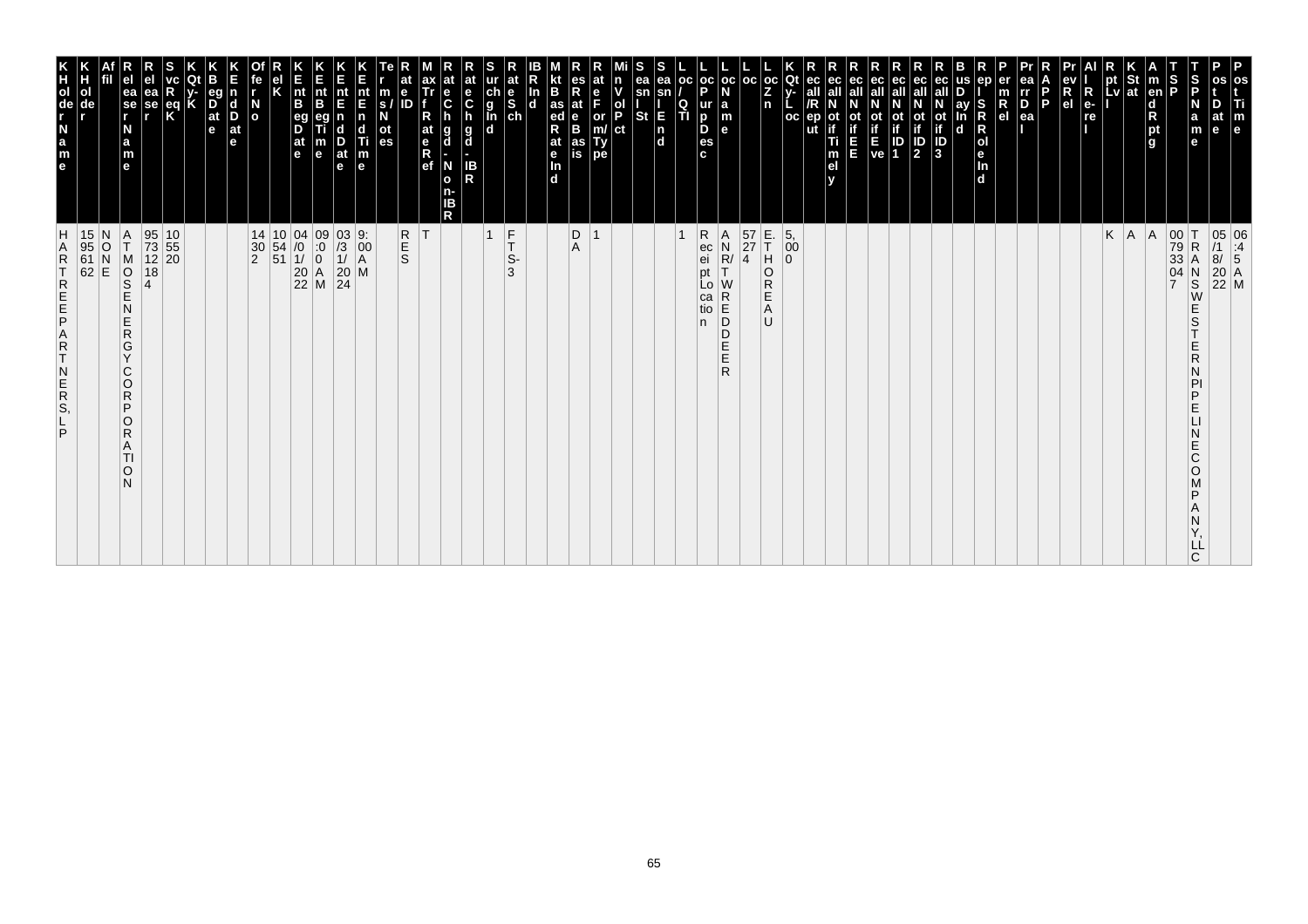| os<br>Ti<br>$\mathbf{m}_{\mathbf{e}}$                                                                            |                                                                                                                                                                                        |
|------------------------------------------------------------------------------------------------------------------|----------------------------------------------------------------------------------------------------------------------------------------------------------------------------------------|
| D<br>at<br>le                                                                                                    | $\begin{array}{ c c } \hline 05 & 06 \\ \hline \end{array} \begin{array}{ c c } \hline 11 & 4 \\ \hline 8/ & 5 \end{array}$<br>$\begin{array}{ c c }\n 20 & A \\  22 & M\n\end{array}$ |
| S<br>P<br>N<br>a<br>m<br>е                                                                                       | $\mathsf R$<br>N<br>$\overline{\mathbf{s}}$<br>W<br>E<br>S<br>E<br>R<br>N<br>PI<br>P<br>E<br>Ε<br>C<br>O<br>P<br>Α<br>N<br>LL<br>C.                                                    |
| S<br>P                                                                                                           | $\begin{vmatrix} 00 \\ 79 \\ 33 \end{vmatrix}$<br>$\frac{04}{7}$                                                                                                                       |
| m<br> en <br>$\frac{d}{R}$ pt<br>g                                                                               | A                                                                                                                                                                                      |
| St<br>at                                                                                                         | A                                                                                                                                                                                      |
| <b>LV</b>                                                                                                        | K                                                                                                                                                                                      |
| R<br>e-<br>re<br>.                                                                                               |                                                                                                                                                                                        |
| ev<br>R<br>el                                                                                                    |                                                                                                                                                                                        |
| l P                                                                                                              |                                                                                                                                                                                        |
| ea<br>$\frac{rr}{D}$<br>ea                                                                                       |                                                                                                                                                                                        |
| er<br>m<br>$R_{el}$                                                                                              |                                                                                                                                                                                        |
| en<br>S<br>Ŕ<br>$\mathsf R$<br> o <br>le.<br>In<br>$\overline{d}$                                                |                                                                                                                                                                                        |
| ay<br>In<br>d                                                                                                    |                                                                                                                                                                                        |
| ot<br>if<br>ID<br>3                                                                                              |                                                                                                                                                                                        |
| eс<br>$\frac{1}{2}$                                                                                              |                                                                                                                                                                                        |
| ec<br>οt                                                                                                         |                                                                                                                                                                                        |
| ec<br>if<br>E ID<br>ve 1                                                                                         |                                                                                                                                                                                        |
| ec<br>all<br>E                                                                                                   |                                                                                                                                                                                        |
| ec<br>οt<br>Ti<br>m<br>el<br>v                                                                                   |                                                                                                                                                                                        |
| ec<br>ep                                                                                                         |                                                                                                                                                                                        |
| Qt<br>$V -$<br><b>OC</b>                                                                                         | 5,<br>00<br>$\Omega$                                                                                                                                                                   |
| $\frac{1}{2}$<br>l oc<br>n                                                                                       | E.<br>T<br>H<br>78<br>47<br>O<br>R<br>E<br>Α<br>U                                                                                                                                      |
| $_{\rm oc}$<br>N<br>$\begin{array}{c} \mathsf{a} \\ \mathsf{m} \\ \mathsf{e} \end{array}$                        | Α<br>T.<br>4<br>м<br>o<br>S<br>R<br>Α<br>N<br>D<br>A<br>C<br>$\circ$<br>U<br>N<br>т<br>$\checkmark$                                                                                    |
| $\frac{1}{P}$<br>o<br><sub>p</sub><br><sub>c</sub><br>c                                                          | D<br>eli<br>ve<br>ry<br>Lo<br>са<br>tio<br>n                                                                                                                                           |
| oc<br>Q<br>ΙTΙ                                                                                                   | $\overline{2}$                                                                                                                                                                         |
| ea<br>ea<br>sn<br>sn<br><b>St</b><br>E<br>$\begin{bmatrix} n \\ d \end{bmatrix}$                                 |                                                                                                                                                                                        |
| s<br>ol<br>P<br>ct                                                                                               |                                                                                                                                                                                        |
| $\frac{e}{F}$<br>or<br>m/<br>Type                                                                                |                                                                                                                                                                                        |
| R<br>at<br>$_{\rm B}^{\rm e}$<br>as<br>is                                                                        | $_{\rm A}^{\rm D}$                                                                                                                                                                     |
| B<br>$\frac{1}{\text{ed}}$<br>R<br>at<br>e <sub>In</sub><br>d                                                    |                                                                                                                                                                                        |
| In<br>$\overline{d}$                                                                                             |                                                                                                                                                                                        |
| $\frac{e}{sh}$                                                                                                   | F<br>Ť.<br>S-<br>3                                                                                                                                                                     |
| $\frac{c}{g}$<br>$\frac{d}{g}$                                                                                   | 1                                                                                                                                                                                      |
| $\mathbf{e}$<br>$\mathbf c$<br>g<br>d<br>IB<br>R<br>N<br>n-<br>IΒ<br>R                                           |                                                                                                                                                                                        |
| ax<br>Tr<br>$\frac{e}{C}$<br>R<br>at<br>e <sub>R</sub><br>ef<br>g<br>d<br>$\mathbf{o}$                           | lT.                                                                                                                                                                                    |
| e                                                                                                                | R<br>E<br>S                                                                                                                                                                            |
| m<br>$\mathbf{s}$<br>ot<br>es                                                                                    |                                                                                                                                                                                        |
| nt<br>E<br>$\mathbf n$<br>$\begin{array}{c}\n\mathbf{d} \\ \mathbf{T}i \\ \mathbf{m} \\ \mathbf{e}\n\end{array}$ | $\begin{bmatrix} 9: \\ 00 \\ A \end{bmatrix}$                                                                                                                                          |
| Е<br>nt<br>E<br>D<br>at<br>e                                                                                     | $\begin{vmatrix} 03 \\ 7 \\ 1 \end{vmatrix}$<br>$\left \begin{array}{c} 20 \\ 24 \end{array}\right $ M                                                                                 |
| K<br>Ent<br>B<br>m<br>e                                                                                          | $\begin{array}{c c} 04 & 09 \\ /2 & 0 \\ 3/ & 0 \\ 20 & A \\ 22 & M \end{array}$                                                                                                       |
| $\vert_{\mathsf{B}}^{\mathsf{nt}}$<br>eg<br>D<br>$\frac{at}{e}$                                                  | $\begin{array}{ c c }\n 10 & 04 \\  54 & /2 \\  52 & 3\n \end{array}$                                                                                                                  |
| κ                                                                                                                |                                                                                                                                                                                        |
| fe<br>$\frac{N}{2}$                                                                                              | 14<br>30<br>$\mathbf{3}$                                                                                                                                                               |
| d<br>D<br>$ $ at<br>e                                                                                            |                                                                                                                                                                                        |
| eq<br>$\overline{D}$ <sub>at</sub><br>e                                                                          |                                                                                                                                                                                        |
|                                                                                                                  |                                                                                                                                                                                        |
| ea<br>se<br>r<br>$\frac{eq}{K}$                                                                                  | $\begin{array}{ c c }\n 10 \\  \hline\n 55\n \end{array}$<br>12 21<br>18                                                                                                               |
| ea<br>se<br>r<br>N<br>a<br>m                                                                                     | 95<br>73<br>M<br>$\overline{\frac{1}{2}}$<br>4<br>G<br>Y<br>O<br>O<br>R<br>A<br>ΤI<br>O<br>N                                                                                           |
| e                                                                                                                | Α<br>T<br>N<br>E<br>$\mathsf R$<br>C<br>$\mathsf R$<br>P                                                                                                                               |
| ol<br>de                                                                                                         | 15 N<br>95 O<br>61 N<br>62 E                                                                                                                                                           |
| e a z - g o H K                                                                                                  | H<br>A<br>$\mathsf R$<br>T<br>REFE<br>A<br>R<br>T<br>$\begin{array}{c} N \\ E \\ R \\ S \end{array}$<br>P                                                                              |
|                                                                                                                  |                                                                                                                                                                                        |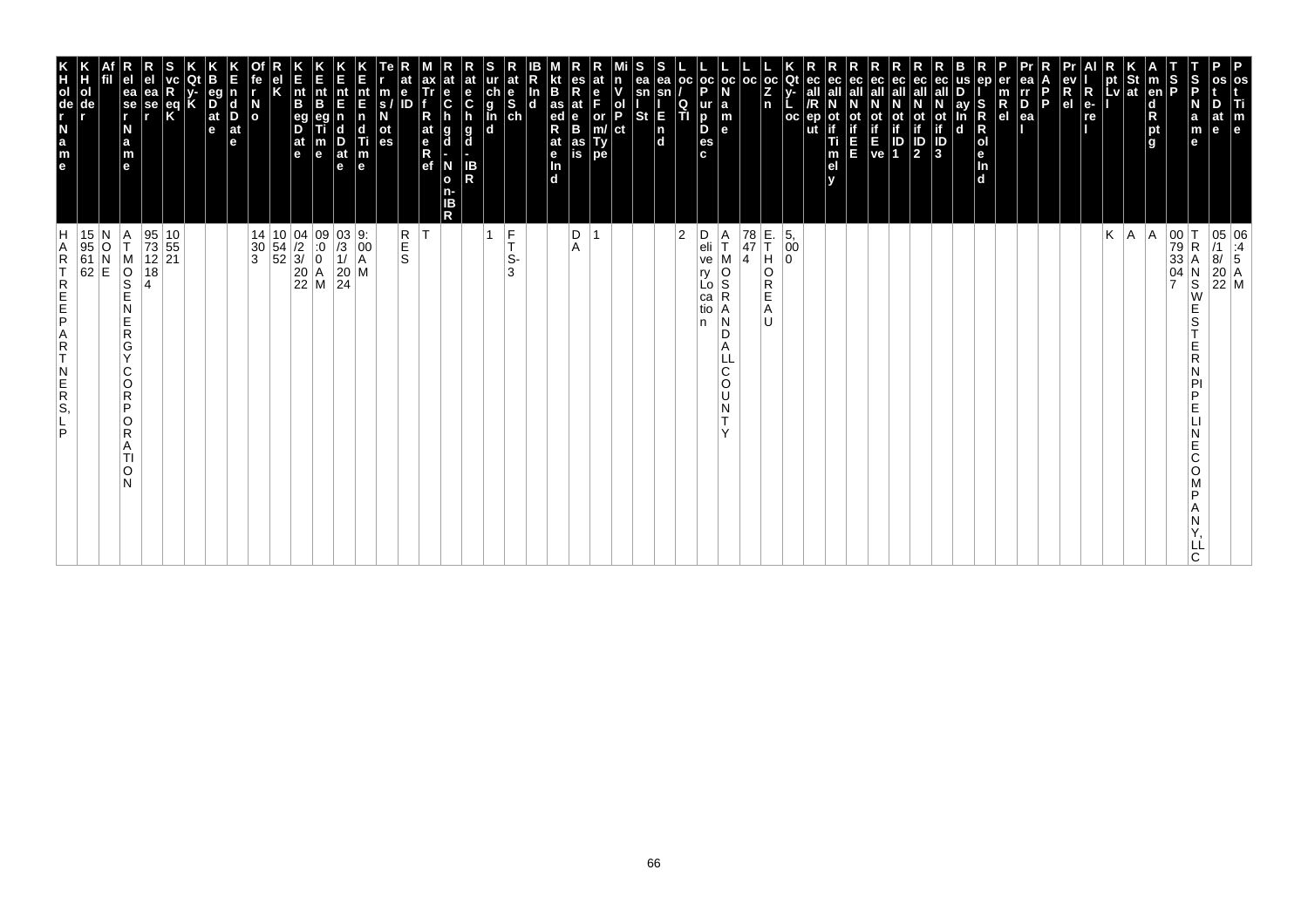| m<br>$\mathbf{e}$                                                                                                                                                                                    |                                                                                                                                        |
|------------------------------------------------------------------------------------------------------------------------------------------------------------------------------------------------------|----------------------------------------------------------------------------------------------------------------------------------------|
| le                                                                                                                                                                                                   | 05 06<br>/1 :4<br>8/ 5<br>20 A<br>22 M                                                                                                 |
| $\frac{5}{5}$<br>m<br>е                                                                                                                                                                              | $R_{A}$<br>$_\mathrm{S}^\mathrm{N}$<br>E<br>S<br>E<br>R<br>PI<br>P<br>E<br>N<br>E<br>C<br>O<br>P<br>Α<br>Ν<br>Y,<br>LĹ<br>$\mathsf{C}$ |
| Ρņ<br> en <br>$\frac{\mathsf{d}}{\mathsf{R}}$<br>pt<br>g                                                                                                                                             | 00<br>79<br>33<br>04                                                                                                                   |
|                                                                                                                                                                                                      | $A \mid A$                                                                                                                             |
| א<br>pt<br>pt St<br>Lv at                                                                                                                                                                            | K                                                                                                                                      |
| $R_{e}$<br>re                                                                                                                                                                                        | Y                                                                                                                                      |
| $\begin{array}{c}\n\mathbf{ev} \\ \mathbf{R} \\ \mathbf{el}\n\end{array}$<br>P                                                                                                                       | $\check{C}$<br>$ 2\rangle$                                                                                                             |
| $\overline{P}_{ea}$<br>l p                                                                                                                                                                           | $\vert$ 1                                                                                                                              |
| $\frac{m}{R}$                                                                                                                                                                                        | 2                                                                                                                                      |
| ln<br>d                                                                                                                                                                                              | $\vert A$<br>M<br>A                                                                                                                    |
| ay<br>d                                                                                                                                                                                              | N                                                                                                                                      |
| $\frac{1}{10}$<br>$\frac{1}{10}$<br>$\frac{1}{3}$                                                                                                                                                    | ΙY.                                                                                                                                    |
| ec<br>ot<br>if<br>2                                                                                                                                                                                  | Y                                                                                                                                      |
| $\begin{array}{ c c }\n\hline\nE & ID \\ ve & 1\n\end{array}$                                                                                                                                        | Y.                                                                                                                                     |
| ec<br>all                                                                                                                                                                                            | ΙY.                                                                                                                                    |
| ec<br>Е                                                                                                                                                                                              | Υ                                                                                                                                      |
| m<br>e <sub>l</sub>                                                                                                                                                                                  | Υ                                                                                                                                      |
| Qt<br>ec<br>all<br>oc<br>ut                                                                                                                                                                          | $_{\rm D}^{\rm O}$                                                                                                                     |
| $\frac{1}{2}$<br>n                                                                                                                                                                                   |                                                                                                                                        |
| $_{\rm oc}$                                                                                                                                                                                          |                                                                                                                                        |
| oc<br><b>a</b><br><b>a</b><br><b>a</b><br><b>a</b>                                                                                                                                                   |                                                                                                                                        |
| $_{\rm oc}$<br>$\frac{1}{P}$<br>Q<br>π<br>$\frac{p}{es}$<br>$\mathbf{c}$                                                                                                                             |                                                                                                                                        |
| ea<br>sn<br>E<br>n<br>d                                                                                                                                                                              |                                                                                                                                        |
| sn<br><b>St</b>                                                                                                                                                                                      |                                                                                                                                        |
| lol<br>IP<br>ct                                                                                                                                                                                      |                                                                                                                                        |
| at<br>or<br>m/<br>Ty<br>pe<br>as<br>is                                                                                                                                                               | $\mathbf{1}$                                                                                                                           |
| B<br>as<br>ed<br>R<br>at<br>e<br>In<br>d<br>$\frac{e}{B}$                                                                                                                                            | $\overline{\mathsf{N}}$<br>$\overline{R}$                                                                                              |
| In<br>$\mathbf d$                                                                                                                                                                                    | N                                                                                                                                      |
| $\frac{e}{sh}$                                                                                                                                                                                       | F<br>T<br>S-<br>3                                                                                                                      |
| ur<br>d<br>l<br>d<br>d<br>d<br>IB<br>R                                                                                                                                                               | $\mathbf{1}$                                                                                                                           |
| $rac{e}{c}$<br>$\frac{e}{C}$<br>h<br>g<br>d<br>g<br>d<br>N<br>$\mathbf{o}$<br>R                                                                                                                      | $\begin{matrix} 0.0000 \\ 0.0000 \\ 0.0000 \\ 0.0000 \\ 0.0000 \\ \end{matrix}$                                                        |
| at<br>e<br>Ref                                                                                                                                                                                       |                                                                                                                                        |
| ID                                                                                                                                                                                                   | R<br>S<br>S                                                                                                                            |
| m<br>s<br>N<br>$\frac{at}{es}$                                                                                                                                                                       | $\begin{array}{c} \hline \text{Cli} \\ \text{ck} \\ \text{for} \end{array}$<br>D<br>et<br>ail                                          |
| nt<br>E<br>n<br>$\begin{array}{c}\n\mathbf{d} \\ \hline\n\mathbf{Ti} \\ \mathbf{m}\n\end{array}$                                                                                                     | 9:<br>00<br>A<br>M                                                                                                                     |
| nt<br>F<br>B<br>n<br>$\frac{D}{at}$<br>e<br>$\mathbf{e}$                                                                                                                                             | $\begin{array}{c} 03 \\ 73 \\ 11 \\ 20 \\ 24 \end{array}$                                                                              |
| nt<br>B<br>eg<br>D<br>at<br>e                                                                                                                                                                        | $\begin{array}{c c} 10 & 04 & 09 \\ 54 & /0 & 0 \\ 52 & 1/ & 0 \\ 20 & A & 22 \\ 22 & M & \end{array}$                                 |
|                                                                                                                                                                                                      |                                                                                                                                        |
| $\frac{N}{\sigma}$                                                                                                                                                                                   | 14<br>$\left  \frac{30}{3} \right $                                                                                                    |
| $\frac{\mathsf{d}}{\mathsf{D}}$<br>$ $ at<br>е                                                                                                                                                       | $\begin{array}{c} 04 & 03 \\ 70 & 73 \\ 11 & 11 \\ 20 & 20 \\ 22 & 24 \end{array}$                                                     |
| eg<br>$\overline{D}$ at $\overline{e}$                                                                                                                                                               | $\begin{matrix} 50 \\ 00 \end{matrix}$                                                                                                 |
| eq<br>K                                                                                                                                                                                              | $\begin{array}{c} 10 \\ 55 \\ 21 \end{array}$                                                                                          |
| ea<br>se<br>r                                                                                                                                                                                        | 95<br>73<br>12<br>18                                                                                                                   |
| ea<br>se<br>r<br>N<br>a<br>m<br>e                                                                                                                                                                    | $\frac{A}{T}$<br>MOSE<br>N<br>E<br>$\mathsf{R}$<br>G<br>Y<br>C<br>$\circ$<br>$\mathsf{R}$<br>P<br>$\circ$<br>R<br>A<br>TI<br>O<br>N    |
| de                                                                                                                                                                                                   | 15<br>$\frac{95}{61}$<br>$\frac{0}{E}$                                                                                                 |
| H<br>O<br>O<br>O<br>T<br>O<br>O<br>O<br>D<br>O<br>D<br>O<br>D<br>D<br>D<br>D<br>D<br>D<br>$\Box$<br><br>$\Box$<br>$\mathsf{o}$<br>$\begin{array}{c} \n\cdot \\ \cdot \\ \cdot \\ \cdot\n\end{array}$ | RTREEPART<br>N<br>E<br>R<br>S,<br>P                                                                                                    |
|                                                                                                                                                                                                      | A                                                                                                                                      |